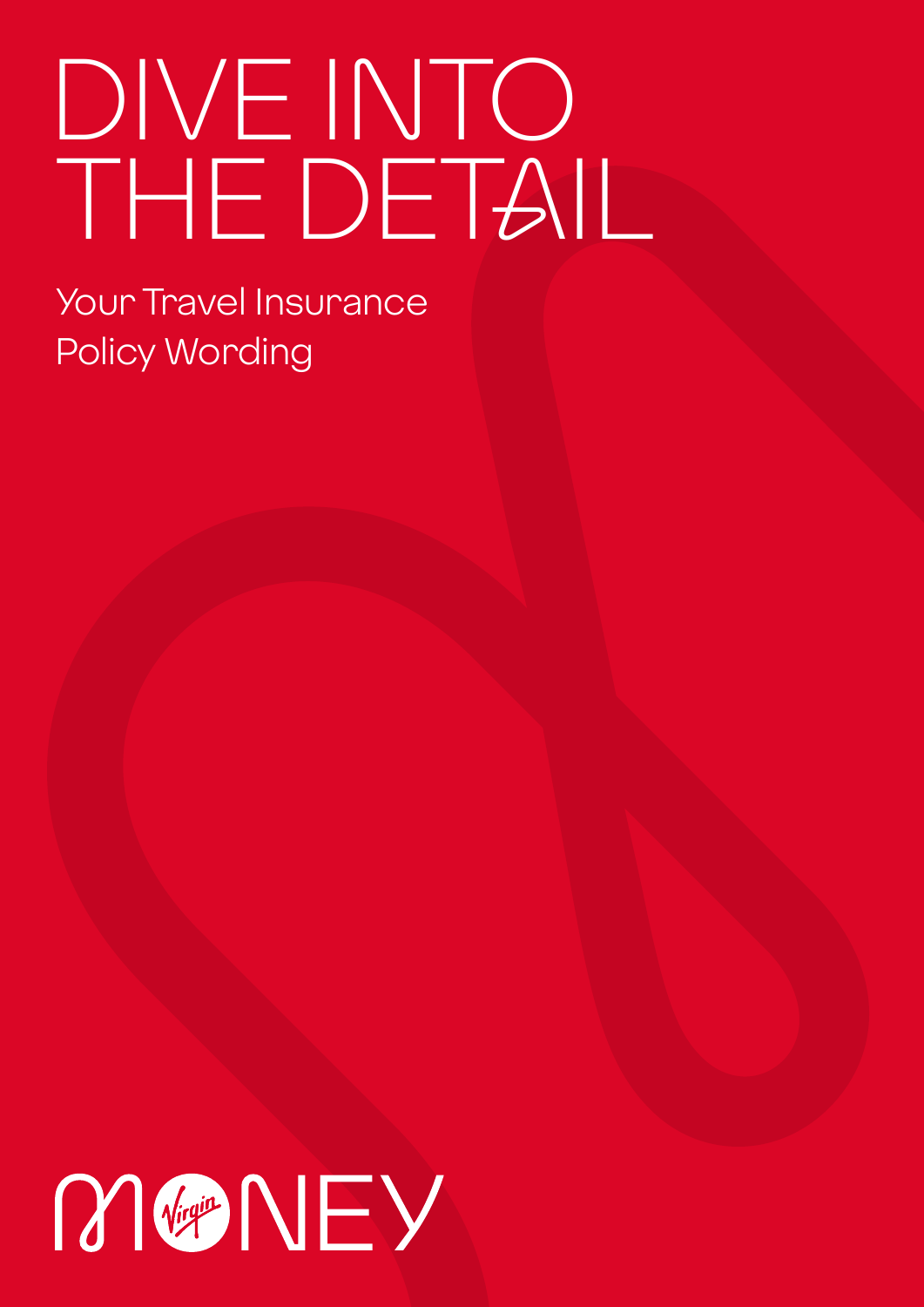# Table of contents

| The insurance contract                                 | 3               |
|--------------------------------------------------------|-----------------|
| Your declaration                                       | 7               |
| Changes in health                                      | 8               |
| Words with special meanings                            | 10 <sup>°</sup> |
| Geographical regions of travel                         | 14              |
| Claims conditions                                      | 16              |
| Table of Benefits                                      | 19              |
|                                                        |                 |
| Section 1: Emergency medical and repatriation expenses | 21              |
| Section 2: Cancellation                                | 24              |
| Section 3: Curtailment and loss of holiday             | 26              |
| Section 4: Personal accident                           | 28              |
| Section 5: Personal possessions                        | 30              |
| Section 6: Personal money                              | 32              |
| Section 7: Passport and other documents                | 33              |
| Section 8: Financial failure                           | 34              |
| Section 9: Baggage delay on outward journey            | 36              |
| Section 10: Missed departure                           | 37              |
| Section 11: Travel delay and abandonment               | 38              |
| Section 12: Personal liability                         | 39              |
| Section 13: Hijack                                     | 41              |
| Section 14: Legal costs and expenses                   | 42              |
| Section 15: COVID-19 cover                             | 47              |
| Section 16: Pet care                                   | 50              |
| Section 17: Gadget                                     | 51              |
| Section 18: Winter sports (optional)                   | 57              |
| Section 19: Cruise (optional Single-Trip only)         | 60              |
| Section 20: Enhanced COVID-19 cover (optional)         | 62              |
| Section 21: Rental Vehicle Excess Waiver (optional)    | 64              |
|                                                        |                 |
| Appendix 1: Hazardous activities and sports            | 65              |
| General policy exclusions                              | 69              |
| General policy conditions                              | 72              |
| Important information and data protection notice       | 73              |
| Complaints procedure                                   | 74              |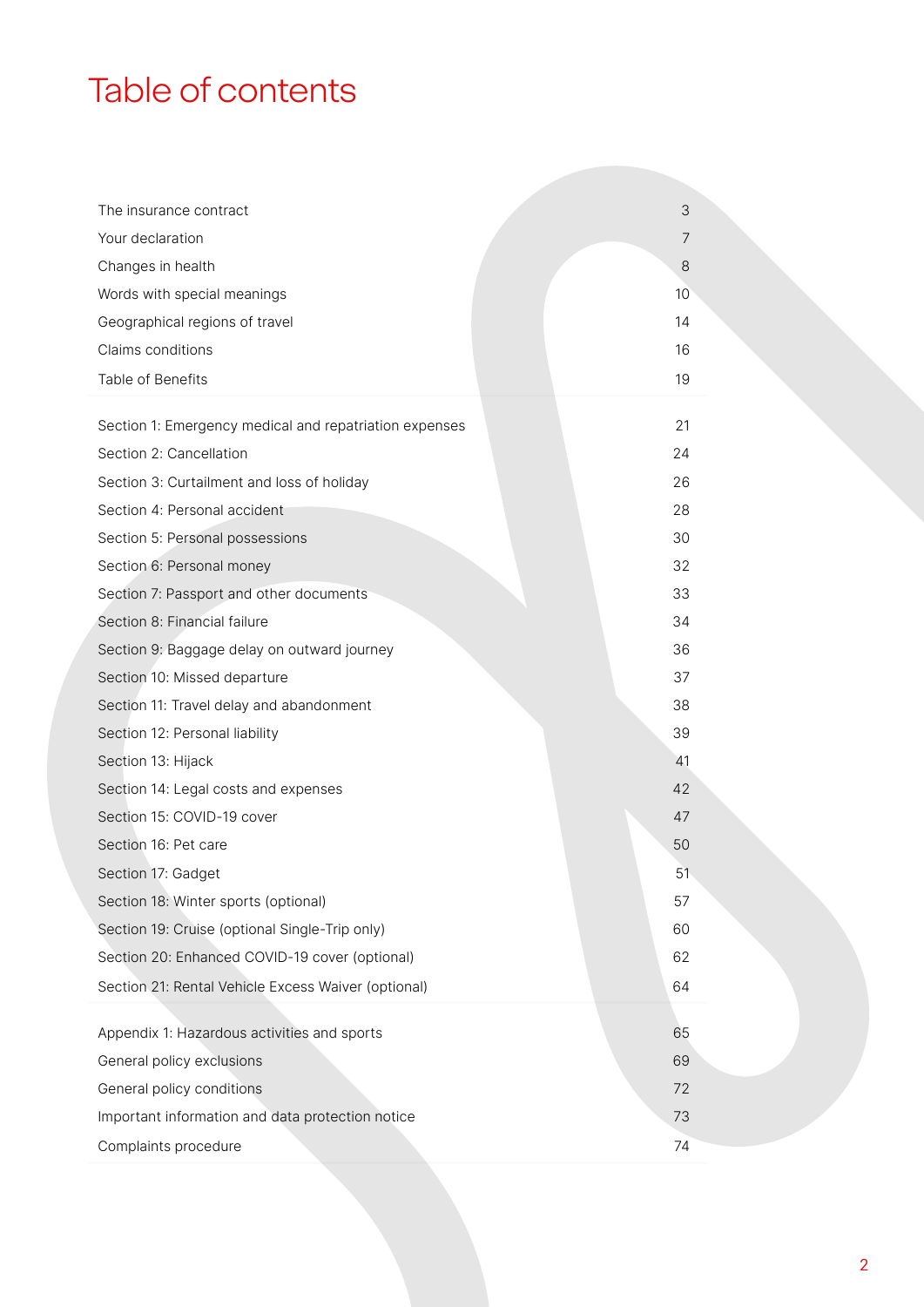# The insurance contract

# About Your insurance Policy

Throughout **Your Policy**, certain words have special meanings and these are listed and explained in the section "Words with Special Meanings". These words are highlighted in bold wherever they appear.

Virgin Money Travel Insurance is sold and administered by Hood Travel Limited, registered in England No. 08318836 at 52/54 Alexandra Street, Southend-on-Sea, Essex, SS1 1BJ. Hood Travel Limited is authorised and regulated by the Financial Conduct Authority under Financial Services Register no. 597211.

To be eligible for cover under this **Policy, You** must be:

- a. In the **United Kingdom** when the **Policy**  is purchased (except when **You** renew an existing Annual Multi-Trip policy); and
- b. Aged 80 or under at the start of the **Policy Period** for Annual Multi-Trip policies; and
- c. Resident in the **United Kingdom**, meaning that **You**:
	- Have an address in the **United Kingdom;** and
	- Have lived in the **United Kingdom** for at least 6 of the last 12 months; and
	- Are registered with a General Practitioner in the **United Kingdom**.

The maximum duration for Single-Trip policies is 90 days unless otherwise shown on **Your Policy Schedule**.

For Annual Multi-Trip policies, the maximum duration of cover available per trip, unless otherwise shown on **Your Policy Schedule**, is:

- Red 31 days
- Silver 45 days
- Gold 94 days

If **You** have any queries about **Your** cover, **You** can call **Our** Customer Helpline on 0330 175 8283 and tell **Us Your Policy** number. **We** want **You** to get the most from **Your Policy** and to do this **You** should:

- Read **Your Policy** carefully and make sure **You** have the level of cover that meets **Your** needs.
- Make sure **You** have declared any **Preexisting Medical Conditions**.
- Contact **Us** if there are any changes to **Pre-existing Medical Conditions** or new medical conditions; failure to do so may result in a claim being rejected or payment being reduced.
- Make sure that **You** understand the conditions and exclusions which apply to **Your Policy** because if **You** do not meet these conditions it may affect any claim that **You** make.

Remember, no policy covers everything. **We** do not cover certain things such as:

- **Pre-existing Medical Conditions** (unless) the appropriate additional premium has been paid and **We** have agreed them in writing).
- **Hazardous Activities and Sports**. **You** will not be covered when taking part in certain **Hazardous Activities and Sports**. Please see "Appendix 1" for details.
- Children when travelling independently under a **Family** or **Single-Parent Family** policy.
- Uninsured losses e.g. the cost of obtaining a Police or medical report.

Each section of the **Policy** has a limit on the amount **We** will pay under that section, called the sum insured. Some sections also include inner limits e.g. for a single item or for **Valuables** in total. The sums insured and inner limits for each section are shown in the "Table of Benefits".

Claims under most sections of the **Policy** will be subject to an **Excess,** which applies per claim per section for each **Insured Person**. Where **We** are making a claims payment to **You**, **We** will deduct the **Excess** from the payment amount. Where **We** are settling a claims invoice directly with a medical provider or other supplier, **You** will be responsible for paying **Us** the **Excess**. The amount of **Excess** per person for each section of cover is shown in the "Table of Benefits". This will not apply if **You** have purchased the **Excess Waiver** option.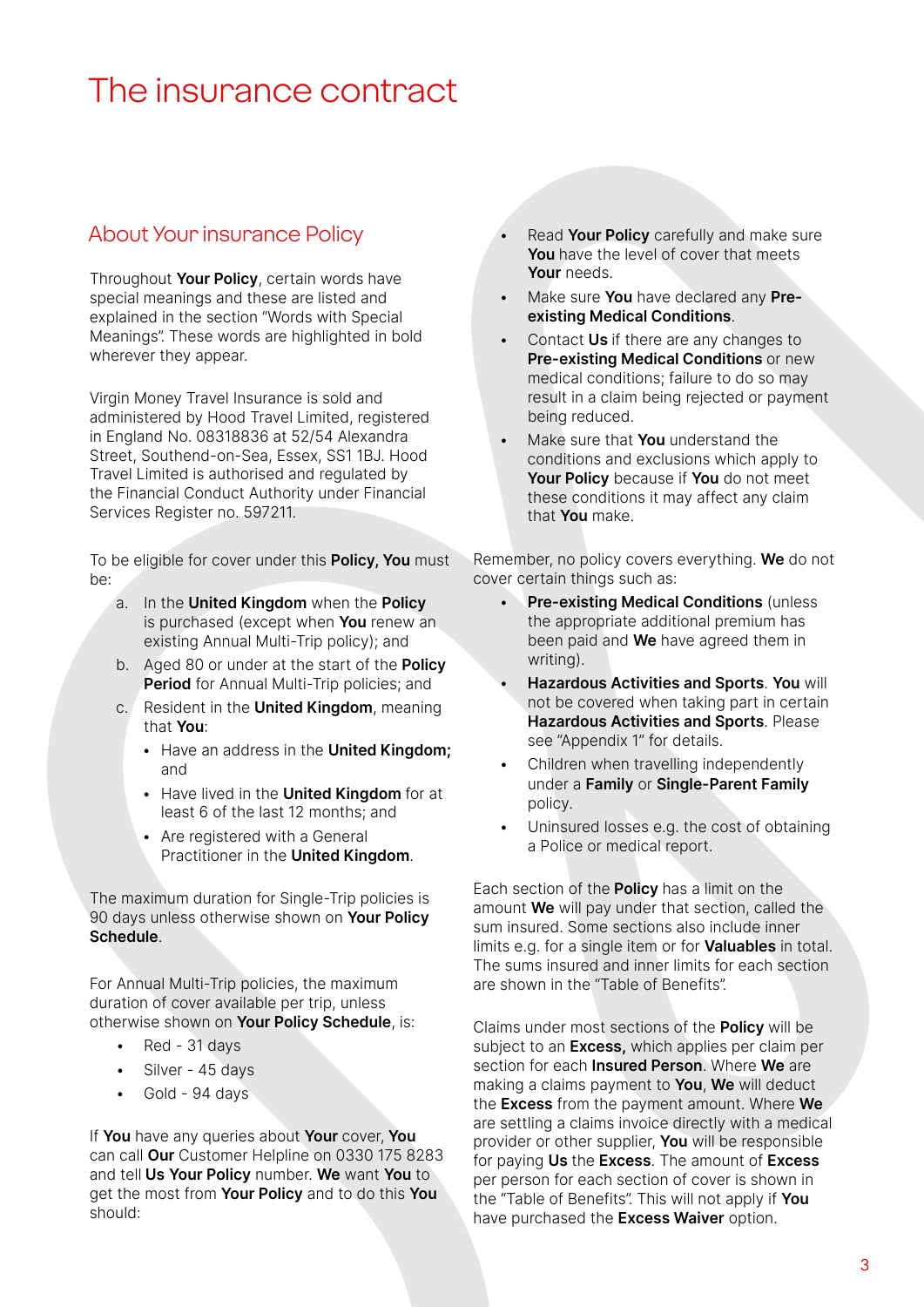The things which are not covered by **Your Policy**  are stated in:

- The "General Policy Exclusions"
- "What is not covered" in each section of cover

# About Your contract

**Your Policy** is a legal contract between **You** and **Us**. The two parts – **Your Policy Wording** and **Your Policy Schedule** – make one legal document and You must read them together.

The laws of the **United Kingdom** allow both parties to choose the law which will apply to this contract. However, the law which applies to this contract is the law which applies to the part of the **United Kingdom** where **Your Home** is, unless otherwise agreed by **Us** in writing. The only exception is if **Your Home** is in the Channel Islands or the Isle of Man, when the law of England and Wales will apply to this contract.

If there is any disagreement, **We** will use **Your Policy** over any other assurances or statements, unless they are confirmed in writing and form part of the **Policy**.

All communication between **You** and **Us** will be in English.

**Your Policy** is based on all the information **You** gave **Us** about **You,** the person(s) named on **Your Policy Schedule,** other person(s) on whom **Your** trip may depend, **Your** trip(s) and personal circumstances when **You** applied for the insurance. Every time **We** or **You** make a change to **Your** insurance **We** will send **You** a new **Policy Schedule**.

If **You** have purchased Annual Multi-Trip insurance, **We** will remind **You** of the details of **Your** insurance at least every 12 months. This will allow **You** to check that **Your Policy** still meets **Your** needs.

# The Insurers

#### **Legal costs and expenses section:**

Insured by DAS Legal Expenses Insurance Company Limited, registered office DAS House, Quay Side, Temple Back, Bristol, BS1 6NH. Authorised by the Prudential Regulation Authority and regulated by the Financial Conduct Authority and the Prudential Regulation Authority (registered number 202106).

#### **Financial failure section:**

Liberty Mutual Insurance Europe SE (LMIE) trading as Liberty Specialty Markets, a member of the Liberty Mutual Insurance Group. Registered office: 5-7 rue Leon Laval, L-3372, Leudelange, Grand Duchy of Luxembourg, Registered Number B232280 (Registre de Commerce et des Sociétés). LMIE is a European public limited liability company and is supervised by the Commissariat aux Assurances and licensed by the Luxembourg Minister of Finance as an insurance and reinsurance company. LMIE's UK branch registered address is 20 Fenchurch Street, London, EC3M 3AW. Deemed authorised by the Prudential Regulation Authority. Subject to regulation by the Financial Conduct Authority and limited regulation by the Prudential Regulation Authority (registered number 829959). Details of the Temporary Permissions Regime, which allows EEA-based firms to operate in the UK for a limited period while seeking full authorisation, are available on the Financial Conduct Authority's website. Administered by International Passenger Protection Limited, IPP House, 22-26 Station Road, West Wickham, Kent BR4 0PR, United Kingdom. Authorised and regulated by the Financial Conduct Authority.

#### **Gadget section:**

Arranged and claims administered by Taurus Insurance Services Limited (Taurus), registered office: Taurus Insurance Services Limited. Suite 2209-2217, Eurotowers, Europort Road, Gibraltar. Taurus is an insurance intermediary licensed and authorised in Gibraltar by the Financial Services Commission under Permission Number 5566 and authorised by the Financial Conduct Authority in the UK under registration number 444830. ERGO Travel Insurance Services Ltd have entered into a Binding Authority Contract reference number TAURUS01032021 with Taurus which authorises Taurus to issue insurance on their behalf.

#### **All other sections of cover:**

All other sections of cover are insured by Great Lakes Insurance SE (GLISE). Great Lakes Insurance SE is a German insurance company with its headquarters at Königinstrasse 107, 80802 Munich. UK Branch office: 10 Fenchurch Avenue, London, EC3M 5BN, company number SE000083. Great Lakes Insurance SE, UK Branch, is authorised and regulated by Bundesanstalt für Finanzdienstleistungsaufsicht. Deemed authorised by the Prudential Regulation Authority. Subject to regulation by the Financial Conduct Authority and limited regulation by the Prudential Regulation Authority. Firm Reference Number: 769884. Details of the Temporary Permissions Regime, which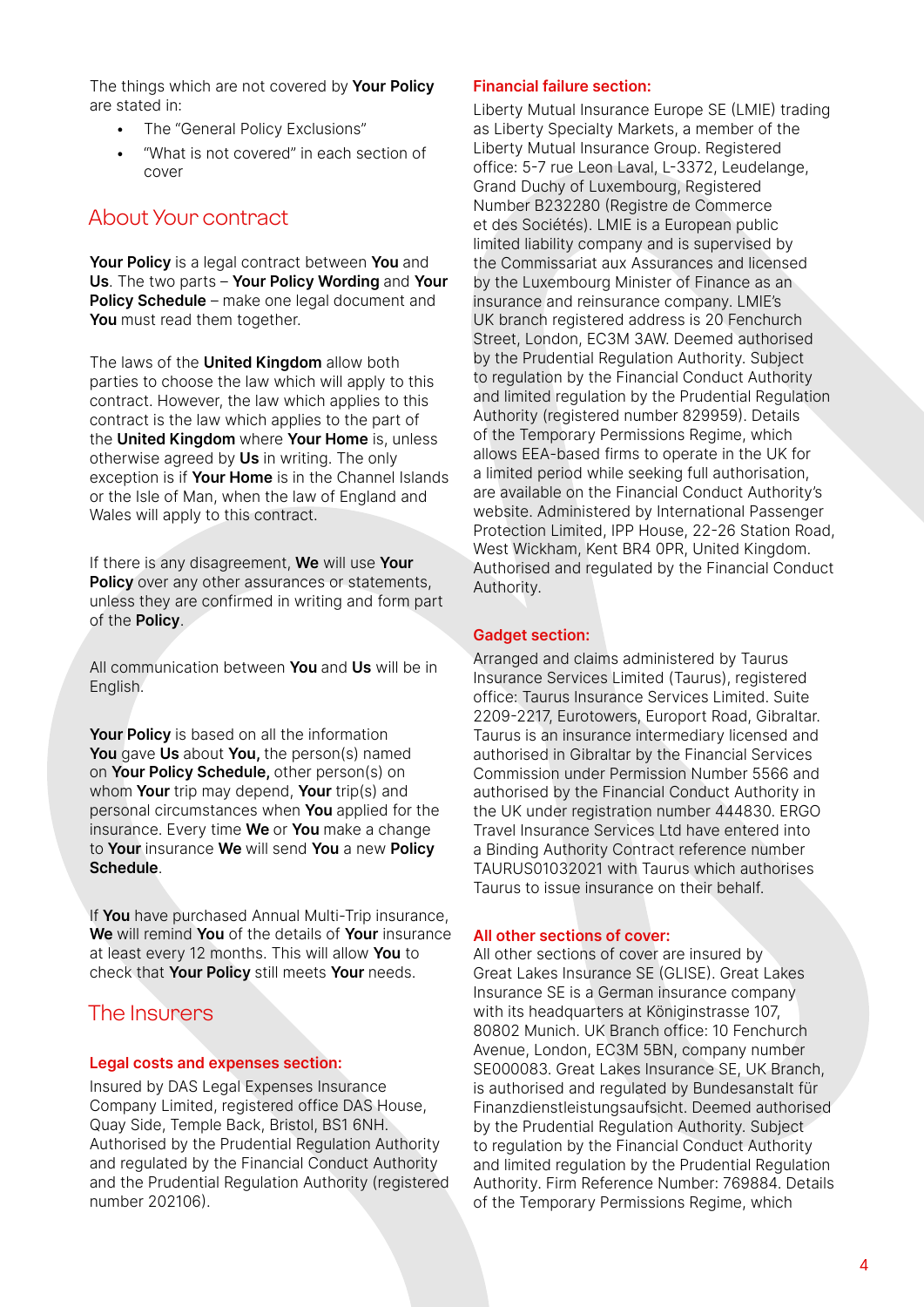allows EEA based firms to operate in the UK for a limited period while seeking full authorisation, are available on the Financial Conduct Authority's website.

This **Policy** is underwritten by ERGO Travel Insurance Services Ltd (**ETI**), registered in England and Wales, company number 11091555. Authorised and regulated by the Financial Conduct Authority, registered number 805870 and registered office at 10 Fenchurch Avenue, London, EC3M 5BN.

Details of the extent of GLISE's authorisation and regulation by the Prudential Regulation Authority, and regulation by the Financial Conduct Authority are available from **Us** on request.

# Compensation Scheme

If **You** are resident in England, Scotland, Wales or Northern Ireland, **You** are protected by the Financial Services Compensation Scheme. This provides compensation in case any of its members go out of business or into liquidation and are unable to meet any valid claims under their policies. Further information can be obtained from the Financial Services Compensation Scheme [\(www.fscs.org.uk](http://www.fscs.org.uk)) or by contacting the FSCS at 10th Floor, Beaufort House, 15 St Botolph Street, London, EC3A 7QU or by calling 0800 678 1100 or 020 7741 4100. This scheme does not apply to residents of the Channel Islands or the Isle of Man.

# Our part of the contract is as follows

**We** provide the cover set out in **Your Policy**. **Your Policy Schedule** shows which sections of cover in the **Policy Wording You** have chosen to purchase, and the total premium. This cover will only apply to the named **Insured Person(s)**, during the **Policy Period** and within the geographical limits all shown on **Your Policy Schedule**.

# Your part of the contract is as follows

**You** must pay the premium for each **Policy Period**. **You** can pay the premium with a debit or credit card or any other agreed method.

# Start and end of cover

## **Single-Trip policies:**

Cover for the cancellation of **Your Insured Journey** starts on the issue date shown on **Your Policy** 

**Schedule** and ends when **You** leave **Your Home** to start **Your Insured Journey**. All other cover under this **Policy** starts when **You** leave **Your Home** to start **Your Insured Journey** and ends when **You**  return to **Your Home** to end **Your Insured Journey**, provided this is within the **Policy Period**. In the event that **You** choose to extend **Your** trip beyond the end of the **Policy Period**, all cover will end at the end of the **Policy Period**, unless otherwise agreed by **Us** in writing.

#### **Annual Multi-Trip policies:**

Cover for the cancellation of **Your Insured Journey** starts on the date shown as the start date on **Your Policy Schedule** or from the date the **Insured Journey** is booked (whichever is later) and ends when **You** leave **Your Home** to start **Your Insured Journey** or at the end of the **Policy Period** (whichever is sooner). All other cover under this **Policy** starts when **You** leave **Your Home** to start **Your Insured Journey** and ends when **You** return to **Your Home** to end **Your Insured Journey** or at the end of the **Policy Period** (whichever is sooner).

# Automatic extension of cover

In the event that **You** are forced to extend the duration of **Your Insured Journey** beyond the **Policy Period** as a result of an insured medical emergency or other insured cause, **Your** cover will be automatically extended until **You** are able to return to **Your Home** or to a medical or care facility in the **United Kingdom** (whichever is sooner).

In the event of a medical emergency abroad, **Our Assistance Company**, in consultation with the treating **Medical Practitioner,** will determine when **You** are medically fit to be repatriated. If **You**  decline to return **Home** after this time, all cover will end.

When **Your** return is delayed by another insured cause, if **You** decline to return **Home** after such time as reasonable travel arrangements can be made, all cover will end.

# Cancelling or amending Your Policy

Please tell **Us** immediately if **Your Policy** does not meet **Your requirements**. If **You** cancel within 14 days of the receipt of **Your** documentation and **You** have not started a trip or made or intend to make a claim, **We** will give **You** a full refund. Following this 14 day period, **You** continue to have the right to cancel **Your Policy** at any time by contacting **Us**.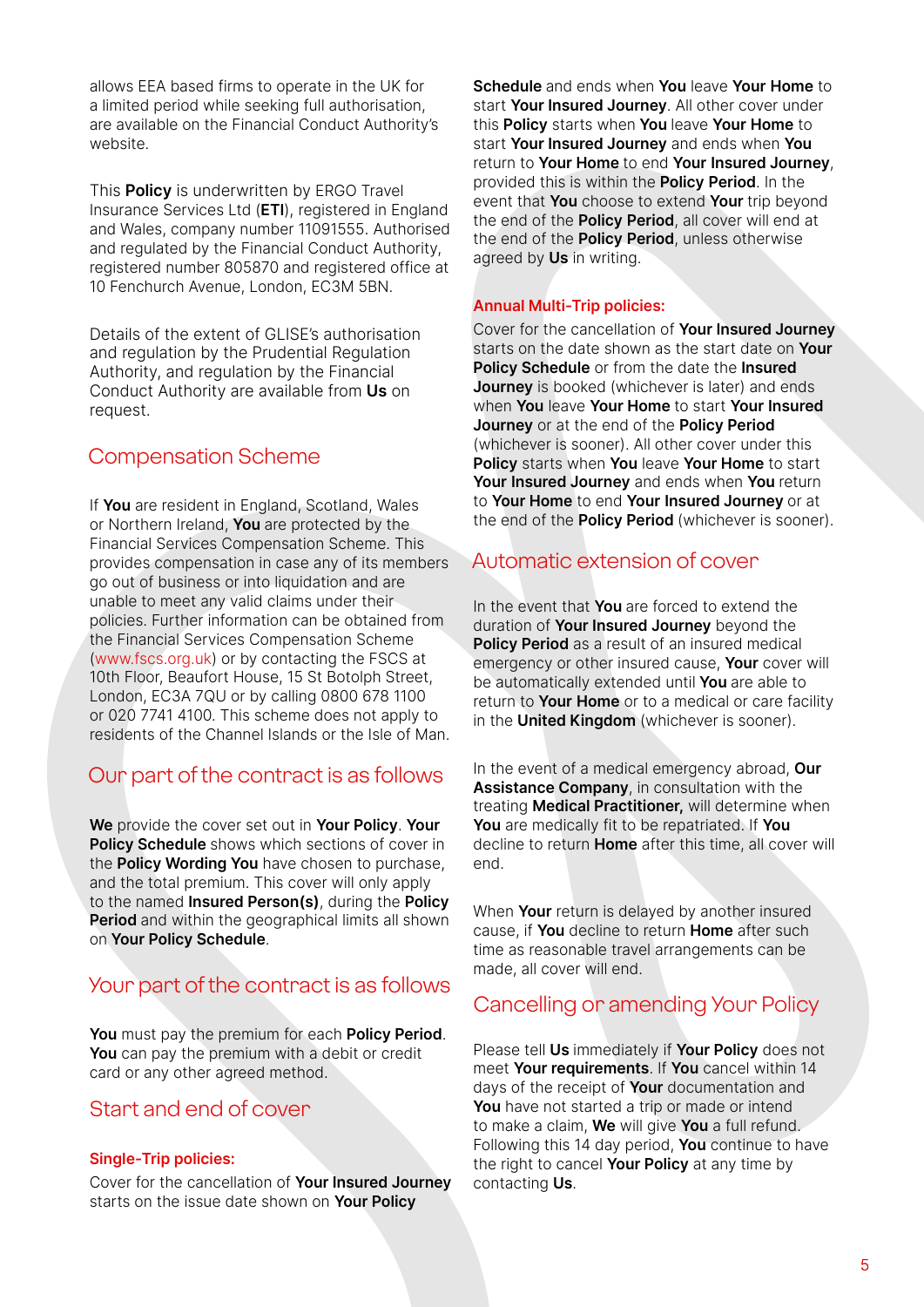Your right to cancel during a cooling off period does not apply to Single-Trip policies where the **Insured Journey** ends within one month of the **Policy** purchase date. If you cancel such a policy, You may not be entitled to any refund.

If the notice of cancellation is received outside of the 14 day cooling-off period no premium will be refunded. However, discretion may be exercised in exceptional circumstances such as bereavement or a change to **Your Policy** resulting in **Us** declining to cover **Your** medical conditions.

**We** may cancel **Your Policy** by giving **You** 14 days' notice in writing. If this happens **We** will refund the premium **You** have paid for the rest of the **Policy Period**.

Once **Your Policy** has been cancelled **Your** cover will end and **You** will not be able to make a claim.

## Renewing Your Annual Multi-Trip **Policy**

Unless **You** no longer meet the eligibility criteria, Virgin Money will send **You Your** renewal invitation 30 days before **Your** renewal which will include Your premium for the next year.

If **You** renew on a continuous payment method, **We** will automatically renew **Your Policy** each year using the payment details **You** have given **Us**. Please contact **Us** prior to **Your** renewal date if **You** wish to renew using a different payment method. **You** are able to opt out of the continuous payment method at any time. Full details of the continuous payment method are included in the Essential Information and Demand and Needs document.

If **You** have declared a **Medical Condition** on **Your Policy** then **You** will need to contact **Us** prior to **Your** expiry date if **You** wish to renew.

# **Fraud**

The contract between **You** and **Us** is based on mutual trust.

However, if anyone named on **Your Policy Schedule** or anyone acting for **You** provides false information or documentation or withholds important information to obtain cover under **Your Policy** for which **You** do not qualify, or to obtain cover at a reduced premium, then:

Your Policy may be void; and

- **We** may be entitled to recover from **You** the amount of any claim already paid under **Your Policy**; and
- We will not return any premium paid; and
- **We** will inform the Police and criminal proceedings may follow.

In addition, in the event that anyone named on **Your Policy Schedule** or anyone acting for **You**:

- 1. Makes a claim knowing this to be false or fraudulently exaggerated in any respect or to any degree; or
- 2. Makes a statement in support of a claim knowing the statement to be false in any respect; or
- 3. Submits a document in support of a claim knowing the document to be forged, amended or false in any respect; or
- 4. Makes a claim in respect of any loss or damage caused by **Your**/their wilful act, knowledge or connivance; or
- 5. Acts in any other manner in order to gain a financial advantage to which **You** would not otherwise be entitled;

#### Then **We**:

- Will not pay any part of the claim; and
- Will, at **Our** option, cancel **Your Policy**; and
- Will not return any premium paid; and
- Will inform the Police and criminal proceedings may follow.

# Conditions which apply to Your Policy

**We** would like to draw **Your** attention in particular to some of the conditions **You** must meet as **Your**  part of the contract. Other conditions are shown in the "General Policy conditions", in "Claims conditions" and within each section of cover as "Additional conditions applying to this section". If **You** do not meet these conditions, **We** may not pay **Your** claim.

## You must declare all medical conditions and other circumstances

To make sure **Your Policy** fully covers **You** for **Your** trip, it is important that **You** tell **Us** about any medical condition affecting the health of the people travelling or anyone else on whom **Your**  trip may depend. **We** will assess the condition and confirm whether **We** can issue a policy to cover claims for that particular condition or any associated condition.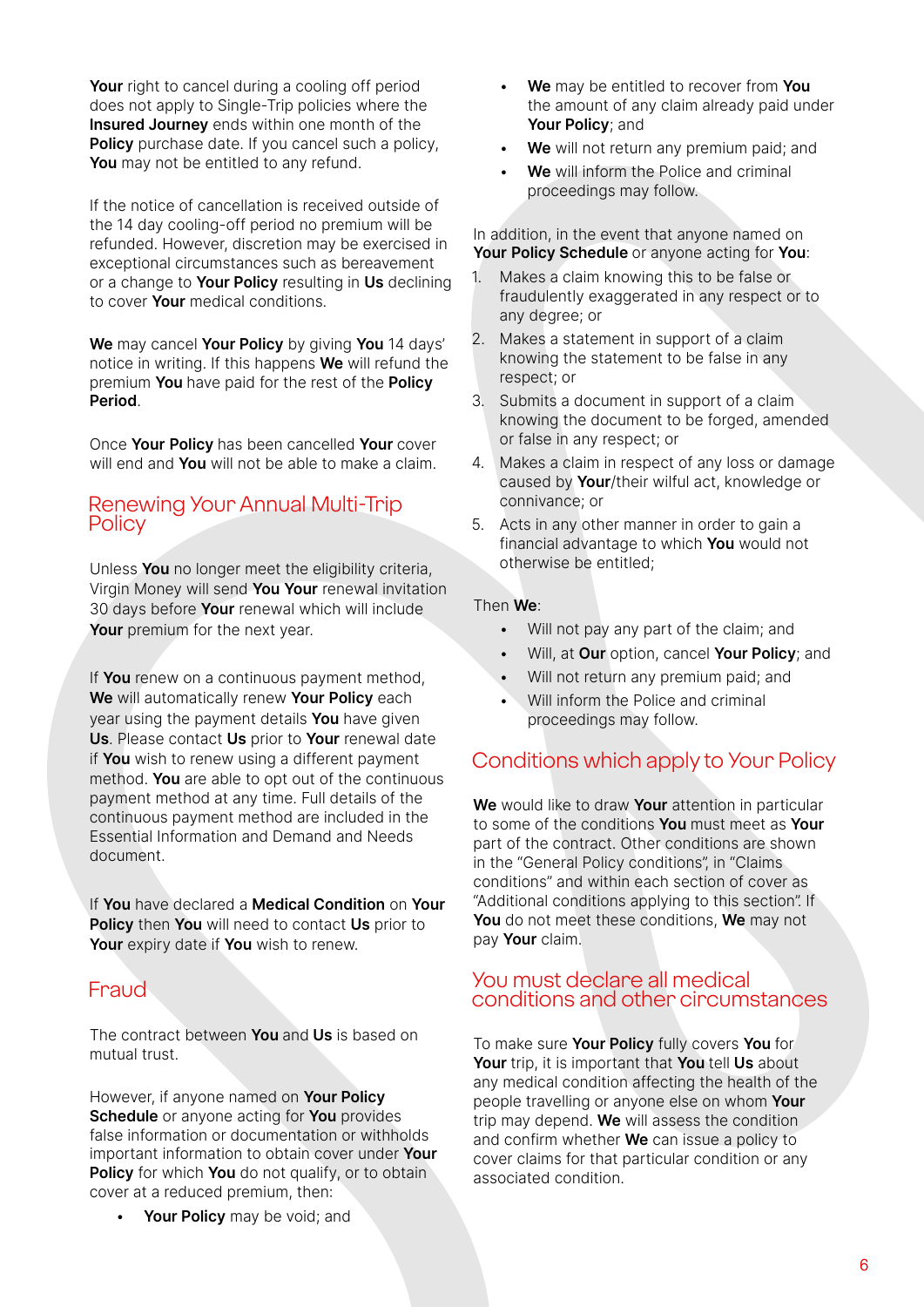# Your declaration: important questions relating to health, activities and the acceptance of your insurance.

Please consider and answer these questions carefully. If **You** answer "Yes" to any of these questions **You** will not be covered by this **Policy** unless **You** contact **Us** and **We** accept **You** for cover in writing.

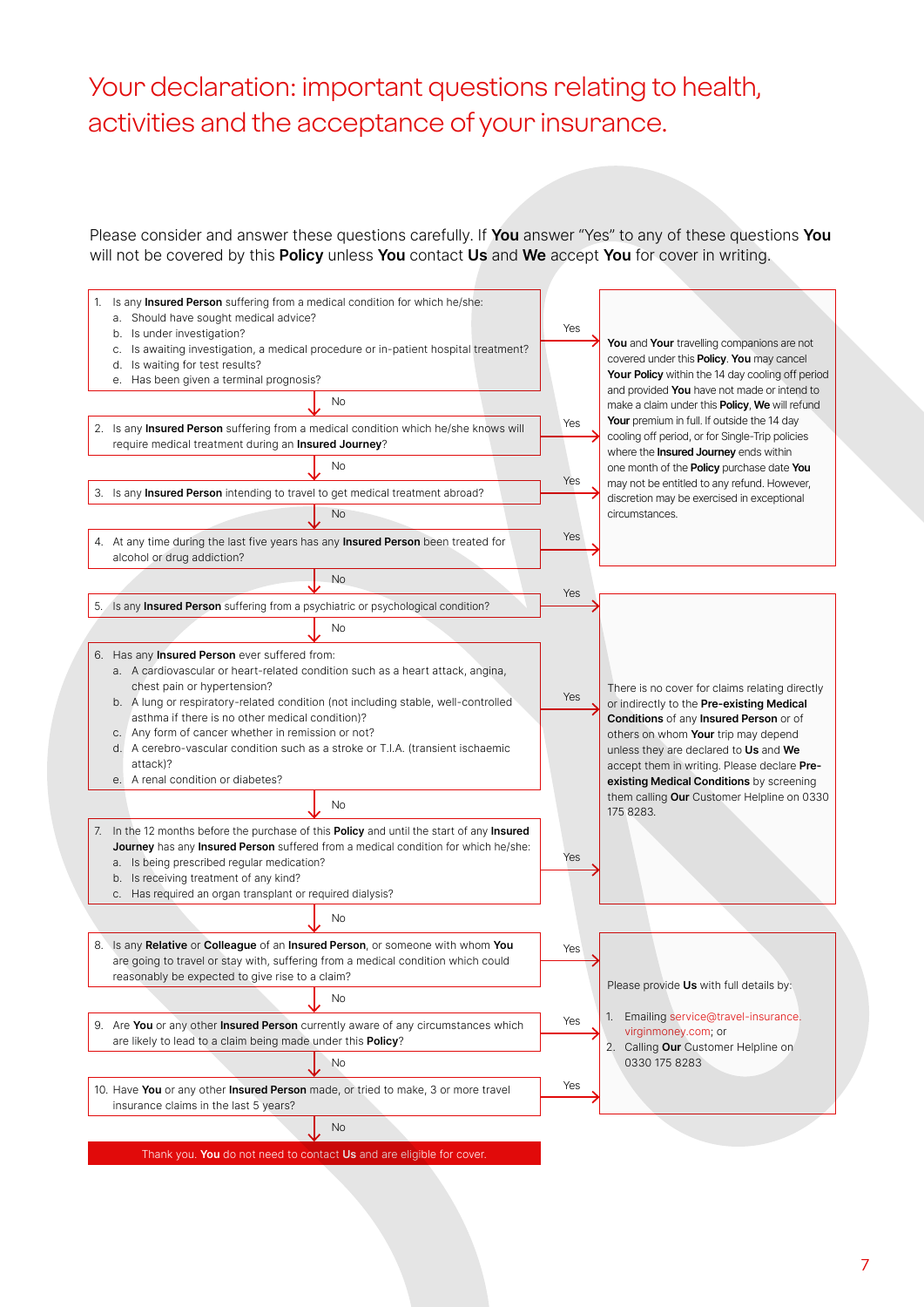# Changes in health

If, after **You** purchase **Your Policy** or before booking any new trips or before starting a trip, any of the following happens:

- **You** are diagnosed with a new medical condition; or
- You experience new or recurring symptoms or have an undiagnosed condition; or
- **Your** doctor or consultant adds to or changes **Your** prescribed medication; or
- **You** receive inpatient medical treatment; or
- **You** are placed on a waiting list for investigation or medical treatment;

**You** must call **Our** Customer Helpline on 0330 175 8283. A member of the team will ask **You** specific questions about **Your** medical condition(s). This may result in **You** needing to pay an additional premium to allow cover to continue for **Your Pre-existing Medical Conditions** and associated conditions.

If **Your** health changes and **We** are unable to continue to provide cover or if **You** do not wish to pay the additional premium, **You** will be entitled to make a claim under the "Cancellation" section for **Your** costs, which cannot be recovered elsewhere, for trips booked before **Your** change in health.

Alternatively, **You** will be entitled to cancel **Your Policy**, in which case **We** will refund a proportion of **Your** premium.

Please note that **Your** general practitioner or consultant telling **You** that **You** are well enough to travel does not mean that **You** will be covered for **Your Pre-existing Medical Condition(s)**. If **You** have any concerns regarding whether or not **You** will be covered please contact **Our** Customer Helpline on 0330 175 8283.

## You must take all reasonable care to avoid or prevent Injury, Illness, loss, theft or damage

Everyone named on **Your Policy Schedule** must take all reasonable care to avoid or prevent **Illness** or **Bodily Injury** and to avoid or prevent loss, theft or damage to everything covered under **Your Policy**.

Failure to take reasonable steps to avoid or prevent **Illness, Bodily Injury,** loss, theft or damage will result in a deduction from any claim payment, or may result in **Your** claim not being paid.

# Changes in health and other circumstances

**You** must tell **Us** as soon as reasonably possible if:

- **Your** address or email address has changed; or
- **You** or any person named on **Your Policy Schedule** are no longer a resident in the **United Kingdom**; or
- You require any additional cover to be added to **Your Policy**; or
- Your trip destination changes and is outside the geographical limits covered by **Your Policy**; or
- **You** wish to add another traveller to **Your Policy**; or
- There are any changes in **Your** health or the health of anyone on whom **Your** trip may depend.

**We** may reassess **Your** cover and premiums when **We** are told about changes in **Your** circumstances. If **You** do not tell **Us** about a change in **Your**  circumstances, the wrong terms may be quoted, a claim might be rejected or payment could be reduced. In some circumstances **Your Policy** might be invalid.

# Reciprocal health agreements

If **You** require medical treatment during **Your** trip then in the first instance **You** must make use of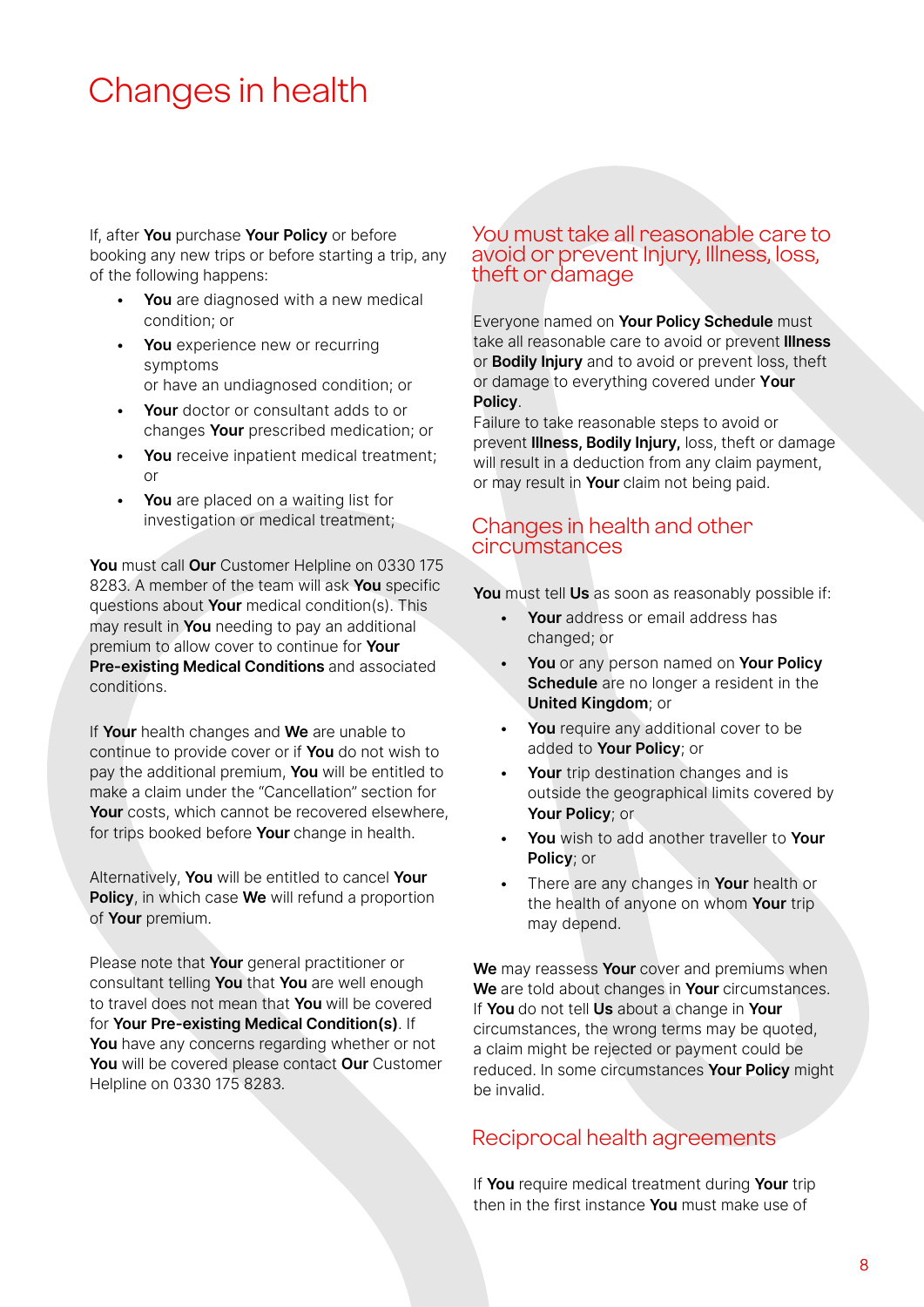any reciprocal health agreement between the **United Kingdom**, Channel Islands, or the Isle of Man and the country **You** have travelled to.

Under the "Emergency medical and repatriation expenses" section of this **Policy We** will not deduct an **Excess** in the event of a claim where the cost of treatment has been reduced by the use of a reciprocal health agreement.

#### **Australia and New Zealand**

If **You** require medical treatment in:

- Australia **You** must enrol with a local MEDICARE office; or
- New Zealand **You** must go to a state medical facility and present **Your** passport at the time of treatment.

If **You** are admitted to hospital, contact must be made with **Our Assistance Company** as soon as possible.

For more details please see: [https://www.gov.uk/](https://www.gov.uk/guidance/uk-reciprocal-healthcare-agreements-with-non-eu-countries) [guidance/uk-reciprocal-healthcare-agreements](https://www.gov.uk/guidance/uk-reciprocal-healthcare-agreements-with-non-eu-countries)[with-non-eu-countries](https://www.gov.uk/guidance/uk-reciprocal-healthcare-agreements-with-non-eu-countries)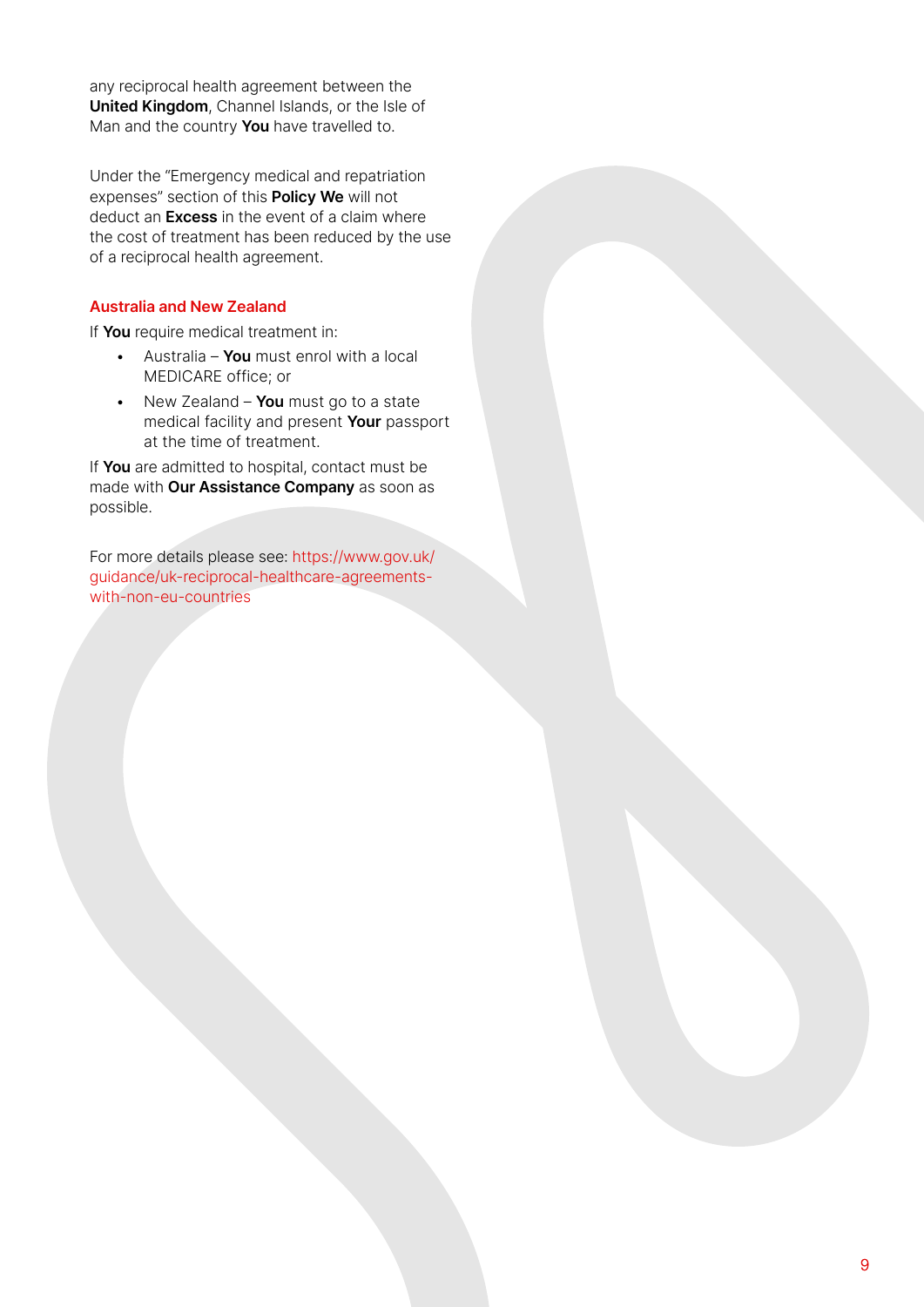# Words with special meanings

The following are defined terms which will have the same meaning and appear in bold wherever they appear in the **Policy Wording**:

#### **Accident/Accidental**

A sudden, unexpected, specific, violent, external, visible, chance event which occurs at a single identifiable place and time.

#### **Assistance Company**

An assistance provider, being a subsidiary in the ERGO Group or a third-party emergency assistance company appointed by **ETI**, which meets **ETI**'s requirements of high-quality services and capabilities.

#### **Bodily Injury**

An injury caused solely by an **Accident**, asphyxia, gases or vapours, immersion or submersion, selfdefence or unavoidable exposure to the elements.

#### **Business Trip**

A journey undertaken in relation to **Your** employment or usual occupation.

#### **Cash**

Valid coins, bank and currency notes.

#### **Catastrophe**

Avalanche, earthquake, explosion, fire, flood, hurricane, landslide, tornado, tsunami, volcanic activity or outbreak of infectious disease (unless declared an epidemic or pandemic by the World Health Organisation).

#### **Colleague**

Any person whose absence from the same business as **You** for one or more complete days at the same time as **Your** absence prevents the effective continuation of that business.

#### **Consent**

- a. **Your** agreement on **Your** own behalf; and
- b. Where **You** are the legal parent or guardian of children under the age of 16 to be insured on the **Policy**, on their

behalf; and

- c. **Your** warranty that **Your** spouse or partner and any other children aged 16 and above to be insured on the **Policy** have given their agreement; and
- d. **Your** warranty that, where **You** are NOT the legal parent or guardian of children under the age of 16 to be insured on the **Policy** but **Your** spouse or partner is, that **Your** spouse or partner has given his/her agreement on their behalf.

#### **Couple**

**You** and **Your** spouse or civil partner, or the person with whom **You** are permanently cohabiting in a marriage-like relationship.

#### **Curtailment / Curtail / Curtailing**

Returning to **Your Home** in the **United Kingdom** before the scheduled return date.

#### **Cyber-attack**

The use of disruptive activities such as hacking, worms, viruses, trojan horses, blended threats, ransomware and other malware, or the threat thereof, against computers and/or networks, with the intention to cause real-world harm or severe disruption of systems or infrastructure.

#### **ETI/We/Our/Us**

ERGO Travel Insurance Services Ltd (**ETI**) on behalf of Great Lakes Insurance SE, except for the "Legal Costs and Expenses" section where **We**/**Our**/**Us** refers to DAS Legal Expenses Insurance Company Limited, the "Financial failure" section where **We**/**Our**/**Us** refers to International Passenger Protection on behalf of Liberty Mutual Insurance Europe SE and the "Gadget" section where **We**/**Our**/**Us** refers to Taurus Insurance Services Limited, who administer and arrange the insurance on behalf of the insurer of this section.

#### **Excess**

The amount of money **You** will have to pay per person per claim per section towards the cost of a claim.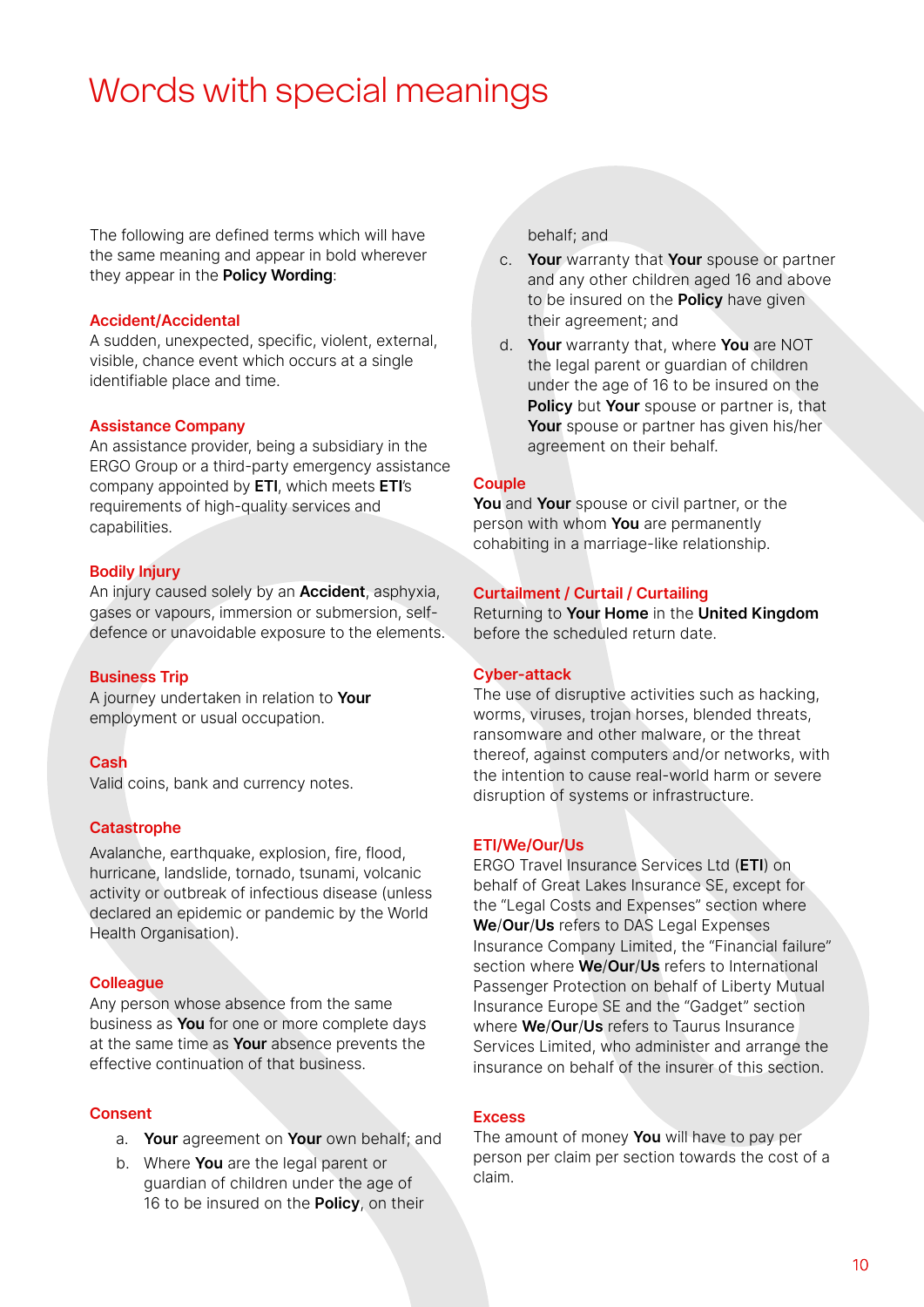#### **Excess Waiver**

The reduction of the **Excess** to zero.

#### **Family**

**You** and **Your** spouse or civil partner, or the person with whom **You** are permanently cohabiting in a marriage-like relationship and up to five (in total):

- a. unmarried dependent children (including adopted, foster and step-children) aged 17 or under living in the same household (or living away while attending full time education); and/or
- b. if **You** are divorced or separated, **Your** natural children aged 17 or under who do not live with **You** on a permanent basis.

Children, as specified above, are only covered when travelling with **You** or **Your** cohabiting spouse or partner.

#### **Gadget**

The item(s) insured by this **Policy**, owned by **You** and shown within the relevant proof of purchase.

A **Gadget** can be any of the following items:

Mobile phones, tablets, laptops and PC's (including custom built), digital cameras, PC monitors, MP3 players, games consoles, video cameras, camera lenses, bluetooth headsets, satellite navigation devices, PDAs, e-readers, head/earphones, portable health monitoring devices (such as a blood glucose or blood pressure testing kit), wearable technology (such as a smart watch or a health and fitness tracker).

#### **Golf Equipment**

Golf clubs, golf bag, non-motorised golf trolley and golf shoes.

#### **Hazardous Activities and Sports**

Any pursuit or activity where it is recognised that there is an increased risk of serious injury or where there is a reasonable expectation of aggravating any existing injury or condition. See "Appendix 1".

#### **Home**

**Your** principal place of residence, which is used for domestic purposes, within the **United Kingdom**.

#### **Illness**

A sudden, acute and unexpected deterioration in

health not caused by **Bodily Injury**.

#### **Insurance Event**

One occurrence, or all occurrences of a series, consequent on or attributable to one source or originating cause, giving rise to a claim.

#### **Insured Journey**

A pre-booked **Leisure Trip** from or within the **United Kingdom**, started and ended during the **Policy Period** and which includes a flight or prebooked overnight accommodation away from **Your Home**. For an Annual Multi-Trip policy, a journey that is started within the **Policy Period** is only covered until the end of the **Policy Period** unless the **Policy** is renewed prior to expiry. For Annual Multi-Trip policies, any **Leisure Trip** solely within the **United Kingdom** is only covered when **You** have pre-booked at least two consecutive nights accommodation.

#### **Insured Person / You / Your**

Any person named on the **Policy Schedule** who is eligible to be insured and for whom the premium has been paid.

#### **Kidnap**

The unlawful holding of an **Insured Person** by a third party without the **Insured Person's** consent and whose release is subject to the fulfilment of certain conditions.

#### **Leisure Trip**

A journey solely for holiday or leisure purposes.

#### **Manual Work**

Manual work involving the operation of plant or machinery, the use of power tools or any work above or below ground level (except for work at floor level in a fully-constructed multi-storey building).

#### **Medical Practitioner**

A qualified medical physician, not being an **Insured Person**, **Relative, Colleague** or any other person with whom **You** are travelling or staying.

#### **Mugging**

A violent physical attack on **You** which causes **Bodily Injury**, involving attempted or actual theft by a person or persons not previously known to **You**.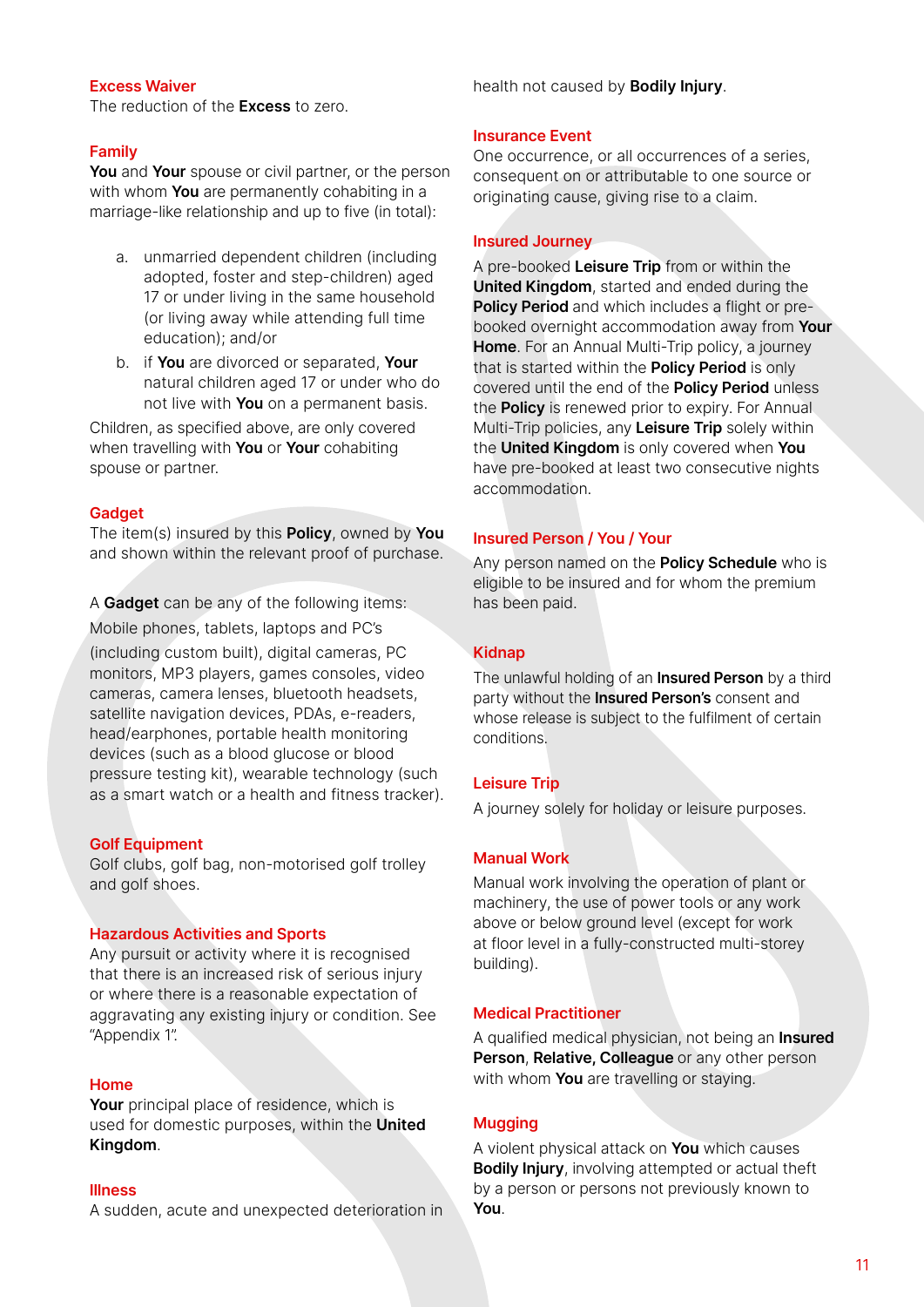#### **Personal Money**

Credit, debit or charge cards, cheques, travellers cheques, **Cash**, bonds, money orders, negotiable instruments, pre-paid phone cards or other securities belonging to **You**.

#### **Personal Possessions**

Baggage, clothing and personal effects, backpacks, bags and other containers taken on, or acquired during, an **Insured Journey** by **You,** and which are owned by **You** including **Valuables** and gifts purchased outside of **Your** country of residence (but excluding **Personal Money** and **Gadgets**).

#### **Policy**

The contract of insurance consisting of the **Policy Wording** and **Your Policy Schedule**.

#### **Policy Period**

The period to which the insurance applies. between and inclusive of the dates shown as "Cover start date" and "Cover end date" on **Your Policy Schedule**.

#### **Policy Schedule**

The certificate of insurance as amended or endorsed from time to time.

#### **Policy Wording**

This document.

#### **Pre-existing Medical Condition(s)**

- 1. Any medical condition suffered by an **Insured Person** before this **Policy** was bought, or an **Insured Journey** was booked or started, whichever is later for which he/she:
	- a. Should have sought medical advice; or
	- b. Is under investigation; or
	- c. Is on a waiting list to undergo investigation; or
	- d. Is waiting for test results; or
	- e. Has been given a terminal prognosis; or
	- f. Knows will require medical treatment during an **Insured Journey**; or
	- g. Is travelling to get medical treatment abroad.
- 2. In the last 5 years, the treatment of any **Insured Person** for alcohol or drug addiction.
- 3. Any of the following medical conditions, suffered by an **Insured Person** before this

**Policy** was bought, or an **Insured Journey** was booked or started, whichever is later:

- a. A psychiatric or psychological condition; or
- b. A cardiovascular or heart-related condition such as a heart attack, angina, chest pain or hypertension; or
- c. A lung or respiratory-related condition (not including stable, well-controlled asthma when there is no other medical condition); or
- d. Any form of cancer whether in remission or not; or
- e. A cerebro-vascular condition such as a stroke or T.I.A. (transient ischaemic attack); or
- f. A renal condition or diabetes.
- 4. Any medical condition suffered by an **Insured Person** in the 12 months before this **Policy** was bought and until the start of any **Insured Journey**, for which he/she:
	- a. Is being prescribed regular medication; or
	- b. Is receiving treatment of any kind; or
	- c. Is on a waiting list for inpatient hospital treatment; or
	- d. Has required an organ transplant or required dialysis.
- 5. Any medical condition suffered by an **Insured Person**, a **Relative**, **Colleague**, or someone with whom **You** are going to travel or stay which could reasonably be expected to give rise to a claim, that **You** or any **Insured Person** was aware of before this **Policy** was bought, or an **Insured Journey** was booked or started, whichever is later.

#### **Private Accommodation**

Within a permanent building, a securely lockable room or connected series of rooms including sleeping quarters for **Your** sole private use or the sole private use of **Your** travelling party.

#### **Public Transport**

Any publicly licensed train, tram, bus, coach, ferry service or airline flight operated according to a published timetable.

#### **Relative**

**Your** spouse or civil partner, or the person with whom **You** are permanently cohabiting in a marriage-like relationship, son, daughter (including adopted or foster child), mother, father, sister,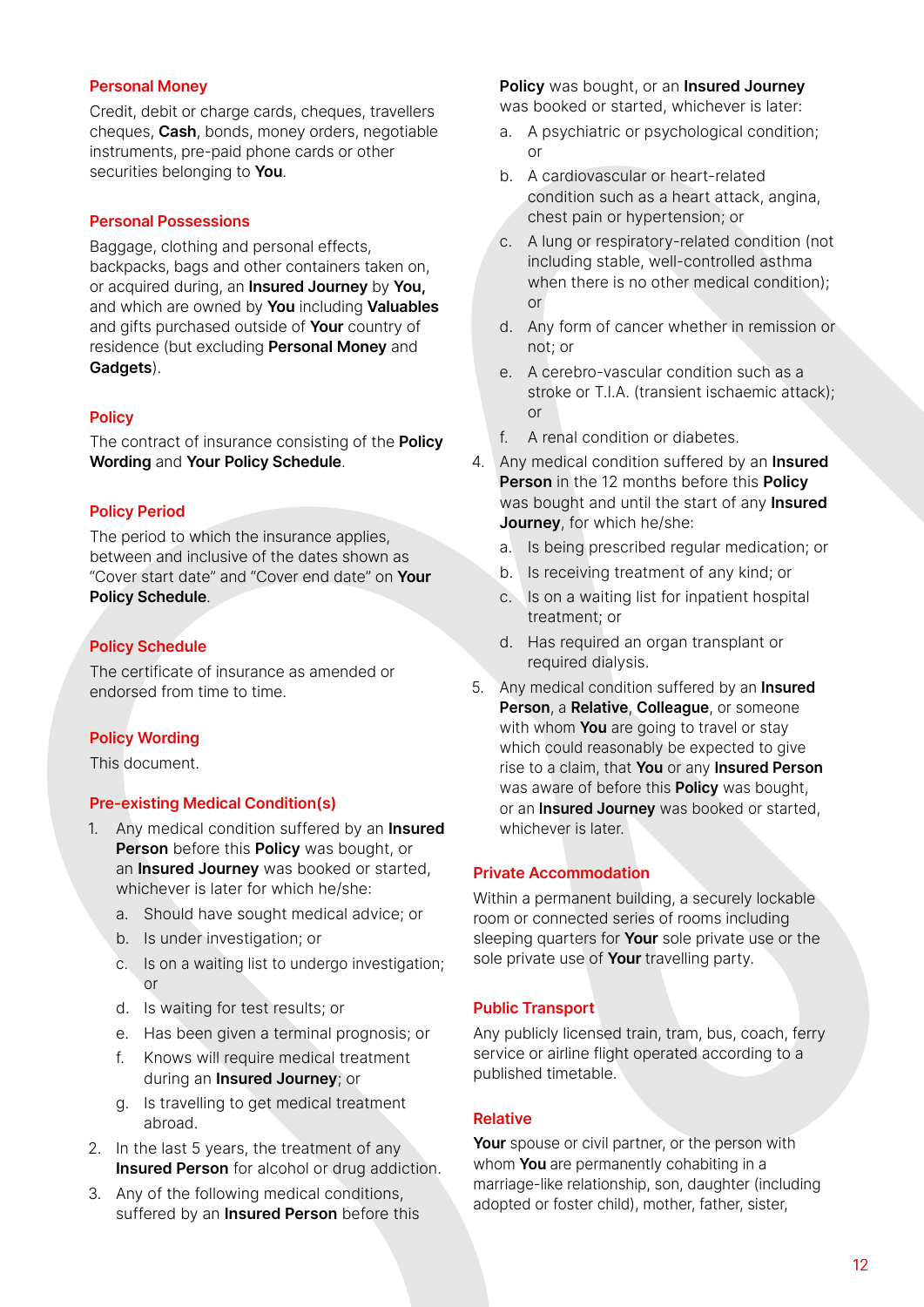brother, grandmother, grandfather, grandchild, fiancé(e) and next of kin, including the same in-law and step-relations.

#### **Single Item Limit**

The maximum amount **We** will pay for any one item, pair or set of items belonging to **You**. A pair or set is any number of items that belong together or can be used together.

#### **Single-Parent Family**

**You** and up to five (in total):

- a. unmarried dependent children (including adopted, foster and step-children) aged 17 or under living in the same household (or living away while attending full-time education); and/or
- b. if **You** are divorced or separated, **Your** natural children aged 17 or under who do not live with **You** on a permanent basis.

Children, as specified above, are only covered when travelling with **You**.

## **Sports Equipment**

Those articles which are usually worn, carried or held in the course of participation in a recognised sport.

#### **Strike or Industrial Action**

Any form of industrial action taken by workers that is carried out with the intention of preventing, restricting, or otherwise interfering with the production of goods or the provision of services.

#### **Terrorism/Terrorist Act**

The actual or threatened use of force or violence against persons or property, or commission of an act dangerous to human life or property, or commission of an act that interferes with or disrupts an electronic or communications system or network, undertaken by any person or group, whether or not acting on behalf of or in connection with any organisation, government, power, authority or military force, when any of the following apply:

- a. The apparent intent or effect is to intimidate or coerce a government or business or to disrupt any segment of the economy; or
- b. The apparent intent or effect is to cause alarm, fright, fear of danger or apprehension of public safety in one or more distinct segments of the general

public, or to intimidate or coerce one or more such segments; or

c. The reasonably apparent intent or effect is to further political, ideological, religious or cultural objectives, or to express support for (or opposition to) a philosophy, ideology, religion or culture.

#### **United Kingdom**

England, Scotland, Wales, Northern Ireland, the Channel Islands and the Isle of Man.

#### **Valuables**

Jewellery, antiques, articles made of gold, silver or other precious metals, precious or semi-precious stones, musical instruments, furs, watches and binoculars.

#### **War and Civil Unrest**

- a. Any sort of war (whether declared or not), hostility, invasion, revolution, act of foreign enemy, civil war or unrest, rebellion, insurrection, mutiny, uprising or military usurped power, martial law, state of siege or United Nations or NATO enforcement action; or
- b. The explosion of war weapon(s), utilisation of nuclear, chemical or biological weapons or the hostile act of an enemy foreign to the nationality of the **Insured Person** or of the country in which the act occurs.

#### **Winter Sports Equipment**

Skis, ski-boots, bindings, mono-skis, snowboards, splitboards, ski-helmets and ski-poles.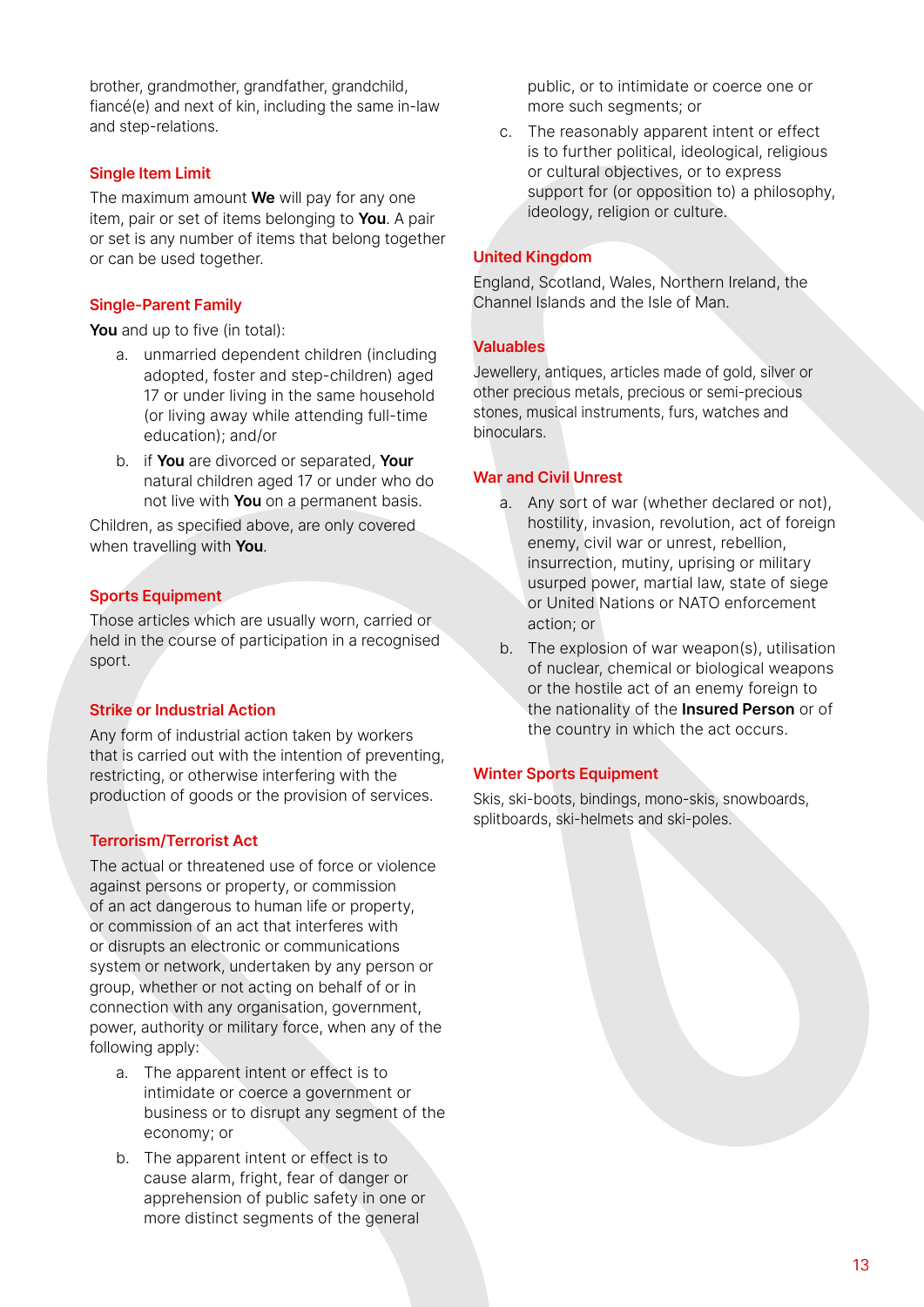# Geographical regions of travel

In order to charge an accurate price for **Our** insurance, **We** divide the world into areas of higher and lower risk. These areas are defined below. **You**  will also see them on **Our** website [http://travel](http://travel-insurance.virginmoney.com/)[insurance.virginmoney.com/](http://travel-insurance.virginmoney.com/) when **You** obtain a quotation or buy a policy and on **Your Policy Schedule**.

However, some countries or areas are considered too dangerous for travel and **We** will not cover **You** if **You** choose to travel there. **We** define these to be areas which are subject to **War and Civil Unrest** or where the Foreign, Commonwealth & Development Office (FCDO) has issued **"advice against all but essential travel"** or **"advice against all travel"**. **You** can find this **Foreign Travel Advice** about any country **You** are planning to travel to at <https://www.gov.uk/foreign-travel-advice>

## Single-Trip policies

#### **United Kingdom**

England, Scotland, Wales, Northern Ireland, the Channel Islands and the Isle of Man.

#### **Europe 1**

Albania, Andorra, Armenia, Austria, Azerbaijan, the Azores, Belarus, Belgium, Bosnia Herzegovina, Bulgaria, Croatia, the Czech Republic, Denmark, Estonia, the Faroe Islands, Finland (including Lapland), France, Georgia, Germany, Hungary, Iceland, Ireland (Republic), Italy, Latvia, Liechtenstein, Lithuania, Luxembourg, Madeira, Moldova, Monaco, Montenegro, the Netherlands, North Macedonia, Norway, Poland, Portugal, Romania, the Russian Federation, San Marino, Serbia, Slovakia, Slovenia, Sweden, Ukraine, the **United Kingdom** and the Vatican City.

#### **Europe 2**

All countries listed in "Europe 1" plus Cyprus, Gibraltar, Greece (including the Greek Islands), Malta, Spain (including the Balearic Islands and the Canary Islands), Switzerland and Turkey.

**Australia/New Zealand** Australia and New Zealand.

#### **Worldwide excluding USA, Canada, Mexico and the Caribbean**

All countries of the world EXCEPT:

Anguilla, Antigua and Barbuda, Aruba, Bahamas, Barbados, Bermuda, Bonaire, St Eustatius and Saba, Canada, Caribbean Islands, Cayman Islands, Cuba, Curaçao, Dominica, Dominican Republic, Grenada, Guadeloupe, Haiti, Jamaica, Martinique, Mexico, Montserrat, Netherlands Antilles, Puerto Rico, St Barthelemy / St Barts, St Croix, St Kitts and Nevis, St Lucia, St Maarten/St Martin, St Pierre and Miquelon, St Thomas, St Vincent and the Grenadines, Trinidad and Tobago, Turks and Caicos Islands, the United States of America, Virgin Islands (UK), Virgin Islands (US).

**Worldwide including USA, Canada, Mexico and the Caribbean** All countries of the world.

# Annual Multi-Trip policies

#### **Europe**

Albania, Andorra, Armenia, Austria, Azerbaijan, the Azores, Belarus, Belgium, Bosnia Herzegovina, Bulgaria, Croatia, Cyprus, the Czech Republic, Denmark, Estonia, the Faroe Islands, Finland (including Lapland), France, Georgia, Germany, Gibraltar, Greece (including the Greek Islands), Hungary, Iceland, Ireland (Republic), Italy, Latvia, Liechtenstein, Lithuania, Luxembourg, Madeira, Malta, Moldova, Monaco, Montenegro, the Netherlands, North Macedonia, Norway, Poland, Portugal, Romania, the Russian Federation, San Marino, Serbia, Slovakia, Slovenia, Spain (including the Balearic Islands and the Canary Islands), Sweden, Switzerland, Turkey, Ukraine, the **United Kingdom** and the Vatican City.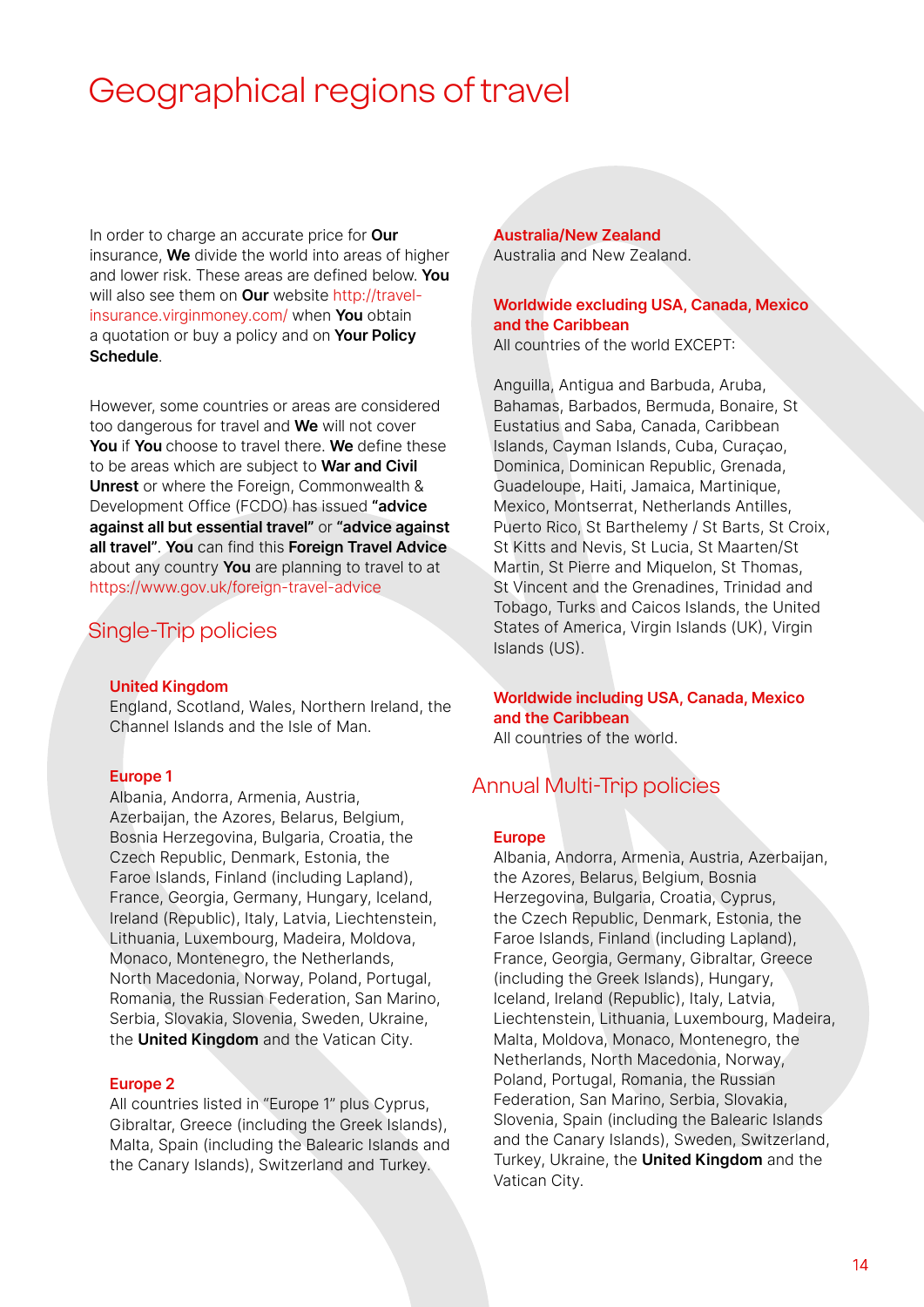#### **Worldwide excluding USA, Canada, Mexico and the Caribbean**

All countries of the world EXCEPT:

Anguilla, Antigua and Barbuda, Aruba, Bahamas, Barbados, Bermuda, Bonaire, St Eustatius and Saba, Canada, Caribbean Islands, Cayman Islands, Cuba, Curaçao, Dominica, Dominican Republic, Grenada, Guadeloupe, Haiti, Jamaica, Martinique, Mexico, Montserrat, Netherlands Antilles, Puerto Rico, St Barthelemy / St Barts, St Croix, St Kitts and Nevis, St Lucia, St Maarten/St Martin, St Pierre and Miquelon, St Thomas, St Vincent and the Grenadines, Trinidad and Tobago, Turks and Caicos Islands, the United States of America, Virgin Islands (UK), Virgin Islands (US).

#### **Worldwide including USA, Canada, Mexico and the Caribbean**

All countries of the world.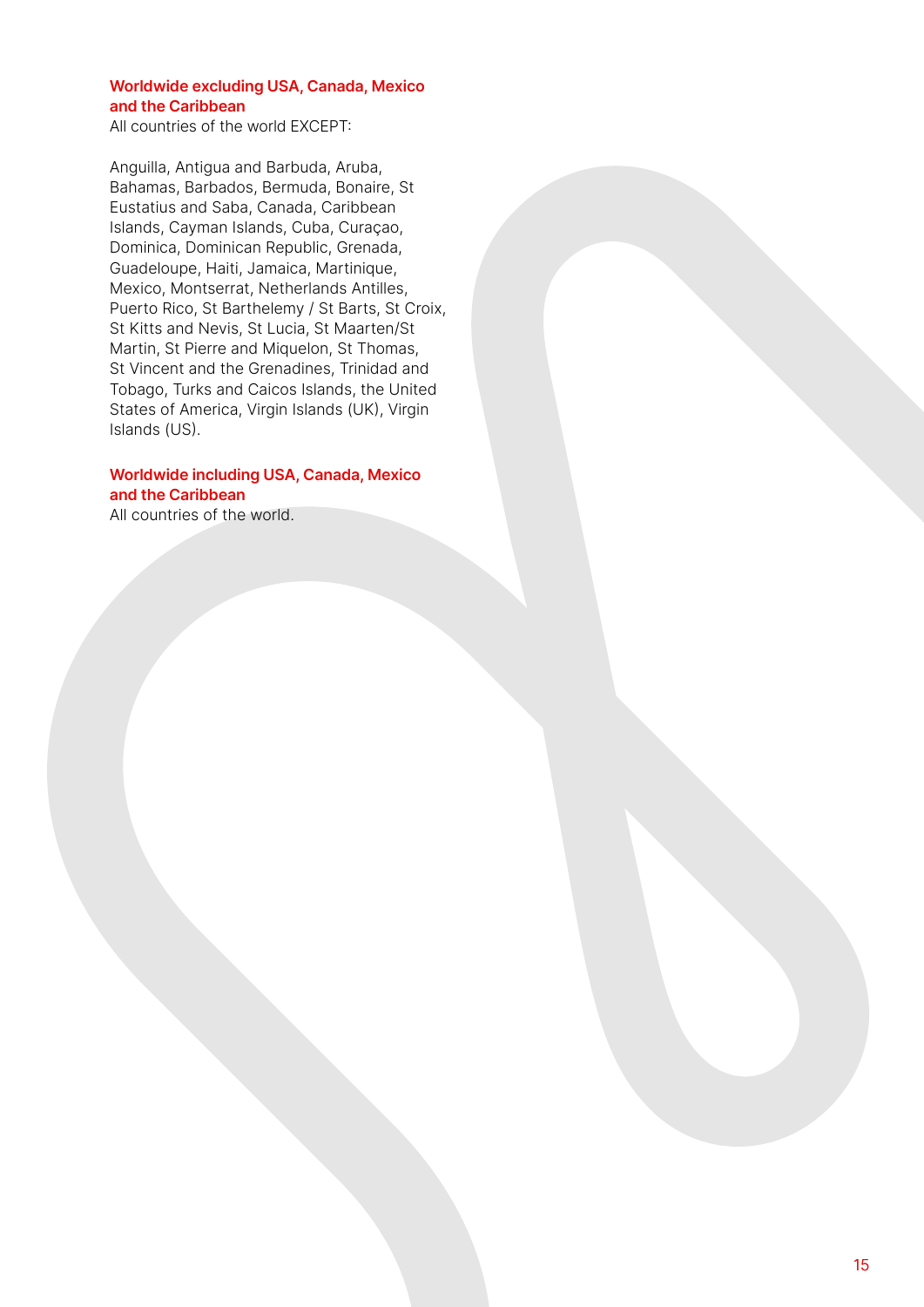# Claims conditions

#### **Fraud**

If **You** make any misrepresentation or concealment or dishonest statement in obtaining the **Policy** or in support of any claim, the insurance will be void and all rights both in relation to that claim and otherwise under this **Policy** will be lost.

#### **Making a claim**

**You** must notify **Our** Claims Service as soon as possible when something happens that will or might result in a claim.

#### **Medical examination**

**You** may be required to submit yourself to a medical examination and/or deliver or arrange delivery of a medical declaration or report issued by a **Medical Practitioner**.

## For all claims

1. Check the **Policy Schedule** and **Policy Wording** to see whether the loss is covered. Contact **Our** Claims Service (open Monday to Friday, 09.00 to 17.00), as soon as possible, quoting **Your Policy** number and tell **Us** what has happened.

Virgin Money Travel Insurance Claims, 308- 314 London Road, Hadleigh, Benfleet, Essex, SS7 2DD

| Email: | info@csal.co.uk      |
|--------|----------------------|
| Tel:   | +44 (0) 1403 788 701 |

**We** can send **You** a claim form either by post or by email or **You** can register a claim online by visiting [www.submitaclaim.co.uk/](http://www.submitaclaim.co.uk/virginmoney) [virginmoney](http://www.submitaclaim.co.uk/virginmoney).

- 2. For claims under the "Gadget", "Legal costs and expenses" or "Financial failure" sections of this **Policy** please see below.
- 3. **You** must obtain, keep and produce at **Your** own expense all receipts, invoices, reports and other documentary evidence required by **Us** to support **Your** claim. Original documents (not photocopies) will be required.

#### For personal possessions claims, gadget claims and for baggage delay claims

If **Your** checked-in baggage is lost or damaged in transit or delayed, report to the airline, railway company, shipping line or their handling agent and get a written Property Irregularity Report from them before leaving the baggage reclaim area.

- 1. For all damage claims obtain an estimate for repairs.
- 2. **You** must report all theft or losses (except when checked-in baggage is lost by the carrier) to the Police within 24 hours of discovery and get a written Police report.
- 3. In the event of baggage delay, retain receipts for the purchase of essential replacement items.

#### For medical emergency, medical related expenses, repatriation and evacuation claims

Please call **Our Assistance Company** at any time of the day or night:

- Tel: +44 (0) 1403 788 702 (if **You** are anywhere except USA, Canada or Mexico)
- Tel: +1-877-311-3720 (if **You** are in the USA or Canada)
- Tel: +1-786-206-9921 (if **You** are in Mexico)
- 1. Please call **Our Assistance Company** as soon as possible if **You** are admitted to a hospital or clinic for any reason or if **You** need a medical referral.
- 2. **You** must obtain authorisation from **Our Assistance Company** before incurring any costs or making any repatriation or evacuation arrangements. If **You** are too ill to do this yourself, someone else can do it for **You**.
- 3. If any costs are incurred before notification, **We** will only be liable for the costs **We** would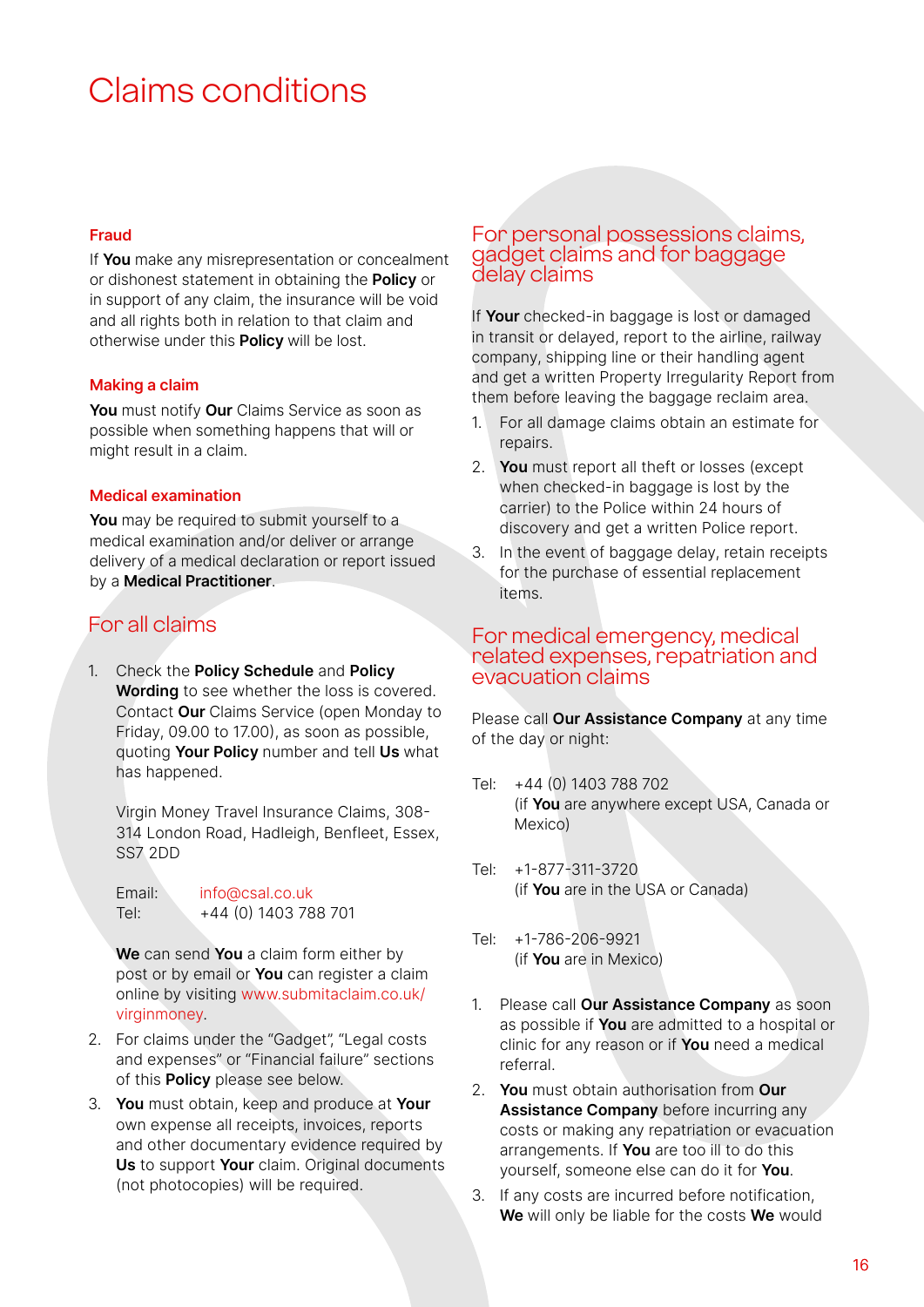have incurred had such a notification taken place, based on existing price agreements and provided the claim is valid.

4. If **You** are travelling in a country with which the **United Kingdom** has a reciprocal health agreement **You**, should use the Reciprocal Health Agreement to reduce **Your** medical claim. If **You** do so the **Excess** will not apply to **Your** medical claim.

# For cancellation or curtailment claims

- 1. Contact **Our** Claims Service as soon as **You** know that there is a possibility of **Your** trip not going ahead or having to be cut short.
- 2. If **You** booked **Your** trip through a tour operator or travel agency, **You** must notify them of **Your** cancellation or **Curtailment** as soon as possible.
- 3. Get authorisation from **Our** Claims Service or **Our Assistance Company** before incurring any expenses in **Curtailing Your** trip.
- 4. If **You** cancel **Your** trip for medical reasons, **Your** GP should complete the Medical Certificate on the claim form.
- 5. If **You Curtail Your** trip for medical reasons, the treating **Medical Practitioner** in the locality where the **Illness** or **Bodily Injury** occurred should complete the Preliminary Medical Certificate on the claim form.

# For travel delay and abandonment claims

1. **You** must obtain a letter from the airline, carrier, or handling agent confirming the reason for

the delay and detailing the scheduled and actual departure times.

2. **You** must apply in a timely manner in the event of flight delay, to the airline or their handling agent for the compensation **You** are entitled to under **EU Regulation No**. **261/2004 Air Passengers Rights**. If **You** fail to do so **Your** claim may be denied.

# For legal costs and expenses claims

Contact DAS Legal Expenses Insurance Company Limited. DAS House, Quay Side, Temple Back, Bristol, BS1 6NH.

Email: [newclaims@das.co.uk](mailto:newclaims%40das.co.uk?subject=) Tel: +44 (0) 117 934 0548

(Please see the "Legal Costs and Expenses" section for further details).

# For financial failure claims

Contact IPP Claims at Sedgwick, Oakleigh House, 14-15 Park Place, Cardiff CF10 3DQ

Email: [Insolvency-claims@ipplondon.co.uk](mailto:Insolvency-claims%40ipplondon.co.uk?subject=) Tel: +44 (0) 345 266 1872 (local rate call)

For Red and Silver policyholders, please quote reference SAFI V1.21. For Gold policyholders, please quote reference ESFI V1.21.

# For gadget claims

Contact Taurus Insurance Services Limited, Suite 2209-2217 Eurotowers, Europort Road, Gibraltar

Email: [virgin.tiga@taurus.gi](mailto:virgin.tiga%40taurus.gi?subject=) Tel: 0330 175 7850

(Please see the "Gadget" section for further details).

#### **No interest**

No interest shall be added to any claims payments.

## **Other insurance**

If **You** claim under this **Policy** for something which is also covered by another insurance policy, including credit card insurance, **You** must provide **Us** with full details of the other insurance policy. **We** will only pay **Our** proportionate share of any claim, apart from a valid personal accident claim, which **We** will pay in full.

#### **Rights and responsibilities**

**We** will be entitled to take over and conduct in **Your** name (at **Our** expense) the defence or settlement of any claim or to prosecute in **Your** name to **Our** own benefit in respect of any claim for indemnity or damage or otherwise, and will have full discretion in the conduct of any proceedings or in settlement of any claim and **You** will give all such information and reasonable assistance as **We** require. This will include legal action to get compensation from anyone else and/or legal action to get back from anyone else any payments that have already been made. **You** may not settle, reject or negotiate any claim without written permission to do so from **Us** (or DAS in respect of Legal costs and expenses claims).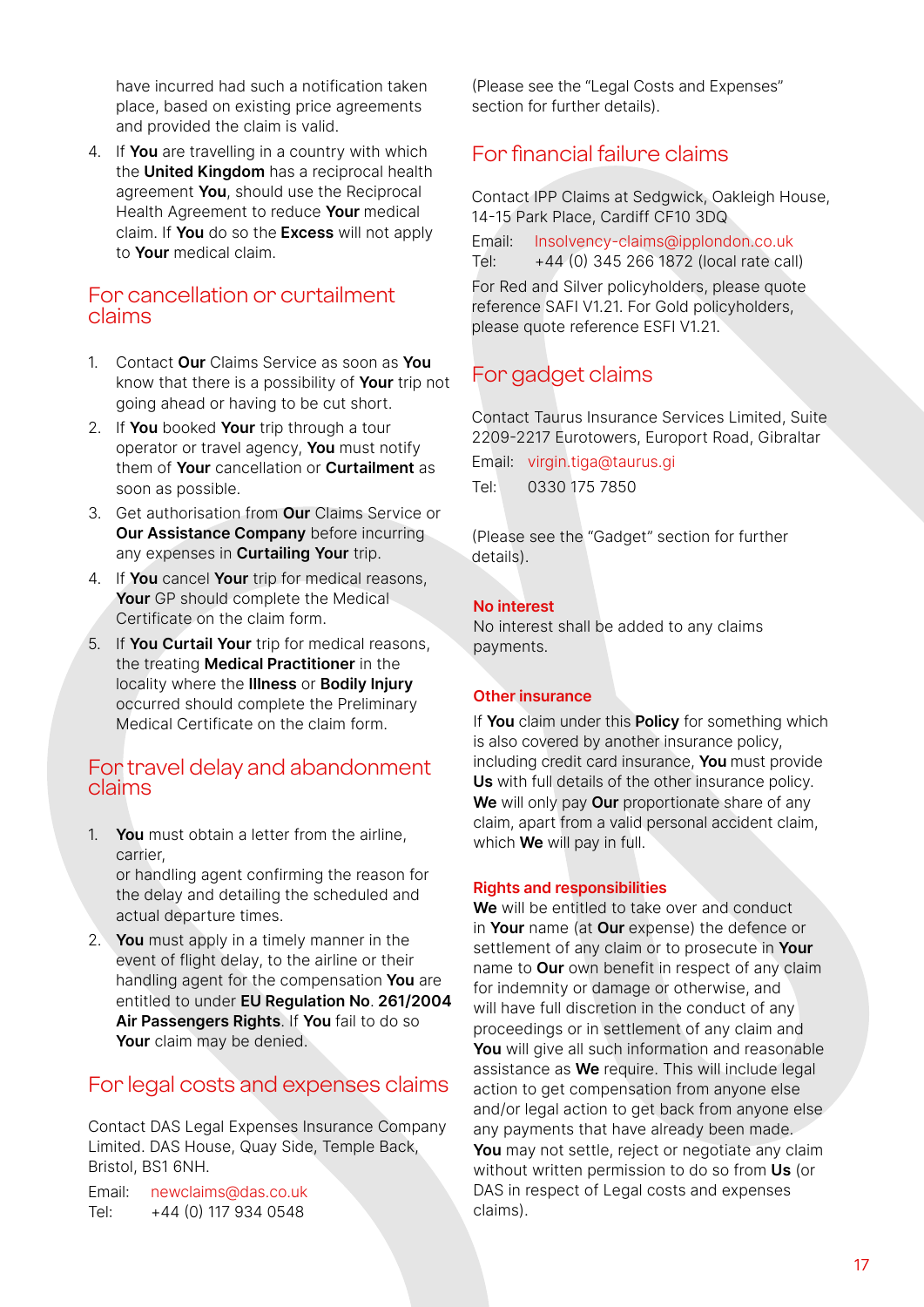In case of **Illness** or **Bodily Injury**, **We** may approach any doctor who may have treated **You** during the period of three years prior to the claim and **We** may, at **Our** own expense and upon reasonable notice to **You** or **Your** legal personal representative, arrange for **You** to be medically examined as often as required, or in the event of **Your** death, have a post mortem examination carried out on **Your** body. **You** will supply, at **Your** own expense, a certificate from a **Medical Practitioner** in the form required by **Us** in support of any medical-related claim under the **Policy**.

# **Helplines**

**ETI Emergency Assistance** (24 hours, 7 days a week)

- Tel: +44 (0) 1403 788 702 (if **You** are anywhere except USA, Canada or Mexico)
- Tel: +1-877-311-3720 (if **You** are in the USA or Canada)
- Tel: +1-786-206-9921 (if **You** are in Mexico)

**Claims Service** (non-emergency claims) Claims forms and general claims enquiries, Monday to Friday, 09:00 – 17:00

Tel: +44 (0) 1403 788 701

# Claims Forms

Call +44 (0) 1403 788 701 or submit a claim online by visiting [www.submitaclaim.co.uk/virginmoney.](http://www.submitaclaim.co.uk/virginmoney)

(For Legal costs and expenses claim forms please contact DAS, for Gadget claims forms please contact Taurus and for Financial failure claims please contact IPP).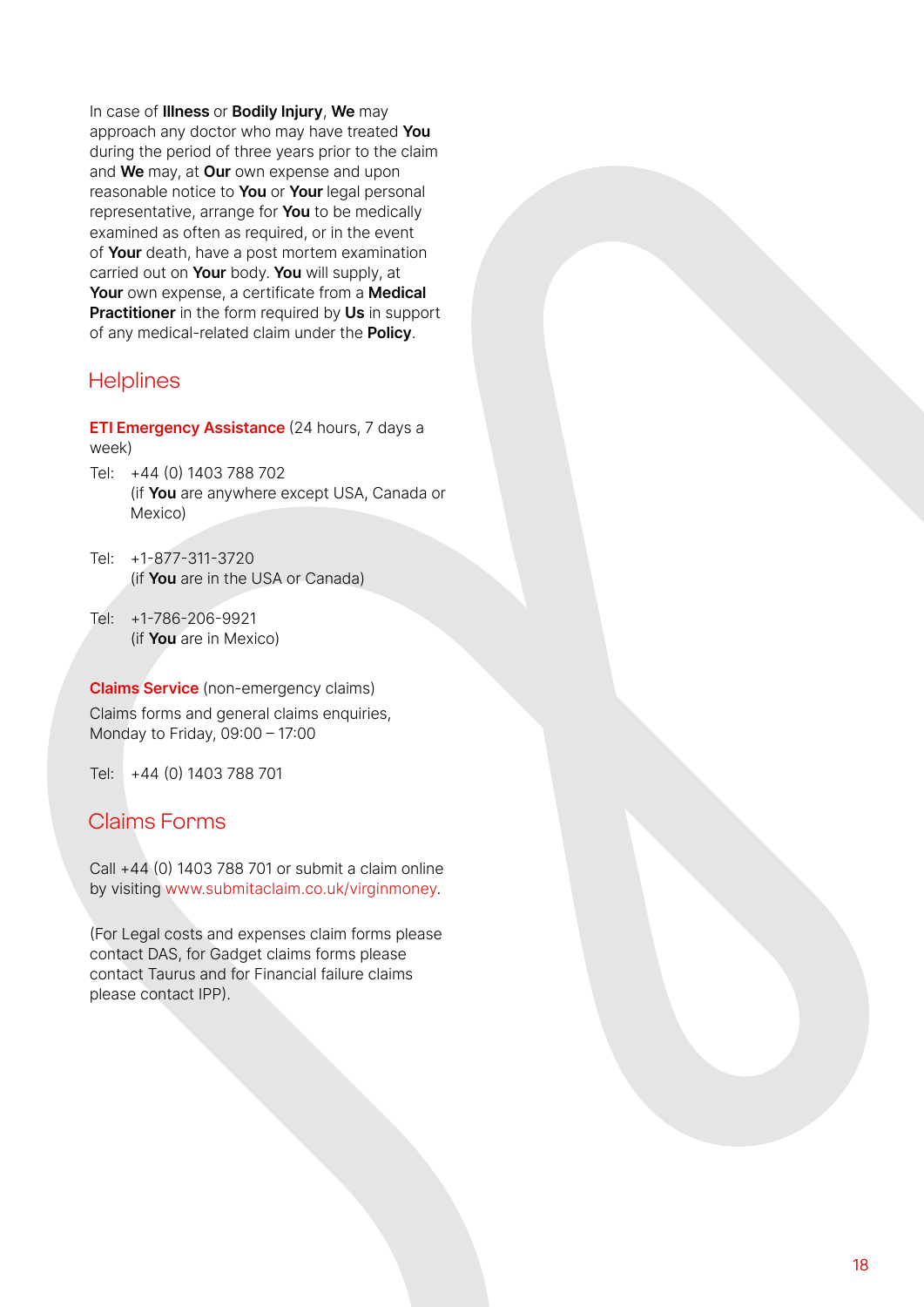# Table of Benefits

|                |                                                                  | Red                              |               | Silver                           |               | Gold                             |               |
|----------------|------------------------------------------------------------------|----------------------------------|---------------|----------------------------------|---------------|----------------------------------|---------------|
| Section Cover  |                                                                  | <b>Sums insured</b>              | <b>Excess</b> | <b>Sums insured</b>              | <b>Excess</b> | <b>Sums insured</b>              | <b>Excess</b> |
| 1              | <b>Emergency medical and repatriation</b><br>expenses            | £10,000,000                      | £100          | £12,500,000                      | £75           | £15,000,000                      | £50           |
|                | - Hospital confinement benefit                                   | £20 per 24 hours<br>up to £1,000 | Nil           | £25 per 24 hours<br>up to £2,000 | Nil           | £50 per 24 hours<br>up to £2,000 | Nil           |
|                | - Mugging hospitalisation benefit                                | £15 per 24 hours<br>up to £150   | Nil           | £25 per 24 hours<br>up to £250   | Nil           | £50 per 24 hours<br>up to £500   | Nil           |
|                | - Emergency dental treatment                                     | £250                             | Nil           | £400                             | Nil           | £500                             | Nil           |
|                | - Additional travel and<br>accommodation expenses                | £1,000                           | Nil           | £2,000                           | Nil           | £3.000                           | Nil           |
|                | - Funeral expenses abroad or<br>cremation expenses abroad        | £5,000                           | Nil           | £5,000                           | Nil           | £5,000                           | Nil           |
|                | - UK prescriptions                                               | £50                              | Nil           | £50                              | Nil           | £50                              | Nil           |
|                | - UK physiotherapy and chiropractic<br>care                      | £150                             | Nil           | £350                             | Nil           | £500                             | Nil           |
| $\overline{2}$ | <b>Cancellation</b>                                              | £3.000                           | £100          | £5,000                           | £75           | £7.500                           | £50           |
| 3              | <b>Curtailment and loss of holiday</b>                           | £3,000                           | £100          | £5,000                           | £75           | £7,500                           | £50           |
| 4              | <b>Personal accident</b>                                         |                                  |               |                                  |               |                                  |               |
|                | - Death: aged $18 - 65$                                          | £7,500                           | Nil           | £15,000                          | Nil           | £25,000                          | Nil           |
|                | - Death: aged 17 and under or aged<br>66 and over                | £2,500                           | Nil           | £2,500                           | Nil           | £2,500                           | Nil           |
|                | - Disablement: aged 18 - 65                                      | £10,000                          | Nil           | £20,000                          | Nil           | £50,000                          | Nil           |
|                | - Disablement: aged 17 and under or<br>aged 66 and over          | £2,500                           | Nil           | £2,500                           | Nil           | £2,500                           | Nil           |
| 5              | <b>Personal possessions</b>                                      | £1,250                           | £100          | £2,000                           | £75           | £3,000                           | £50           |
|                | - Single item limit                                              | £200                             | £100          | £300                             | £75           | £500                             | £50           |
|                | - Valuables                                                      | £200                             | £100          | £400                             | £75           | £600                             | £50           |
| 6              | Personal money                                                   | £500                             | £100          | £750                             | £75           | £1,000                           | £50           |
|                | - Cash                                                           | £200                             | £100          | £300                             | £75           | £500                             | £50           |
| $\overline{7}$ | Passport and other documents                                     | £200                             | Nil           | £300                             | <b>Nil</b>    | £500                             | Nil           |
| 8              | <b>Financial failure</b>                                         |                                  |               |                                  |               |                                  |               |
|                | - End supplier failure                                           | Nil                              | Nil           | Nil                              | Nil           | £2,500                           | Nil           |
|                | - Scheduled airline failure                                      | £2,500                           | Nil           | £2,500<br>£100 per 12 hours      | Nil           | £2,500                           | Nil           |
| 9              | Baggage delay on outward journey                                 | £50 per 12 hours<br>up to £200   | Nil           | up to £500                       | Nil           | £150 per 12 hours<br>up to £750  | Nil           |
| 10             | <b>Missed departure</b>                                          | £500                             | £100          | £1,000                           | £75           | £1,500                           | £50           |
| 11             | Travel delay and abandonment<br>- Travel delay benefit           | £25 per 12 hours                 | Nil           | £40 per 12 hours                 | Nil           | £50 per 12 hours                 | Nil           |
|                |                                                                  | up to £200                       |               | up to £400                       |               | up to £500                       |               |
|                | - Abandonment after 12 hours delay                               | £3,000<br>£2,000,000             | £100          | £5,000<br>£2,000,000             | £75<br>£75    | £7,500<br>£2,000,000             | £50<br>£50    |
| 12<br>13       | <b>Personal liability</b><br><b>Hijack</b>                       | £100 per 24 hours                | £100<br>Nil   | £150 per 24 hours                | Nil           | £200 per 24 hours                | Nil           |
| 14             | <b>Legal costs and expenses</b>                                  | up to £1,000<br>£25,000          | Nil           | up to £1,500<br>£25,000          | Nil           | up to £2,000<br>£25,000          | Nil           |
| 15             | COVID-19 cover                                                   |                                  |               |                                  |               |                                  |               |
|                | - Cancellation                                                   | £3,000                           | £100          | £5,000                           | £75           | £7,500                           | £50           |
|                | - Curtailment                                                    | £3,000                           | £100          | £5,000                           | £75           | £7,500                           | £50           |
|                | - Emergency medical and<br>repatriation expenses                 | £10,000,000                      | £100          | £12,500,000                      | £75           | £15,000,000                      | £50           |
| 16             | Pet care                                                         |                                  |               |                                  |               |                                  |               |
|                | A. Cancellation or abandonment -<br>lost kennel and cattery fees | £250                             | Nil           | £250                             | Nil.          | £250                             | Nil           |
|                | B. Delayed return - additional kennel<br>and cattery fees        | £25 per 24 hours<br>up to £250   | Nil           | £50 per 24 hours<br>up to £500   | Nil           | £75 per 24 hours<br>up to £750   | Nil           |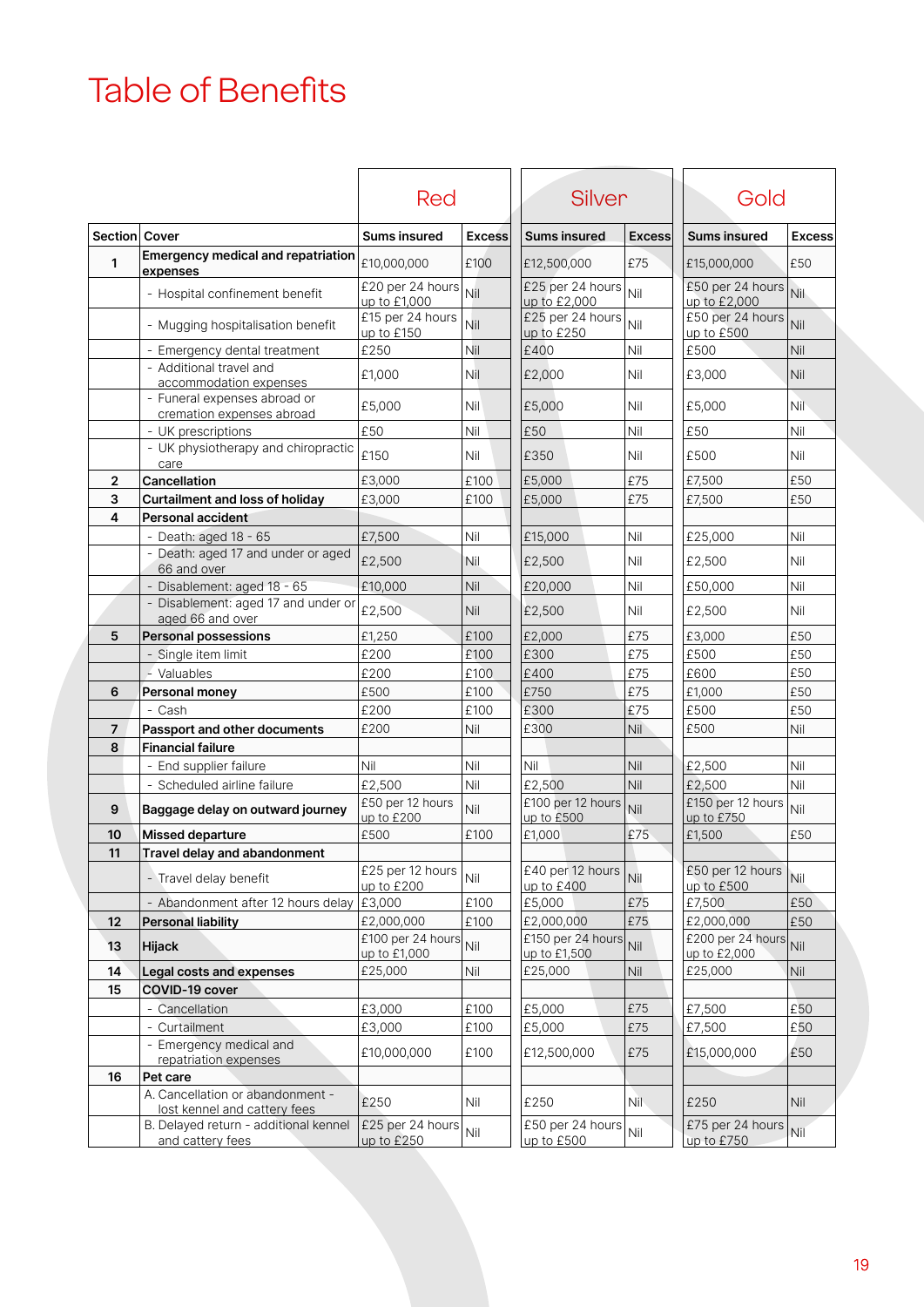|               |                                                       | Red                            |               | Silver                         |               | Gold                            |               |
|---------------|-------------------------------------------------------|--------------------------------|---------------|--------------------------------|---------------|---------------------------------|---------------|
| Section Cover |                                                       | <b>Sums insured</b>            | <b>Excess</b> | <b>Sums insured</b>            | <b>Excess</b> | <b>Sums insured</b>             | <b>Excess</b> |
| 17            | Gadget                                                |                                |               |                                |               |                                 |               |
|               | - Accidental or malicious damage,<br>loss or theft    | £500                           | £100          | £500                           | £75           | £750                            | £50           |
|               | - Unauthorised usage                                  | £1,000                         | Nil           | £1,000                         | Nil           | £1,000                          | Nil           |
|               | <b>Enhanced Gadget (optional)</b>                     |                                |               |                                |               |                                 |               |
|               | - Accidental or malicious damage,<br>loss or theft    | £1,000                         | £100          | £2,000                         | £75           | £3,000                          | £50           |
|               | - Unauthorised usage                                  | £1,000                         | Nil           | £1,000                         | Nil           | £1,000                          | Nil           |
| 18            | Winter sports (optional)                              |                                |               |                                |               |                                 |               |
|               | A. Winter sports equipment - loss,<br>theft or damage |                                |               |                                |               |                                 |               |
|               | - Replacement or repair                               | £500                           | £100          | £750                           | £75           | £1,000                          | £50           |
|               | - Hire of replacement equipment                       | £20 per 24 hours<br>up to £300 | Nil           | £30 per 24 hours<br>up to £450 | Nil           | £40 per 24 hours<br>up to £600  | Nil           |
|               | B. Winter sports equipment - delay                    |                                |               |                                |               |                                 |               |
|               | - Hire of replacement equipment                       | £20 per 24 hours<br>up to £300 | Nil           | £30 per 24 hours<br>up to £450 | Nil           | £40 per 24 hours<br>up to £600  | Nil           |
|               | C. Ski pass - loss or theft                           | £200                           | £100          | £250                           | £75           | £300                            | £50           |
|               | D. Ski pack - illness or injury                       | £20 per 24 hours<br>up to £300 | Nil           | £30 per 24 hours<br>up to £450 | Nil           | £40 per 24 hours<br>up to £600  | Nil           |
|               | E. Ski pack or alternative resort -<br>piste closure  | £20 per 24 hours<br>up to £300 | Nil           | £30 per 24 hours<br>up to £450 | Nil           | £40 per 24 hours<br>up to £600  | Nil           |
|               | F. Travel disruption - avalanche or<br>landslide      | £15 per 24 hours<br>up to £300 | Nil           | £20 per 24 hours<br>up to £400 | Nil           | £25 per 24 hours<br>up to £500  | Nil           |
| 19            | <b>Cruise (optional Single-Trip only)</b>             |                                |               |                                |               |                                 |               |
|               | A. Missed port                                        | £50 per port up<br>to £500     | Nil           | £75 per port up<br>to £750     | Nil           | £100 per port up<br>to £1,000   | Nil           |
|               | B. Cabin confinement benefit                          | £50 per 24 hours<br>up to £250 | Nil           | £75 per 24 hours<br>up to £375 | Nil           | £100 per 24<br>hours up to £500 | Nil           |
|               | C. Unused excursions                                  | £300                           | £100          | £500                           | £75           | £750                            | £50           |
|               | D. Increased personal possessions<br>limits           | £2,500                         | £100          | £3,000                         | £75           | £3,500                          | £50           |
|               | - Single item limit                                   | £400                           | £100          | £500                           | £75           | £750                            | £50           |
|               | - Valuables                                           | £500                           | £100          | £500                           | £75           | £500                            | £50           |
|               | E. Evening wear                                       | Nil                            | Nil           | £100                           | Nil           | £150                            | Nil           |
| 20            | <b>Enhanced COVID-19 cover</b><br>(optional)          |                                |               |                                |               |                                 |               |
|               | - FCDO cover                                          |                                |               |                                |               |                                 |               |
|               | - Cancellation                                        | £3,000                         | £100          | £5,000                         | £75           | £7,500                          | £50           |
| 21            | Rental vehicle excess waiver                          |                                |               |                                |               |                                 |               |
|               | (optional)                                            |                                |               |                                |               |                                 |               |
|               | - Excess/deposit with sub limits for:                 | £2,000                         | Nil           | £2,000                         | Nil           | £2,000                          | Nil           |
|               | - Roof<br>- Windscreen, windows or                    | £600                           | Nil           | £600                           | Nil           | £600                            | Nil           |
|               | sunroof                                               | £800                           | Nil           | £800                           | Nil           | £800                            | Nil           |
|               | - Undercarriage                                       | £500                           | Nil           | £500                           | Nil           | £500                            | Nil           |
|               | - Tyres (for replacement)                             | £100 each tyre                 | Nil           | £100 each tyre                 | Nil           | £100 each tyre                  | Nil           |
|               | - Tyres (for repair)                                  | £50 each tyre                  | Nil           | £50 each tyre                  | Nil           | £50 each tyre                   | Nil           |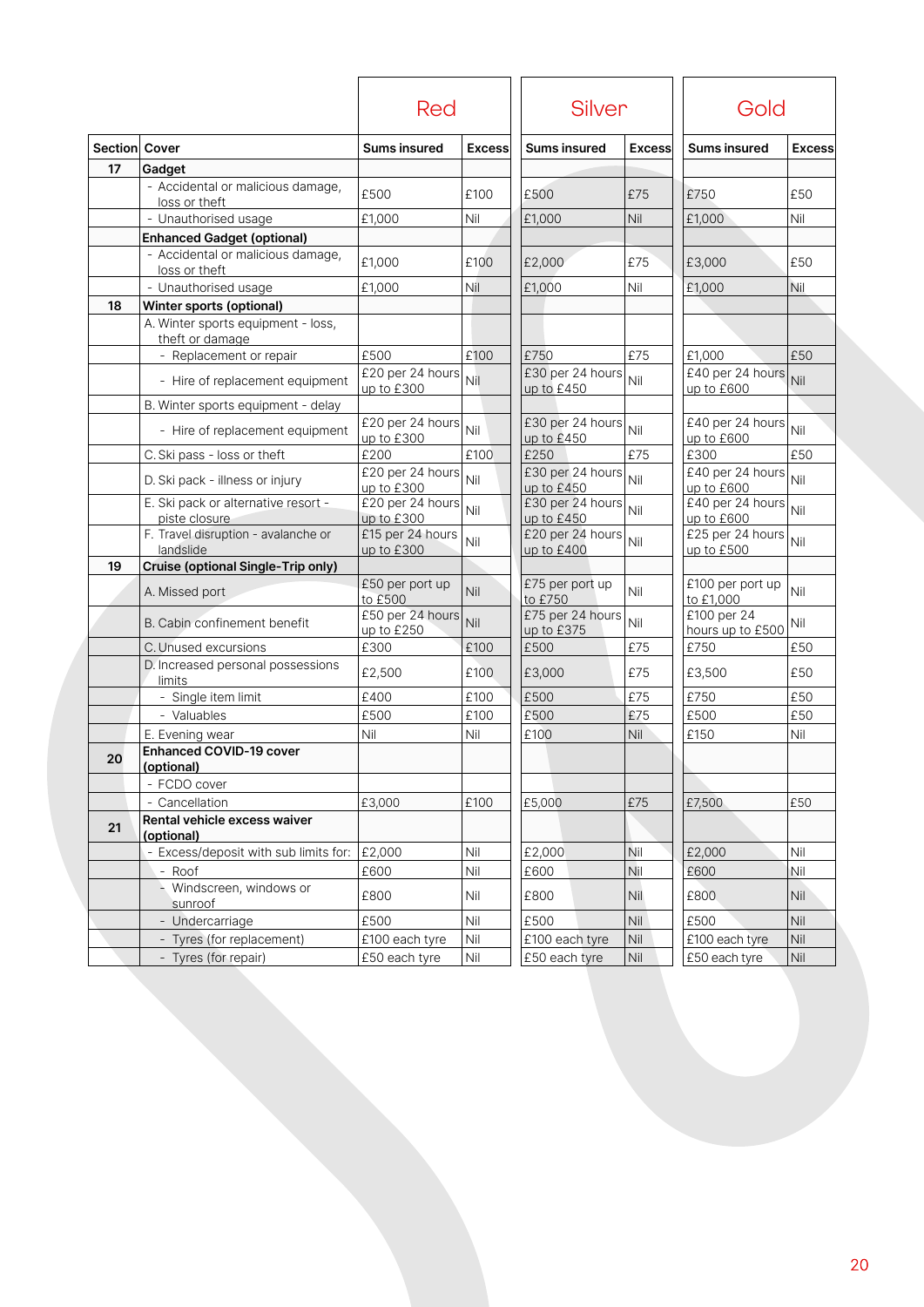# Section 1: Emergency medical and repatriation expenses

This section provides insurance for emergency medical expenses not covered under a reciprocal health agreement between the **United Kingdom** and the country in which **You** are travelling, such as costs covered by Medicare in Australia. It may impact **Your** claim if **You** are not registered for these schemes where they are relevant.

This is not Private Medical Insurance.

This section of the **Policy** sets out the cover **We** provide to each **Insured Person** in total, up to the sums insured shown in the "Table of Benefits", in the event of a medical emergency during an **Insured Journey** as a result of **Your** unforeseen:

- 1. **Illness**; or
- 2. **Bodily Injury**; or
- 3. Death.

# What is covered

- 1. Emergency medical and repatriation expenses:
	- a. Reasonable and necessary medical and hospital expenses, including the cost of ambulance transport where medically necessary to take **You** to hospital; and
	- b. Returning **You** to the **United Kingdom** provided this is medically safe and authorised by **Us** or **Our Assistance Company**; and
	- c. The cost of a medical escort where this is deemed necessary by **Us** or **Our Assistance Company**, in the event of **Your** emergency repatriation to the **United Kingdom**; and
	- d. The cost of the repatriation of **Your** remains or of **Your** ashes, in the event of **Your** death; and
	- e. Taxi fares for **Your** travel to and from hospital, relating to **Your** admission, discharge or attendance for out-patient treatment or appointments or for the collection of medication prescribed for **You** by the hospital treating **You** and

forming part of a valid claim under this **Policy**; and

- f. The cost of necessary calls by **You** to **Us** or **Our Assistance Company** or costs incurred by **You** when **You** receive calls on **Your** mobile phone from **Us** or **Our Assistance Company** for all of which **You** can provide a receipt, itemised bill or other evidence to show the cost of the call and the number dialled.
- 2. Hospital confinement benefit: a benefit for each complete 24 hour period that **You** are in hospital

or confined to **Your** trip accommodation for medical reasons.

- 3. **Mugging** hospitalisation benefit: an additional benefit for each complete 24 hour period that **You** are in hospital as a direct consequence of **Mugging**.
- 4. Emergency dental treatment for the immediate relief of pain or for the emergency repair of dentures or orthodontic appliances to alleviate distress in eating.
- 5. Reasonable additional travel and accommodation expenses (room only) for:
	- a. **You** to extend **Your** stay until **You** are medically fit to return to the **United Kingdom**; and
	- b. A travelling companion to extend his or her stay to remain with **You** and return to the **United Kingdom** with **You**; or
	- c. A **Relative** or friend to travel from the **United Kingdom** to stay with **You** and return to the **United Kingdom** with **You**; and
	- d. **Your** children under the age of 18, who are travelling with **You** and are **Insured Persons** on this **Policy**, to return to the **United Kingdom** if **You** are incapacitated and there is no other responsible adult to supervise them. If no one is available a competent person will be provided to accompany them.
- 6. **Your** funeral expenses abroad or **Your** cremation expenses abroad, in the event of **Your** death.
- 7. **Your United Kingdom** prescription costs,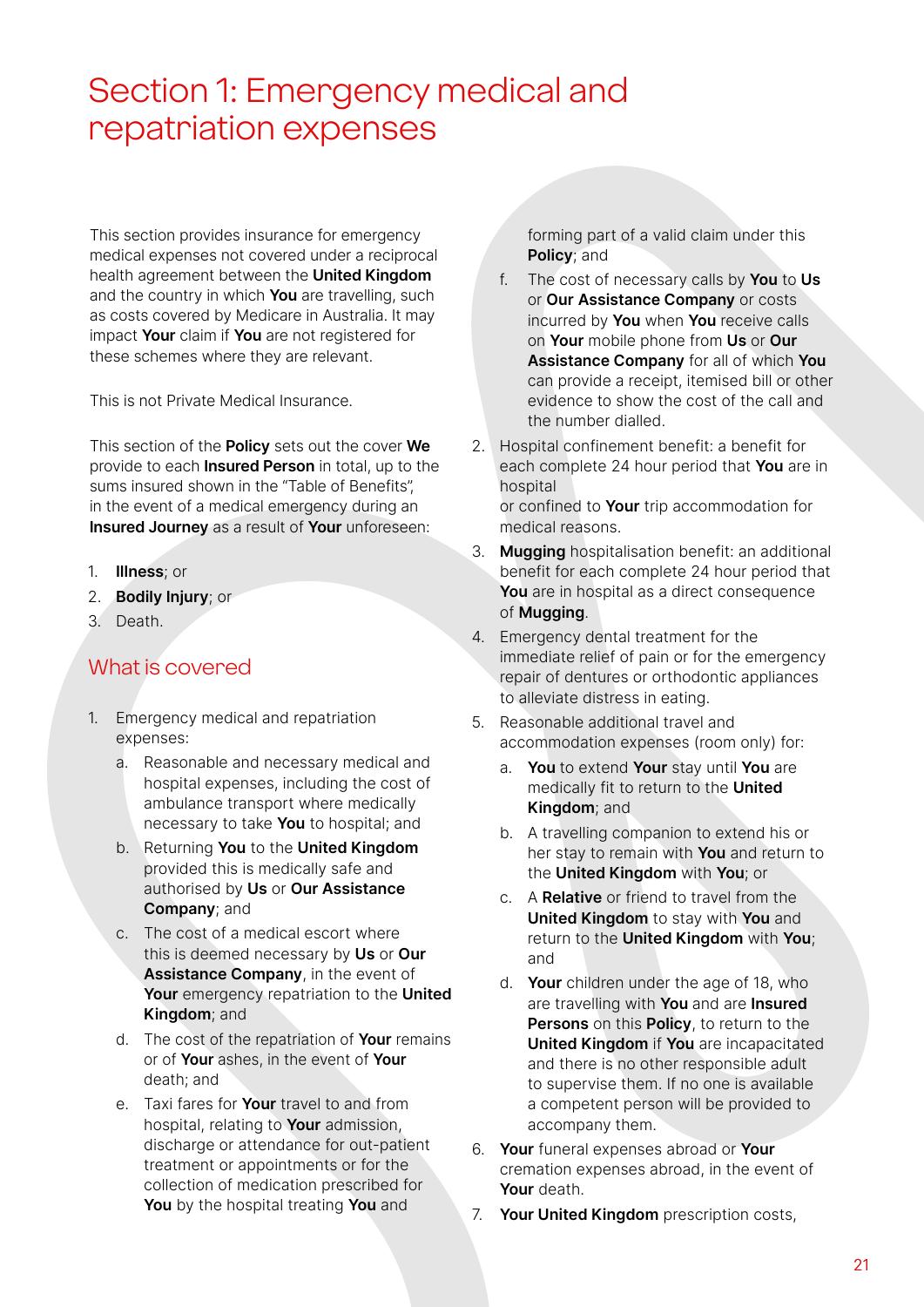solely in relation to **Your** continuing medical condition(s) the onset of which during an **Insured Journey** resulted in a valid claim under this section of **Your Policy**.

8. **Your** costs for **United Kingdom** Physiotherapy and Chiropractic Care, solely in relation to **Your** continuing medical condition(s) the onset of which during an **Insured Journey** resulted in a valid claim under this section of **Your Policy**.

# What is not covered

- 1. The **Excess** as shown in the "Table of Benefits", unless the additional premium for **Excess Waiver** has been paid and is shown on **Your Policy Schedule** or if the medical expense costs have been reduced by using Medicare in Australia, a reciprocal health agreement or private health insurance.
- 2. Any claim arising directly or indirectly from a **Pre-existing Medical Condition** unless accepted by **Us** in writing.
- 3. Any costs arising from **Your** pregnancy or childbirth if the expected date of delivery is less than 12 weeks (16 weeks for a multiple birth) after the scheduled end of the trip.
- 4. The cost of any medication which **You** knew **You** would need at the start of **Your** trip.
- 5. The cost of any treatment, surgery, investigations or tests which are not directly related to the **Illness** or **Bodily Injury** for which **You** went into a hospital or clinic abroad.
- 6. Any claim arising from **Your** participation in **Hazardous Activities and Sports** excluded or not listed as covered under this **Policy** unless the appropriate additional premium has been paid and the specific activity or sport is shown on **Your Policy Schedule**.
- 7. Any additional costs as a result of **You** arranging or accepting single or private room accommodation at a hospital, clinic or nursing home, except where this is necessary for **Your** treatment and approved by **Us** or **Our Assistance Company** in advance.
- 8. Any provision of dentures, prosthetic limbs, hearing aids, contact or corneal lenses or prescription spectacles.
- 9. Any medical or repatriation expenses in excess of £500 which have not been authorised by **Us** or **Our Assistance Company** in advance.
- 10. The cost of any treatment, surgery, investigations or tests which, in the opinion

of the **Medical Practitioner** treating **You** or of **Our Assistance Company** can reasonably be delayed until **You** return **Home**.

- 11. Any taxi fares other than those set out as covered in this section. **We** will not pay taxi fares for **You** to visit another person in hospital.
- 12. The cost of any phone calls other than those set out as covered in this section.
- 13. The cost of any food, drinks or toiletries.
- 14. Any expenses that arise after **We** or **Our Assistance Company** have instructed **You** to return **Home** if **Our** medical advisers and the **Medical Practitioner** treating **You** decide **You** are fit to travel.
- 15. Any expenses incurred on an **Insured Journey** within the **United Kingdom**.
- 16. Any expenses incurred (except as set out in "What is covered" 7 and 8) following **Your** repatriation to the **United Kingdom**, once **You** are admitted to hospital or another rehabilitation facility or return **Home**, whichever is sooner.
- 17. Any expenses that arise more than 12 months after the first occurrence of **Your Illness** or **Bodily Injury** resulting in the claim.
- 18. Any costs which are covered under a reciprocal health agreement between the **United Kingdom** and the country in which **You** are travelling such as costs covered by Medicare in Australia or by private medical insurance.
- 19. Any costs as a result of **Your** failure to:
	- a. Obtain any recommended vaccinations, inoculations or preventative medications in a timely manner before an **Insured Journey**; or
	- b. Follow the medical advice, accept the treatment or take the prescribed medication recommended by a General Practitioner or Consultant, prior to or during an **Insured Journey**; or
	- c. Follow the medical advice, accept the treatment or take the prescribed medication recommended by a treating **Medical Practitioner** abroad.
- 20. Anything mentioned in the "General Policy Exclusions".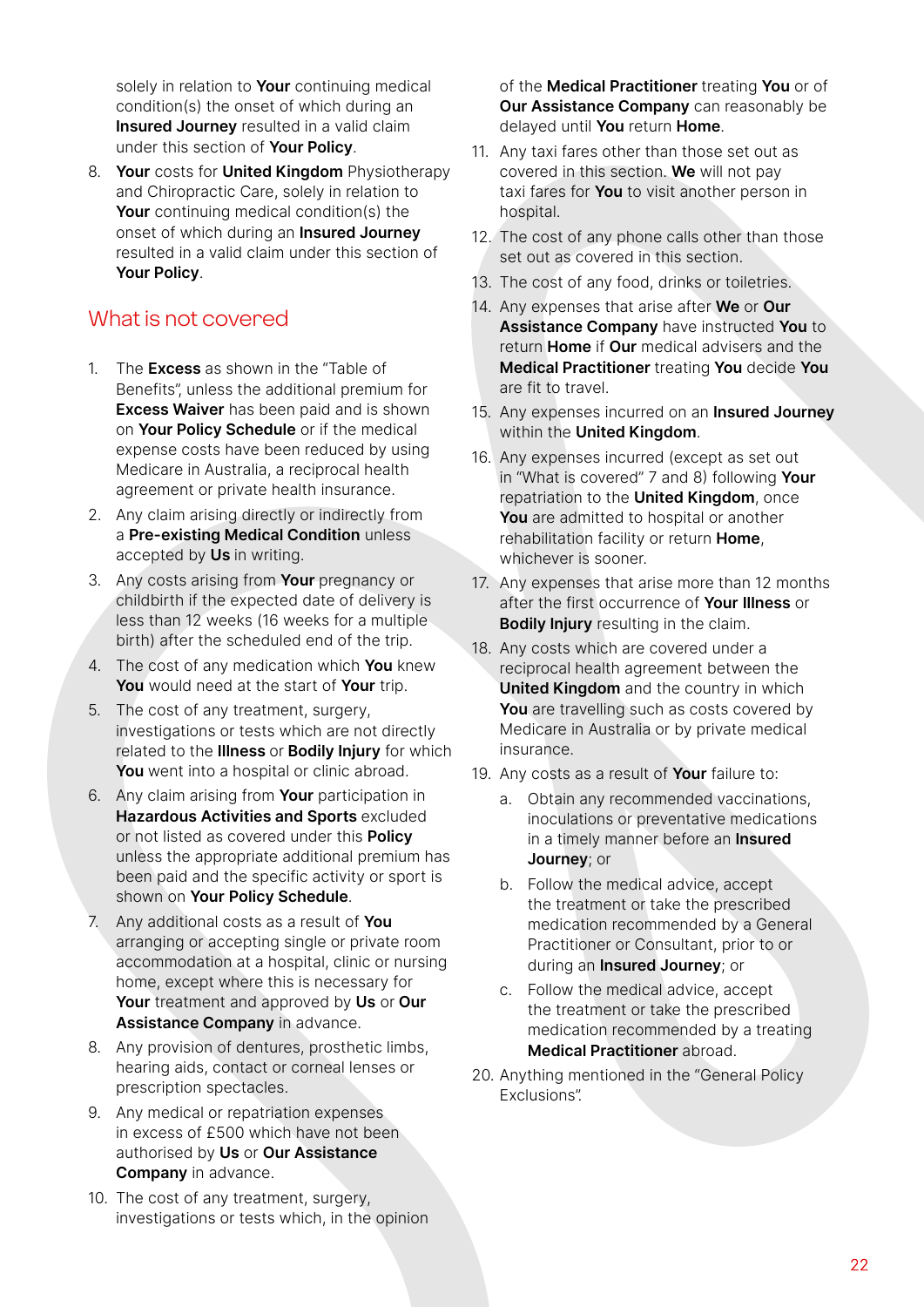# Additional conditions applying to this section

- 1. For medical treatment to be covered under this section it must be prescribed or recommended by a **Medical Practitioner** .
- 2. If **You** know that **You** require admission as an in-patient in a hospital/clinic **You** must notify **Our Assistance Company** prior to admission whenever possible and in any case immediately following admission and prior to incurring any medical costs. If costs are incurred without notification, then **We** are only liable for such costs as **We** would have incurred had such a notification taken place based on existing price agreements and provided the claim is valid.
- 3. If **You** suffer **Illness** or **Bodily Injury** during **Your** trip, and **Our** medical advisers and the **Medical Practitioner** treating **You** decide **You** are fit to travel, **Our Assistance Company** may:
	- a. Arrange to move **You** from one hospital to another; and/or
	- b. Arrange for **You** to return to the **United Kingdom** at any time.

If **You** choose not to move or be repatriated, **Our** liability will end on the date it was deemed safe for **You** to be moved or repatriated to the **United Kingdom** .

- 4. If **You** are repatriated and **You** do not hold a valid return ticket, **We** will deduct from **Your** claim an amount equal to **Your** original carrier's one-way airfare, for the same class of ticket as **Your** outward travel, for the route used for **Your** return to the **United Kingdom**.
- 5. Any additional travel and accommodation expenses must be approved in advance by **Us** or **Our Assistance Company**. **We** will only pay for economy class travel where this is medically safe and available and for accommodation to a similar standard as the original booking.
- 6. **You** must obtain **Our** prior approval before incurring costs for **United Kingdom** Physiotherapy and Chiropractic Care.

**We** will not pay unreasonable or unnecessary medical and hospital expenses. For travel to the United States of America, reasonable and necessary medical and hospital expenses means costs that are incurred for approved, eligible medical services or supplies up to 150% of the published medical rates for the same or similar treatment as payable by US Medicare.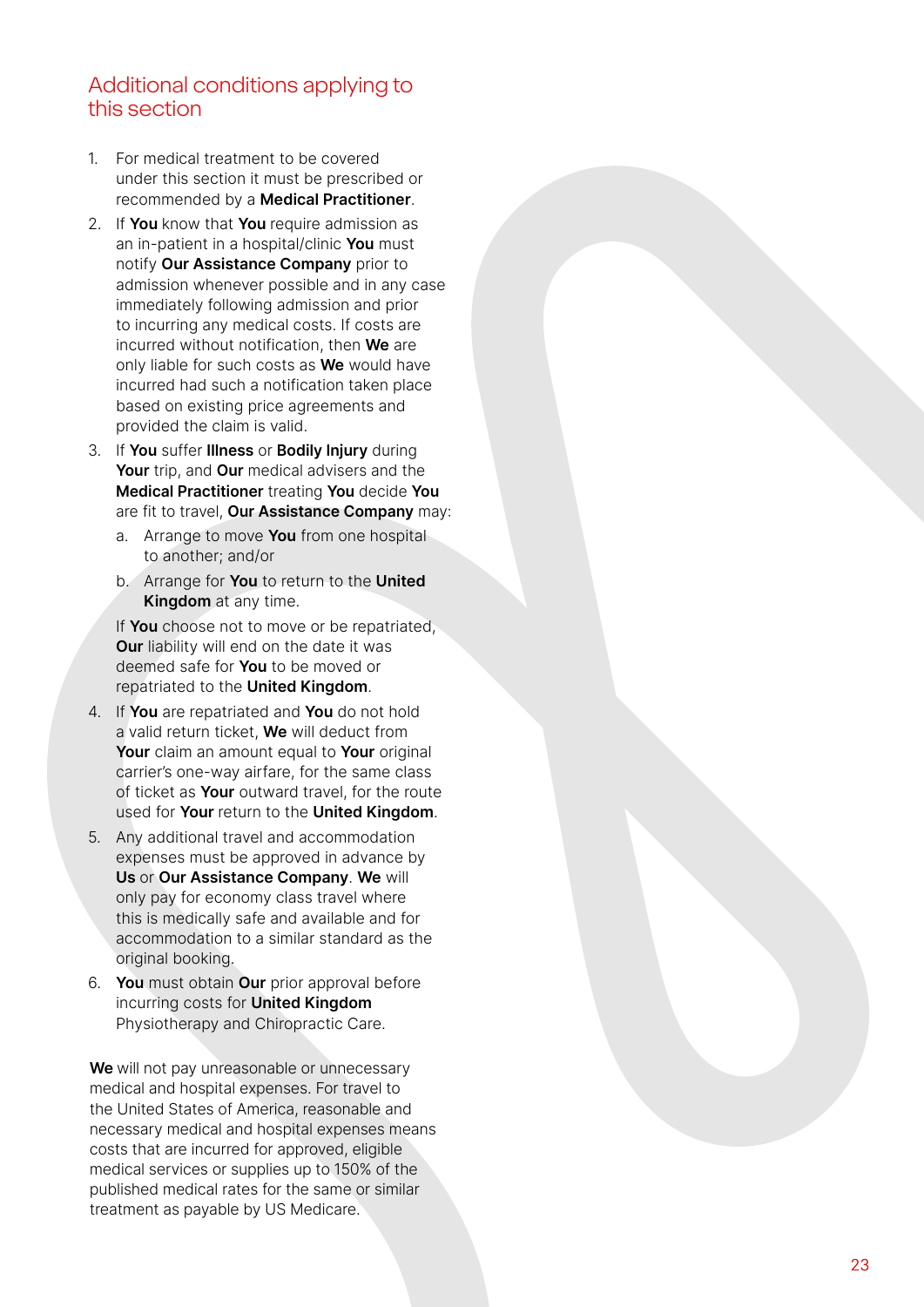# Section 2: Cancellation

This section of the **Policy** sets out the cover **We** provide to each **Insured Person** in total per **Insured Journey**, up to the sum insured shown in the "Table of Benefits", following necessary and unavoidable cancellation of a trip as a result of:

- 1. The death, **Bodily Injury** or **Illness**, as certified by a **Medical Practitioner,** of **You, Your Relative**, **Colleague** or travelling companion or of a friend with whom **You** had arranged to stay; or
- 2. **Your** attendance at a court of law as a witness (except as an expert witness) or for Jury Service where postponement of the Jury Service has been denied by the Clerk of the Courts Office; or
- 3. **You** or **Your** travelling companion being a member of the Armed Forces, Police, Ambulance, Fire or Nursing Service and **Your** or their authorised leave being cancelled due to an unexpected emergency or a posting overseas at the time of **Your** trip; or
- 4. **You** or **Your** travelling companion being instructed to stay at **Home** (within 7 days of Your departure date) by a relevant authority due to severe damage to **Your** or their **Home** or place of business in the **United Kingdom**  caused by serious fire, explosion, storm, flood, subsidence or burglary; or
- 5. **Your** involuntary redundancy or that of **Your** travelling companion or **Your** spouse, civil partner or cohabiting partner, notified after the purchase of this **Policy** or after the trip was booked, whichever is later.

# What is covered

- 1. The cost of:
	- a. **Your** unused non-refundable pre-booked travel and accommodation which **You** have paid or are contracted to pay; and
	- b. **Your** unused non-refundable pre-booked airport parking, car hire, airport lounge pass and excursions which **You** have paid or are contracted to pay; and
	- c. **Your** unused non-refundable visa, ESTA (Electronic System for Travel Authorisation for travellers to the USA) or other relevant

travel permission which **You** have paid.

# What is not covered

- 1. The **Excess** as shown in the "Table of Benefits", unless the additional premium for **Excess Waiver** has been paid and is shown on **Your Policy Schedule**.
- 2. Any claim as a result of **Your** decision to cancel the trip for reasons other than those listed within this section.
- 3. Any claim arising from circumstances that could reasonably have been anticipated at the time the trip was booked or the **Policy** or cover was purchased, whichever is later.
- 4. Cancellation arising from pregnancy or childbirth if:
	- a. The expected date of delivery is less than 12 weeks (16 weeks for a multiple birth) after the scheduled end of the trip; or
	- b. The cancellation is not certified by a **Medical Practitioner** as necessary due to the complications of pregnancy or childbirth.
- 5. Any additional expenses resulting from **You** not cancelling **Your** trip as soon as reasonably possible after **You** become aware of the need to cancel.
- 6. Any claim as a result of a failure to have the required passport, visa, ESTA (Electronic System for Travel Authorisation for travellers to the USA) or other relevant travel permission.
- 7. Any claim where the carrier has refused to allow **You** to travel.
- 8. Any claim as a result of the failure in provision of any service connected with **Your** trip including error, omission, financial failure, or default of, or by the provider of any service, travel agent, tour operator or organiser through whom the trip was booked.
- 9. Any claim as a result of the death or illness of any pet or animal.
- 10. Any claim as a result of **You** not wanting to travel or due to **Your** personal or financial circumstances (other than as set out under this section).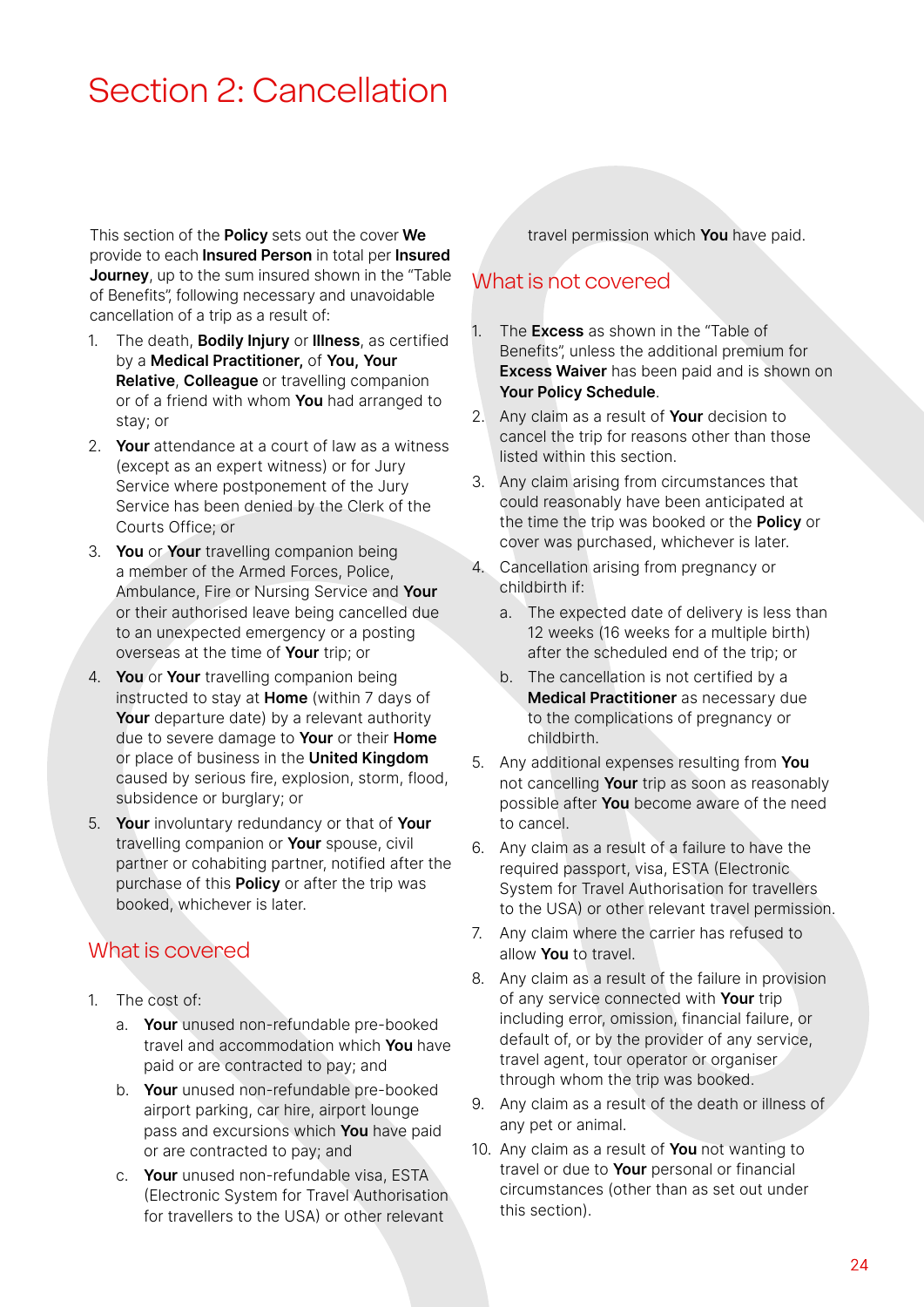- 11. Any claim caused by work commitment or amendment of **Your** holiday entitlement by Your employer (other than as set out under this section).
- 12. Any loss in respect of Air Passenger Duty (this can be reclaimed by **You** through **Your** travel agent or airline).
- 13. Any claim as a result of **Your** late arrival at the airport, port or station after the check-in or booking-in time.
- 14. Any claim for management fees, maintenance costs or exchange fees associated with timeshares, holiday property bonds or similar arrangements.
- 15. Any claim for promotional vouchers or reward points such as Air Miles or Avios points.
- 16. Any claim for costs paid by **You** on behalf of other persons not insured under this **Policy**.
- 17. Any claim as a result of **You** refusing medical treatment or not taking **Your** prescribed medication in accordance with the advice of a **Medical Practitioner**.
- 18. Any claim as a result of importation or transportation restrictions on any medication that **You** or a travelling companion would need to take on a trip.
- 19. Any claim as a result of **You** accepting a hospital appointment, when **You** were already on a waiting list for such an appointment before the **Policy** was issued or the trip was booked, whichever is later.
- 20. Any claim arising from redundancy caused by or resulting from misconduct leading to dismissal or from resignation or from voluntary redundancy.
- 21. Any charges in respect of the trip for which there is no contractual liability or which are recoverable elsewhere.
- 22. Any claim arising from volcanic eruption and/or volcanic ash.
- 23. Anything mentioned in the "General Policy Exclusions".

# Additional conditions applying to this section

- 1. If **You** fail to notify the tour operator, travel agent or transport or accommodation provider as soon as **You** become aware of the need to cancel **Your** trip, **Our** liability will be restricted to the cancellation charges that would have applied had such a failure not occurred.
- 2. If **You** cancel **Your** trip for medical reasons,

**You** must provide **Us** with a medical certificate from a **Medical Practitioner** stating that this necessarily and reasonably prevented **You** from travelling.

3. If **Your** claim is for any other insured reason, **You** will be required to provide **Us** with appropriate documentary evidence.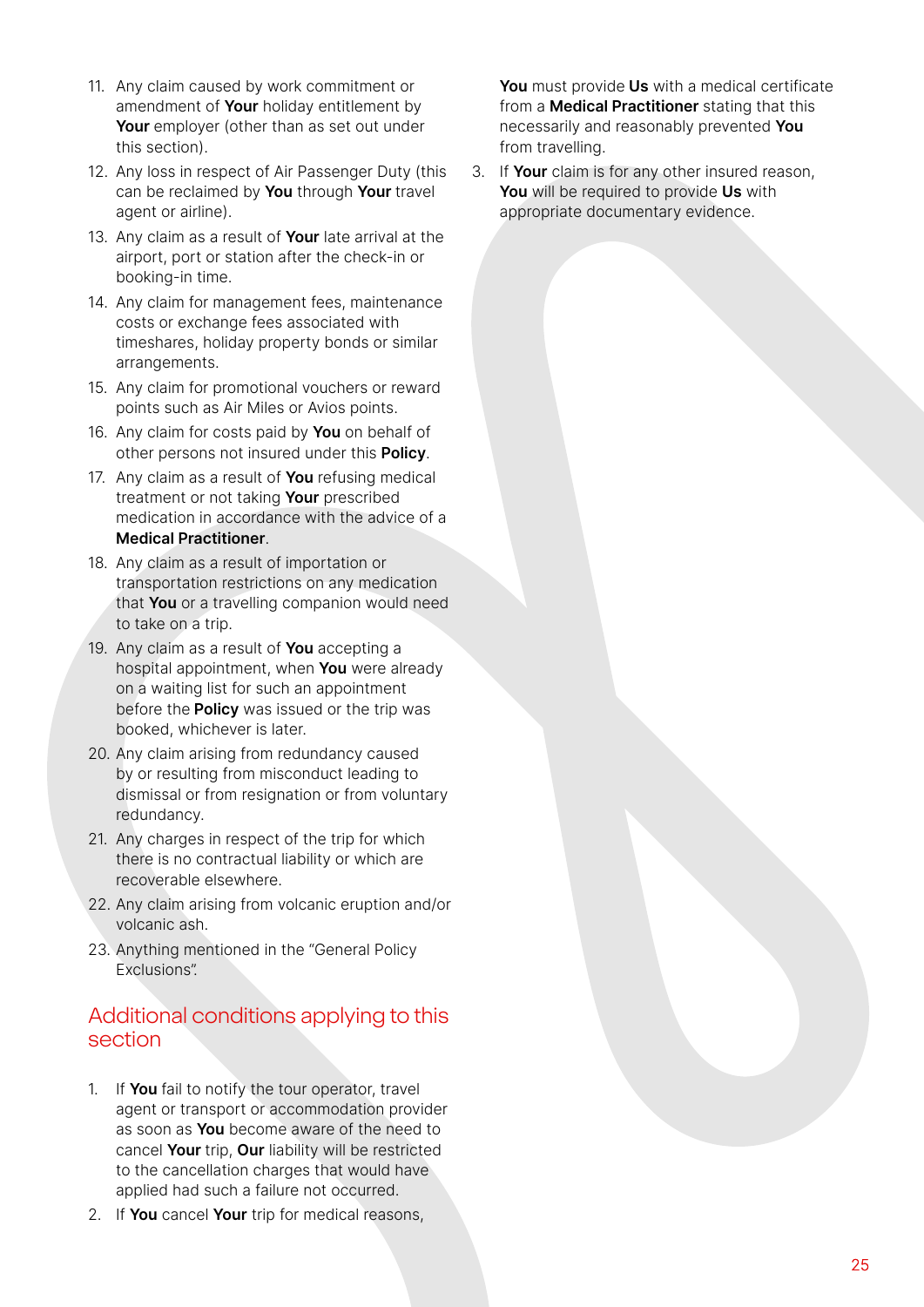# Section 3: Curtailment and loss of holiday

## Words with special meanings specific to this section

#### **Loss of Holiday**

On a **Leisure Trip**, the number of complete days that **You** are confined to a hospital, hotel room or cabin on the orders of **Your** treating **Medical Practitioner** during the period of **Your Insured Journey**, due to **Your Bodily Injury** or **Illness**.

This section of the **Policy** sets out the cover **We**  provide to each **Insured Person** in total per **Insured Journey**, up to the sum insured shown in the "Table of Benefits", following necessary and unavoidable **Curtailment** of, or **Loss of Holiday** on, an **Insured Journey** as a result of:

- 1. The death, **Bodily Injury** or **Illness**, as certified by a **Medical Practitioner**, of **You**, **Your Relative**, **Colleague** or travelling companion or of a friend with whom **You** had arranged to stay; or
- 2. **Your** attendance at a court of law as a witness (except as an expert witness) or for Jury Service where postponement of the Jury Service has been denied by the Clerk of the Courts Office; or
- 3. **You** or **Your** travelling companion being a member of the Armed Forces, Police, Ambulance, Fire or Nursing Service and **Your** or their authorised leave being cancelled due to an unexpected emergency or a posting overseas at the time of **Your** trip; or
- 4. **You** or **Your** travelling companion being recalled **Home** by a relevant authority due to severe damage to **Your** or their **Home** or place of business in the **United Kingdom** caused by serious fire, explosion, storm, flood, subsidence or burglary; or
- 5. **Your** involuntary redundancy or that of **Your** travelling companion or **Your** spouse, civil partner or cohabiting partner, notified after the start of the trip.

## What is covered

- 1. **Your** reasonable additional travel and accommodation expenses which **You** incur in the **Curtailment** of **Your Insured Journey**; and
- 2. A pro-rata amount corresponding to the cost of the unused proportion of:
	- a. **Your** non-refundable pre-booked travel and accommodation expenses which **You**  have paid or are contracted to pay; and
	- b. **Your** non-refundable pre-booked airport parking, car hire, airport lounge pass and excursions which **You** have paid or are contracted to pay; and
	- c. **Your** non-refundable visa, ESTA (Electronic System for Travel Authorisation for travellers to the USA) or other relevant travel permission which **You** have paid.

## What is not covered

- 1. The **Excess** as shown in the "Table of Benefits", unless the additional premium for **Excess Waiver** has been paid and is shown on **Your Policy Schedule**.
- 2. Any claim as a result of **Your** decision to **Curtail** the trip for reasons other than those listed within this section.
- 3. Any claim for **Loss of Holiday** not resulting from **Your** own **Bodily Injury** or **Illness**.
- 4. Any claim arising from circumstances that could reasonably have been anticipated at the time the trip started.
- 5. **Curtailment** or **Loss of Holiday** arising from pregnancy or childbirth if:
	- a. The expected date of delivery is less than 12 weeks (16 weeks for a multiple birth) after the scheduled end of the trip; or
	- b. The **Curtailment** or **Loss of Holiday** is not certified by a **Medical Practitioner** as necessary due to the complications of pregnancy or childbirth.
- 6. Any claim as a result of a failure to have the required passport, visa, ESTA (Electronic System for Travel Authorisation for travellers to the USA) or other relevant travel permission.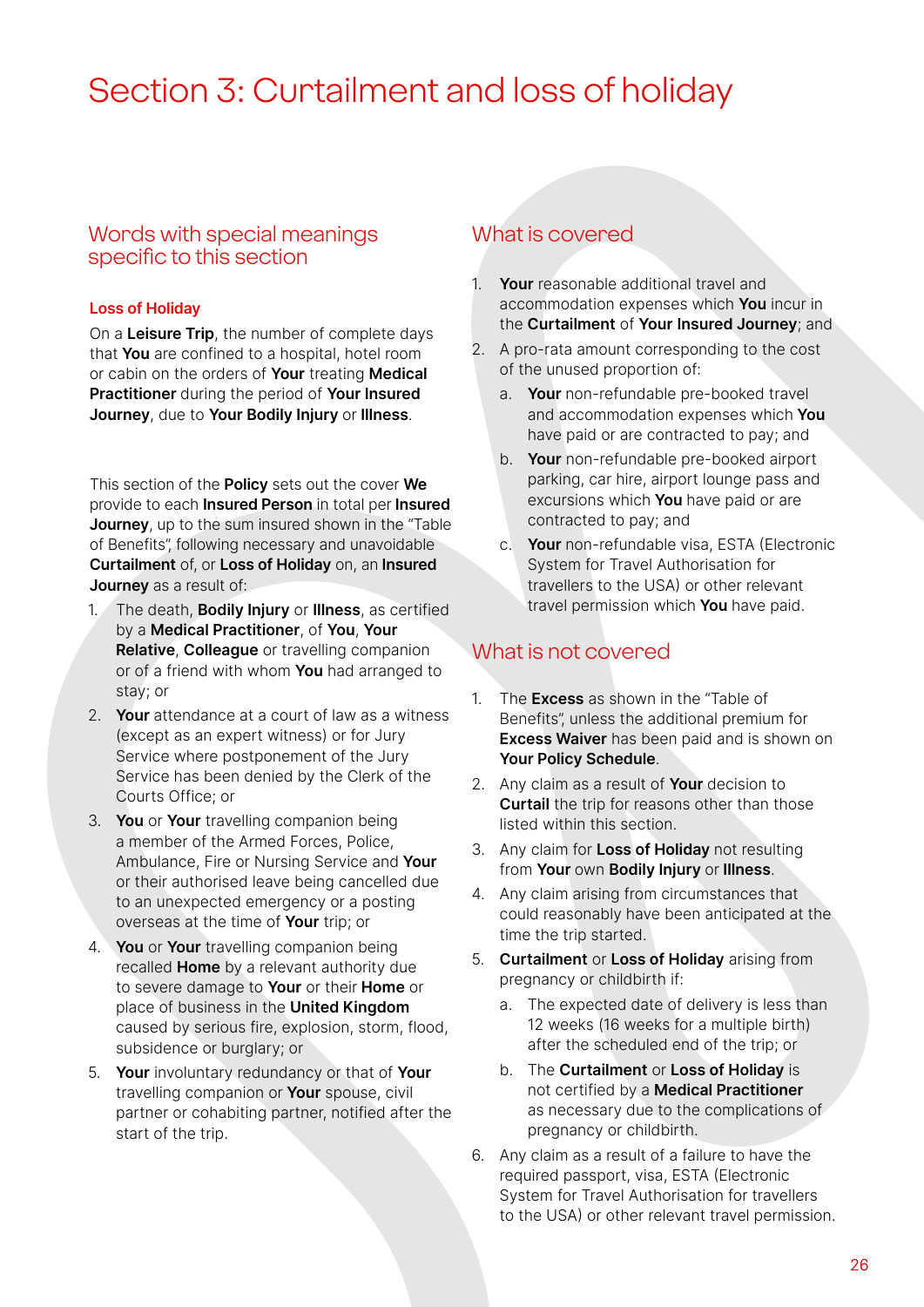- 7. Any claim where the carrier has refused to allow **You** to travel or to continue **Your** trip or where the accommodation or other service provider has refused to allow **You** to use, or continue to use, the accommodation or service.
- 8. Any claim as a result of the failure in provision of any service connected with **Your** trip including error, omission, financial failure, or default of, or by the provider of any service, travel agent, tour operator or organiser through whom the trip was booked.
- 9. Any claim as a result of the death or illness of any pet or animal.
- 10. Any claim as a result of **You** not wanting to travel or to continue **Your** trip or due to personal or financial circumstances (other than as set out under this section).
- 11. Any claim caused by work commitment or amendment of **Your** holiday entitlement by **Your** employer (other than as set out under this section).
- 12. Any loss in respect of Air Passenger Duty (this can be reclaimed by **You** through **Your** travel agent or airline).
- 13. Any claim as a result of **Your** late arrival at the airport, port or station after the check-in or booking-in time.
- 14. Any claim for management fees, maintenance costs or exchange fees associated with timeshares, holiday property bonds or similar arrangements.
- 15. Any claim for promotional vouchers or reward points such as Air Miles or Avios points.
- 16. Any claim for costs paid by **You** on behalf of other persons not insured under this **Policy**.
- 17. Any claim as a result of **You** refusing medical treatment or not taking **Your** prescribed medication in accordance with the advice of a **Medical Practitioner**.
- 18. Any claim as a result of importation or transportation restrictions on any medication that **You** or a travelling companion would need to take on a trip.
- 19. Any claim as a result of **You** accepting a hospital appointment, when **You** were already on a waiting list for such an appointment before the trip started.
- 20. Any claim arising from redundancy caused by or resulting from misconduct leading to dismissal or from resignation or from voluntary redundancy.
- 21. Any charges in respect of the trip for which

there is no contractual liability or which are recoverable elsewhere.

- 22. Any claim arising from volcanic eruption and/or volcanic ash.
- 23. Anything mentioned in the "General Policy Exclusions" .

# Additional conditions applying to this section

- 1. **You** must advise **Us** or **Our Assistance Company** immediately of the need to **Curtail Your** trip, obtain **Our** prior approval before incurring any expenses and allow **Us** to make the necessary travel arrangements to bring **You Home**.
- 2. **We** will only pay for economy class tickets, where available, unless the medical advisor of **Our Assistance Company** in consultation with the treating **Medical Practitioner** considers that there is a medically necessity for other arrangements to be made.
- 3. If **You** fail to notify the tour operator, travel agent or transport or accommodation provider immediately when **You** become aware of the need to **Curtail Your** trip, **Our** liability will be restricted to the **Curtailment** charges that would have applied had such a failure not occurred.
- 4. If **You Curtail Your** trip for medical reasons, **You** must provide **Us** with a medical certificate from a **Medical Practitioner** stating that this necessarily and reasonably prevented **You** from continuing **Your** trip.
- 5. If **Your** claim is for any other insured reason, **You** will be required to provide **Us** with appropriate documentary evidence.
- 6. **We** will calculate claims for **Curtailment** or **Loss of Holiday** proportionately, taking into account the number of complete days of **Your**  planned trip that **You** have not used while **You** are:
	- a. Hospitalised abroad; or
	- b. Confined to **Your** accommodation abroad for medical reasons; or
	- c. Being repatriated to the **United Kingdom**; or
	- d. In the **United Kingdom** following repatriation.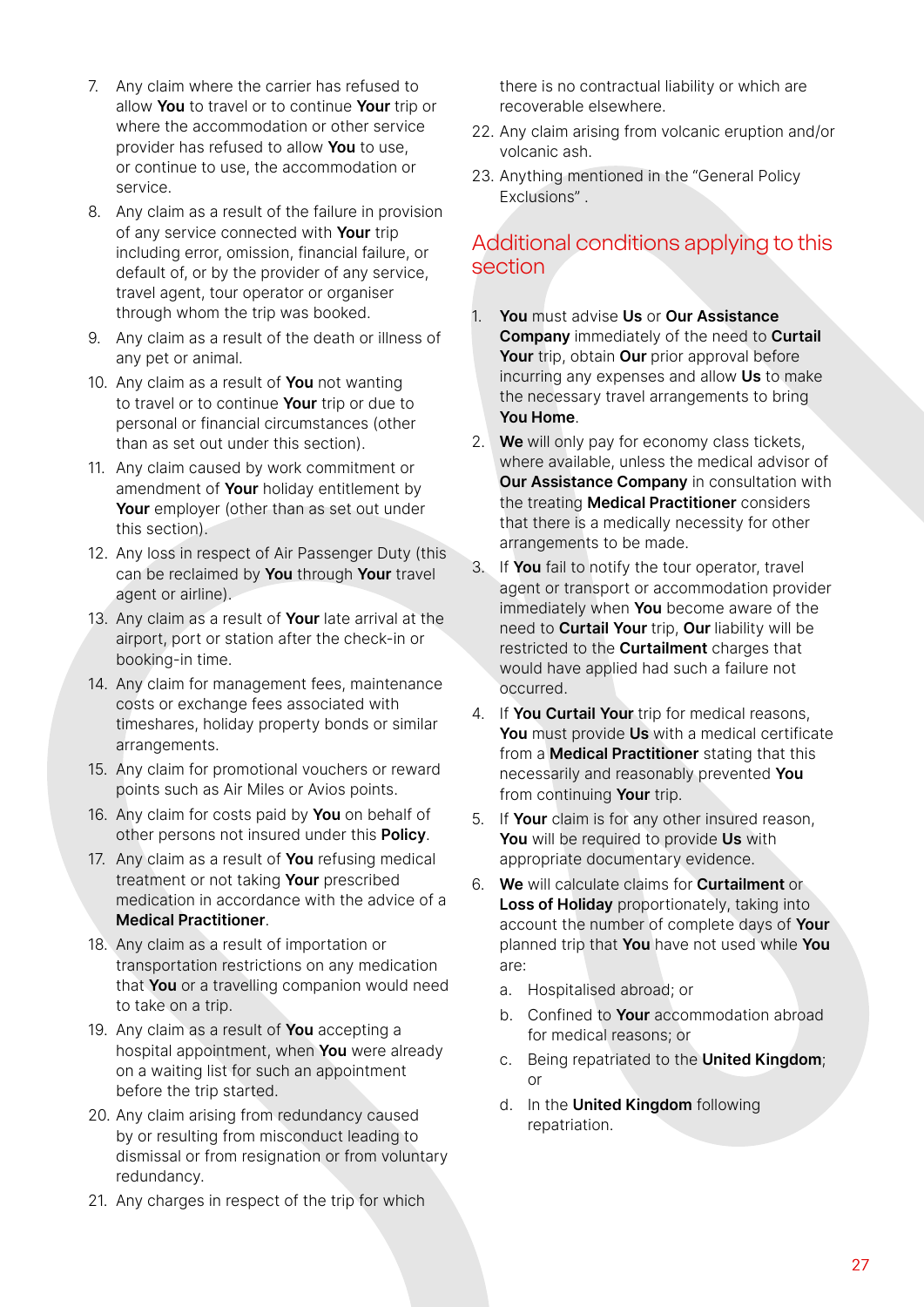# Section 4: Personal accident

This section does not apply to **Insured Journeys** solely within the **United Kingdom**.

# Words with special meanings specific to this section

#### **Disablement**

- 1. **Loss of Limb**; or
- 2. **Loss of Sight**; or
- 3. **Permanent Total Disablement**.

#### **Loss of Limb**

Permanent loss by physical severance or permanent and total loss of use of a limb or limbs at or above the wrist or ankle (meaning one or more entire hand, arm, foot or leg).

#### **Loss of Sight**

Physical loss of one or both eyes or the loss of a substantial part of the sight of one or both eyes. A substantial part means that the degree of sight remaining is 3/60 or less on the Snellen Scale after correction with spectacles or contact lenses. (At 3/60 on the Snellen Scale a person can see at 3 metres something that a person with normal vision would see at 60 metres.)

#### **Permanent Total Disablement**

Physical impairment which, in the opinion of an independent specialist **Medical Practitioner,** is beyond any prospect of recovery or improvement and which entirely prevents **You** from engaging in or giving attention to any work or occupation.

This section of the **Policy** sets out the cover **We** provide to each **Insured Person** in total, up to the sums insured shown in the "Table of Benefits", following an **Accident** during an **Insured Journey** outside of the **United Kingdom** which solely and independently of any other cause, within 12 months of the date of the **Accident** results in **Your**:

- 1. Death; or
- 2. **Disablement**

#### What is covered

1. A fixed sum, dependent on **Your** age, in compensation.

# What is not covered

- 1. Any claim arising from death or **Disablement** occurring more than 12 months after the date of the **Accident**.
- 2. Any claim as a result of an **Accident** occurring on a trip solely within the **United Kingdom**.
- 3. Death or **Disablement** caused by mental or psychological trauma, nervous shock, sickness, disease, or any naturally occurring condition or degenerative disease or the ingestion of any substance.
- 4. Any claim arising from an **Accident** occurring while **You** are engaging in **Hazardous Activities and Sports** which are:
	- a. Specifically excluded; or
	- b. Not listed as covered unless otherwise agreed by **Us** in writing; or
	- c. Listed as covered but with Personal Accident cover excluded.
- 5. Any claim arising from an **Accident** occurring while **You** are motorcycling as a rider or a passenger.
- 6. Anything mentioned in the "General Policy Exclusions".

# Additional conditions applying to this section

- 1. In the event of a valid claim, compensation for:
	- a. **Your Disablement** will be paid to **You**.
	- b. **Your** death will be paid to **Your** legal personal representative.
- 2. In the event of an **Accident** leading to valid claims for **Your Disablement** and subsequent death, **We** will only be liable for the higher of the sums insured for **Disablement** or death.
- 3. In the event that **You** suffer more than one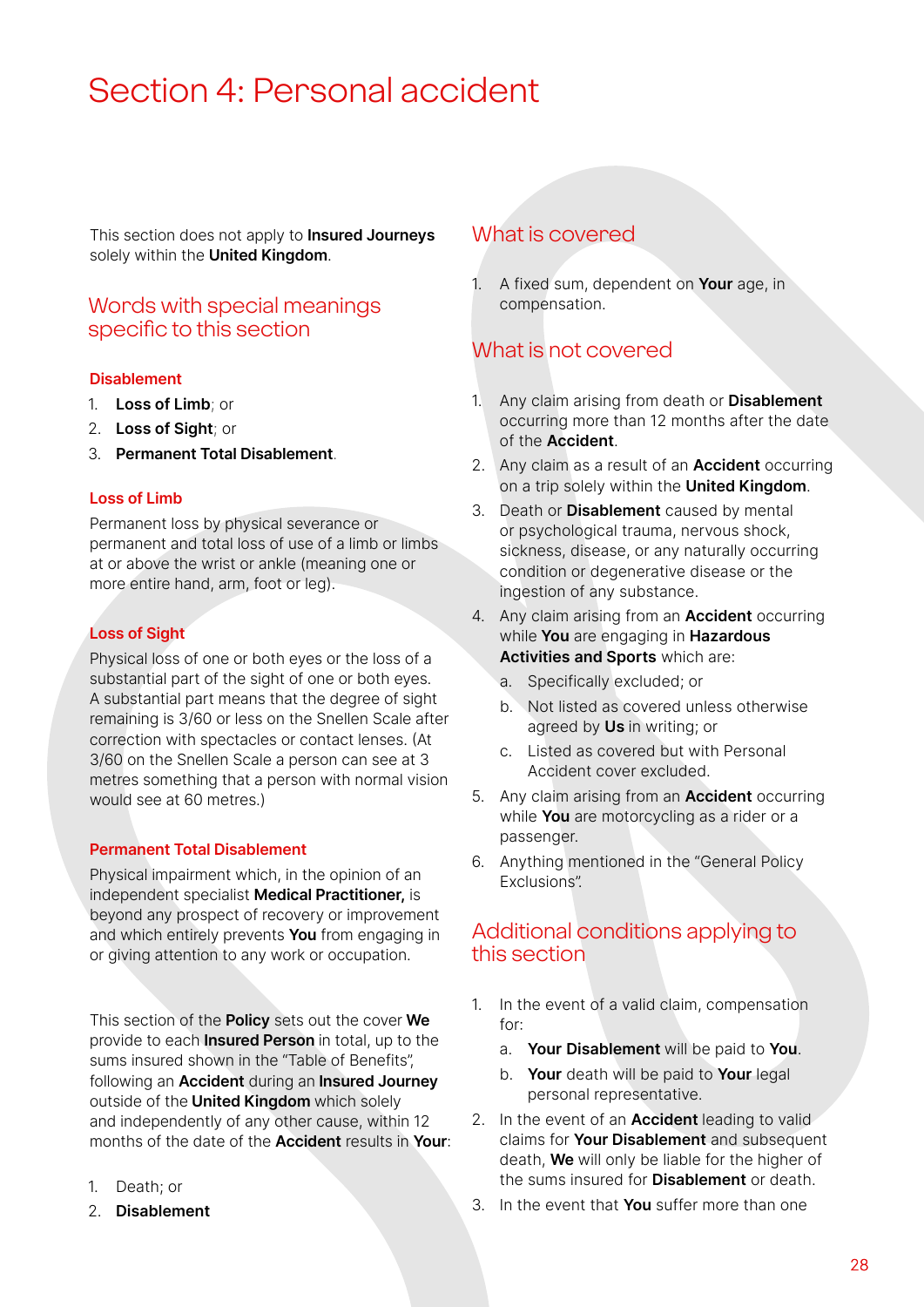form of **Disablement**, **You** will not be entitled to more than the sum insured for **Disablement** in total.

- 4. **Disablement** is assessed as soon as the final consequences of the **Accident** can be medically determined although not later than 12 months after the date of the **Accident**.
- 5. **We** will not pay any benefits solely because **You** are unable to take part in sports or pastimes.
- 6. If **You** disappear but no death certificate has been issued, **We** will wait for a suitable period of time during which **We** will consider all available evidence and if **We** have no reason to suppose other than that **Your** death has occurred as a result of an **Accident**, **We** will pay the sum insured to **Your** legal personal representative. If the belief is subsequently found to be wrong, such amount shall be refunded to **Us**.
- 7. A pre-existing physical impairment does not entitle **You** to any higher assessment of compensation than if such a physical impairment had not previously existed.
- 8. **You**, or in the case of **Your** death, **Your** legal personal representative, must provide **Us** with satisfactory medical and other information or allow **Us** access to full medical records and/or death certificates as required.
- 9. Reduced sums insured apply to persons aged 17 and under or aged 66 and over on the date the **Accident** occurs. See the "Table of Benefits".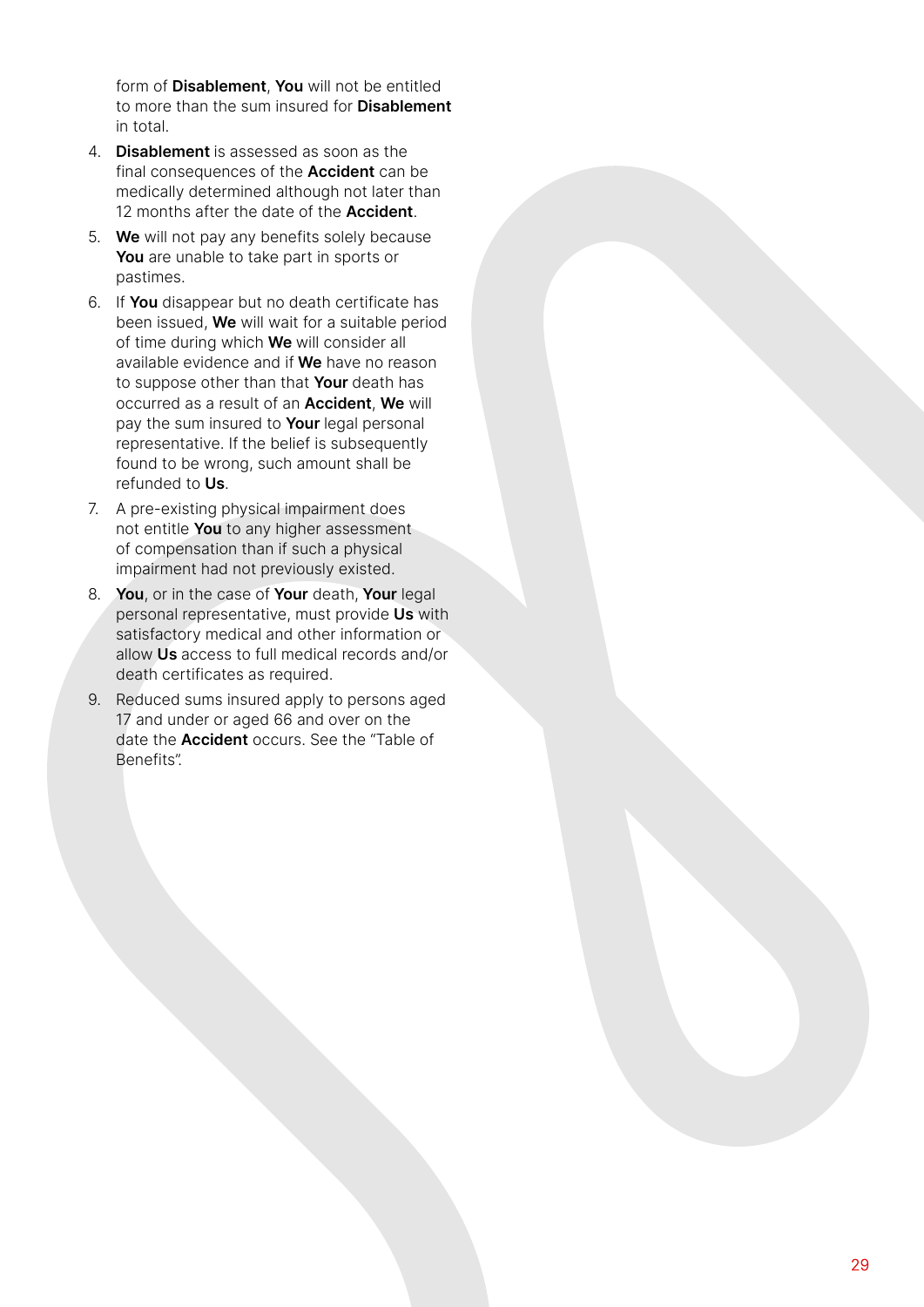# Section 5: Personal possessions

This section of the **Policy** sets out the cover **We** provide to each **Insured Person** in total per **Insured Journey**, up to the sum insured shown in the "Table of Benefits", following loss or theft of, or damage to, **Your Personal Possessions** during an **Insured Journey**.

## What is covered

1. The cost of the replacement, reinstatement or repair of **Your Personal Possessions** subject to wear and tear and depreciation.

## What is not covered

- 1. The **Excess** as shown in the "Table of Benefits", unless the additional premium for **Excess Waiver** has been paid and is shown on **Your Policy Schedule**.
- 2. Any amount over the **Single Item Limit** as shown in the "Table of Benefits" for any one item, pair or set of items that belong together or can be used together.
- 3. Any amount over the total **Valuables** limit as shown in the "Table of Benefits".
- 4. Any loss or theft of **Your Personal Possessions** which are subsequently recovered.
- 5. Any claim if **Your Personal Possessions** are confiscated or detained by Customs, the Police or other authorities.
- 6. Any damage to **Your Personal Possessions** due to:
	- a. Scratching or denting unless the item has become unusable as a result of this; or
	- b. Mechanical or electrical breakdown; or
	- c. Leaking powder or fluid carried within **Your** baggage; or
	- d. Normal wear and tear, gradual deterioration, depreciation, decay, moth, vermin, atmospheric or climatic conditions; or
	- e. Any process of cleaning, dyeing, repairing or restoring.
- 7. Any loss or theft of, or damage to, **Your Personal Possessions**:
	- a. That **You** do not report to the Police within 24 hours of discovery or as soon as possible after that and for which **You** do not get a written Police report (loss, theft or malicious damage only); or
	- b. Whilst in the custody of an airline or other carrier unless **You** report it immediately on discovery to the carrier and get a written report. In the case of an airline **You** will need a Property Irregularity Report (PIR); or
	- c. Whilst being shipped as freight or under a bill of lading; or
	- d. Left out of sight or out of **Your** personal control in a public place where **You** are not in a position to prevent unauthorised interference with **Your** property e.g. station, airport, restaurant, beach, etc; or
	- e. From an unattended vehicle unless between the hours of 09:00 and 21:00 and locked in the boot, covered luggage area or locked glove compartment and following physical evidence of forcible entry and **Valuables** from an unattended vehicle at any time; or
	- f. From a roof or boot luggage rack at any time; or
	- g. Left in the custody of a person who does not have official responsibility for the safekeeping of the property.
- 8. Any loss or theft of, or damage to:
	- a. **Golf Equipment;** or
	- b. **Bicycles**.
- 9. Any loss or theft of, or damage to:
	- a. Fragile articles, business goods or samples; or
	- b. **Sports Equipment** whilst in use; or
	- c. Spectacles, contact lenses, hearing aids or prosthetic limbs; or
	- d. **Valuables** unless they are at all times attended by **You**, or left in hotel security, a safety deposit box, safe or similar locked fixed receptacle; or
	- e. **Valuables** which are not carried in **Your**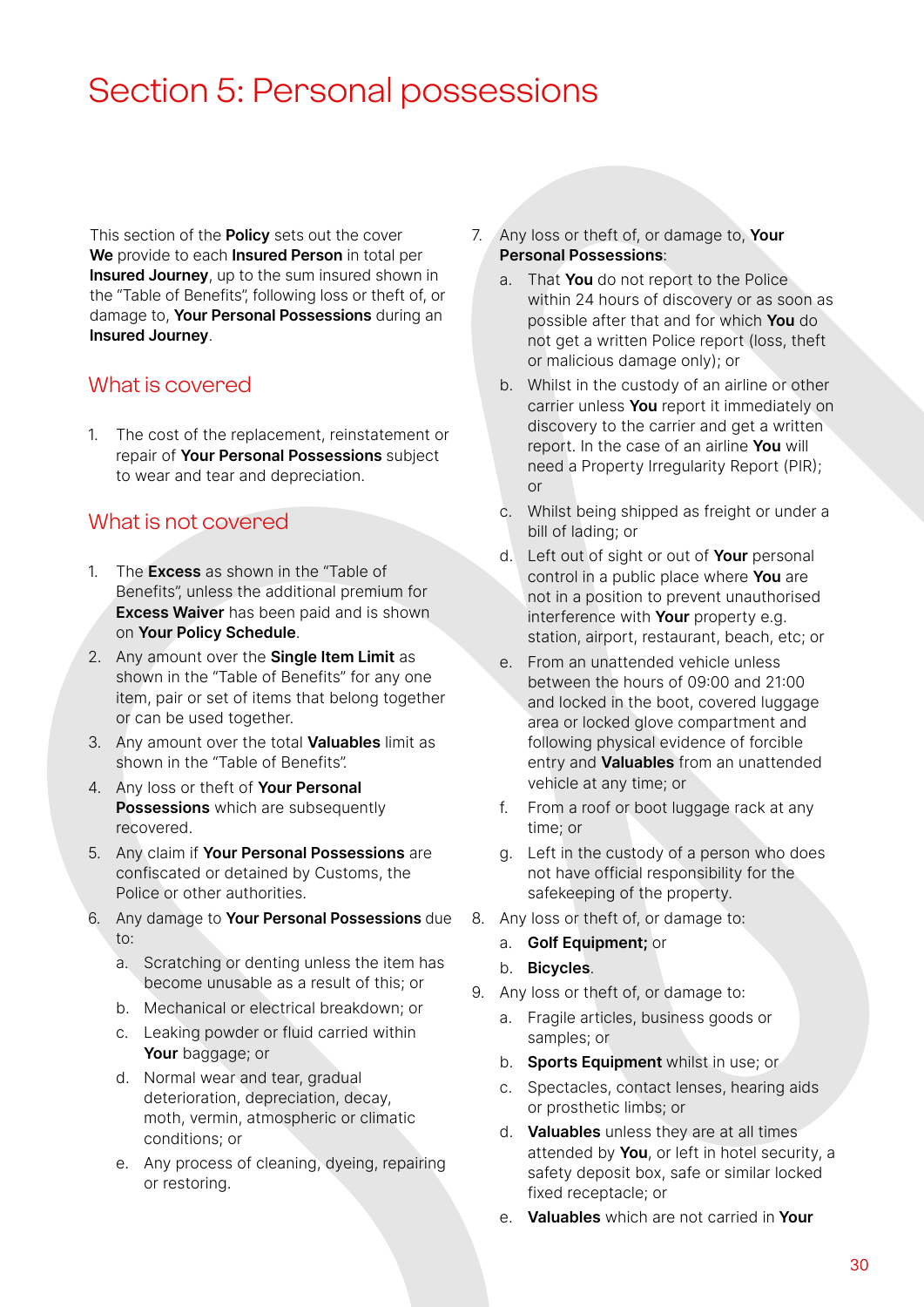hand luggage or on **Your** person while **You** are travelling on **Public Transport**; or

- f. **Valuables** (other than wedding rings) when worn by **You** while swimming; or
- g. **Gadgets**, **Passports** and **Personal Money**  including **Cash** (claims for such losses should be made under the appropriate section of the **Policy**); or
- h. Items which are borrowed, rented or otherwise not owned by **You** .
- 10. Anything mentioned in the "General Policy Exclusions".

# Additional conditions applying to this section

- 1. Claims will be considered on a new for old basis provided the item is less than 1 year old at the date of the incident. All other items will be subject to a suitable deduction for wear and tear and depreciation or **We** may, at **Our** option, replace, reinstate or repair the lost, stolen or damaged item(s).
- 2. **We** may not pay **Your** claim if **You** are unable to provide any original receipts, proofs of purchase or insurance valuations (issued before the loss, theft or damage). **You** must retain all damaged items for inspection, if required by **Us** .
- 3. **You** must get a written estimate for the repair of damaged items or a report confirming that they are beyond economic repair from an appropriate official repairer.
- 4. If an airline fails to return **Your** checkedin baggage, **We** will wait for the 60 days required by them to declare **Your** baggage permanently lost, before considering a claim under this section.
- 5. If **We** have paid a claim under the "Baggage Delay" section of this **Policy** and **Your** baggage subsequently proves to be permanently lost, any payments made for Baggage Delay will be deducted from any payments **We** make for a claim for lost baggage under this "Personal Possessions" section of the **Policy**.
- 6. If **We** pay a claim for loss or theft under this section and **Your Personal Possessions** are subsequently recovered, **You** will repay to **Us** any compensation **You** received within 14 days of the recovery.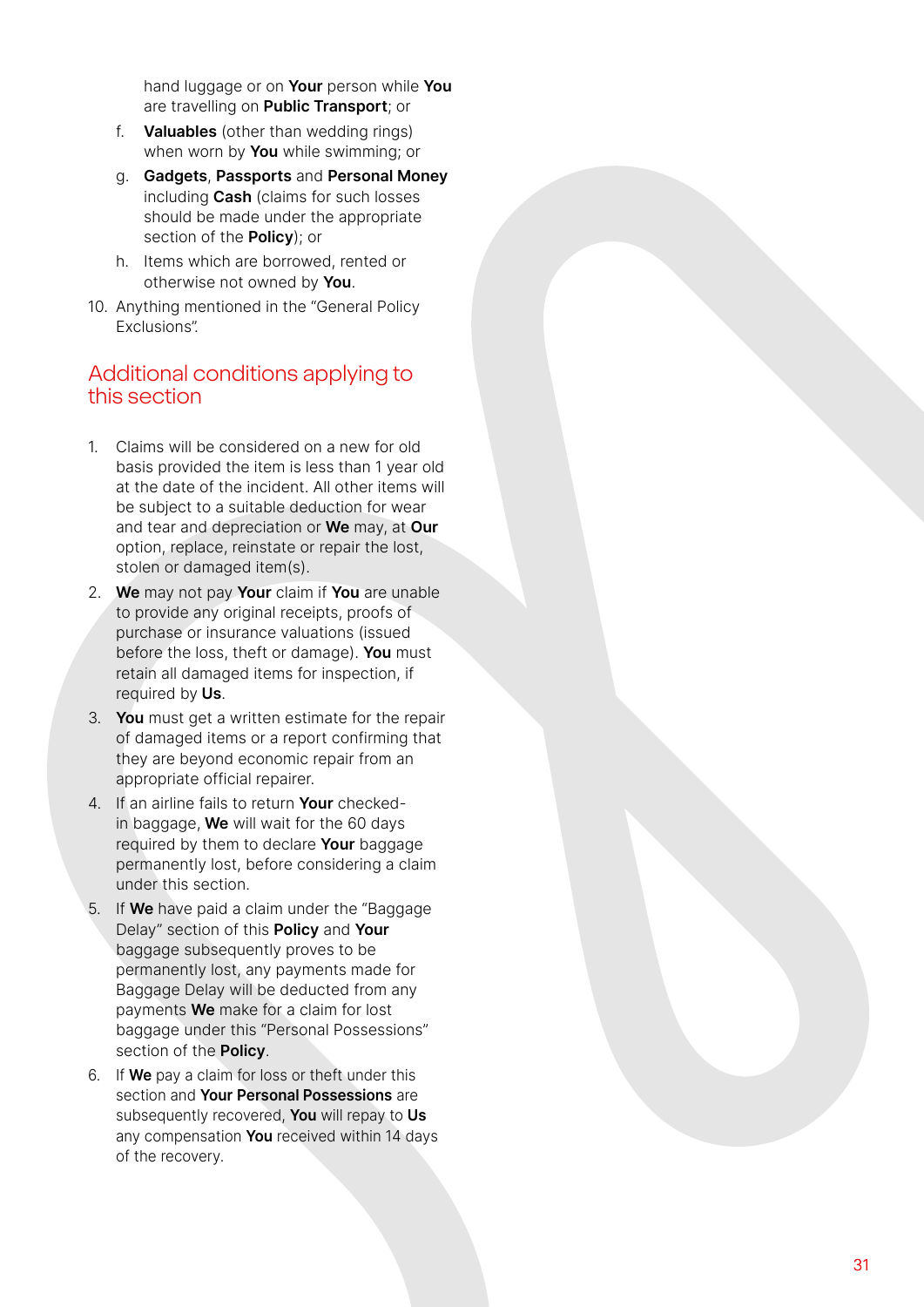# Section 6: Personal money

This section of the **Policy** sets out the cover **We** provide to each **Insured Person** in total per **Insured Journey**, up to the sum insured shown in the "Table of Benefits", following loss or theft of **Your Personal Money** during an **Insured Journey**.

# What is covered

1. Reimbursement of **Your Personal Money**.

# What is not covered

- 1. The **Excess** as shown in the "Table of Benefits", unless the additional premium for **Excess Waiver** has been paid and is shown on **Your Policy Schedule**.
- 2. Any loss or theft of **Your Personal Money** which is subsequently recovered.
- 3. Any claim if **Your Personal Money** is confiscated or detailed by Customs, the Police or other authorities.
- 4. Any loss or theft of **Your Personal Money** that You do not report to the Police within 24 hours of discovery or as soon as possible after that and for which **You** do not get a written Police report.
- 5. Any loss or theft of **Your Personal Money** that is not:
	- a. Carried on **Your** person or in **Your** hand luggage which **You** have with **You** and within **Your** control such that **You** are able to prevent unauthorised interference with it at all times; or
	- b. Deposited in a safe or fixed safety deposit box, or similar locked fixed receptacle in **Your** locked **Private Accommodation**.
- 6. Any depreciation in value, currency changes or shortage caused by any error or omission.
- 7. Any loss recoverable from another source such as a bank, credit card provider or issuer of travellers' cheques.
- 8. Any loss or theft due to fraud or due to **You** deliberately or inadvertently revealing security information such as a password or PIN-code.
- 9. Anything mentioned in the "General Policy Exclusions".

# Additional conditions applying to this section

- 1. **You** must take reasonable care in protecting **Your Personal Money** against loss or theft at all times.
- 2. **You** must notify the Police of any loss or theft within 24 hours of discovery or as soon as possible after that and obtained a written report from them and enclose this with **Your** claim form.
- 3. **You** must provide **Us** with documentary proof of ownership of any lost or stolen **Personal Money**, such as currency exchange receipts, bank statements, **Cash** withdrawal slips and pre-paid credit card statements.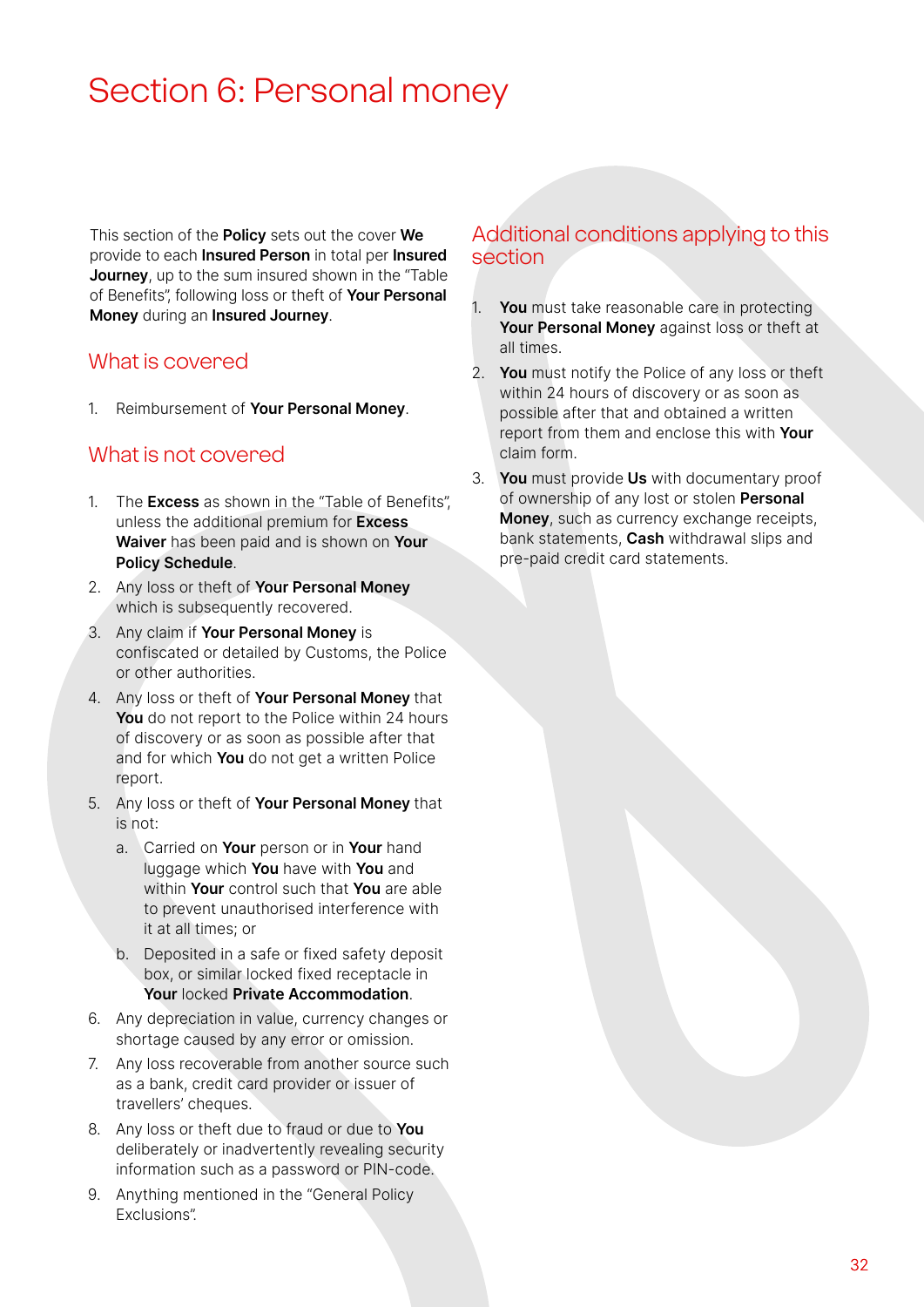# Section 7: Passport and other documents

This section of the **Policy** sets out the cover **We** provide to each **Insured Person** in total per **Insured Journey**, up to the sum insured shown in the "Table of Benefits", following loss or theft of **Your** passport, driving licence or travel documents during an **Insured Journey**

# What is covered

- 1. The cost of a temporary replacement passport abroad; and
- 2. The proportionate replacement cost of the unexpired part of **Your** passport when **You** are back in the **United Kingdom**; and
- 3. The proportionate replacement cost of the unexpired part of **Your** driving licence; and
- 4. The cost of the replacement or reinstatement of travel documents; and
- 5. Necessary additional travel and accommodation expenses (room only) which **You** incur abroad to obtain a replacement passport, driving licence or travel documents.

# What is not covered

- 1. Any claim if **Your** passport, driving licence or travel documents are retained by Customs, the Police or other authorities.
- 2. Any loss or theft of **Your** passport, driving licence or travel documents that **You** do not report to the Police within 24 hours of discovery or as soon as possible after that and for which **You** do not get a written Police report.
- 3. Any loss or theft of **Your** travel documents that can be replaced free of charge by the issuer.
- 4. Any loss or theft of **Your** passport, driving licence or travel documents that are not:
	- a. Carried on **Your** person or in **Your** hand luggage which **You** have with **You** and within **Your** control such that **You** are able to prevent unauthorised interference with them at all times; or
	- b. Deposited in a safe or fixed safety deposit

box, or similar locked fixed receptacle in **Your** locked **Private Accommodation**.

5. Anything mentioned in the "General Policy Exclusions".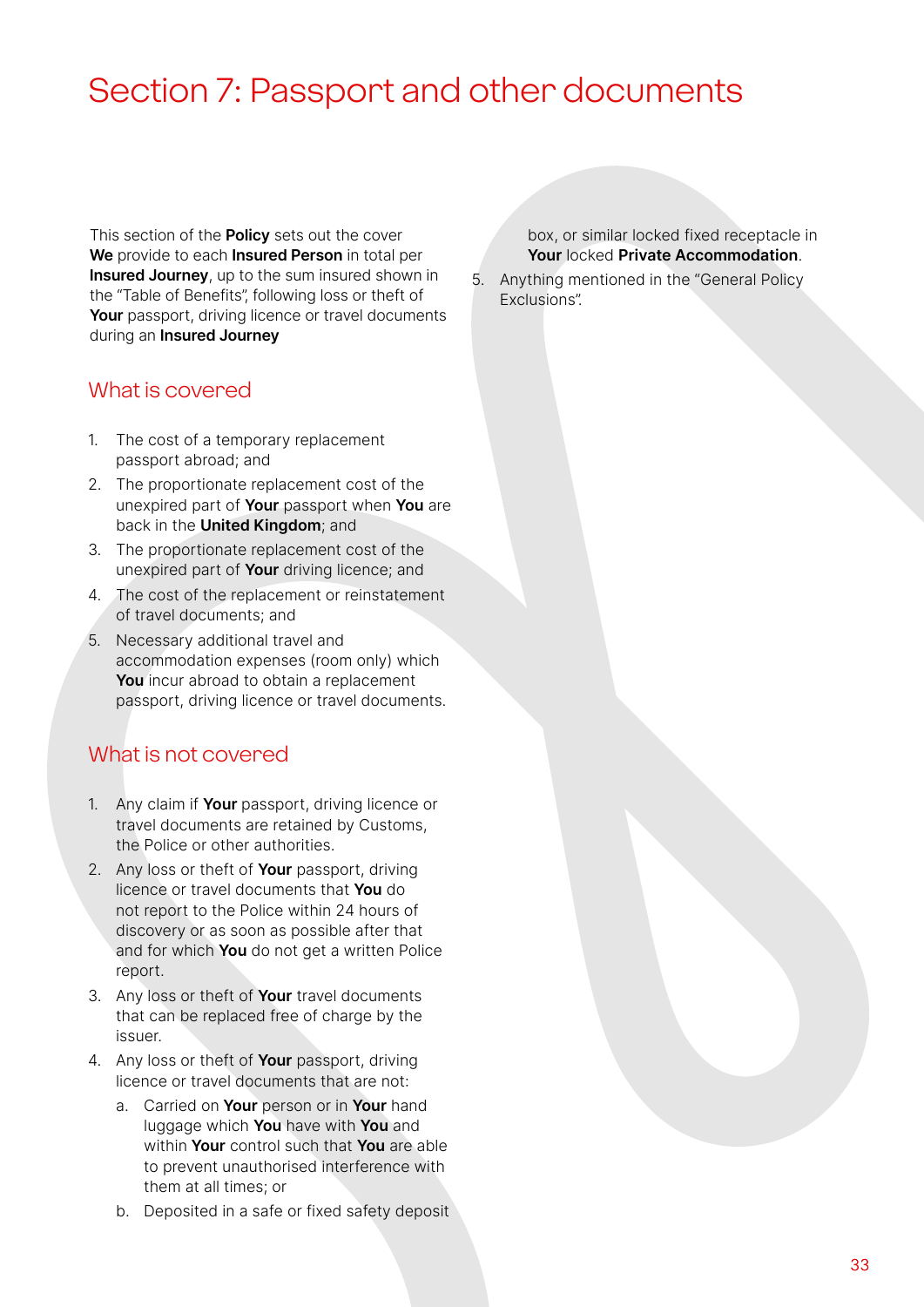# Section 8: Financial failure

## Words with special meanings specific to this section

#### **End Supplier**

The company that owns and operates the following services: hotel, train operator including Eurostar, car ferries, villas abroad and cottages in the UK, coach operator, car or camper hire company, caravan sites, campsites, mobile home, safaris, excursions, Eurotunnel, theme parks or attractions.

#### **Financial Failure**

The scheduled airline or **End Supplier** becoming insolvent or having an administrator appointed and being unable to provide agreed services.

This section of the **Policy** sets out the cover **We** provide to each **Insured Person** in total per **Insured Journey**, up to the sum insured shown in the "Table of Benefits", as a result of:

#### **A. Scheduled Airline Failure.**

## What is covered

- 1. **Financial Failure** of **Your** scheduled airline before departure:
	- a. Irrecoverable sums paid prior to the **Financial Failure** of the scheduled airline **You** are booked with; or
- 2. **Financial Failure** of **Your** scheduled airline after departure:
	- a. Additional costs incurred by **You** in replacing that part of the flight arrangements to a similar standard of transportation as enjoyed prior to the **Curtailment** of the travel arrangements; or
	- b. If **Curtailment** of the trip is unavoidable - the cost of return flights to the United Kingdom, Channel Islands or Isle of Man to a similar standard of transportation as enjoyed prior to the **Curtailment** of the travel arrangements.

#### **B. End Supplier Failure.**

The cover set out in "B. End Supplier Failure" only applies if **You** have selected Gold level of cover.

## What is covered

- 1. **Financial Failure** of **Your End Supplier** before departure:
	- a. Irrecoverable sums paid prior to **Financial Failure** of the **End Supplier** of the travel arrangement not forming part of an inclusive holiday prior to departure; or
- 2. **Financial Failure** of **Your End Supplier** after departure:
	- a. Additional pro rata costs incurred by You in replacing that part of the travel arrangements to a similar standard as enjoyed prior to the **Curtailment** of the travel arrangements; or
	- b. If **Curtailment** of the trip is unavoidable - the cost of return transportation to the United Kingdom, Channel Islands or Isle of Man to a similar standard of transportation as enjoyed prior to the **Curtailment** of the travel arrangements.

# What is not covered applying to sub-sections A. and B.

- 1. Scheduled flights, travel or accommodation not booked within the United Kingdom, Channel Islands or Isle of Man prior to departure.
- 2. Any costs resulting from the **Financial Failure** of:
	- a. Any scheduled airline or **End Supplier** for which any prospect of **Financial Failure** is known by **You** or widely known publicly at the date **You** bought this **Policy** or purchased the trip, whichever is later.
	- b. Any loss or part of a loss which at the time of the happening of the loss is insured or guaranteed by any other existing policy, policies, bond, or is capable of recovery from under section 75 of the Consumer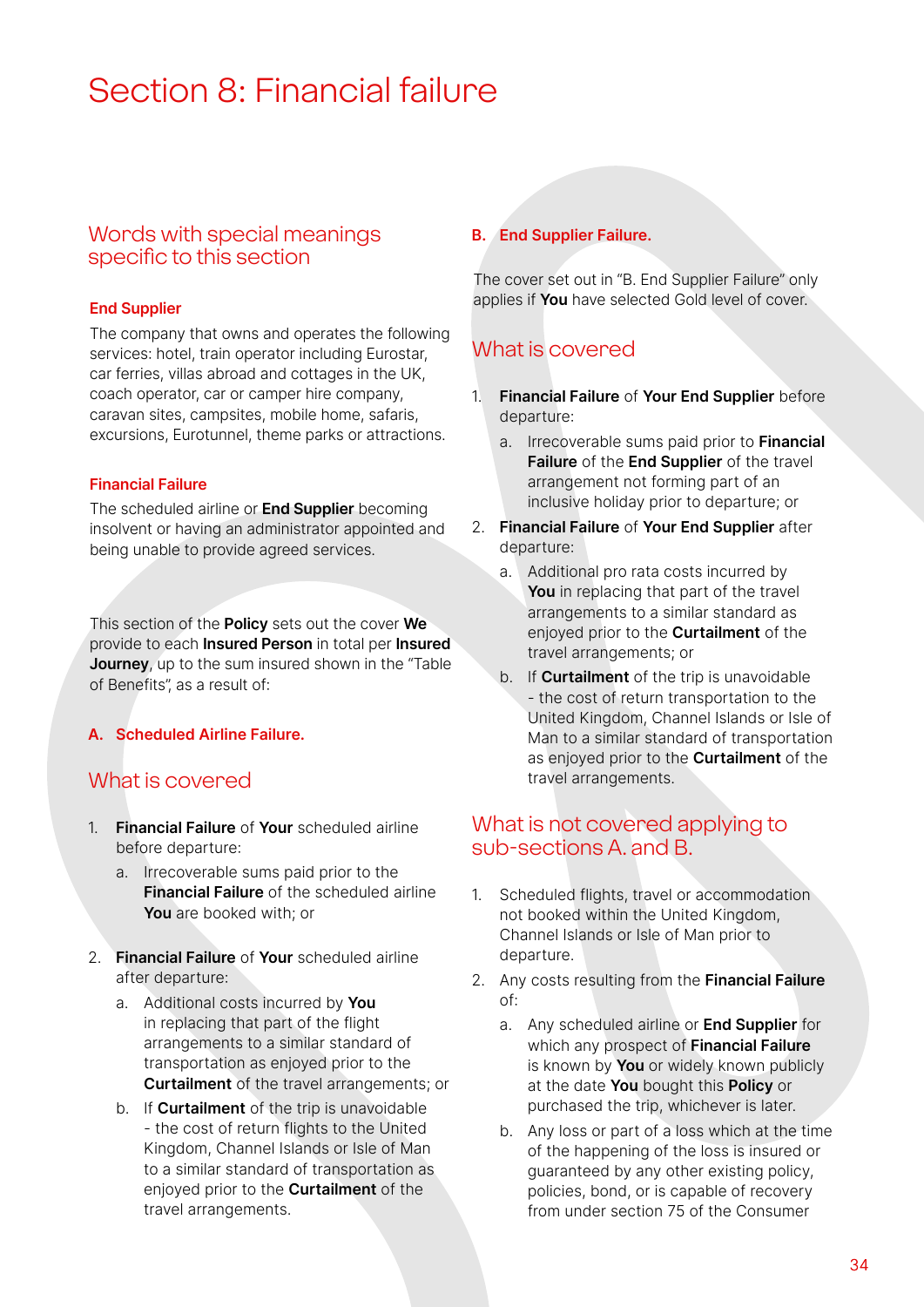Credit Act or from any bank or card issuer or any other legal means.

- 3. The **Financial Failure** of any travel agent, tour organiser, booking agent or consolidator with whom **You** have booked a scheduled flight, travel or accommodation.
- 4. Any losses which are not directly associated with the incident that caused **You** to claim. For example, loss due to being unable to reach a pre-booked hotel, villa, car hire or cruise following the **Financial Failure** of an airline.

# Additional conditions applying to this section

#### **Data Protection**

Any information **You** have provided will be dealt with by **Us** in compliance with the provisions of the Data Protection legislation. For the purposes of providing this insurance and the handling of any claims or complaints, **We** may need to transfer certain information which **You** have provided to other parties.

#### **Sanctions**

**We** will not provide any benefit under this insurance to the extent of providing cover, payment of any claim or the provision of any benefit where doing so would breach any sanction, prohibition or restriction imposed by law or regulation.

#### **Non-Assignment**

No title, right or interest under this **Policy** may be assigned, transferred, conveyed or otherwise disposed of without the consent in writing of the insurer hereon. Any attempt to assign rights or interests without the insurer's written consent is null and void.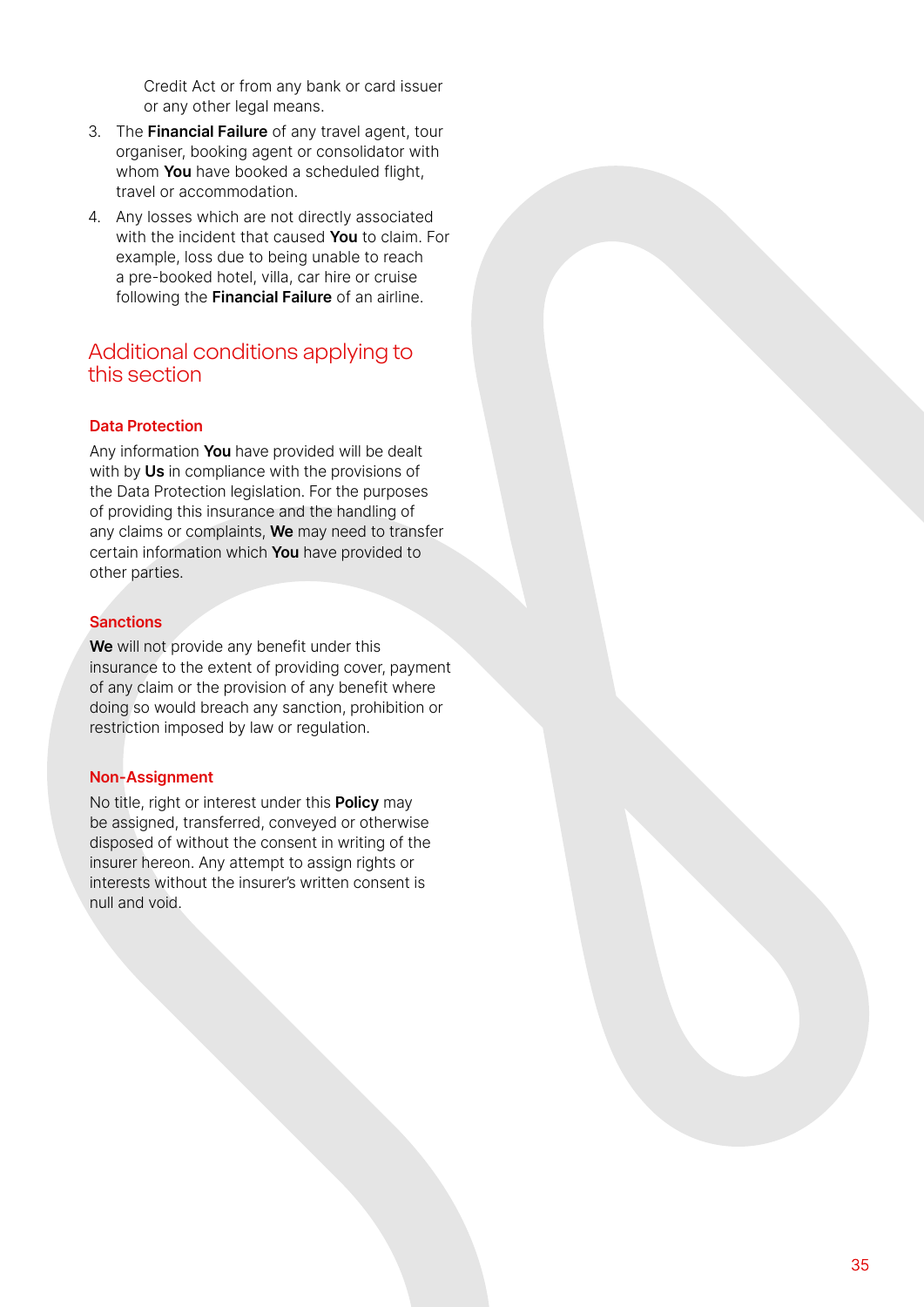# Section 9: Baggage delay on outward journey

This section of the **Policy** sets out the cover **We** provide to each **Insured Person** in total per **Insured Journey**, up to the sum insured shown in the "Table of Benefits" following the delayed arrival of **Your** baggage by at least 12 hours, and for each subsequent 12 hours, after **Your** actual arrival time on **Your** outward journey.

# What is covered

1. The reasonable cost of buying essential clothing, toiletries and similar items.

# What is not covered

- 1. Any claim for delayed baggage on **Your** return journey.
- 2. Anything mentioned in the "General Policy Exclusions".

# Additional conditions applying to this section

- 1. If **Your** baggage is delayed whilst in the care of a carrier, transport company, authority or hotel, **You** must report to them details of the delay or eventual loss and obtain written confirmation from them.
- 2. If **Your** baggage is delayed whilst in the care of an airline **You** must:
	- a. Report **Your** missing baggage to them before leaving the baggage reclaim area and obtain a Property Irregularity Report.
	- b. Retain all travel tickets and baggage tags.
- 3. If **Your** baggage eventually arrives, **You** must obtain written confirmation of the length of the delay.
- 4. If **Your** baggage proves to be permanently lost, any payments made for a delayed baggage claim will be deducted from any payments **We** make for a claim for lost baggage under the "Personal Possessions" section of this **Policy**.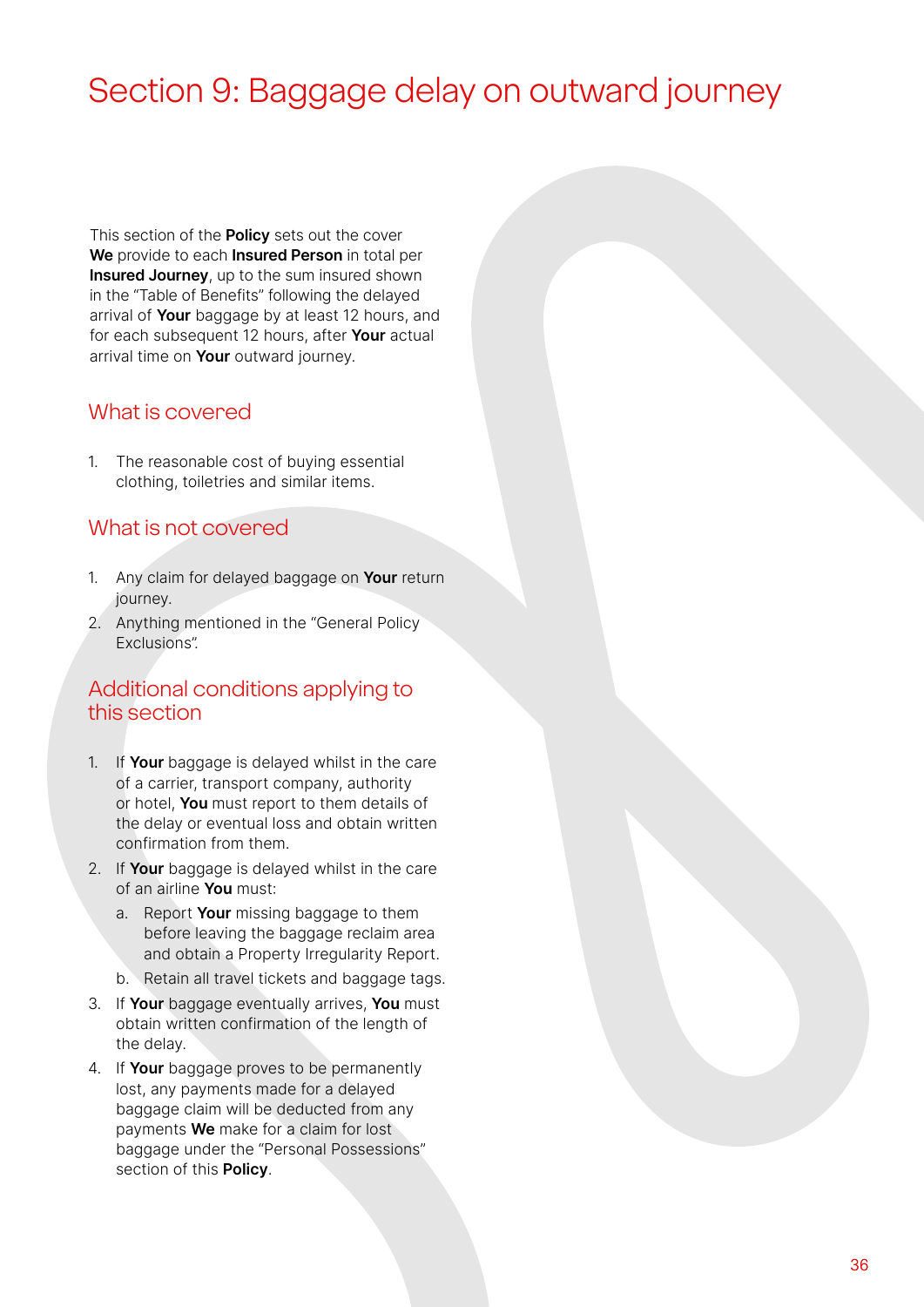# Section 10: Missed departure

If **You** are a resident of Northern Ireland, cover under this section is extended to include missed departure from international departure points within the Republic of Ireland.

This section of the **Policy** sets out the cover **We** provide to each **Insured Person** in total per **Insured Journey**, up to the sum insured shown in the "Table of Benefits", in the event that **You** arrive too late (as shown on **Your** ticket) to board **Your** pre-booked scheduled **Public Transport** at **Your** last departure point on **Your** outward journey or **Your** last departure point on **Your** return journey as a result of:

- 1. Scheduled **Public Transport** services failing to get **You** to **Your** last departure point due to **Strike or Industrial Action**, adverse weather conditions (but not those defined as a **Catastrophe**), mechanical failure or **Your** direct involvement in an accident; or
- 2. The private motor vehicle in which **You** are travelling being directly involved in an accident or breaking down; or
- 3. A delay involving the vehicle in which **You** are travelling due to unexpected and unforeseen heavy traffic or road closures that were sufficiently severe to warrant reporting on a recognised motoring association web site, Highways Agency website, on television, news bulletins or in the press.

# What is covered

1. **Your** reasonable and necessary additional travel and accommodation expenses (room only) of a similar standard to the original booking, to allow **You** to reach **Your** trip destination or catch up on **Your** scheduled itinerary (for missed departure on **Your** outward journey) or to return **Home** (for missed departure from **Your** last departure point on **Your** homeward journey).

# What is not covered

1. The **Excess** as shown in the "Table of

Benefits", unless the additional premium for **Excess Waiver** has been paid and is shown on **Your Policy Schedule**.

- 2. Any claim as a result of heavy traffic or road closures where **You** have not obtained confirmation that the delays were sufficiently severe to warrant reporting on a recognised motoring association web site, Highways Agency website, on television, news bulletins or in the press.
- 3. Any claim as a result of **Your** failure to allow sufficient time for the **Public Transport** to arrive on schedule and deliver **You** to **Your** departure point by the check-in time shown on **Your** travel itinerary.
- 4. Any claim as a result of the private motor vehicle in which **You** are travelling not having been properly serviced and maintained, in the event of vehicle breakdown.
- 5. Any claim as a result of the failure in provision of any service connected with **Your** trip including error, omission, financial failure, or default of, or by the provider of any service, travel agent, tour operator or organiser through whom the trip was booked.
- 6. Any claim arising as a result of a **Catastrophe**.
- 7. Any claim as a result of **Your** missed departure for reasons other than those listed within this section
- 8. Anything mentioned in the "General Policy Exclusions".

# Additional conditions applying to this section

- 1. **You** must allow sufficient time to reach any airport, station, port or terminus with reasonable expectation of meeting the scheduled check-in time.
- 2. **You** will be required to provide **Us** with documentary evidence of the reason for any delay leading to a missed departure.
- 3. **You** will be required to provide **Us** with documentary evidence of **Your** additional travel and accommodation expenses.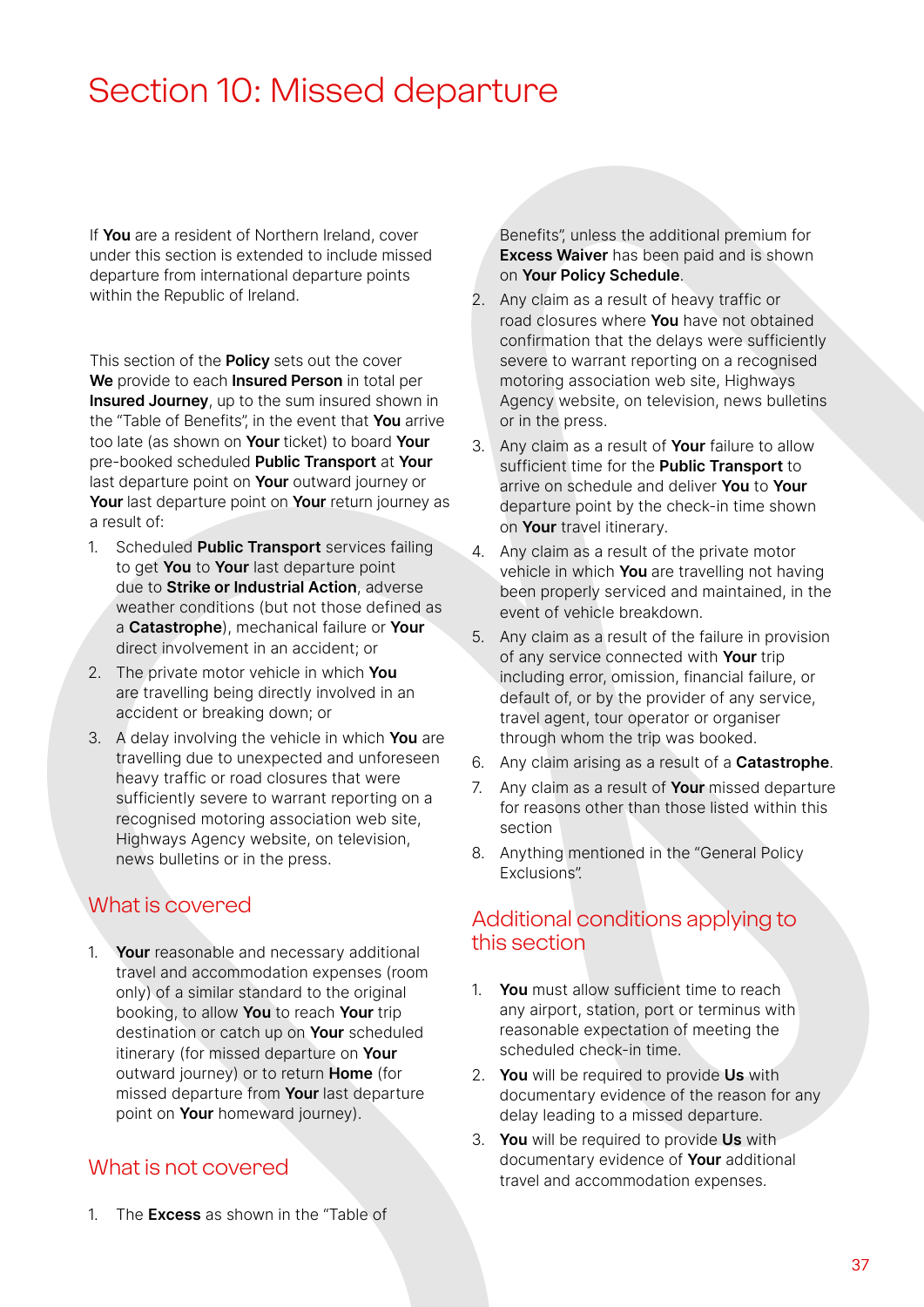# Section 11: Travel delay and abandonment

If **You** are a resident of Northern Ireland, cover under this section is extended to include international departure points within the Republic of Ireland.

This section of the **Policy** sets out the cover **We** provide to each **Insured Person** in total per **Insured Journey**, up to the sums insured shown in the "Table of Benefits", in the event of **Your** unavoidable delay in departure of at least 12 hours from **Your** original scheduled departure time from **Your** first departure point on **Your** outward journey or **Your** last

departure point on **Your** return journey as a result of:

- 1. Adverse weather conditions (but not those defined as a **Catastrophe**).
- 2. **Strike or Industrial Action**.
- 3. Mechanical breakdown of the **Public Transport** on which **You** are booked to travel.
- 4. Cancellation by the transport provider of **Your** scheduled pre-booked international flight, ferry, train or coach.

## What is covered

- 1. Travel delay benefit:
	- a. For each complete 12 hours of delay; or
	- b. In the event of 4. (cancellation by the transport provider), corresponding to the delay in departure that **You** would have experienced had **You** waited for the earliest replacement travel arrangements offered by **Your** original transport provider, in the event that **You** choose to make earlier alternative travel arrangements.
- 2. In the event that **You** decide to abandon **Your** outward trip, the cost of:
	- a. **Your** unused non-refundable pre-booked travel and accommodation expenses which **You** have paid or are contracted to pay; and
	- b. **Your** unused non-refundable pre-booked airport parking, car hire, airport lounge pass and excursions which **You** have paid or are contracted to pay; and
	- c. **Your** unused non-refundable visa, ESTA (Electronic System for Travel Authorisation for travellers to the USA) or other relevant travel permission which **You** have paid.

## What is not covered

unless the additional premium for **Excess Waiver** has been paid and is shown on **Your Policy Schedule**.

- 2. Any claim unless **You** have written confirmation from the carrier or their handling agents detailing the reason for the delay, the scheduled departure time and the actual departure time.
- 3. Any claim under 1. b) above unless **You** have written confirmation from **Your** original transport provider of the cancellation and of the earliest replacement travel arrangements offered by them.
- 4. Any claim where the carrier or their handling agents provide alternative transport which departs within 12 hours of the original scheduled departure time.
- 5. Any claim as a result of **Your** failure to check-in at **Your** departure point by the time shown on **Your** travel itinerary.
- 6. Any loss in respect of Air Passenger Duty (this can be reclaimed by **You** through **Your** travel agent or airline.
- 7. Any claim for management fees, maintenance costs or exchange fees associated with timeshares, holiday property bonds or similar arrangements.
- 8. Any claim for promotional vouchers or reward points such as Air Miles or Avios points.
- 9. Any charges in respect of the trip for which there is no contractual liability or which are recoverable elsewhere.
- 10. Any claim arising as a result of a **Catastrophe**.
- 11. Any claim arising as a result of the withdrawal from service (temporary or otherwise) of an aircraft or sea vessel on the recommendation or instruction of the Civil Aviation Authority or a Port Authority or any such regulatory body.
- 12. Anything mentioned in the "General Policy Exclusions".

## Additional conditions applying to this section

- 1. Travel delay benefit is intended to provide compensation if **You** are delayed at **Your** point of departure and is only applicable if **You** have travelled there and checked-in. If **You** have not travelled to **Your** departure point **You** will not be covered even if **You** have checked-in online.
- 1. The **Excess** as shown in the "Table of Benefits",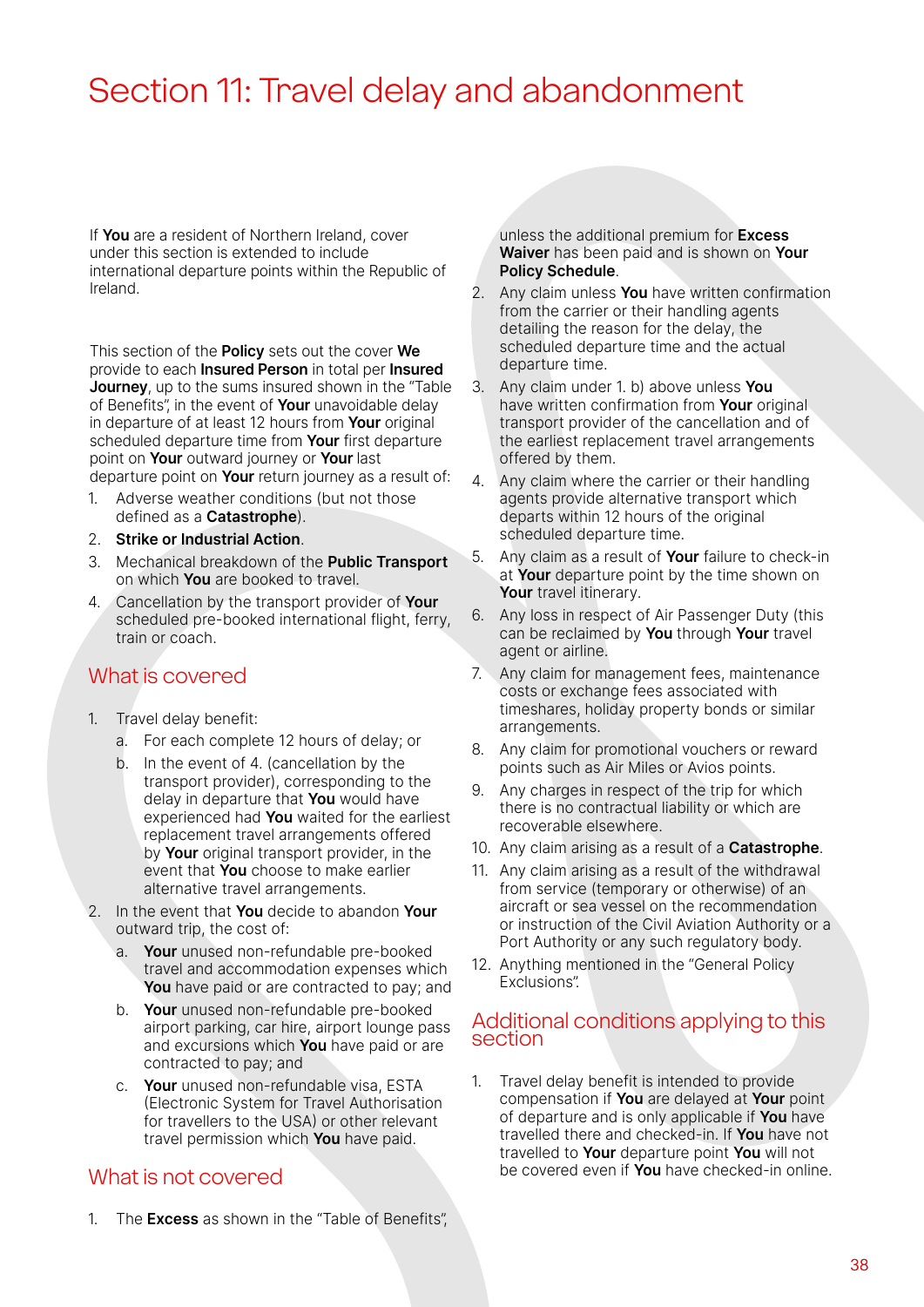# Section 12: Personal liability

This section does not apply to **Insured Journeys** solely within the **United Kingdom**.

This section of the **Policy** sets out the cover **We** provide to each **Insured Person** in total per **Insured Journey**, up to the sum insured shown in the "Table of Benefits", as a result of an **Insurance Event** in which, by **Your** act or omission, **You** cause:

- 1. Death or **Bodily Injury** to another person; or
- 2. Loss of or damage to the tangible, material property of another person.

## What is covered

- 1. Material damages and compensation for which **You** are legally liable; and
- 2. Legal costs and expenses incurred in defending an action against **You** or in negotiating the settlement of such an action; and
- 3. **Your** costs and expenses incurred in the event that **Your** attendance or participation is required by **Us** in the defence of such an action.

## What is not covered

- 1. The **Excess** as shown in the "Table of Benefits", unless the additional premium for **Excess Waiver** has been paid and is shown on **Your Policy Schedule**.
- 2. Any liability directly or indirectly arising from an **Insured Journey** solely within the **United Kingdom**.
- 3. Any liability directly or indirectly arising from **Your** participation in **Hazardous Activities and Sports** which are:
	- a. Specifically excluded; or
	- b. Not listed as covered unless otherwise agreed by **Us** in writing; or
	- c. Listed as covered but with Personal Liability cover excluded.
- 4. Any liability for intangible or non-material damage, such as to reputation, image or to

intellectual property rights.

- 5. Any liability directly or indirectly arising from:
	- a. Loss of or damage to material property, buildings or land owned by, or in the care, custody or control of **You**, a **Relative**, a member of **Your** household, a person **You** employ, a travelling companion or person with whom **You** have arranged to stay, except in relation to temporary hotel and similar accommodation which **You** occupy and for which **You** assume contractual responsibility during an **Insured Journey**; or
	- b. Death or **Bodily Injury** to **Your Relative**, a member of **Your** household, a person **You** employ, **Your** travelling companion or a person with whom **You** have arranged to stay; or
	- c. The ownership, care, custody or control of any animal by **You**, a **Relative**, a member of **Your** household or a person **You** employ, **Your** travelling companion or a person with whom **You** have arranged to stay; or
	- d. **Your** ownership, possession or use of horse-drawn, motorised, electrically or mechanically-propelled or towed vehicles or lifts, aircraft, watercraft (other than rowing boats, punts or canoes), firearms or explosive devices; or
	- e. Any form of racing; or
	- f. **Your** trade, profession or business; or
	- g. A contract, unless such liability would exist in any event in the absence of the contract; or
	- h. **You** acting formally or informally as the leader of a group taking part in an activity; or
	- i. **You** having transmitted disease to another person via infection or otherwise; or
	- j. **Your** deliberate, unlawful, malicious or wilful act or omission; or
	- k. **Your** fraudulent, dishonest or criminal act or that of any person authorised by **You**; or
	- l. A matter which is subject to criminal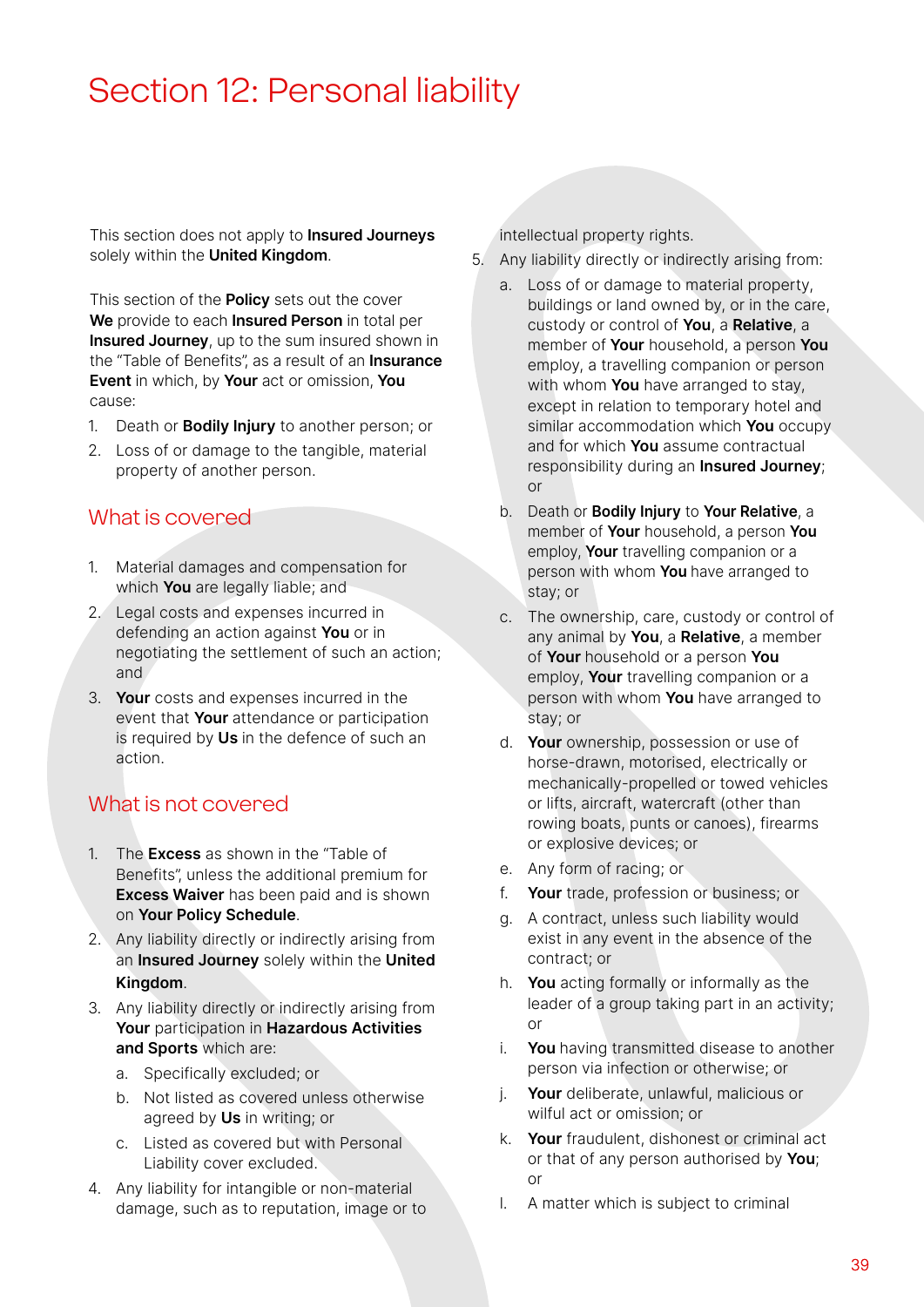proceedings against **You**.

- 6. Any liability directly or indirectly arising where cover is provided under any other insurance or guarantee.
- 7. Any liability directly or indirectly arising through action not brought under the jurisdiction of the courts of the country in which the **Insurance Event** giving rise to the claim occurred unless otherwise agreed by **Us**.
- 8. Punitive or exemplary damages.
- 9. Any claim where **You** have failed to notify **Us** of the **Insurance Event** within a reasonable time of it occurring and where this failure adversely affects **Our** ability to defend the claim or to limit **Our** liability.
- 10. Anything mentioned in the "General Policy Exclusions".

# Additional conditions applying to this section

- 1. If **You** know of any **Insurance Event** which may result in a claim under this section **You** must:
	- a. Inform **Us** in writing without delay; and
	- b. Send all correspondence and legal documents to **Us** unanswered without delay; and
	- c. Not discuss liability with any third party.
- 2. **You** must make no admission of liability, or offer, promise, or make payment or indemnity without **Our** prior written agreement.
- 3. **We** are entitled to take over the defence and settlement of any claim against **You** in **Your** name and have full discretion in the conduct of any proceedings and the settlement of any claim.
- 4. **We** may, at **Our** own expense, take proceedings in **Your** name with full discretion to recover compensation or indemnity from any third party in respect of any loss, damage or expense.
- 5. In the event that **Your** attendance or participation is required by **Us** in the defence or negotiation of an action against **You**, **We** will pay **Your** reasonable and necessary transport and accommodation costs and expenses, provided that these are agreed by **Us** in advance, in writing.
- 6. In the event of **Your** death, **Your** personal legal representative will receive the benefit of cover provided by this section.

7. Where more than one **Insured Person** is involved in the same **Insurance Event**, the maximum **We** will pay in total is £2,000,000. If this limit is reached, this amount will be allocated in proportion to each **Insured Person**.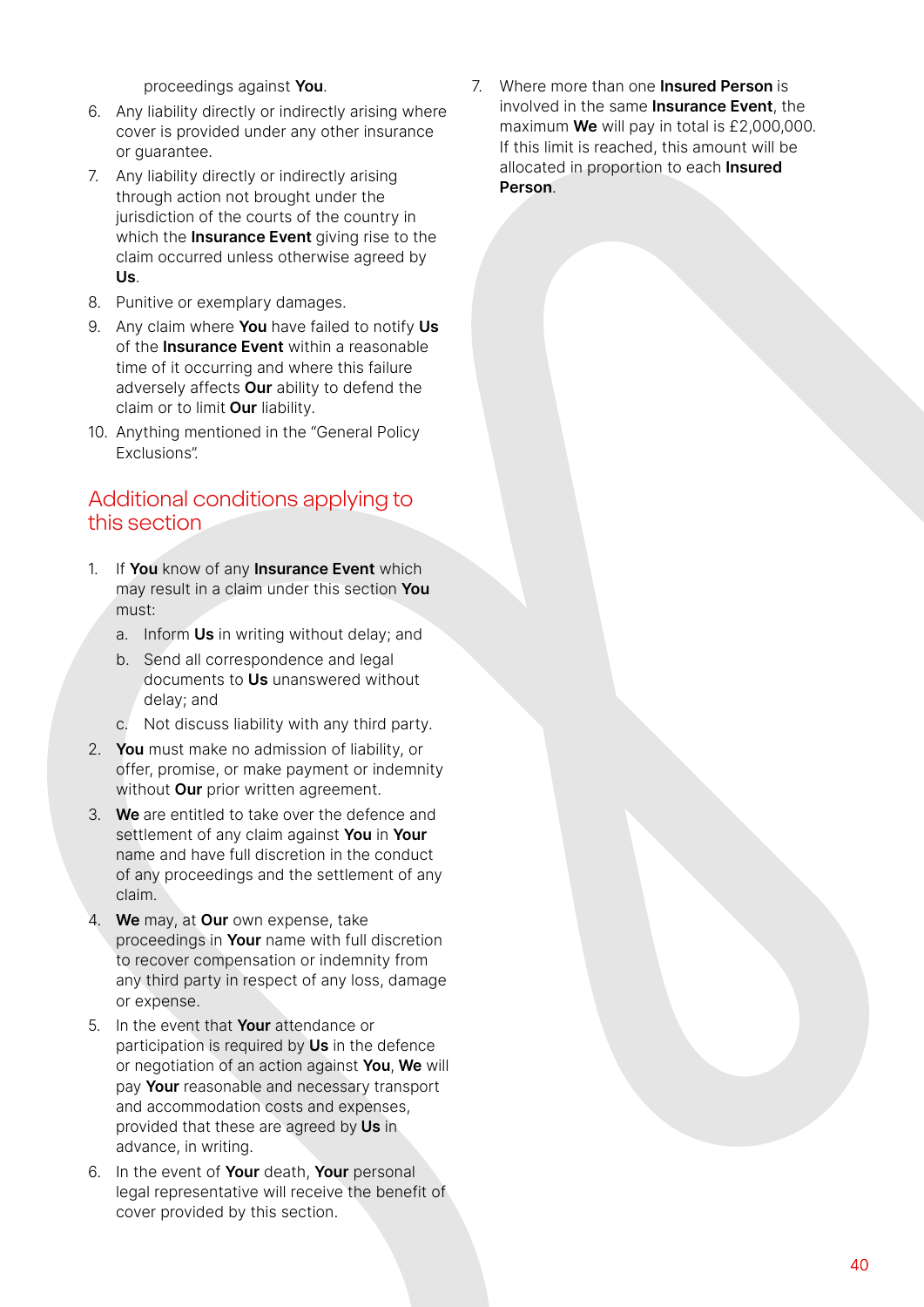# Section 13: Hijack

## Words with special meanings specific to this section

#### **Hijack**

The unlawful seizure or wrongful exercise of control, for more than 24 hours, of the aircraft or sea vessel in which **You** are travelling as a farepaying passenger.

This section of the **Policy** sets out the cover **We** provide to each **Insured Person** in total per **Insured Journey**, up to the sum insured shown in the "Table of Benefits", as a result of **Hijack**.

## What is covered

1. Hijack benefit per day for each full 24 hours that **You** are detained.

## What is not covered

- 1. **Hijack** in an area which is subject to **War and Civil Unrest**.
- 2. Anything mentioned in the "General Policy Exclusions".

# Additional conditions applying to this section

1. **You** must provide **Us** with written confirmation from the airline, shipping line, Police or other authority, of the nature, location and dates of the **Hijack** and **Your** involvement in it.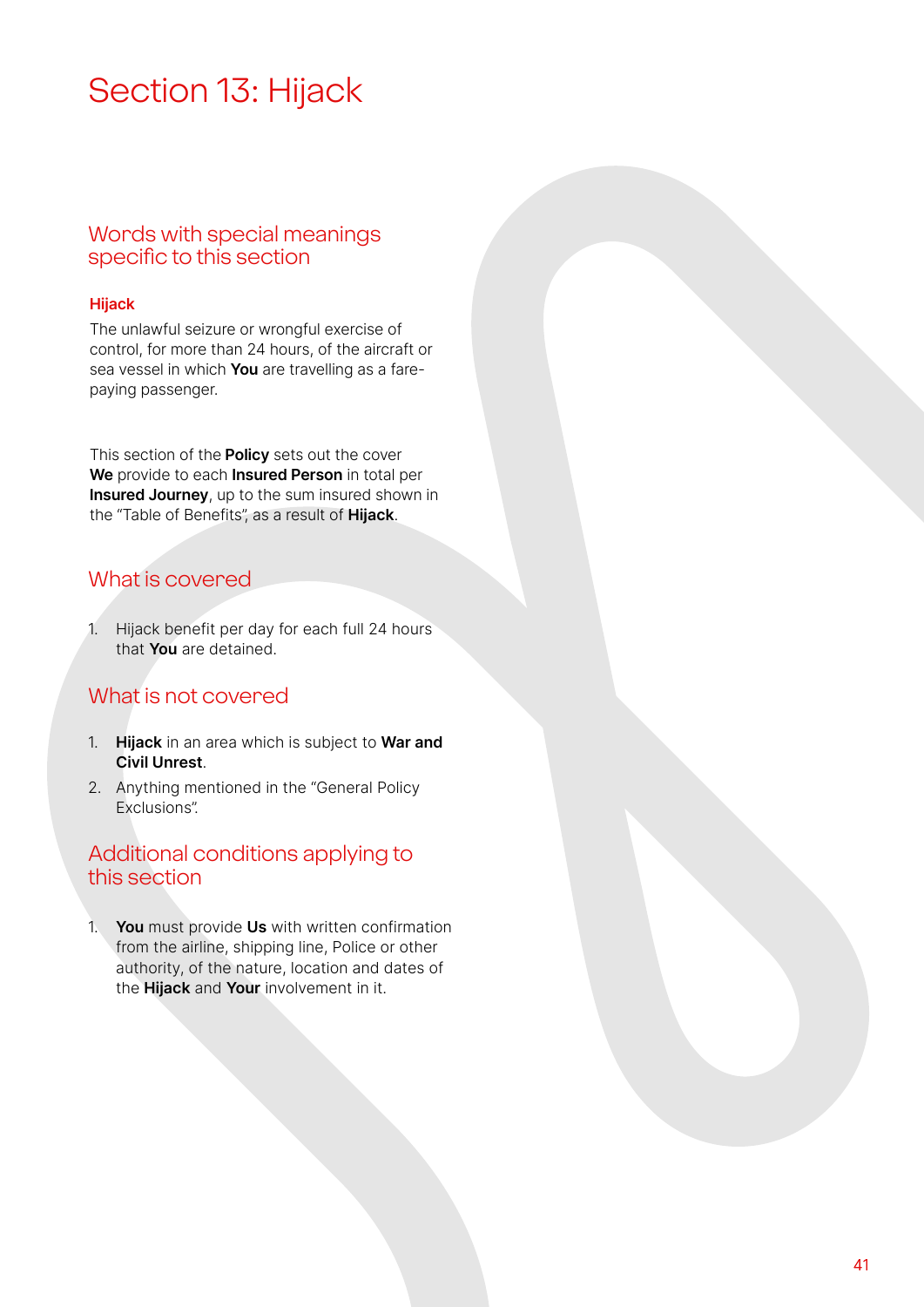# Section 14: Legal costs and expenses

Important - cover under this section is underwritten and administered by DAS Legal Expenses Insurance Company Limited (**DAS**). The legal advice service is provided by DAS Law Limited and or a Preferred Law Firm on behalf of **DAS**.

#### **DAS Legal Expenses Insurance Company**

DAS Legal Expenses Insurance Company Limited is authorised by the Prudential Regulation Authority and regulated by the Financial Conduct Authority (FRN202106) and the Prudential Regulation Authority, DAS Legal Expenses Insurance Company Limited, DAS House, Quay Side, Temple Back, Bristol BS1 6NH. Registered in England and Wales, Company Number 103274, Website: www.das.co.uk

**DAS** agrees to provide the insurance described in this section, in return for payment of the premium and subject to the terms, conditions, exclusions and limitations set out in this section, provided that:

- 1. **Reasonable Prospects** exist for the duration of the claim
- 2. the **Date of Occurrence** of the insured incident is during the **Policy Period**
- 3. any legal proceedings will be dealt with by a court, or other body which **DAS** agree to, within the **Countries Covered** and
- 4. the insured incident happens within the **Countries Covered**.

#### **What DAS will pay**

**DAS** will pay an **Appointed Representative**, on the **Insured Persons** behalf, **Costs and Expenses** incurred following an insured incident, provided that:

- a. the most **DAS** will pay for all claims resulting from one or more events arising at the same time or from the same originating cause is £25,000
- b. the most **DAS** will pay in **Costs and Expenses** is no more than the amount **DAS** would have paid to a **Preferred Law Firm**. The amount **DAS** will pay a law firm (where acting as an **Appointed Representative**) is currently £100 per hour. This amount may vary from time to time.
- c. in respect of an appeal or the defence of an appeal, the **Insured Person** must tell **DAS** within the time limits allowed that the **Insured Person** wants to appeal. Before **DAS** pay the **Costs and Expenses** for appeals, **DAS** must agree that **Reasonable Prospects** exist
- d. for an enforcement of judgment to recover money and interest due to the **Insured Person** after a successful claim under this section, **DAS** must agree that **Reasonable Prospects** exist, and
- e. where an award of damages is the only legal remedy to a dispute and the cost of pursuing legal action is likely to be more than any award of damages, the most **DAS** will pay in **Costs and Expenses** is the value of the likely award.

#### **What DAS will not pay**

In the event of a claim, if the **Insured Person** decides not to use the services of a **Preferred Law Firm**, the **Insured Person** will be responsible for any costs that fall outside the **DAS Standard Terms of Appointment** and these will not be paid by **DAS**.

#### **Definitions applicable to this section**

The following words have these meanings wherever they appear in this section in **bold:** 

#### **Appointed Representative**

The **Preferred Law Firm**, law firm or other suitably qualified person **DAS** will appoint to act on behalf of the **Insured Person**.

#### **Costs and Expenses**

- a. All reasonable and necessary costs chargeable by the **Appointed Representative** and agreed by **DAS** in accordance with the **DAS Standard Terms of Appointment.**
- b. The costs incurred by opponents in civil cases if the **Insured Person** has been ordered to pay them, or the **Insured Person** pays them with **DAS'** agreement.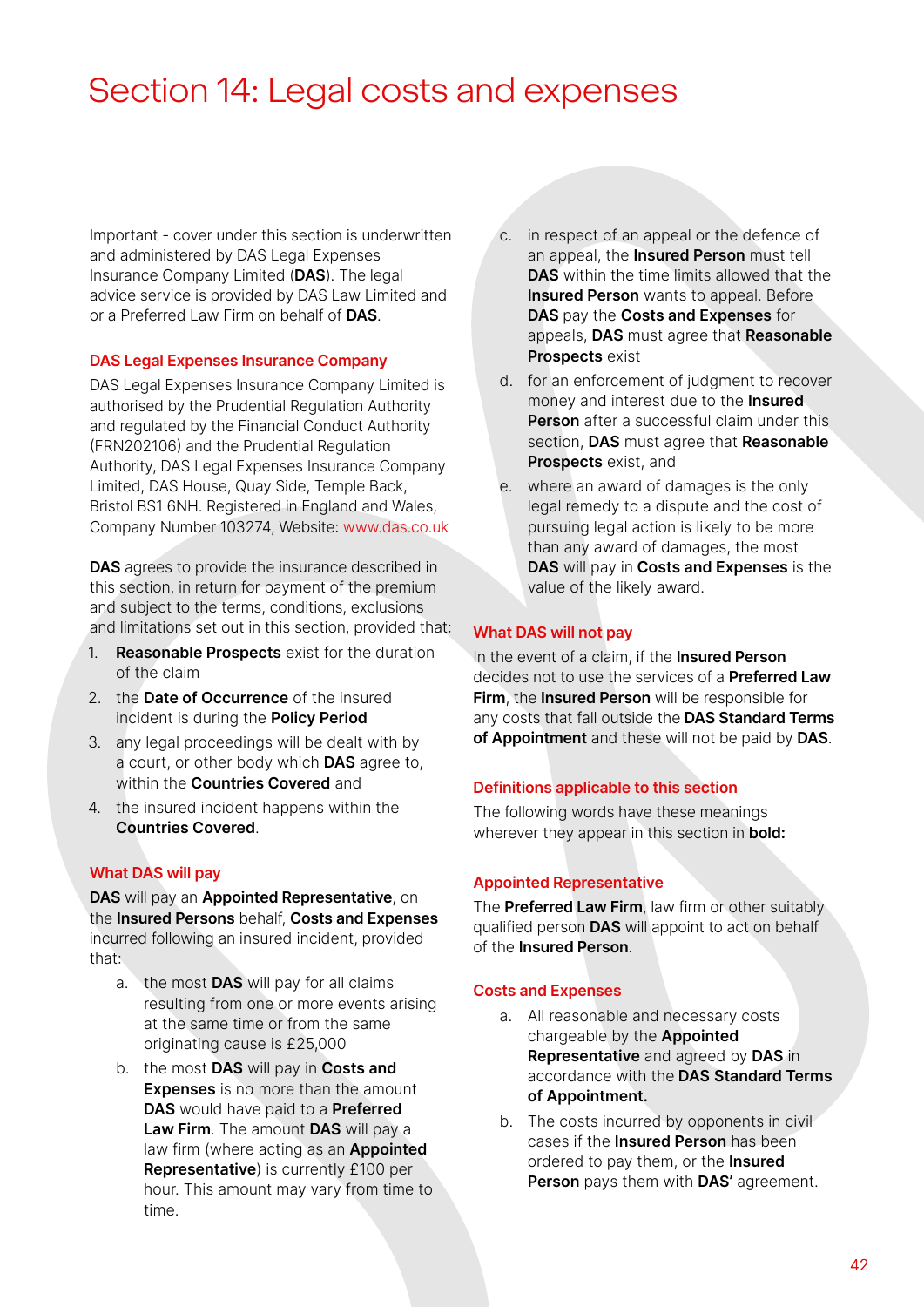#### **Countries Covered**

Worldwide.

#### **DAS**

DAS Legal Expenses Insurance Company Limited.

### **DAS Standard Terms of Appointment**

The terms and conditions (including the amount **DAS** will pay to an **Appointed Representative**) that apply to the relevant type of claim, which could include a conditional fee agreement (no win, no fee). Where a law firm is acting as an **Appointed Representative** the amount is currently £100 per hour. This amount may vary from time to time.

#### **Date of Occurrence**

The date of the event that leads to a claim. If there is more than one event arising at different times from the same originating cause, the **Date of Occurrence** is the date of the first of these events. (This is the date the event happened, which may be before the date the **Insured Person** first became aware of it.)

#### **Insured Person**

The person stated on the **Policy Schedule** as being insured.

## **Preferred Law Firm**

A law firm or barristers' chambers **DAS** choose to provide legal services. These legal specialists are chosen as they have the proven expertise to deal with the **Insured Person's** claim and must comply with **DAS'** agreed service standard levels, which **DAS** audit regularly. They are appointed according to the **DAS Standard Terms of Appointment**.`

#### **Reasonable Prospects**

The prospects that the **Insured Person** will recover losses or damages (or obtain any other legal remedy that **DAS** have agreed to, including an enforcement of judgment), make a successful defence or make a successful appeal or defence of an appeal, must be at least 51%. **DAS**, or a **Preferred Law Firm** on **DAS**' behalf, will assess whether there are **Reasonable Prospects**.

## What is covered

1. **Costs and Expenses** to pursue an **Insured Person's** legal rights following a specific or sudden accident that causes death or bodily injury to the **Insured Person**.

## What is not covered

**DAS** will not pay for the following:

- 1. Any claim relating to any **Illness** or bodily injury that happens gradually or is not caused by a specific or sudden accident.
- 2. Any claim relating to psychological injury or mental illness unless the condition follows a specific or sudden accident that has caused physical bodily injury to an **Insured Person**.
- 3. Defending an **Insured Person's** legal rights, but **DAS** will cover defending a counter-claim.
- 4. Any claim relating to clinical negligence.

# Exclusions applying to this section - Also see General policy exclusions

- 1. A claim where an **Insured Person** has failed to notify **DAS** of the insured incident within a reasonable time of it happening and where this failure adversely affects the **Reasonable Prospects** of a claim or **DAS** consider their position has been prejudiced.
- 2. An incident or matter arising before the start of this cover.
- 3. **Costs and Expenses** incurred before **DAS**' written acceptance of a claim.
- 4. Fines, penalties, compensation or damages that a court or other authority orders an **Insured Person** to pay.
- 5. Any legal action an **Insured Person** takes that **DAS** or the **Appointed Representative** have not agreed to, or where an **Insured Person** does anything that hinders **DAS** or the **Appointed Representative**.
- 6. A dispute with **DAS** not otherwise dealt with under section condition 7.
- 7. **Costs and Expenses** arising from or relating to judicial review, coroner's inquest or fatal accident inquiry.
- 8. Any **Costs and Expenses** that are incurred where the **Appointed Representative** handles the claim under a contingency fee arrangement.
- 9. Any claim against ERGO Travel Insurance Services Ltd (**ETI**), Great Lakes Insurance SE or their respective agents.
- 10. Any claim where **You** are not represented by a law firm or barrister.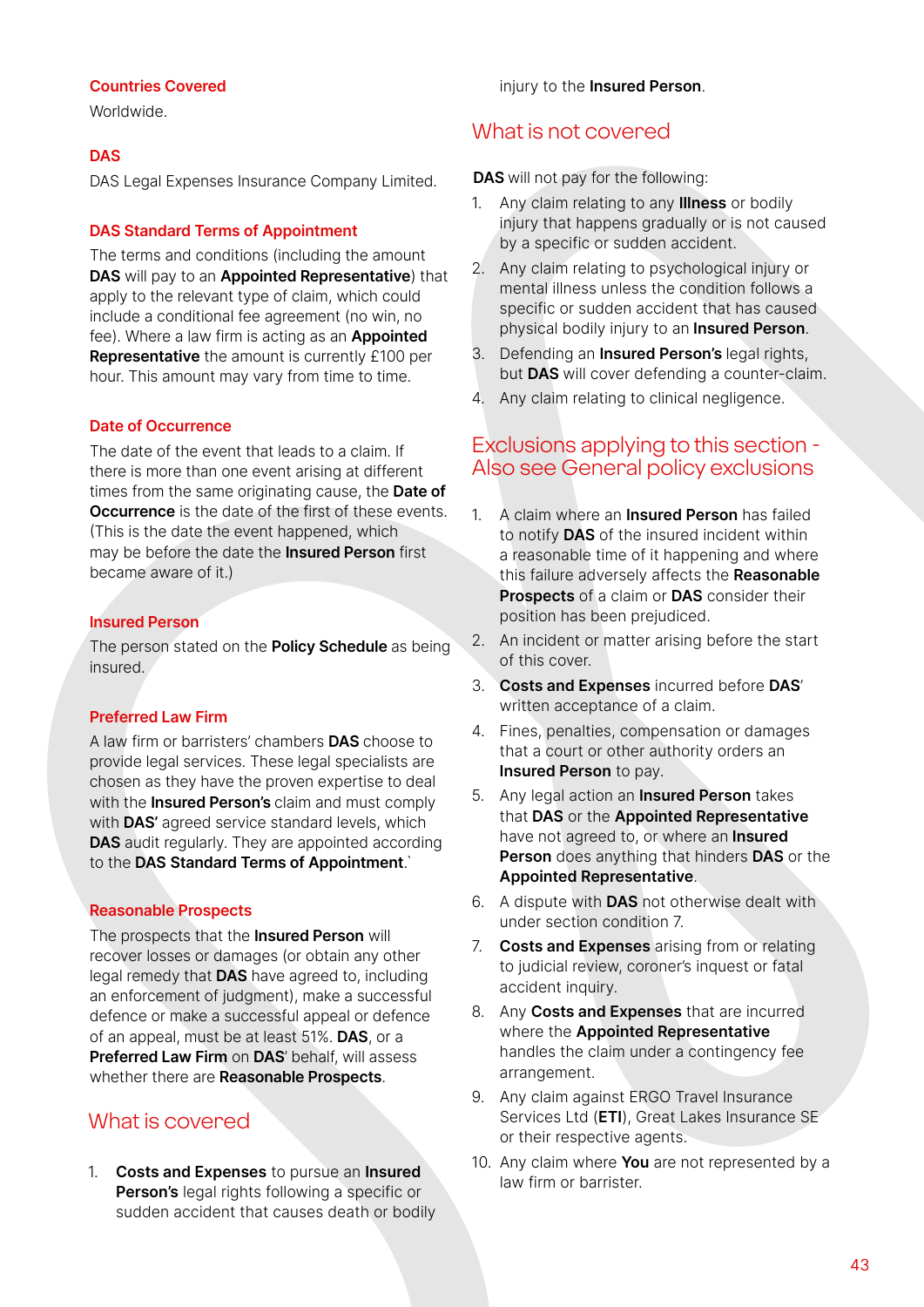# Conditions applying to this section

- 1.
- a. On receiving a claim, if legal representation is necessary, **DAS** will appoint a **Preferred Law Firm** as the **Insured Person's Appointed Representative** to deal with the **Insured Person's** claim. They will try to settle an **Insured Person's** claim by negotiation without having to go to court.
- b. If the appointed **Preferred Law Firm** cannot negotiate settlement of the **Insured Person's** claim and it is necessary to go to court and legal proceedings are issued or there is a conflict of interest, then the **Insured Person** may choose a law firm to act as the **Appointed Representative**.
- c. If the **Insured Person** chooses a law firm as their **Appointed Representative** which is not a **Preferred Law Firm, DAS** will give the **Insured Person's** choice of law firm the opportunity to act on the same terms as a **Preferred Law Firm**. However if they refuse to act on this basis, the most **DAS** will pay is the amount **DAS** would have paid if they had agreed to the **DAS Standard Terms of Appointment**. The amount **DAS** will pay a law firm (where acting as the **Appointed Representative**) is currently £100 per hour. This amount may vary from time to time.
- d. The **Appointed Representative** must cooperate with **DAS** at all times and must keep **DAS** up to date with the progress of the claim.
- 2.
- a. An **Insured Person** must co-operate fully with **DAS** and the **Appointed Representative.**
- b. An **Insured Person** must give the **Appointed Representative** any instructions that **DAS** ask an **Insured Person** to give.
- 3.
- a. An **Insured Person** must tell **DAS** if anyone offers to settle a claim. An **Insured Person** must not negotiate or agree to a settlement without **DAS'** written consent.
- b. If an **Insured Person** does not accept a reasonable offer to settle a claim, **DAS** may refuse to pay further **Costs and Expenses**.
- c. **DAS** may decide to pay an **Insured Person** the reasonable value of the **Insured Person's** claim, instead of starting

or continuing legal action. In these circumstances an **Insured Person** must allow **DAS** to take over and pursue or settle any claim. An **Insured Person** must also allow **DAS** to pursue at their own expense and for their own benefit, any claim for compensation against any other person and an **Insured Person** must give **DAS** all the information and help **DAS** need to do so.

a. An **Insured Person** must instruct the **Appointed Representative** to have **Costs and Expenses** taxed, assessed or audited if **DAS** ask for this.

4.

- b. An **Insured Person** must take every step to recover **Costs and Expenses** and court attendance expenses that **DAS** have to pay and must pay **DAS** any amounts that are recovered.
- 5. If the **Appointed Representative** refuses to continue acting for an **Insured Person** with good reason, or if an **Insured Person** dismisses the **Appointed Representative** without good reason, the cover **DAS** provide will end immediately, unless **DAS** agree to appoint another **Appointed Representative**.
- 6. If an **Insured Person** settles or withdraws a claim without **DAS'** agreement, or does not give suitable instructions to the **Appointed Representative**, **DAS** can withdraw cover and will be entitled to reclaim from an **Insured Person** any **Costs and Expenses DAS** has paid.
- 7. If there is a disagreement between the **Insured Person** and **DAS** about the handling of a claim and it is not resolved through **DAS'** internal complaints procedure the **Insured Person** can contact the Financial Ombudsman Service for help. This is a free arbitration service for eligible consumers, small businesses, charities and trusts. (Details available from [www.financial-ombudsman.org.](http://www.financial-ombudsman.org.uk) [uk\)](http://www.financial-ombudsman.org.uk).

If the dispute is not covered by the Financial Ombudsman Service there is a separate arbitration process. The arbitrator will be a barrister, solicitor or other suitably qualified person chosen jointly by the **Insured Person**  and **DAS**. If there is a disagreement over the choice of arbitrator, **DAS** will ask the Chartered Institute of Arbitrators to decide. The arbitrator will decide who will pay the costs of the arbitration. For example, costs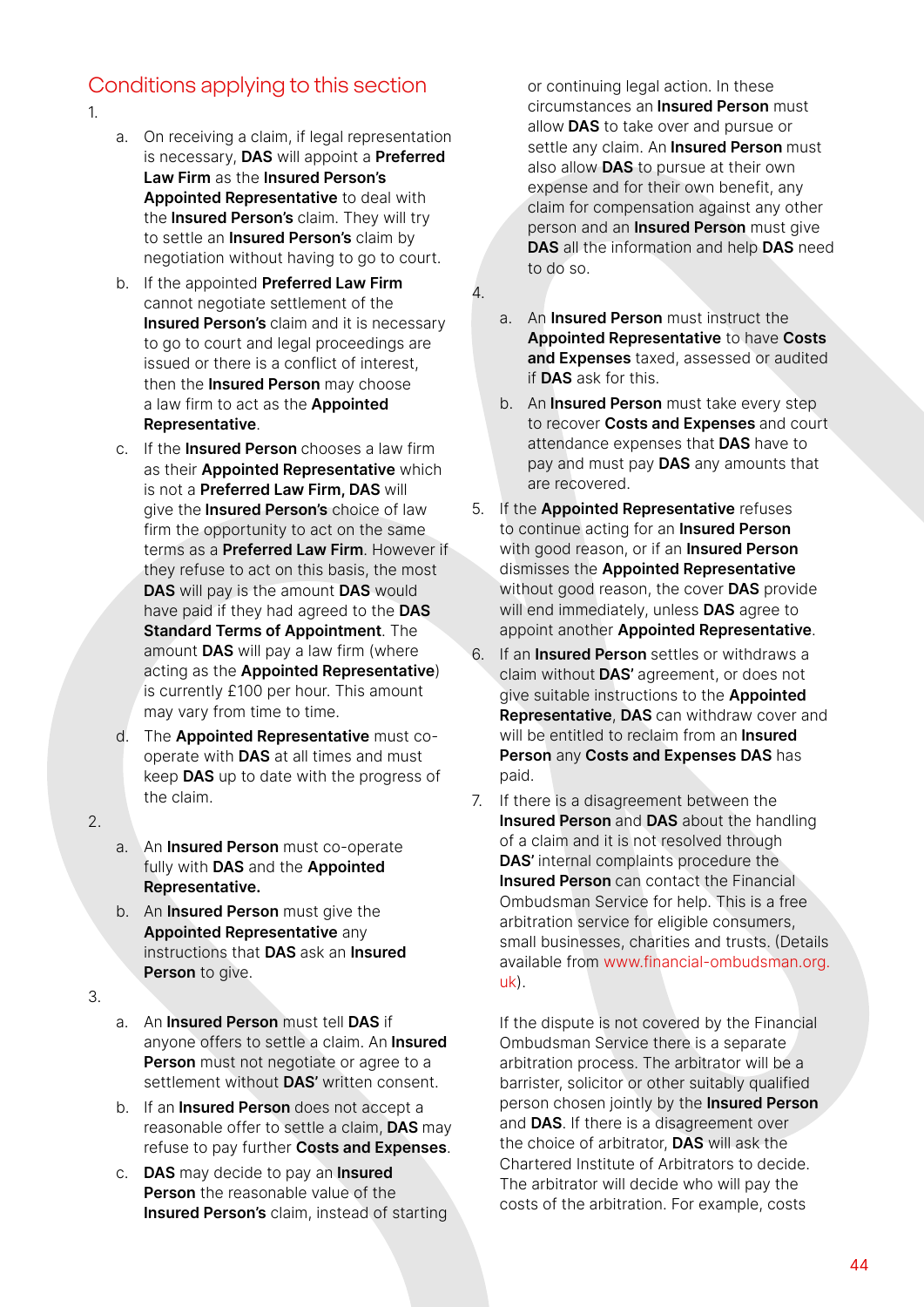may be split between the **Insured Person** and **DAS** or may be paid by either **You** or **DAS**.

8. **DAS** may require an **Insured Person** to get, at the **Insured Person's** expense, an opinion from an expert that **DAS** considers appropriate on the merits of the claim or proceedings, or on a legal principle. The expert must be approved in advance by **DAS** and the cost agreed in writing between the **Insured Person** and **DAS**. Subject to this, **DAS** will pay the cost of getting the opinion if the expert's opinion indicates that it is more likely than not that the **Insured Person** will recover damages (or obtain any other legal remedy that **DAS** have agreed to) or make a successful defence.

#### 9. An **Insured Person** must:

- a. keep to the terms and conditions of this section
- b. take reasonable steps to avoid and prevent claims
- c. take reasonable steps to avoid incurring unnecessary costs
- d. send everything **DAS** asks for, in writing, and
- e. report to **DAS** full and factual details of any claim as soon as possible and give **DAS** any information **DAS** need.
- 10. **DAS** will, at **DAS**' discretion, void this section (make it invalid) from the date of claim, or alleged claim, and/or **DAS** will not pay the claim if:
	- a. a claim an **Insured Person** has made to obtain benefit under this **Policy** is fraudulent or intentionally exaggerated, or
	- b. a false declaration or statement is made in support of a claim.
- 11. Apart from **DAS**, an **Insured Person** is the only person who may enforce all or any part of this **Policy** and the rights and interests arising from or connected with it. This means that the Contracts (Rights of Third Parties) Act 1999 does not apply to this section in relation to any third-party rights or interest.
- 12. If any claim covered under this section is also covered by another policy, or would have been covered if this section did not exist, **DAS** will only pay their share of the claim even if the other insurer refuses the claim.
- 13. This section is governed by the law that applies in the part of the United Kingdom, Channel Islands or Isle of Man where the **Insured Person** normally lives. Otherwise, the law of England and Wales applies. All Acts of Parliament mentioned in this section include

equivalent laws in Scotland, Northern Ireland, the Isle of Man and the Channel Islands as appropriate.

#### **Eurolaw Legal Advice**

**DAS** will give an **Insured Person** confidential legal advice over the phone on any personal legal problem under the laws of the United Kingdom of Great Britain and Northern Ireland, any European Union Country, Isle of Man, the Channel Islands, Switzerland and Norway.

An **Insured Person** can contact **DAS'** UK-based call centre 24 hours a day, seven days a week. However, **DAS** may need to arrange to call the **Insured Person** back depending on the **Insured Person's** enquiry. Advice about the law in England and Wales is available 24 hours a day, seven days a week. Legal advice for the other countries is available 9am-5pm, Monday to Friday, excluding public and bank holidays. If an **Insured Person** calls outside these times, a message will be taken and a return call arranged within the operating hours.

To help check and improve service standards, **DAS**  may record all calls.

To contact the above service, phone **DAS** on +44 (0) 117 934 0548. When phoning, please quote the policy number.

**DAS** will not accept responsibility if the Helpline Service is unavailable for reasons **DAS** cannot control.

#### **Data Protection**

To comply with data protection regulations **DAS** are committed to processing personal information fairly and transparently. This section is designed to provide a brief understanding of how **DAS** collect and use this information. **DAS** may collect personal details including name, address, date of birth, email address and, on occasion, dependent on the type of cover in place, sensitive information such as medical records. This is for the purpose of managing the products and services in place and this may include underwriting, claims handling and providing legal advice. **DAS** will only obtain personal information either directly from the **Insured Person**, the third party dealing with **Your** claim or from the authorised partner who sold this **Policy**.

#### **Who DAS are**

**DAS** is part of DAS Legal Expenses Insurance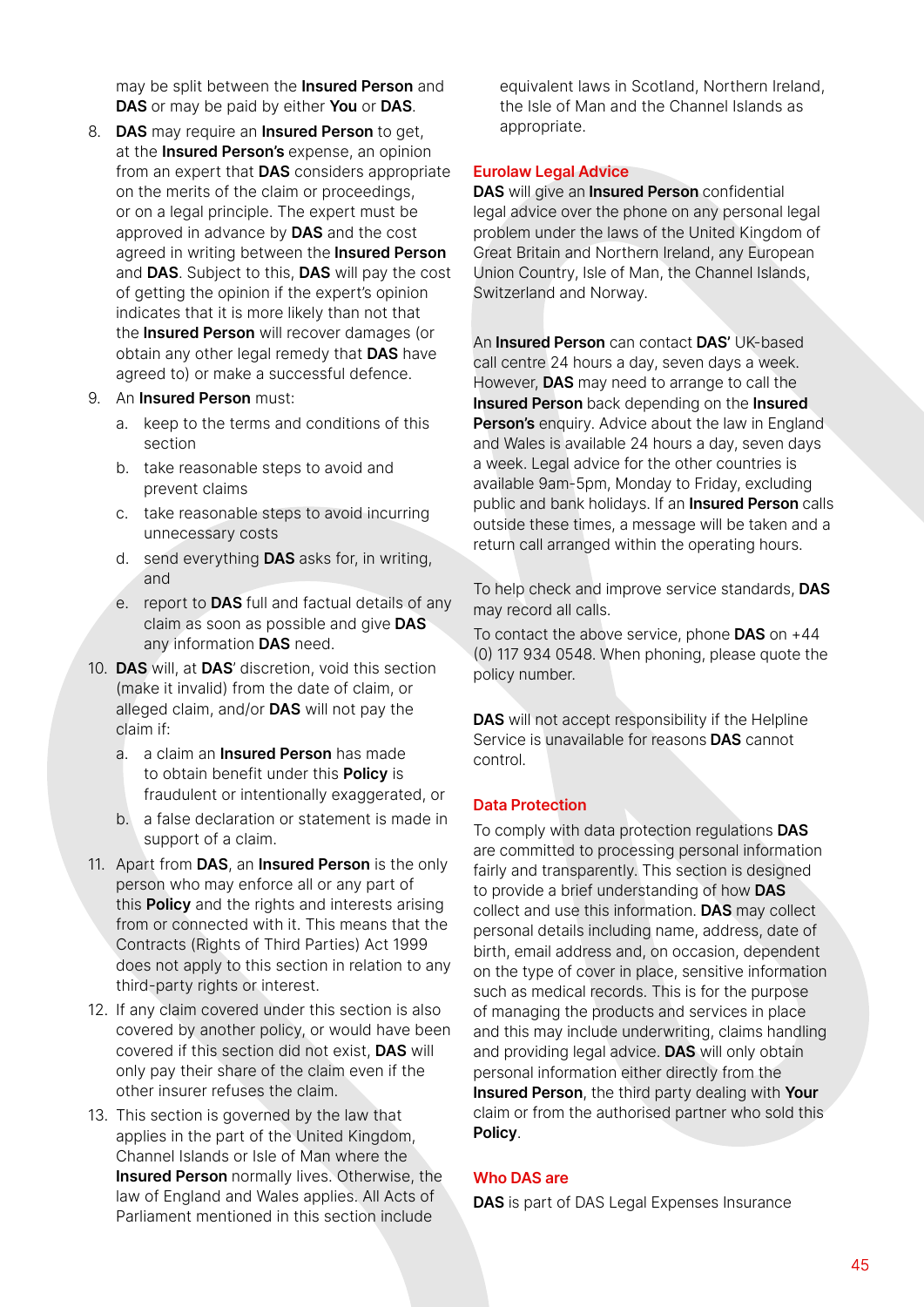Company Limited which is part of DAS UK Holdings Limited (DAS UK Group). The uses of personal data by **DAS** and members of the DAS UK Group are covered by **DAS**' individual company registrations with the Information Commissioner's Office **DAS** has a Data Protection Officer who can be contacted at [dataprotection@das.co.uk](mailto:dataprotection%40das.co.uk?subject=)

#### **How DAS will use Your Information**

**DAS** may need to send personal information to other parties, such as lawyers or other experts, the court, insurance intermediaries, insurance companies, appointed service providers, specialist agencies or other members of the DAS UK Group, so they may contact **You** for **Your** feedback. If the **Policy** includes legal advice **DAS** may have to send the personal information outside of the European Economic Area (EEA) in order to give legal advice on non-European Union law. Dependent on the type of cover in place, the personal information may also be sent outside the EEA so the service provider can administer the claim.

**DAS** will take all steps reasonably necessary to ensure the personal data is treated securely and in accordance with this Privacy Notice. Any transfer outside of the EEA will be encrypted using SSL technology.

**DAS** will not disclose the personal data to any other person or organisation unless **We** are required to by **Our** legal and regulatory obligations. For example, **DAS** may use and share the personal data with other organisations and public bodies, including the police and anti-fraud organisations, for the prevention and detection of crime, including fraud and financial sanctions. If false or inaccurate information is provided and fraud is identified, details will be passed to fraud prevention agencies to prevent fraud and money laundering. Further details explaining how the information held by fraud prevention agencies may be used can be obtained by writing to, or telephoning **DAS**. A copy is also accessible and can be downloaded via **DAS**' website.

#### **What Is DAS' legal basis for processing Your information?**

It is necessary for **DAS** to use the personal information to perform **Our** obligations in accordance with any contract that **DAS** may have with the person taking out this **Policy**. It is also in **DAS**' legitimate interest to use the personal information for the provision of services in relation to any contract that **DAS** may have with the person taking out this **Policy**.

#### **How long will Your information be held for?**

**DAS** will retain personal data for 7 years. **DAS** will only retain and use the personal data thereafter as necessary to comply with **DAS** legal obligations, resolve disputes, and enforce **DAS**' agreements. If **You** no longer want **DAS** to use the personal data, please contact **DAS** at [dataprotection@das.co.uk](mailto:dataprotection%40das.co.uk?subject=)

#### **What are Your rights?**

The following rights are available in relation to the handling of personal data:

- the right to access personal data held
- the right to have inaccuracies corrected for personal data held
- the right to have personal data held erased
- the right to object to direct marketing being conducted based upon personal data held
- the right to restrict the processing for personal data held, including automated decision-making
- the right to data portability for personal data held

Any requests, questions or objections should be made in writing to the Data Protection Officer:

Data Protection Officer, DAS Legal Expenses Insurance Company Limited, DAS House, Quay Side, Temple Back, Bristol, BS1 6NH

Or via Email: [dataprotection@das.co.uk](mailto:dataprotection%40das.co.uk?subject=)

#### **How to make a complaint**

If there is any dissatisfaction with the way in which personal data has been processed, the Data Protection Officer can be contacted in the first instance using the details above.

If **You** remain dissatisfied, the Information Commissioner's Office can be approached directly for a decision. The Information Commissioner can be contacted at:

Information Commissioner's Office, Wycliffe House, Water Lane, Wilmslow, Cheshire, SK9 5AF

[www.ico.org.uk](www.ico.org.ukhttp://)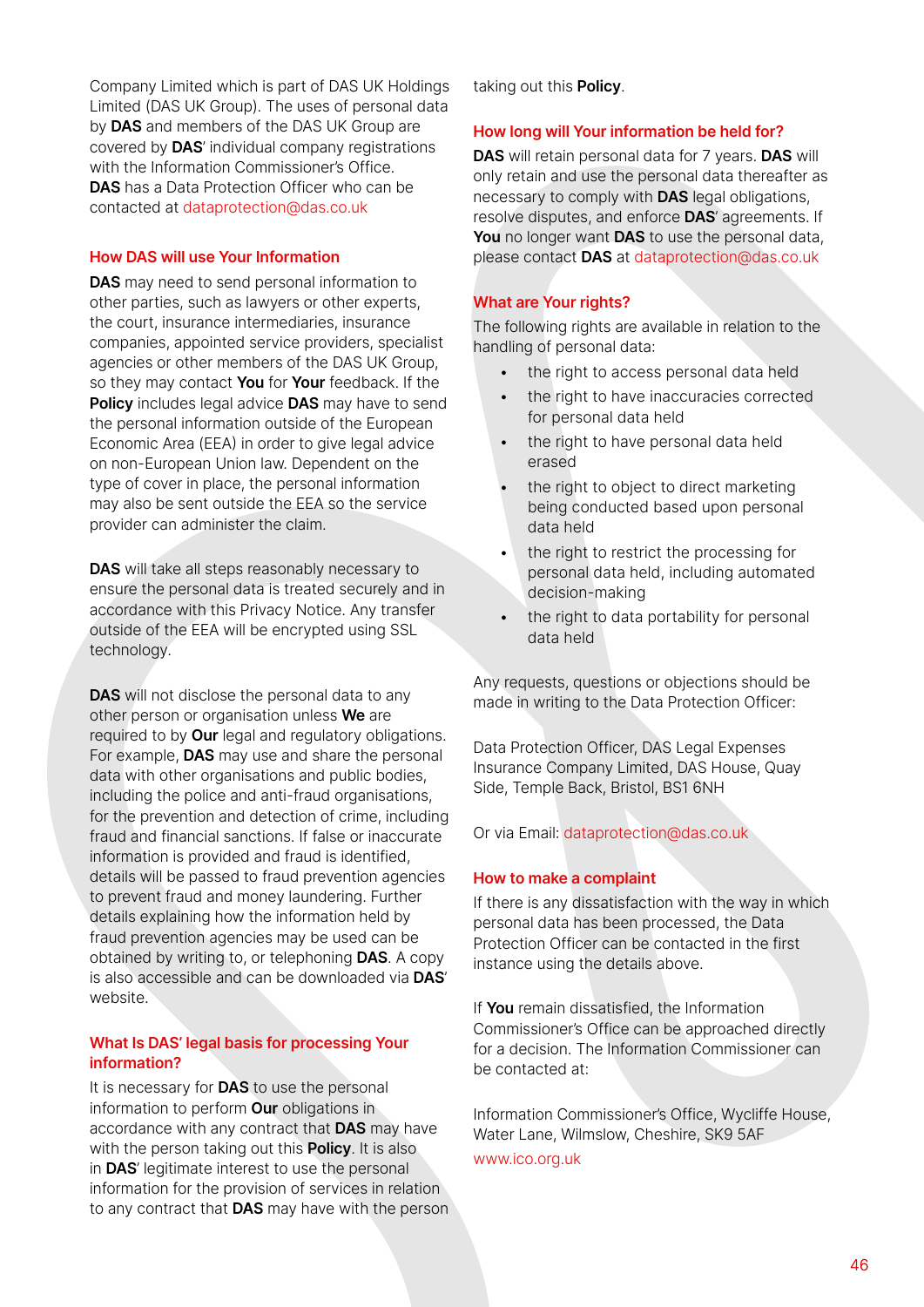# Section 15: COVID-19 cover

**PLEASE NOTE**: this section of cover extends the cover provided under the "Emergency medical and repatriation expenses", "Cancellation" and "Curtailment and loss of holiday" sections of this **Policy** as follows:

#### **A. Cancellation.**

**We** provide to each **Insured Person** in total per **Insured Journey**, up to the sum insured shown in the "Table of Benefits", following necessary and unavoidable cancellation of a **Insured Journey** as a result of:

- 1. **You**, **Your Relative**, a member of **Your** household or travelling companion or a friend with whom **You** had arranged to stay has a diagnosis of COVID-19 within 14 days of **Your** booked departure date, as certified by a **Medical Practitioner** following a medically approved test showing a positive result for COVID-19.
- 2. **You** being denied boarding on **Your** prebooked outbound travel due to **You** contracting COVID-19, as certified by a **Medical Practitioner** following a medically approved test showing a positive result for COVID-19 or having a confirmed temperature above 38 degrees Celsius.

# What is covered

- 1. The cost of:
	- a. **Your** unused non-refundable pre-booked travel and accommodation which **You** have paid or are contracted to pay; and
	- b. **Your** unused non-refundable pre-booked airport parking, car hire, airport lounge pass and excursions which **You** have paid or are contracted to pay; and
	- c. **Your** unused non-refundable visa, ESTA (Electronic System for Travel Authorisation for travellers to the USA) or other relevant travel permission which **You** have paid.

#### **B. Curtailment.**

**Insured Journey**, up to the sum insured shown in the "Table of Benefits", following necessary and unavoidable **Curtailment** of an **Insured Journey** as a result of:

- 1. Death of **Your Relative** or a member of **Your** household living in the **United Kingdom** contracting COVID-19, as certified by a **Medical Practitioner** following a medically approved test showing a positive result for COVID-19 or having a confirmed temperature above 38 degrees Celsius.
- 2. The hospitalisation as a result of COVID-19 for treatment with mechanical ventilation, of **Your Relative** or a member of **Your** household living in the **United Kingdom**.

In addition, where **You** are unable to continue with a pre-booked excursion following **Your** selfisolation as ordered by a relevant Government authority due to contracting COVID-19, as certified by a **Medical Practitioner** following a medically approved test showing a positive result for COVID-19.

# What is covered

- 1. **Your** reasonable additional travel and accommodation expenses which **You** incur in the **Curtailment** of **Your Insured Journey**; and
- 2. A pro-rata amount corresponding to the cost of the unused proportion of:
	- a. **Your** non-refundable pre-booked travel and accommodation expenses which **You** have paid or are contracted to pay; and
	- b. **Your** non-refundable pre-booked airport parking, car hire, airport lounge pass and excursions which **You** have paid or are contracted to pay; and
	- c. **Your** non-refundable visa, ESTA (Electronic System for Travel Authorisation for travellers to the USA) or other relevant travel permission which **You** have paid.

**We** provide to each **Insured Person** in total per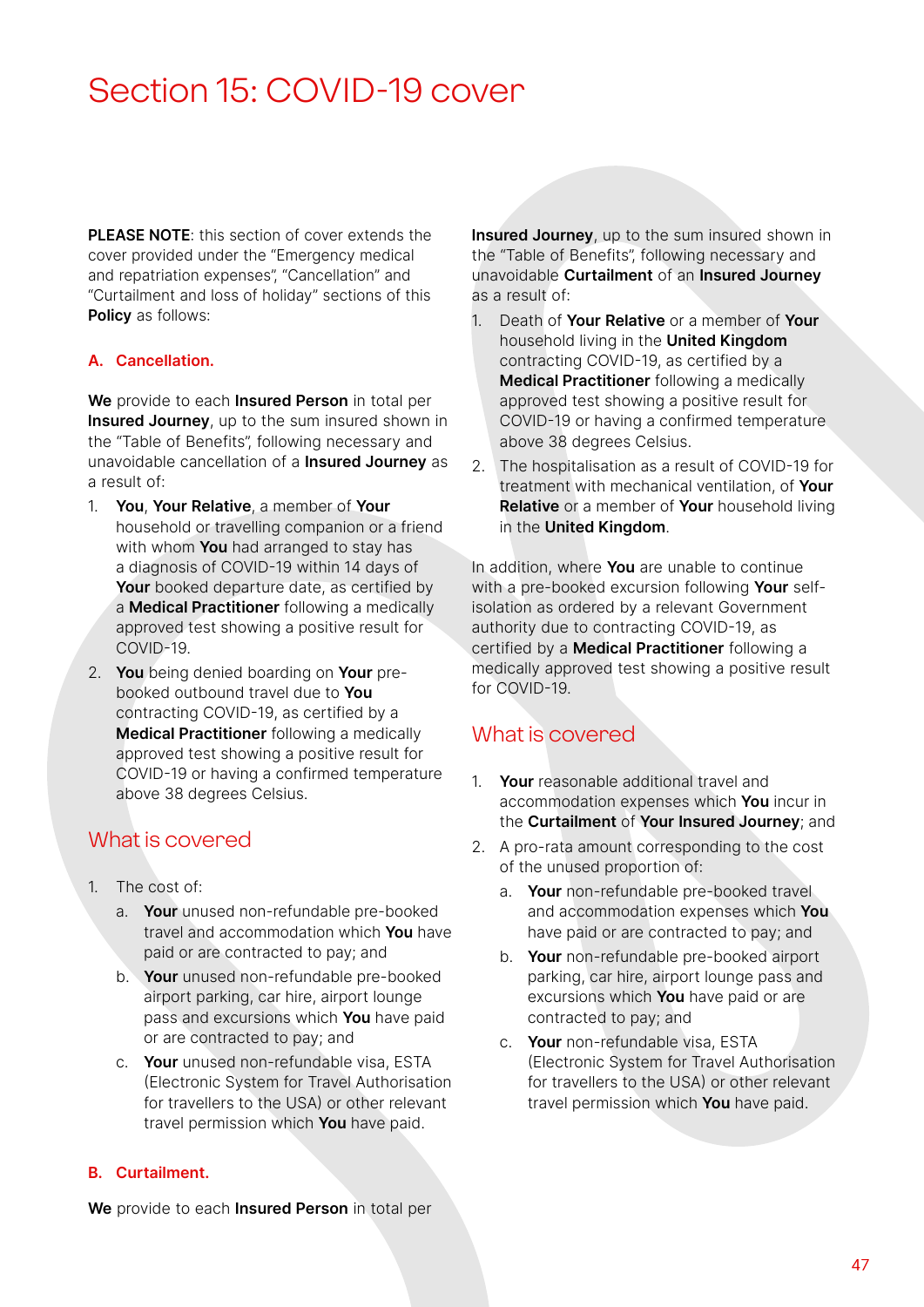#### **C. Emergency medical and repatriation expenses.**

#### **C.1. Trips outside the United Kingdom**

**We** provide to each **Insured Person** in total, up to the sums insured shown in the "Table of Benefits", in the event of an unforeseen medical emergency during an **Insured Journey** outside the **United Kingdom** as a result of **You** contracting COVID-19, as certified by a **Medical Practitioner** following a medically approved test showing a positive result for COVID-19.

# What is covered

- 1. Emergency medical and repatriation expenses:
	- a. Reasonable and necessary medical and hospital expenses, including the cost of ambulance transport where medically necessary to take **You** to hospital; and
	- b. Returning **You** to the **United Kingdom** provided this is medically safe and authorised by **Us** or **Our Assistance Company**; and
	- c. The cost of a medical escort where this is deemed necessary by **Us** or **Our Assistance Company**, in the event of **Your** emergency repatriation to the **United Kingdom**; and
- 2. Reasonable additional travel and accommodation expenses (room only) for **You** to extend **Your** stay until **You** are medically fit to return to the **United Kingdom**; and
- 3. Reasonable additional travelling and accommodation expenses to repatriate **You** to the **United Kingdom** when **You** are denied boarding on **Your** pre-booked return travel due to **You** contracting COVID-19.
- 4. Confinement benefit: a benefit payment of £30 for each complete 24 hour period up to £300 where **You** are ordered into selfisolation in **Your** holiday accommodation by a relevant Government authority, as a result of **You** contracting COVID-19.

#### **C.2. Trips inside the United Kingdom**

**We** provide to each **Insured Person** in total, up to the sums insured shown in the "Table of Benefits", in the event of an unforeseen medical emergency during a trip inside the **United Kingdom** of 2 or more consecutive nights in pre-booked accommodation as a result of **You** contracting COVID-19, as certified by a **Medical Practitioner**

following a medically approved test showing a positive result for COVID-19.

# What is covered

- 1. Extra transport and accommodation for **You** and one other person who stays with **You**, or who has to travel to **You** from within **Your Home** country and/or travel back with **You**, if this is necessary due to medical advice.
- 2. **Your** body or ashes to be transported **Home**.

## What is not covered applying to all sub-sections

Applicable in addition to any exclusion listed under the "Emergency medical and repatriation expenses", "Cancellation" and "Curtailment and loss of holiday" sections of this **Policy** including anything mentioned in the General Policy Exclusions:

- 1. Travel or accommodation costs where a credit or voucher has been provided in lieu of a cash refund.
- 2. Claims arising directly or indirectly from COVID-19 resulting in a national or local lockdown or any restrictions of movement affecting the area where **Your Home** is located, the country or specific area or event to which **You** were travelling to or through.
- 3. Any claim where **You** are experiencing symptoms of COVID-19, or have been told to self-isolate at the time **You** purchased, renewed or extended this insurance, or at the time of booking any **Insured Journey**, whichever is later, or in the case of claims under sub-section C, started **Your Insured Journey** whichever was later.
- 4. **Your** quarantine when it has been imposed on a community, geographic location or vessel, or travellers returning from a specified location, imposed by a government or public authority.
- 5. Any claim where **You** contract COVID-19 and **You** have not had the recommended vaccination(s) (consideration will be given where **You** were medically unable to have the vaccination, and this is shown in **Your** medical records).
- 6. Any claim where **You** have not returned to the **United Kingdom** when advised to do so by the UK Government including the Foreign, Commonwealth & Development Office (FCDO).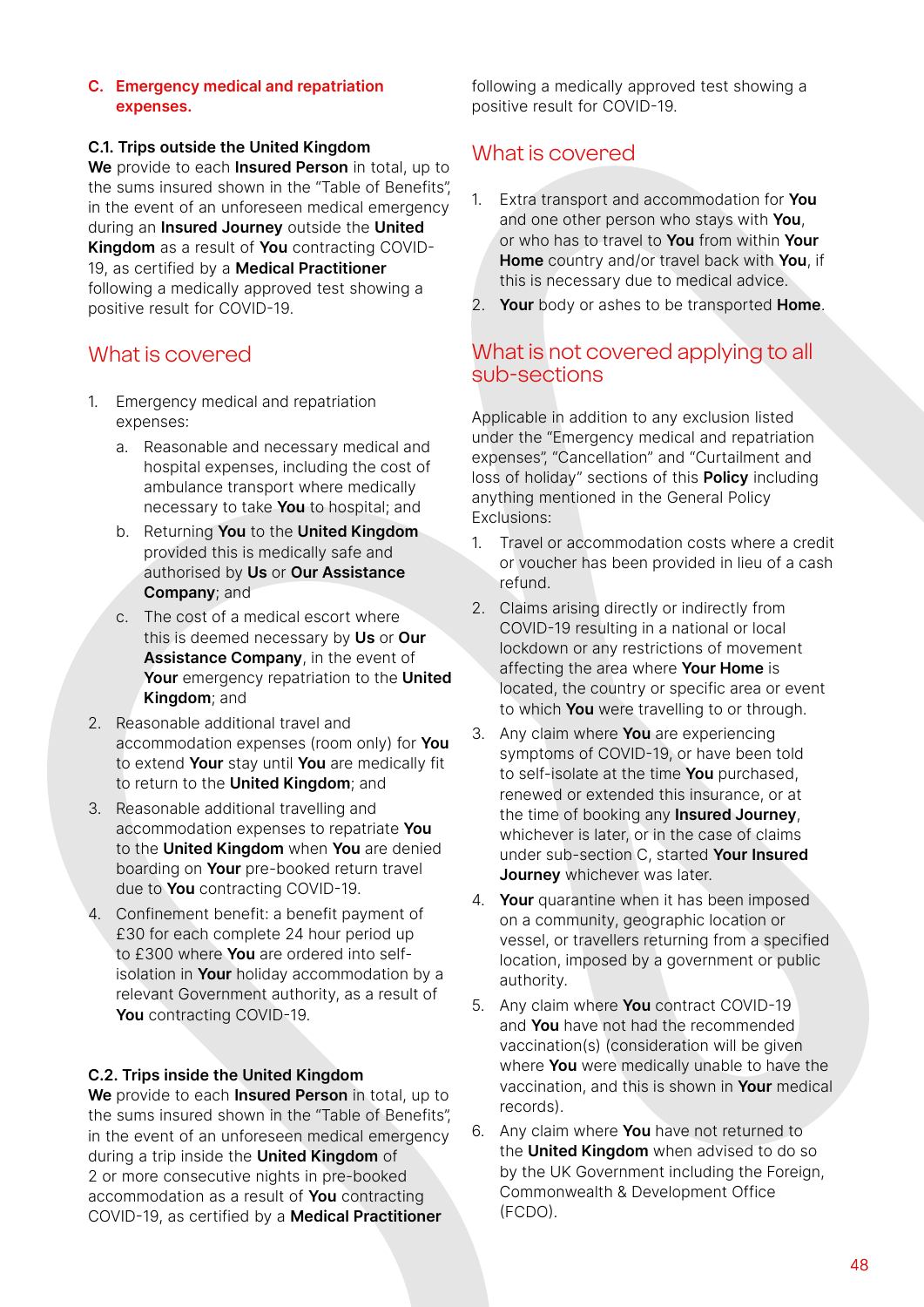- 7. Any claim arising as a result of **You**, or Your travelling companion being unable to complete the full COVID-19 vaccination course before **Your** scheduled departure date due to delays in supply, or changes in Government policy.
- 8. Any claim where **You** have travelled during a Government imposed lockdown.
- 9. Any claim where **You** do not hold the required confirmation of vaccination documentation, for example a vaccination passport.
- 10. Any claim made under the "COVID-19 cover" in addition to a claim under either the "Emergency medical and repatriation expenses", "Cancellation", "Curtailment and loss of holiday" or "Enhanced COVID-19 cover" sections of this **Policy** .
- 11. Any costs incurred by **You** which **You** are eligible to recover from **Your** tour operator, airline, credit/debit card provider or any other source.
- 12. Anything mentioned in the "General Policy Exclusions".

# Additional conditions applying to all sub-sections

In addition to the additional conditions applying to the "Emergency medical and repatriation expenses", "Cancellation", "Curtailment and loss of holiday" or "Enhanced COVID-19 cover" sections of this **Policy** the following will apply:

**We** will require (at **Your** own expense) the following evidence where relevant:

- 1. A copy of the positive test result for COVID-19 **You** received from a registered **Medical Practitioner** .
- 2. Written confirmation from the scheduled **Public Transport** operator (or their handling agents) confirming the exact reason for which **You** were denied boarding, together with details of any alternative transport offered.
- 3. Receipts or bills for any transport, accommodation or other costs, charges or expenses claimed for.
- 4. Any other official document or medical report confirming **Your** diagnosis for COVID-19 which leads to **Your** self-isolation, or need to cancel **Your Insured Journey** .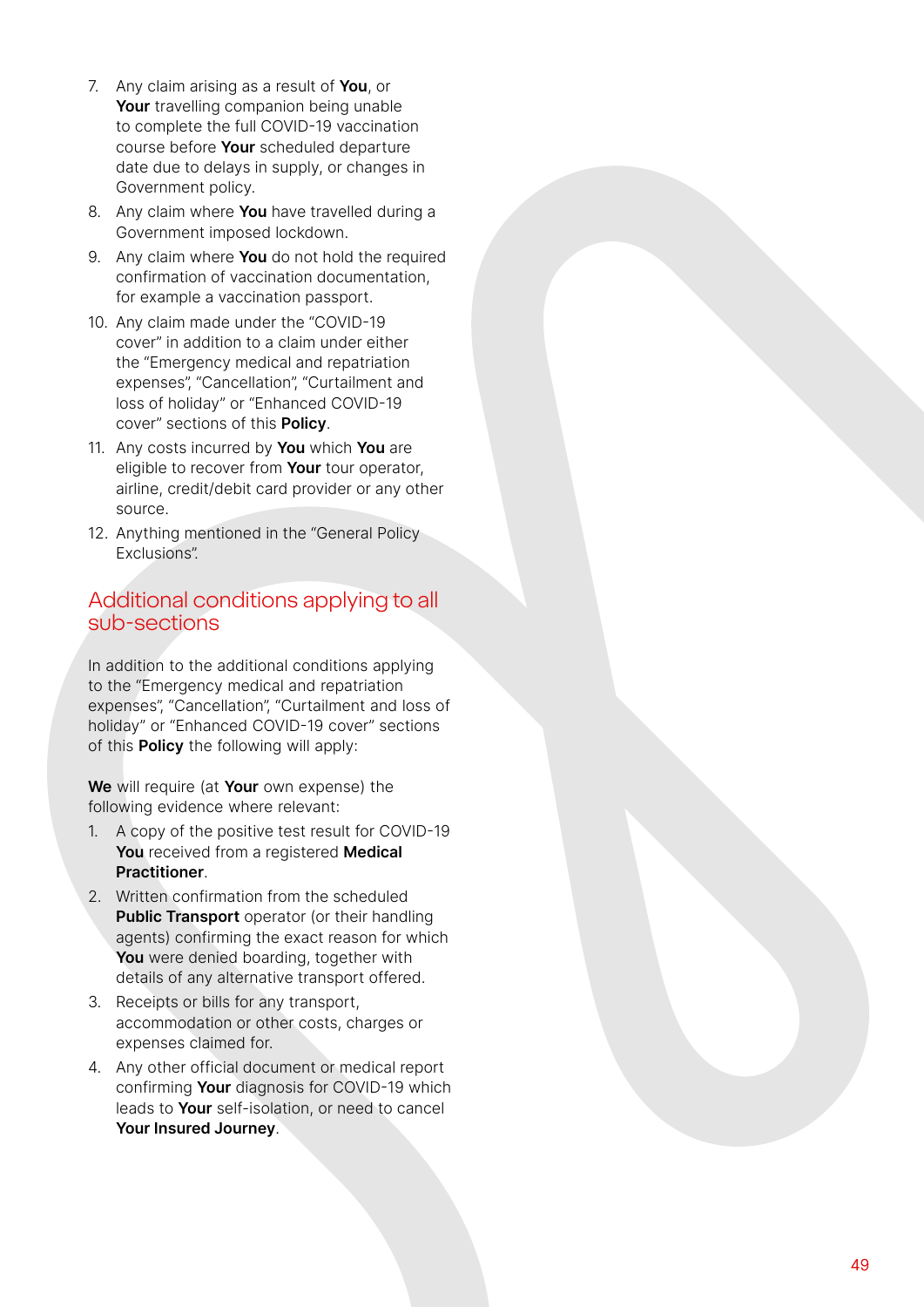# Section 16: Pet care

## Words with special meanings specific to this section

#### **Pet**

A domesticated cat or dog owned by **You**.

This section of the **Policy** sets out the cover **We** provide to each **Insured Person** in total per **Insured Journey**, up to the sums insured shown in the "Table of Benefits" as a result of:

**A. The cancellation or abandonment of Your trip, subject to a valid cancellation or abandonment claim under the relevant sections of this Policy.**

# What is covered

- 1. **Your** unused non-refundable pre-booked kennel and/or cattery fees which **You** have paid or are contracted to pay.
- **B. Your unavoidable delay in returning to Your Home due to:**
- 1. **Your** death, **Bodily Injury** or **Illness**; or
- 2. A delay to the **Public Transport** system on **Your** return journey.

## What is covered

1. The reasonable additional costs of housing **Your Pet** in a kennel or cattery until **You** are able to return to **Your Home** or, in the event of **Your** death, until **Your** legal personal representative or other authorised person is able to collect **Your** pet.

## What is not covered applying to sub-sections A. and B.

1. Any claim following **Your** death, **Bodily Injury** or **Illness,** or following the cancellation or abandonment of **Your** trip, unless this results in an insured claim under another section of this **Policy**.

- 2. Any claim following a delay to **Public Transport** on which **You** were scheduled to travel, unless **You** obtain and provide **Us** with written confirmation from the transport provider of the reason for the delay, the scheduled departure time and the actual departure time.
- 3. Any claim for costs when **Your Pet** is housed by a **Relative** or friend during the period in which **Your** return **Home** is delayed.
- 4. Anything mentioned in the "General Policy Exclusions"

# Additional conditions applying to this section

- 1. If a **Pet** is jointly owned, **We** will only reimburse kennel or cattery fees or pay additional kennel or cattery costs for the same **Insurance Event** once.
- 2. If **Your Pet** was being housed by a **Relative** or friend for the scheduled duration of **Your** trip but has to be moved to a kennel or cattery during the period in which **Your** return **Home** is delayed, You will be eligible to claim for additional costs, subject to the other terms and conditions of this section.
- 3. **You** will be required to provide **Us** with receipts or bills for any kennel or cattery costs incurred.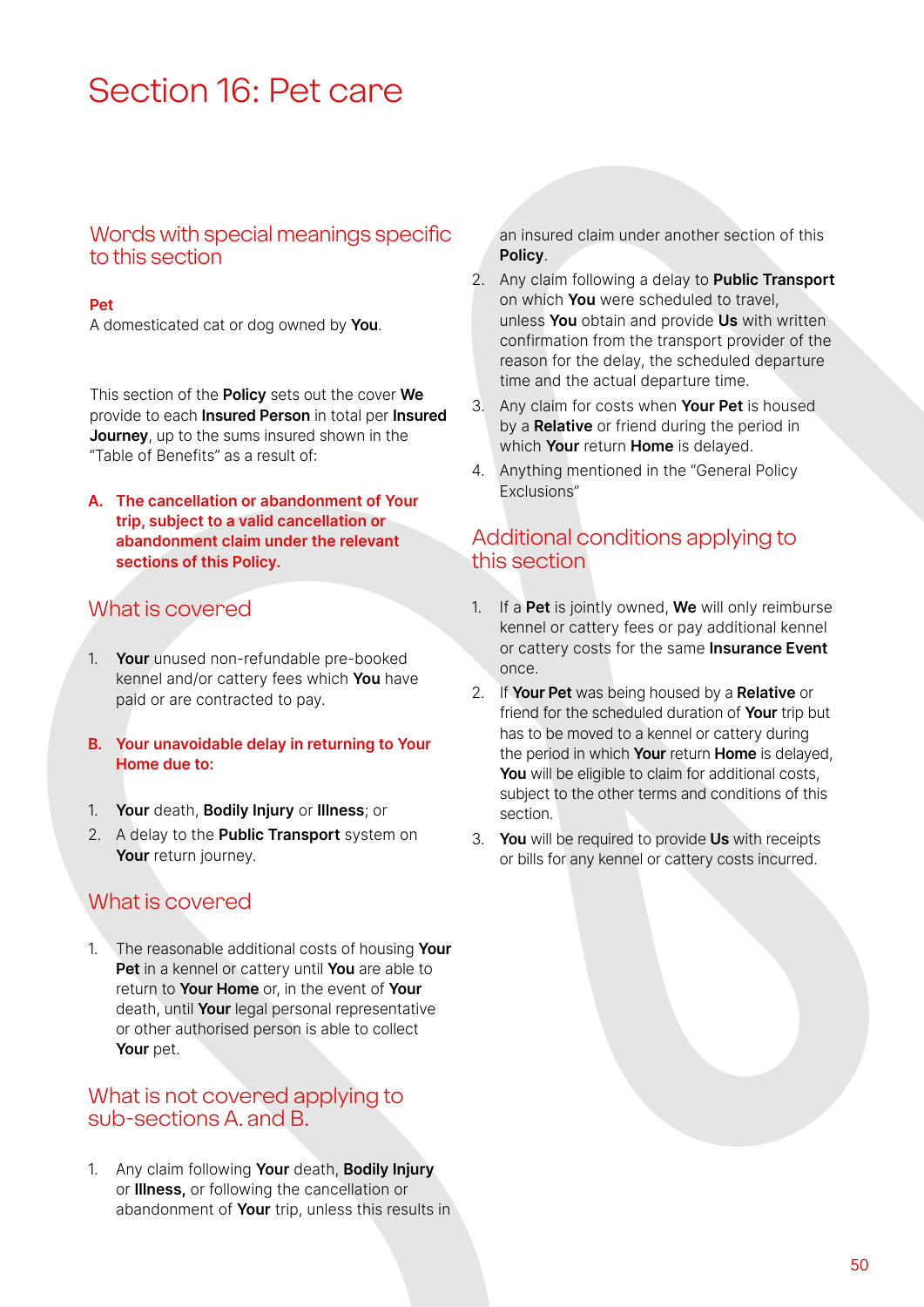# Section 17: Gadget

You are automatically covered for Gadget cover. The increased limits under the Enhanced Gadget cover extension in the "Table of Benefits" only apply if the appropriate additional premium has been paid and Enhanced Gadget cover is shown on **Your Policy Schedule**.

## Words with special meanings specific to this section

The words and phrases defined below are specific to this cover and have the same meaning wherever they appear in Gadget cover section.

#### **Accidental Damage**

Means the sudden unforeseen and unintentional damage to **Your Gadget**. This includes damage to screens and damage resulting from sudden and unforeseen liquid damage.

#### **Business**

Means a company where **You** are an owner, director or employee of that company.

#### **Claims Administrator**

Taurus Insurance Services Limited. Suite 2209- 2217 Eurotowers, Europort Road, Gibraltar.

#### **Computer virus**

Means a self-replicating program that spreads by inserting copies of itself into other executable code or document, that is loaded onto **Your** gadget without **Your** knowledge and runs against **Your** wishes.

#### **Custom Built**

Means a complete computer or laptop made from components supplied and assembled by qualified engineers at a **United Kingdom** VAT registered company, or the equivalent tax registration if purchased overseas.

#### **Gadget(s)**

The item(s), excluding accessories which belong to:

- 1. **You**; or
- 2. A **Business** where **You** have the relevant authority and responsibility to use and insure the **Gadget(s)** owned by the **Business**. Confirmation of this will be required in the event of a claim.

For the purpose of this **Policy** a gadget can be any of the following items:

Mobile Phones, Tablets, Laptops and PC's (including **Custom Built**), Digital Cameras, PC Monitors, MP3 Players, Games Consoles, Video Cameras, Camera Lenses, Bluetooth Headsets, Satellite Navigation Devices, PDAs, E-Readers, Head/Earphones, Portable Health Monitoring Devices (such as a blood glucose or blood pressure testing kit), Wearable Technology (such as a Smart Watch or a Health and Fitness Tracker).

**Criteria: We** can only insure **Gadget(s)** that are:

- 1. Purchased new or refurbished from a **United Kingdom** VAT registered company, or the equivalent tax registration if purchased overseas, and supplied with a **Proof of Purchase** (original purchase receipt or phone contract showing IMEI No).
- 2. Purchased second hand or gifted to **You**, provided that **You** have the original **Proof of Purchase** (which corresponds to notes 1 above) and a signed letter from the original owner confirming that **You** own the **Gadget(s)**. The letter must include the following details of **Your Gadget(s)**:
	- a. Either the IMEI or serial number (whichever is applicable);
	- b. The make and model;
	- c. The sale price (**Your Purchase Price**);
	- d. Confirmation that the **Gadget(s)** were in full working order at the time of sale.

**Please note:** The **Gadget** must be in good condition and in full working order at the time **You** commence **Your Trip**.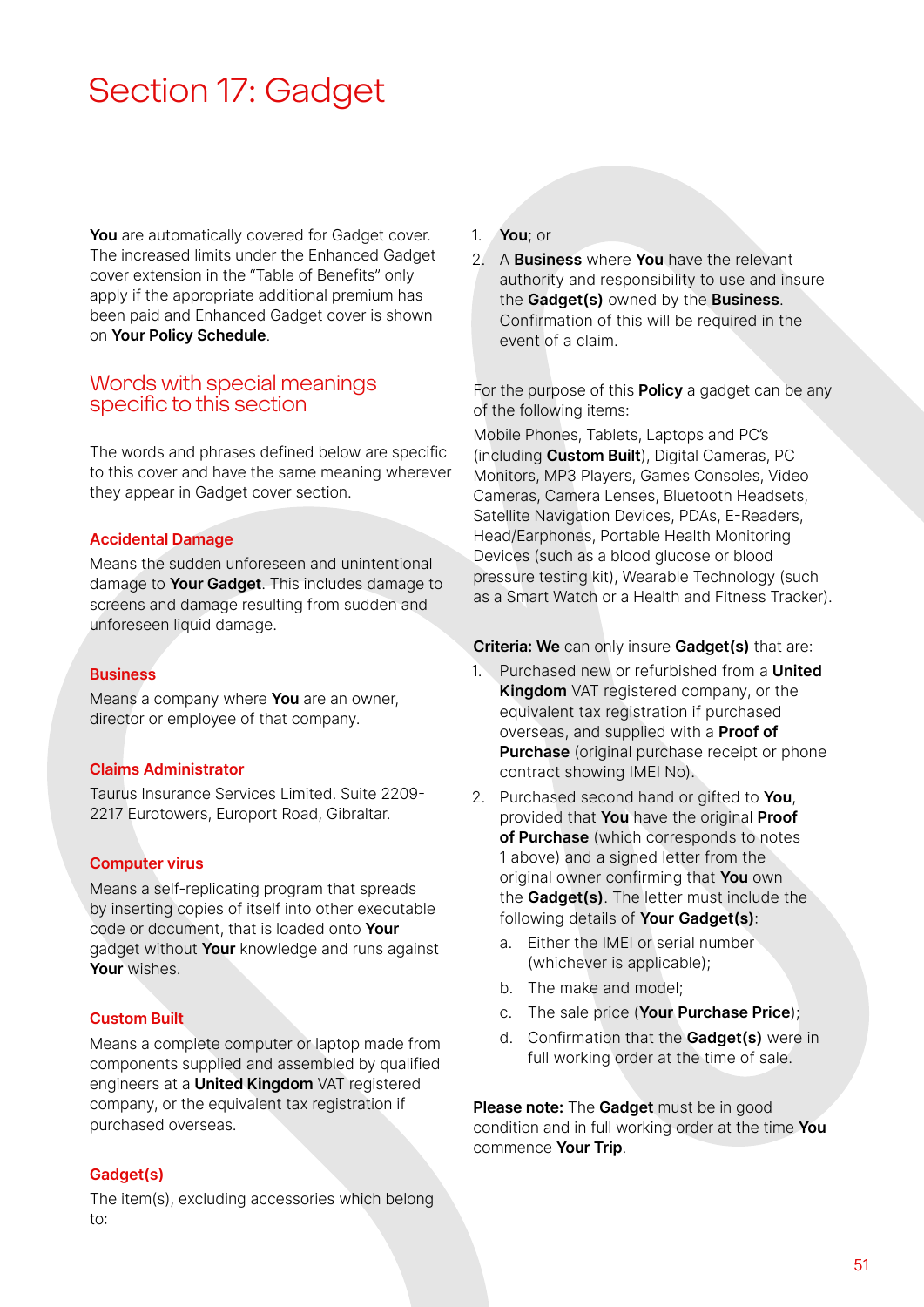#### **Immediate Family**

**Your** spouse, partner or parents or **Your** children, brothers or sisters who are residents of the **United Kingdom** and travelling with **You** on **Your Trip**.

#### **Loss**

Means that the **Gadget** has been accidentally left by **You** in a location and **You** are permanently deprived of its use.

**Please note: Loss** needs to be reported to the appropriate local Police authorities and **Your** network provider (if applicable) within 24 hours of discovering the incident.

#### **Malicious Damage**

The intentional or deliberate actions of another party, not including **You** or **Immediate Family**, which causes damage to **Your Gadget**.

#### **Proof of Purchase**

Means the original printed receipt or a similar electronic record that can be sent to **Us** or displayed in its original format, not handwritten, provided at the original point of sale that gives details of the **Gadget(s)** purchased and helps support proof that **You** are the legal owner the **Gadget(s)** and enables the age of the **Gadget(s)** to be reasonably identified.

The document should include confirmation of the IMEI or serial number of the **Gadget(s)**, the purchase date, the **Purchase Price**, and detail the **United Kingdom** VAT registration number of the company (or the equivalent tax if purchased overseas).

For **Gadget(s)** that are Gifted to **You** - **We** will require a signed letter from the original owner confirming that **You** own the **Gadget(s)**.

For the purchase of Second-Hand **Gadget(s)** - A printed receipt or electronic record provided by a retailer or person selling the second-hand **Gadget(s)** is not acceptable as **Proof of Purchase**.

Delivery notes are not an acceptable form of **Proof of Purchase**.

#### **Proof of Usage**

Means evidence that shows **Your Gadget** has been in use before the event giving rise to the claim. Where the **Gadget** is a mobile phone, or other SIM enabled device, this evidence can be obtained from **Your** network provider. For other **Gadgets**, such as laptops, in the event of an **Accidental Damage** claim this may be determined through inspection by **Our** repairers.

#### **Purchase Price**

Means the sale price detailed on the original **Proof of Purchase**.

#### **Theft**

Means the taking of the **Gadget** by a third party with the intention of permanently depriving **You** of it, using force, threat of violence or by pickpocket.

**Please note: Theft** and **Loss** needs to be reported to the appropriate local Police authorities and **Your** network provider (if applicable) within 24 hours of discovering the incident. **Theft** claims must also be accompanied by a valid Police crime reference report. **Loss** property reports and reference numbers on their own will not be accepted in support of a **Theft** claim.

#### **Trip**

Travel during the **Policy Period**.

#### **Unauthorised Usage**

The cost of unauthorised calls, messages and downloads made from **Your Gadget** after it was stolen. Cover will only apply within 24 hours of discovery of the **Theft** of **Your Gadget**. Itemised bills must be provided to support **Your** claim.

**Please note:** This cover will only apply if there is no protection from such losses from **Your** network provider.

#### **Unattended**

Means that the **Gadget(s)** are neither on **Your** person or within **Your** sight and/or reach.

#### **Warranty**

Means the period where the **Claims Administrator** will resolve any defects in materials and workmanship when they repair or replace **Your Gadget** in the event of a claim, when **Your Gadget**  is used normally in accordance with manufactures guidelines. For repairs the **Warranty** provided is 3 months and for a replacement the **Warranty** provided is 12 months. This **Warranty** will also include the costs associated with transporting the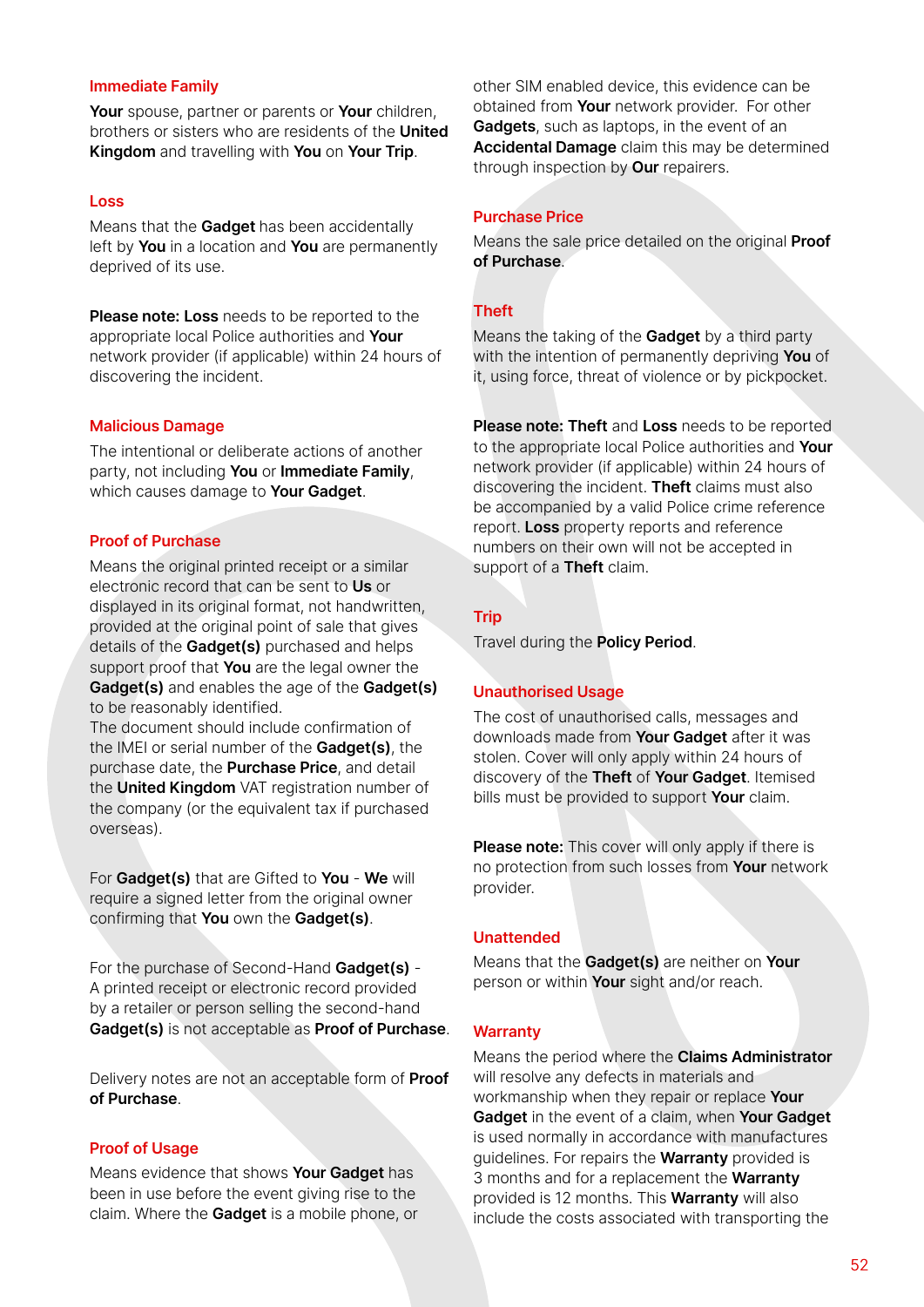device to and from the **Claims Administrators** selected repair centre.

The **Warranty** does not cover wear and tear, damage by **computer viruses**, normal maintenance, **Accidental Damage** or any indirect loss.

## **A. Accidental Damage.**

## What is covered

1. **We** will repair or replace **Your Gadget** if it is damaged as the result of **Accidental Damage**, providing the **Gadget** is returned to the **Claims Administrator**.

## **B. Loss.**

## What is covered

1. If **You** accidentally lose **Your Gadget**, **We** will replace it (in respect of a valid **Loss** claim).

#### **C. Malicious Damage.**

## What is covered

1. If **Your Gadget** suffers **Malicious Damage**, **We** will repair or replace it. Where only part or parts of **Your Gadget** have been damaged, **We** will only replace that part or parts.

#### **D. Theft.**

## What is covered

- 1. If **You** suffer **Theft** of **Your Gadget**, **We** will replace it (in respect of a valid **Theft** claim).
- **E. Unauthorised Usage.**

## What is covered

1. If **Your Gadget** is stolen, **We** will refund the cost of **Unauthorised Usage** up to the limit as shown on **Your Policy Schedule**.

**Please note:** This cover will only apply if there is no protection from such losses from **Your** network provider.

## What is not covered applying to all sub-sections

**We** will not pay for:

- 1. **Your Excess** which applies as shown in the "Table of Benefits".
- 2. Any claim that occurs whilst not on a **Trip**.
- 3. Any claim for a **Gadget** that does not meet the "Criteria" as listed within the definition of **Gadget**.
- 4. Any claim where **You** cannot provide a printed or similar electronic record that can be sent to **Us** in its original format, **Proof of Purchase** (along with a signed transfer of ownership letter where the **Gadget** has been purchased second hand or gifted to **You**).
- 5. Any claim where the **Policy** was purchased whilst **You** or **Your Gadget(s)** were not in the **United Kingdom**.
- 6. Any claim where **Proof of Usage** cannot be provided or evidenced (applicable where the **Gadget** is a SIM enabled device or in respect of a laptop/tablet where user history is available).
- 7. Where the **Gadget** has been stolen from any motor vehicle or building, unless all protections are in operation (including those to prevent unauthorised keyless entry to vehicles) and the **Gadget(s)** is concealed out of sight so that forced and violent entry causing damage is required. Evidence of the thief's damage must be provided with **Your** claim.
- 8. Any **Loss**, **Theft** or **Accidental Damage** of the **Gadget** left as checked-in baggage.
- 9. Any **Loss**, **Theft** or **Accidental Damage** to the **Gadget** as a result of confiscation of detention by customs, other officials or authorities.
- 10. Any claim where **You** knowingly leave **Your Gadget** somewhere **Unattended** and it is at risk of being lost, stolen or damaged. For example - where **Your Gadget** is left at the side of a sports pitch whilst **You** are participating in the sport.
- 11. Any claim where the **Gadget** was not in good condition and in full working order at the time **You** commence **Your Trip.**
- 12. Any claim where **You** have failed to take reasonable precautions to prevent **Damage**, **Theft** or **Loss**. This will include, but not limited to:
	- a. Not using **Your Gadget** in accordance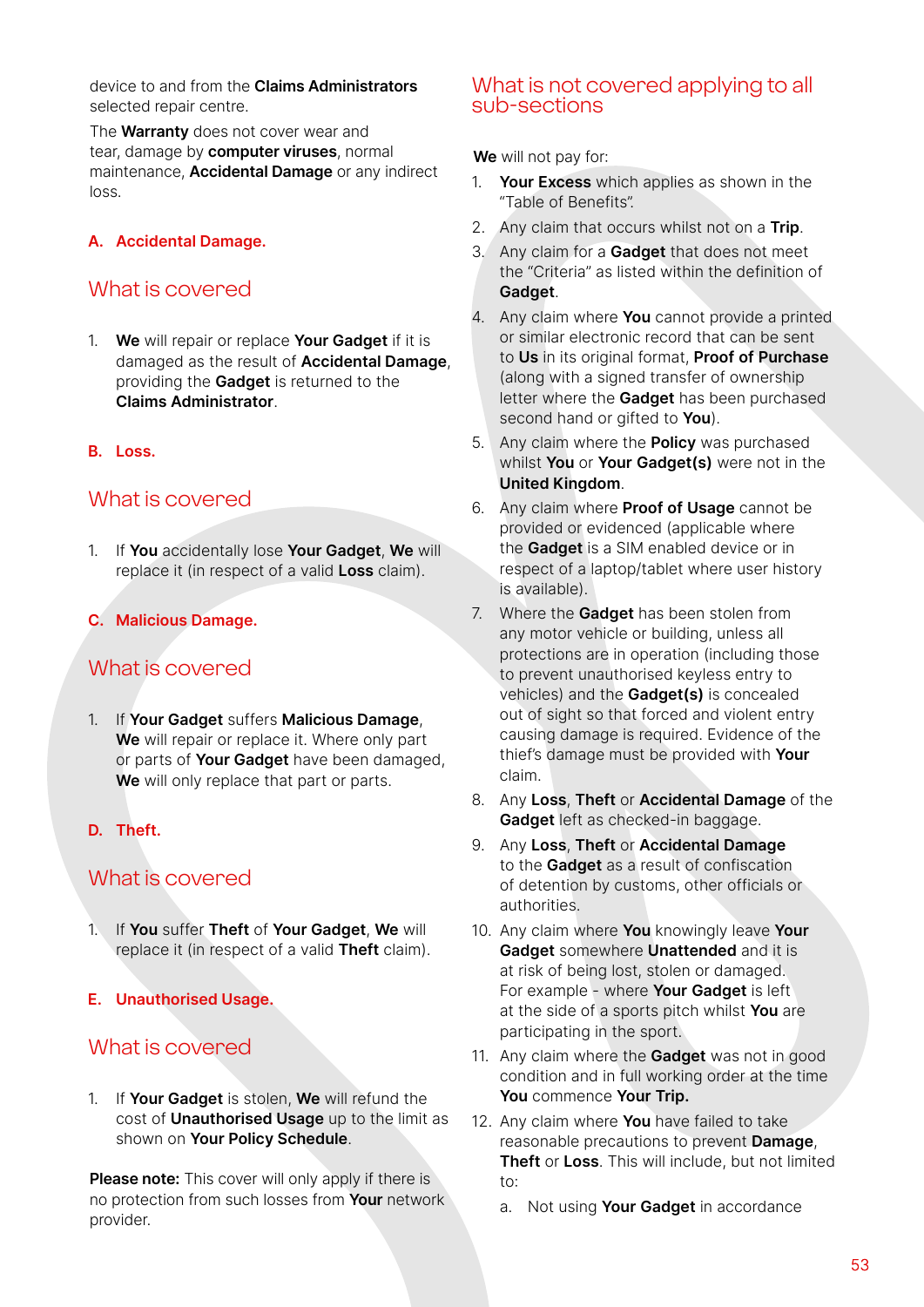with the manufacturer's instructions;

- b. Not handing **Your Gadget** to a person who is not known to **You** or a third party, other than **Your Immediate Family**.
- 13. Any claim where the IMEI/Serial number cannot be determined from **Your Gadget**.
- 14. Any kind of damage whatsoever unless the damaged **Gadget** is provided for repair.
- 15. Any **Unauthorised Usage** unless associated with a valid **Theft** or **Loss** claim.
- 16. **Loss**, **Theft** of or **Accidental Damage** to any accessories.
- 17. Any claim solely for components of **Your Gadget** that would be considered a consumable e.g. batteries.
- 18. Any repairs or other costs for repairs carried out by anyone not authorised by **Us**.
- 19. Any claim where there is evidence that the **Damage**, **Theft** or **Loss** occurred prior to the commencement of **Your trip**.
- 20. **Loss**, damage, destruction, distortion, erasure, corruption or alteration of electronic data from any **Computer Virus** or similar mechanism or as a result of any failure of the Internet, or loss of use, reduction in functionality, cost, expense of whatsoever nature resulting there from, regardless of any other cause or event contributing concurrently or in any other sequence to the **Loss**.
- 21. Any claim for **Malicious Damage** which was caused by **You** or **Your Immediate Family**.
- 22. The VAT element of any claim if **You** are registered for VAT.
- 23. Any claim resulting from an unlawful act. This will include, but not limited to:
	- a. Any unlawful act deliberately or intentionally committed by an **Insured Person**; or
	- b. The operation of law or the order of any court; or
	- c. Civil or criminal proceedings against anyone on whom **Your Insured Journey** depends.
- 24. Any **Damage**, **Theft** or **Loss** to SIM or memory cards in isolation (unless it accompanies a valid claim for **Your Gadget**).
- 25. Cosmetic damage to the **Gadget** that has no effect on the functionality of the **Gadget**, to include marring, scratching and denting.
- 26. Any modifications that have been made from the original specifications of the **Gadget**. This would include things like adding gems,

precious metals or unlocking **Your Gadget** from a network.

- 27. **Loss** of any software or firmware failures.
- 28. Any expense incurred as a result of not being able to use the **Gadget**, or any **Loss** other than the repair or replacement costs of the **Gadget**.
- 29. Any claim for **Damage**, **Theft** or **Loss** caused by deception.

## Additional conditions applying to this section

## **Claims Procedure**

#### **How to make a claim**

To enable **Us** to process **Your** claim as quickly as possible, please read **Our** claims guide and complete **Our** claim form, found at [https://tiga.taurus.claims,](https://tiga.taurus.claims) and send **Us** the requested documentation as soon as reasonably possible of discovering the incident (or in the event of an incident occurring outside of the **United Kingdom**, as soon as reasonably possible of returning to the **United Kingdom**). Exceptional circumstances causing **Your** delay in reporting **Your** claim and where there is no additional loss to **Us** may be considered.

**You** can contact the **Claims Administrator** on 0330 175 7850 or [virgin.tiga@taurus.gi.](mailto:virgin.tiga%40taurus.gi?subject=)

#### **You must: (Failure to observe these may invalidate Your claim)**

- a. Report the **Theft** or **Loss** of **Your Gadget**  to **Your** network provider within 24 hours of discovery so they can blacklist **Your**  handset/item (where this is applicable).
- b. Report the **Theft** or **Loss** of **Your Gadget**  to the Police, local to where the incident occurred, within 24 hours of discovery and obtain a crime reference number in support of a **Theft** claim and a copy of the police report.
- c. Provide the **Proof of Purchase** of the **Gadget** for which **You** are claiming. Such **Proof of Purchase** must evidence that **You** own that particular **Gadget**, which may include the IMEI number or serial number (where applicable in respect of mobile phones and laptops) and other identifying details where appropriate.
- d. Provide the **Proof of Usage** (in respect of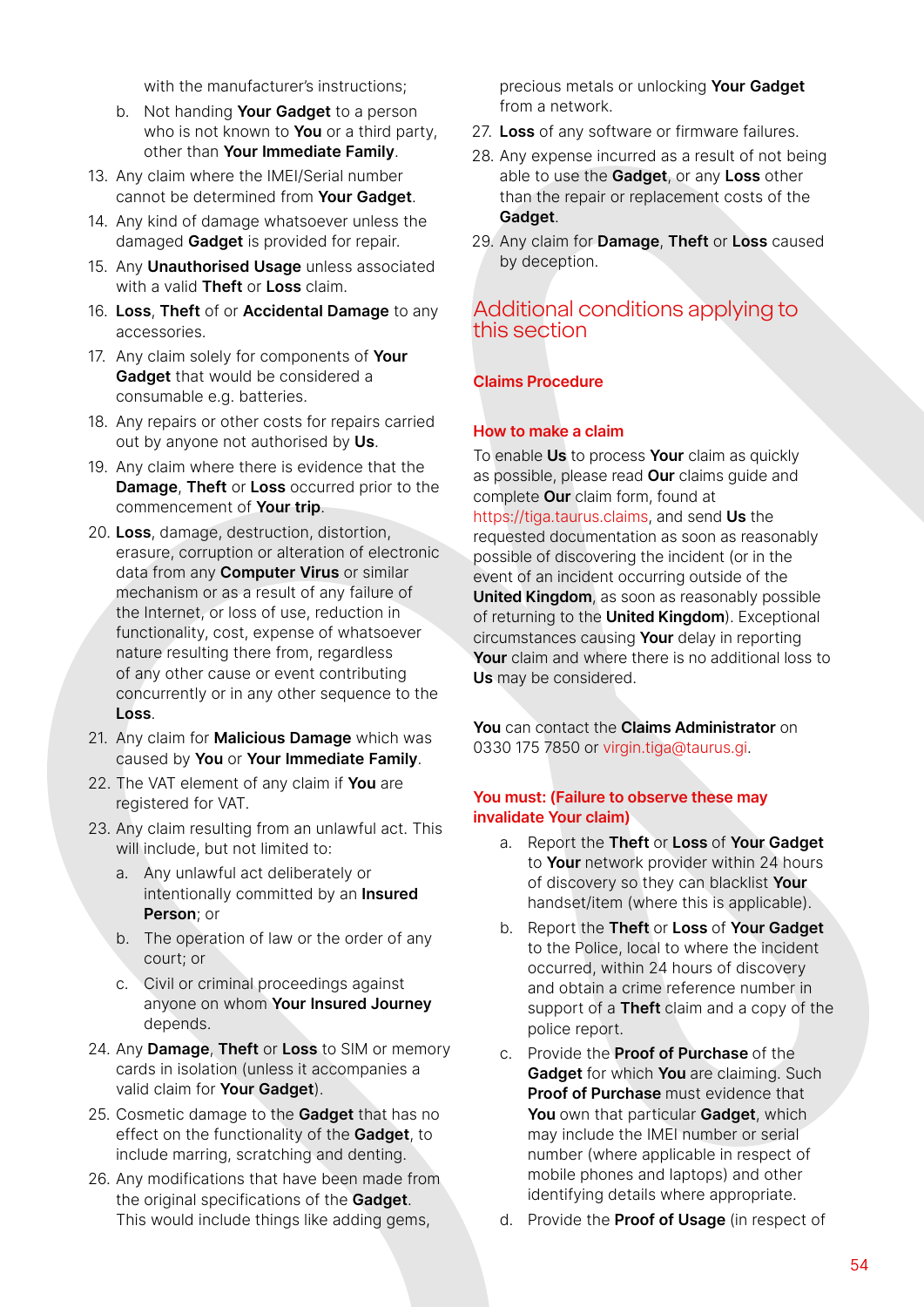SIM enabled devices) from **Your** network that confirms the mobile phone has been in use since the start of **Your** trip and up to the event giving rise to the claim.

- e. Complete and return any claim form or documents as required by the **Claims Administrator** within a reasonable time frame of the incident date with any other requested documentation.
- f. Not attempt to repair the item yourself or use an unauthorised repairer or this will invalidate the cover.
- g. Not format **Your Gadget(s)** in such a way that makes obtaining the last usage date impossible.
- h. Pay the **Excess** as requested by the **Claims Administrator**.
- i. Provide details of any other contract, guarantee, warranty or insurance that may apply to the **Gadget** including, but not limited to, household insurance (where appropriate a rateable proportion of the claim may be recovered direct from these insurers).

#### **Repair and Replacement Equipment**

- a. All repairs to **Gadgets** are issued with a 3-month **Warranty** (the **Gadget** must be returned to the **Claims Administrator** in the event of a claim under that warranty).
- b. In the event that **Your** claim is authorised, and **Your Gadget** is deemed beyond economical repair and will therefore have to be replaced, the **Claims Administrator**  will endeavour to replace it with a **Gadget** of an identical specification or the equivalent value taking into account the age and condition of the **Gadget**. Where the **Claims Administrator** replace the **Gadget(s)**, the replacements may be preowned, refurbished or remanufactured (not brand new). **This is not a new for old insurance Policy**. (Gift cards or vouchers may be used as an alternative method of claims settlement at the **Claims Administrators** full discretion).
- c. Where the **Claims Administrator** sends **You** a replacement or repaired **Gadget**, this will only be sent to an address in the **United Kingdom**.
- d. **Please note:** it may not always be possible to replace **Your Gadget** with the same colour or finish, where this is not possible an alternative colour will be provided.
- e. Where replacement equipment has been issued and the original **Gadget** is recovered, the original **Gadget** becomes **Our** property and must be returned to the **Claims Administrator** immediately. Please call the **Claims Administrator** on 0330 175 7850 (local call rate) and they will provide details for its return.
- f. All replacement items are issued with a 12-month **Warranty** (the item must be returned to the **Claims Administrator** in the event of a claim under the **Warranty**).
- g. If **Your** existing accessories are not compatible with the replacement item that the **Claims Administrator** have provided, **We** will cover the cost of replacing the accessories, on production of **Your Proof of Purchase** for these.
- h. **Warranty** claims for **Gadget(s)** damaged in transit will only be accepted where they are reported to the **Claims Administrator** on 0330 175 7850 (local rate call) within 48 hours of delivery and the packaging is retained to allow an investigation to be carried out.

#### **Limit of Liability**

**Our** liability, in respect of any one claim, will be limited to the replacement cost of each **Gadget** being claimed for and, in any event, shall not exceed the maximum liability for each **Gadget** as shown on **Your Policy Schedule**, the original **Purchase Price** or the current market value of each **Gadget**, whichever is the lesser amount, but not exceeding the cost to replace the **Gadget** with an identical or equivalent model.

#### **Average Clause**

Where the sum insured by **You**, as detailed on **Your Policy Schedule**, is less than the **Purchase Price** of the **Gadget(s)** the amount **You** are able to claim may be calculated as follows:

Amount of Claim = Actual Loss  $\times$  (sum insured / **Purchase Price**).

#### **Fraud**

The contract between **You** and **Us** is based on mutual trust. However, if anyone named on **Your Policy Schedule** or anyone acting for **You** provides false information or documentation or withholds important information to obtain cover under **Your Policy** for which **You** do not qualify, or to obtain cover at a reduced premium, then:

• **Your Policy** may be void; and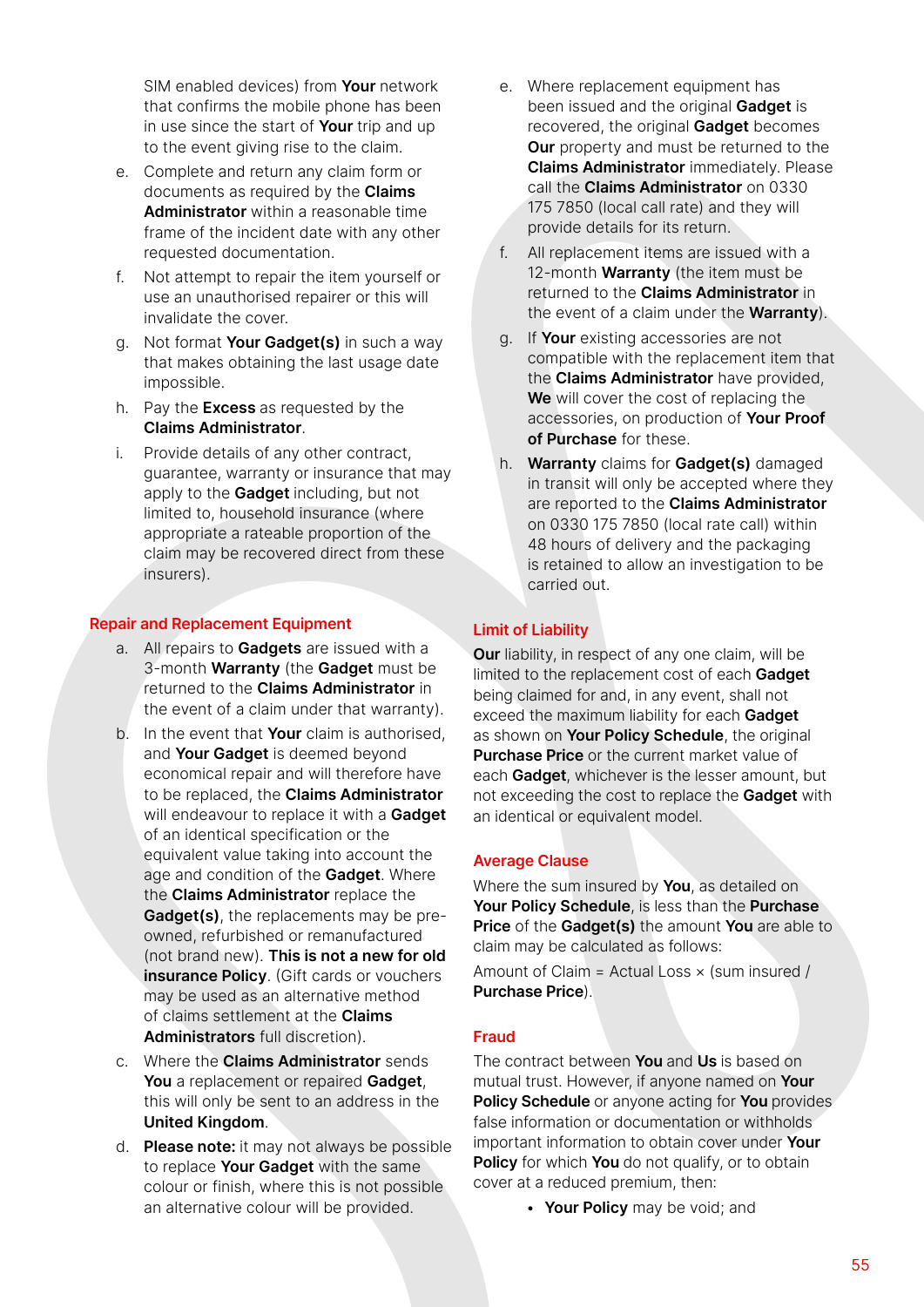- **We** may be entitled to recover from **You**  the amount of any claim already paid under **Your Policy**; and
- **We** will not return any premium paid; and
- **We** will inform the Police and criminal proceedings may follow.

In addition, in the event that anyone named on **Your Policy Schedule** or anyone acting for **You**:

- 1. Makes a claim knowing this to be false or fraudulently exaggerated in any respect or to any degree; or
- 2. Makes a statement in support of a claim knowing the statement to be false in any respect; or
- 3. Submits a document in support of a claim knowing the document to be forged, amended or false in any respect; or
- 4. Makes a claim in respect of any loss or damage caused by **Your**/their wilful act, knowledge or connivance; or
- 5. Acts in any other manner in order to gain a financial advantage to which **You** would not otherwise be entitled;

#### Then **We**

- Will not pay any part of the claim; and Will, at **Our** option, cancel **Your Policy**;
- and
- Will not return any premium paid; and<br>• Will inform the Police and criminal
- proceedings may follow.

#### **Law**

The laws of the **United Kingdom** allow both parties to choose the law which will apply to this contract. However, the law which applies to this contract is the law which applies to the part of the **United Kingdom** where **Your Home** is, unless otherwise agreed by **Us** in writing. The only exception is if **Your Home** is in the Channel Islands or the Isle of Man, then the law of England and Wales will apply to this contract.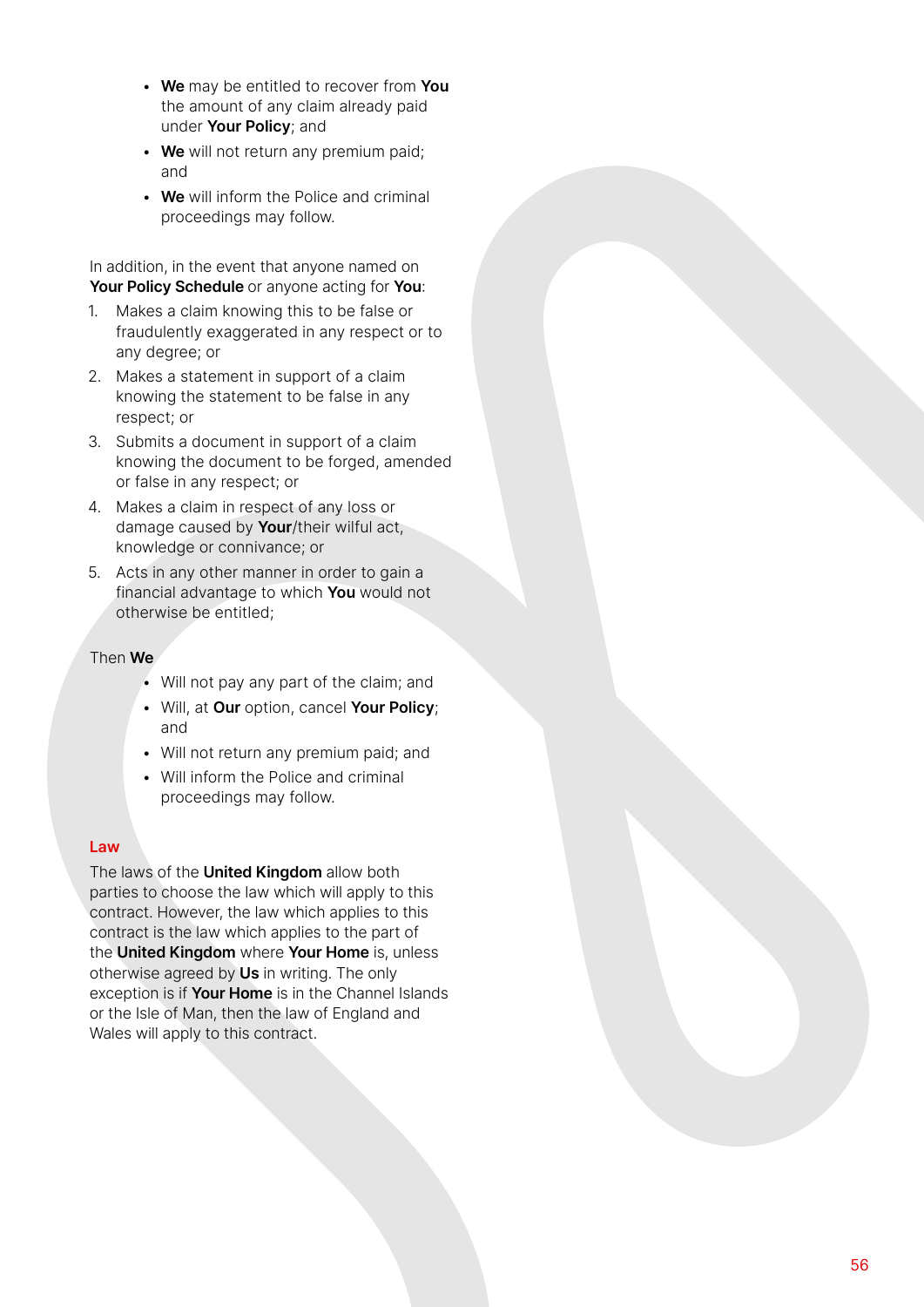# Section 18: Winter sports (optional)

## Important notes

**You** will only be covered under this section and elsewhere under this **Policy** while participating in Winter Sports if **You** are aged 64 or under at the start of the **Policy Period**.

This **Policy** will only cover **You** if **You** are an **Amateur**.

For Annual Multi-Trip policies this section provides cover up to a maximum of 17 days in total during the **Policy Period**.

This section only applies if the appropriate additional premium has been paid and Winter Sports cover is shown on **Your Policy Schedule**.

The **Policy** will NOT automatically cover **You** when **You** take part in all Winter Sports. See "Appendix 1" for a list of covered Winter Sports.

## Words with special meanings specific to this section

#### **Amateur**

**We** will consider **You** to be an **Amateur** if:

#### **You** are:

- Under 16 years of age; or
- 16 years of age or above and in full-time education; or
- 16 years of age or above and in full-time employment outside of the Winter Sports industry; or
- 16 years of age or above and employed in the Winter Sports industry as an instructor, guide or similar (but not as a competitive athlete) and, on average, work for a minimum of 25 hours per week during the Winter Sports season; and

## **You** do not:

• Receive funding or support to participate in Winter Sports, in cash, goods, equipment, travel and accommodation expenses or similar, from any sports association, council, governing body or commercial organisation (sponsorship), the value of which exceeds £1,000 in the previous or current calendar year; and

#### **You** have not:

• Received prizes as a result of taking part in Winter Sports competitions, in cash or noncash items, the value of which exceeds £1,000 in the previous or current calendar year.

#### **On-piste**

Any designated and prepared marked piste, trail or run within the area of a ski-resort but excluding any **Terrain-park**.

#### **Off-piste**

Any area outside of a designated and prepared marked piste, trail or run. This includes unmarked areas between runs which are inside the resort boundary and areas located outside of the resort boundaries in the backcountry.

#### **Ski-pack**

**Your** non-refundable hired **Winter Sports Equipment**, ski-pass, ski-school instruction or skiguide services which **You** have paid or are liable to pay.

#### **Terrain-park**

A designated and prepared area within a resort containing jibs (rails, boxes, table-tops, trees, park benches, picnic tables, mail boxes, wall rides, barrels, rainbows, kinks, jams and other types of rideable fixture), jumps (table-tops, step-downs, step-ups, gaps, channel gaps, hips and spines) and verticals (quarter-pipes, half-pipes and super-pipes) and any other feature designed or designated for the performance of tricks, jumps or aerials.

This section of the **Policy** sets out the cover **We** provide to each **Insured Person** in total per **Insured Journey**, up to the sums insured shown in the "Table of Benefits" as a result of:

**A. The loss or theft of, or damage to Your Winter Sports Equipment.**

## What is covered

1. The cost of the replacement, reinstatement or repair of **Your Winter Sports Equipment**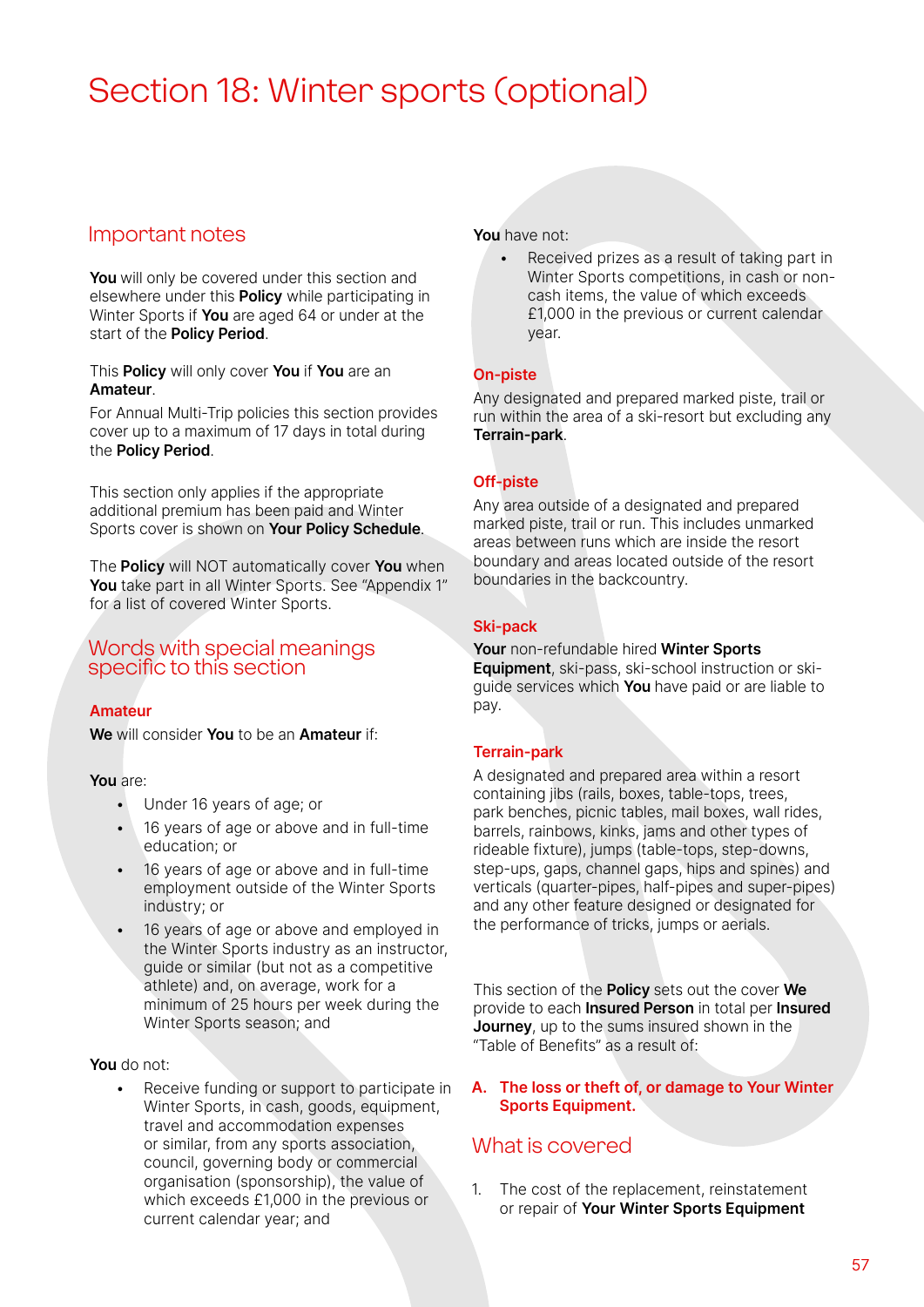subject to wear and tear and depreciation; and

- 2. The daily cost of hiring replacement **Winter Sports Equipment** for the remainder of **Your Insured Journey** in resort.
- **B. The delay on Your outward journey of Your Winter Sports Equipment by more than 12 hours after Your actual arrival time in resort.**

# What is covered

- 1. The daily cost of hiring replacement **Winter Sports Equipment** until **Your Winter Sports Equipment** arrives.
- **C. The loss or theft of Your ski-pass.**

## What is covered

1. The cost of a replacement ski-pass for the number of days that **Your** lost or stolen skipass remained valid during the remainder of **Your Insured Journey** in resort.

## What is not covered applying to subsections A., B. and C.

- 1. The **Excess** as shown in the "Table of Benefits", unless the additional premium for **Excess Waiver** has been paid and is shown on **Your Policy Schedule**.
- 2. Any loss or theft of **Your** ski-pass or **Winter Sports Equipment** which is subsequently recovered.
- 3. Any claim if **Your** ski-pass or **Winter Sports Equipment** is confiscated or detained by Customs, the Police, the resort or other authorities.
- 4. Any damage to **Your Winter Sports Equipment** due to:
	- a. Scratching or denting unless the item has become unusable as a result of this; or
	- b. Leaking powder or fluid carried within **Your** baggage; or
	- c. Normal wear and tear, gradual deterioration, depreciation, decay, moth, vermin, atmospheric or climatic conditions; or
	- d. Any process of cleaning, dyeing repairing or restoring.
- 5. Any loss or theft of, or damage to, **Your** skipass or **Winter Sports Equipment**:
	- a. That **You** do not report to the Police within 24 hours of discovery or as soon as possible after that and for which **You** do not get a written Police report (loss, theft or malicious damage only);
- b. Whilst in the custody of an airline or other carrier unless **You** report it immediately on discovery to the carrier and get a written report. In the case of an airline **You** will need a Property Irregularity Report (PIR); or
- c. Whilst being shipped as freight or under a bill of lading; or
- d. Left out of sight or out of **Your** personal control in a public place where **You** are not in a position to prevent unauthorised interference with **Your** property e.g. station, airport, restaurant; or
- e. From an unattended vehicle unless between the hours of 09:00 and 21:00 and locked in the boot, covered luggage area or locked glove compartment and following physical evidence of forcible entry; or
- f. From a roof or boot luggage rack at any time; or
- g. Left in the custody of a person who does not have official responsibility for the safekeeping of the property.
- 6. Any damage to **Winter Sports Equipment** whilst in use.
- 7. Any claim for items which are borrowed, rented or otherwise not owned by **You**.
- 8. Anything mentioned in the "General Policy Exclusions".

## Additional conditions applying to sub-sections A., B. and C.

- 1. Claims for **Winter Sports Equipment** will be considered on a new for old basis provided the item is less than 1 year old at the date of the incident. All other items will be subject to a suitable deduction for wear and tear and depreciation or **We** may at **Our** option replace, reinstate or repair the lost, stolen or damaged item(s).
- 2. **We** may not pay **Your** claim if **You** are unable to provide any original receipts, proofs of purchase or insurance valuations (issued before the loss, theft or damage). **You** must retain all damaged items for inspection, if required by **Us**.
- 3. **You** must obtain a written estimate for the repair of damaged items or a report confirming that they are beyond economic repair from an appropriate official repairer.
- 4. If an airline fails to return **Your** checked-in **Winter Sports Equipment**, **We** will wait for the 60 days required by them to declare **Your Winter Sports Equipment** permanently lost, before considering a claim for loss under this section.
- 5. If **We** pay a claim for loss or theft under this section and **Your Winter Sports Equipment** is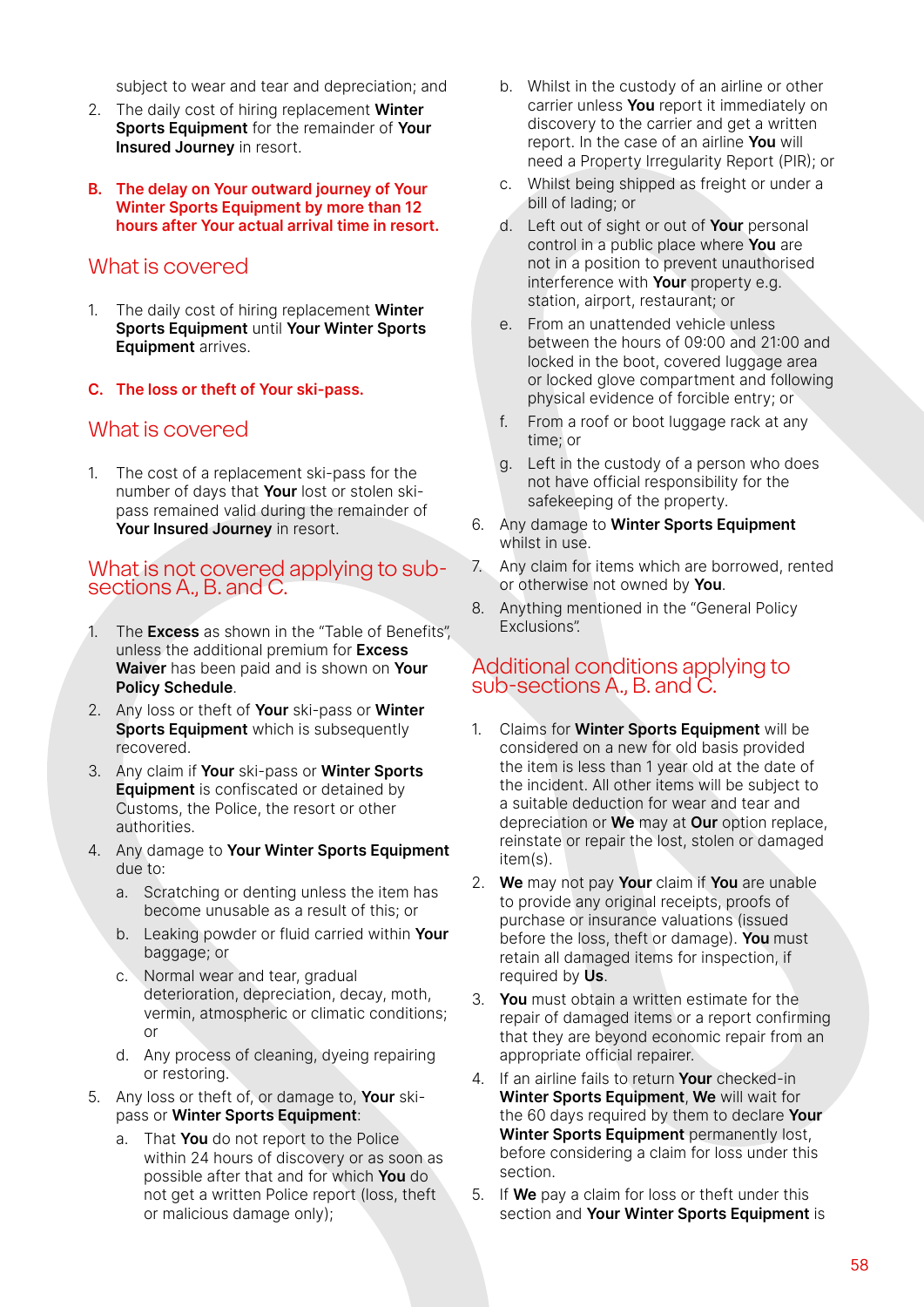subsequently recovered, **You** will repay to **Us** any compensation **You** received from **Us** within 14 days of the recovery.

**D. You being prevented from taking part in Winter Sports as a result of Your Bodily Injury or Illness sustained during Your Insured Journey.**

# What is covered

1. The cost of the proportion of **Your Ski-pack**, for which **You** have paid or are contracted to pay, corresponding to the period in which **You** are prevented from taking part in Winter Sports during **Your Insured Journey** in resort.

## What is not covered

1. Anything mentioned in the "General Policy Exclusions".

## Additional conditions applying to sub-section D.

- 1. **Your** claim will be based on the number of complete days of **Your** trip in resort that **You** are unable to participate in Winter Sports.
- 2. **You** must get written confirmation from the treating **Medical Practitioner** in the resort of the nature of **Your Illness** or **Bodily Injury** and the period in which **You** were unable to participate in Winter Sports.
- 3. **You** must provide **Us** with documentary evidence showing the nature, dates and costs of **Your** pre-paid **Ski-pack**.

#### **E. You being prevented from taking part in Winter Sports at Your resort for a period in excess of 12 hours as a result of:**

- 1. Not enough snow; or
- 2. Too much snow; or
- 3. Adverse weather; or
- 4. Avalanche or landslide.

## What is covered

- 1. A daily amount to cover the cost of transporting **You** to an alternative resort where there are adequate snow conditions; or
- 2. The cost of the proportion of **Your Ski-pack**, for which **You** have paid or are contracted to pay, corresponding to the period in which **You** are prevented from taking part in Winter Sports during the scheduled period of **Your Insured Journey** in resort.

# What is not covered

- 1. Any claim as a result of **You** being prevented from taking part in Winter Sports at a resort:
	- a. Less than 1,000m above sea level; or
	- b. In the Northern Hemisphere, outside of the period starting on 15th December and ending on 15th April; or
	- c. In the Southern Hemisphere, outside of the period starting on 15th June and ending on 15th October.
- 2. Anything mentioned in the "General Policy Exclusions".

## Additional conditions applying to sub-section E.

- 1. **You** must obtain and provide **Us** with written evidence from the resort authorities showing the reason for and dates of the closure.
- 2. If **You** claim for **Your** unused **Ski-pack**, **You** must provide **Us** with documentary evidence showing the nature, dates and costs of **Your** pre-paid **Ski-pack**.
- **F. You being prevented from arriving at, or departing from, Your pre-booked resort for a period in excess of 12 hours later than scheduled as a result of an avalanche or landslide.**

# What is covered

1. **Your** reasonable and necessary additional travel and accommodation expenses (room only) of a similar standard to the original booking, to allow **You** to reach **Your** resort on the outward journey or to catch up on **Your** scheduled itinerary or to return **Home** on **Your** homeward journey.

## What is not covered

1. Anything mentioned in the "General Policy Exclusions".

## Additional conditions applying to sub-section F.

- 1. **You** will be required to provide **Us** with documentary evidence of:
	- a. The reason for and length of the delay; and
	- b. **Your** additional travel and accommodation expenses.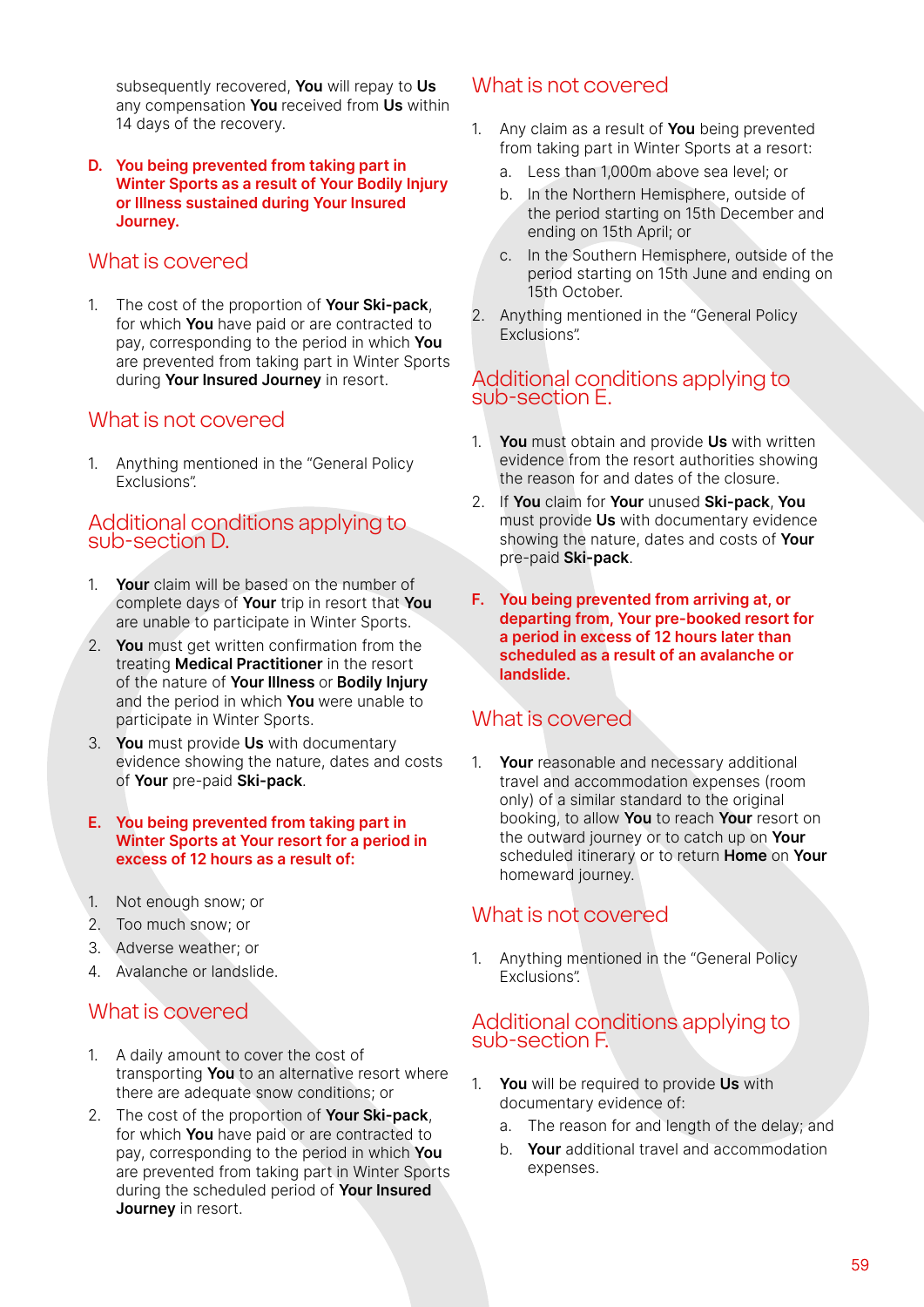# Section 19: Cruise (optional)

# Only available on Single-Trip policies

This section only applies if the appropriate additional premium has been paid and Cruise cover is shown on **Your Policy Schedule**. In addition to the covers shown as standard under the level of cover **You** have selected as shown on **Your Policy Schedule**, **You** will also be covered for the additional Cruise specific benefits listed below. This optional section is only available for Single-Trip policies.

This section of the **Policy** sets out the cover **We** provide to each **Insured Person** in total per **Insured Journey**, up to the sums insured shown in the "Table of Benefits" as a result of:

## **A. Missed Port.**

**Your** cruise ship being unable to make a scheduled port stop due to:

- 1. Bad weather; or
- 2. Time-table restrictions.

# What is covered

1. A missed port benefit for each scheduled port at which **Your** cruise ship failed to stop.

# What is not covered

- 1. Any claim if **Your** cruise ship stopped at an alternative unscheduled port or if **You** were offered financial compensation, including onboard credit.
- 2. Any claim if **Your** cruise ship's scheduled tender service was unable to transport **You** ashore.
- 3. Anything mentioned in the "General Policy Exclusions".

## **B. Cabin confinement.**

**You** being confined to **Your** cabin by the ship's medical officer due to **Your Bodily Injury** or **Illness**.

## What is covered

1. A cabin confinement benefit for each 24 hours that **You** are confined to **Your** cabin.

# What is not covered

- 1. Cabin confinement benefit if **You** also claim for Hospital confinement benefit within the "Emergency medical and repatriation expenses" section of this **Policy**.
- 2. Anything mentioned in the "General Policy Exclusions".

## **C. Missed excursion.**

**You** being unable to participate in any prebooked, pre paid excursions as a result of **Your** confinement to **Your** cabin by the ship's medical officer due to **Your Bodily Injury** or **Illness**.

# What is covered

1. The cost of the excursion(s) in which **You** were unable to participate.

## What is not covered

- 1. The **Excess** as shown in the "Table of Benefits", unless the additional premium for **Excess Waiver** has been paid and is shown on **Your Policy Schedule**.
- 2. Anything mentioned in the "General Policy Exclusions".
- **D. Increased sums insured for Personal Possessions.**

**Personal Possessions** claims under the "Personal Possessions" section of this **Policy**.

# What is covered

1. An increase in the sums insured for **Personal**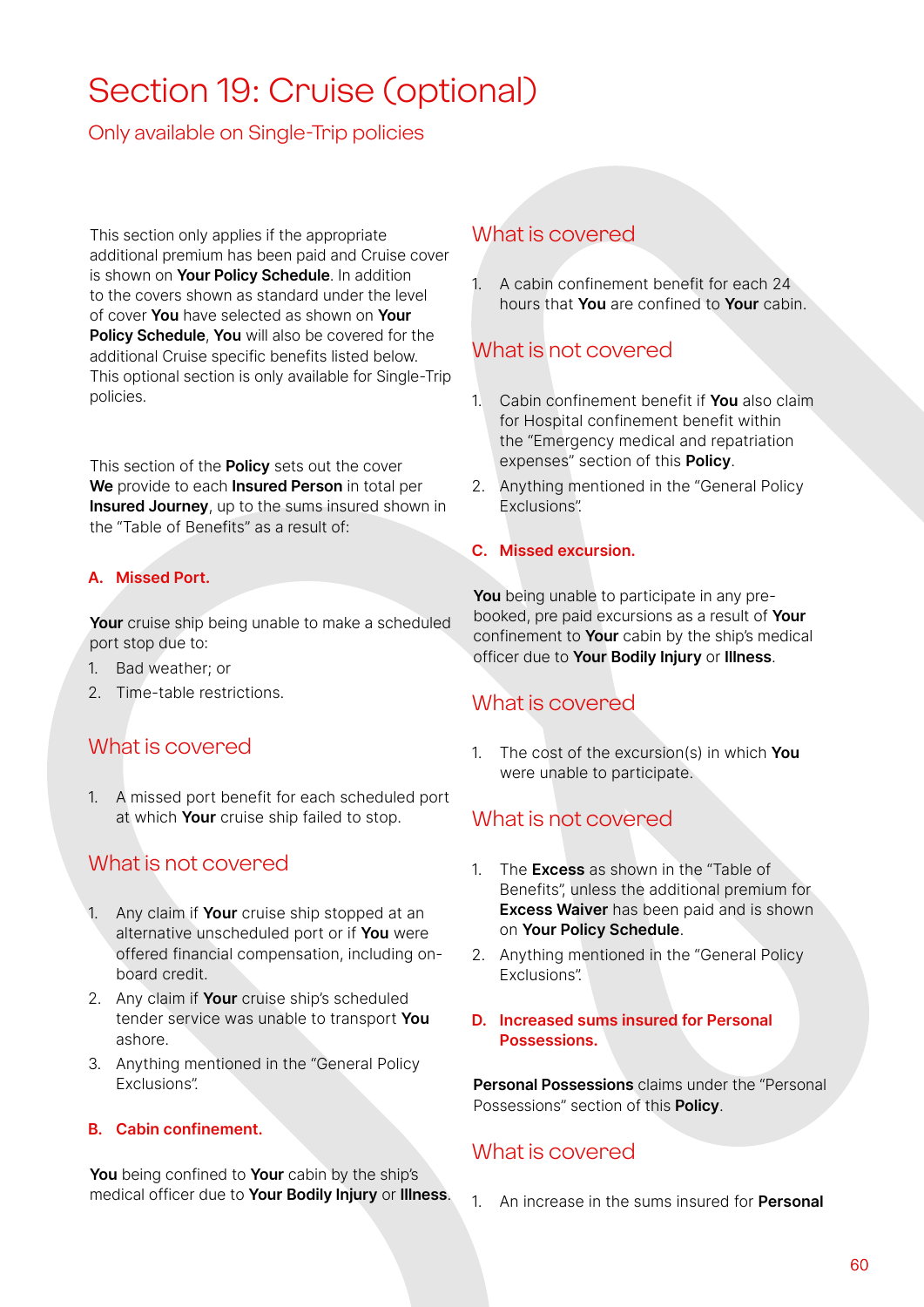**Possessions** claims up to the amounts shown for Cruise cover in the "Table of Benefits". (Note that these amounts are not in addition to the amounts shown under the "Personal Possessions" section but are the new higher limits for the cover provided under that section.)

# What is not covered

- 1. The **Excess** as shown in the "Table of Benefits", unless the additional premium for **Excess Waiver** has been paid and is shown on **Your Policy Schedule**.
- 2. Anything mentioned under the heading "What is not covered" within the "Personal Possessions" section of this **Policy**.
- 3. Anything mentioned in the "General Policy Exclusions".

## **E. Evening Wear.**

The loss or theft of, or damage to, **Your** formal evening wear during **Your Insured Journey**.

# What is covered

The reasonable additional costs of

- 1. Hiring replacement formal evening wear; or
- 2. Cleaning and/or repairing **Your** own formal evening wear.

# What is not covered

- 1. Any claim if the loss, theft or damage is not covered under the "Personal Possessions" section of this **Policy**.
- 2. Any claim if **You** are in possession of alternative undamaged formal evening wear.
- 3. Anything mentioned in the "General Policy Exclusions".

# Additional conditions applying to sub-section E.

1. **You** must provide **Us** with receipts for the replacement hire, repair or cleaning costs.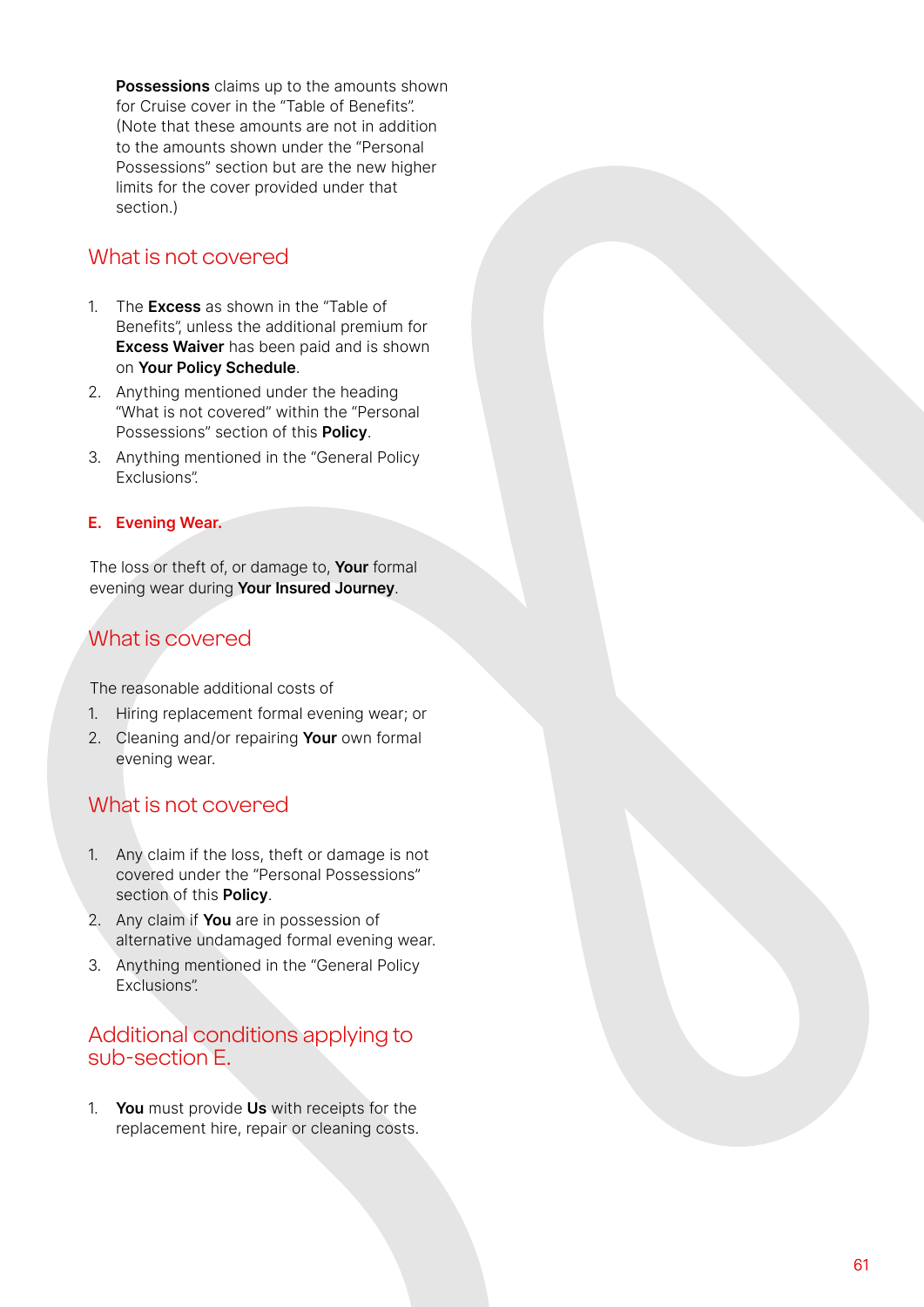# Section 20: Enhanced COVID-19 cover (optional)

This section only applies if the appropriate additional premium has been paid and Enhanced COVID-19 cover is shown on **Your Policy Schedule**. By taking out this optional extension the cover provided under the "COVID-19 cover" section will also be extended for the following:

#### **A. Foreign, Commonwealth & Development Office (FCDO)**

**Your Policy** will cover **You** if **You** travel against the advice of the Foreign, Commonwealth & Development Office (FCDO) as long as the advice is against all but essential travel solely as a result of COVID-19. This only applies when travelling to countries in Europe.

## **B. Cancellation**

**We** provide to each **Insured Person** in total per **Insured Journey**, up to the sum insured shown in the "Table of Benefits", following necessary and unavoidable cancellation of an **Insured Journey**  as a result of:

- 1. **You** are contacted by a representative of the UK Government's Test and Trace service due to the probability of **You** having contracted COVID-19, and are instructed to self-isolate for a period of time which prevents **You** from starting **Your Insured Journey** using **Your** pre-booked outward travel.
- 2. **You** experience an adverse reaction to the COVID-19 vaccine within 14 days of **Your** scheduled departure date and are advised that **You** are no longer fit to travel by a **Medical Practitioner**.
- 3. **You**, or **Your** travelling companion are unable to complete **Your** COVID-19 vaccination course before **Your** scheduled departure date due to unforeseen illness of **You** or **Your** travelling companion.

# What is not covered applying to sub-sections A. and B.

Applicable in addition to any exclusion listed under the "Emergency medical and repatriation expenses", "Cancellation", "Curtailment and loss of holiday" or "COVID-19 cover" sections of this **Policy** including anything mentioned in the "General Policy Exclusions":

- 1. Any claim where **You** contract COVID-19 and **You** have not had the recommended vaccination(s) (consideration will be given where **You** were medically unable to have the vaccination, and this is shown in **Your** medical records).
- 2. Travel or accommodation costs where a credit or voucher has been provided in lieu of a cash refund.
- 3. Claims arising directly or indirectly from COVID-19 that results in a local or national lockdown or any restrictions of movement affecting the area where **Your Home** is located, the country or specific area or event to which **You** were travelling to or through.
- 4. Any claim where **You** are experiencing symptoms of COVID-19, or have been told to self-isolate at the time **You** purchased, renewed or extended this insurance, or at the time of booking any **Insured Journey**, whichever is later.
- 5. **Your** quarantine when it has been imposed on a community, geographic location, vessel, or travellers returning from a specified location, imposed by a government or public authority.
- 6. Any claim where **You** have not returned to the **United Kingdom** when advised to do so by the UK Government including the Foreign, Commonwealth & Development Office (FCDO).
- 7. Any claim arising as a result of **You**, or **Your** travel companion being unable to complete the full COVID-19 vaccination course before **Your** scheduled departure date due to delays in supply, or changes in Government policy.
- 8. Any claim where **You** have travelled during a Government imposed lockdown.
- 9. Any claim where **You** do not hold the required confirmation of vaccination documentation, for example a vaccination passport.
- 10. Any claim made under the "Enhanced COVID-19 cover" section in addition to a claim under either "Emergency medical and repatriation expenses", "Cancellation",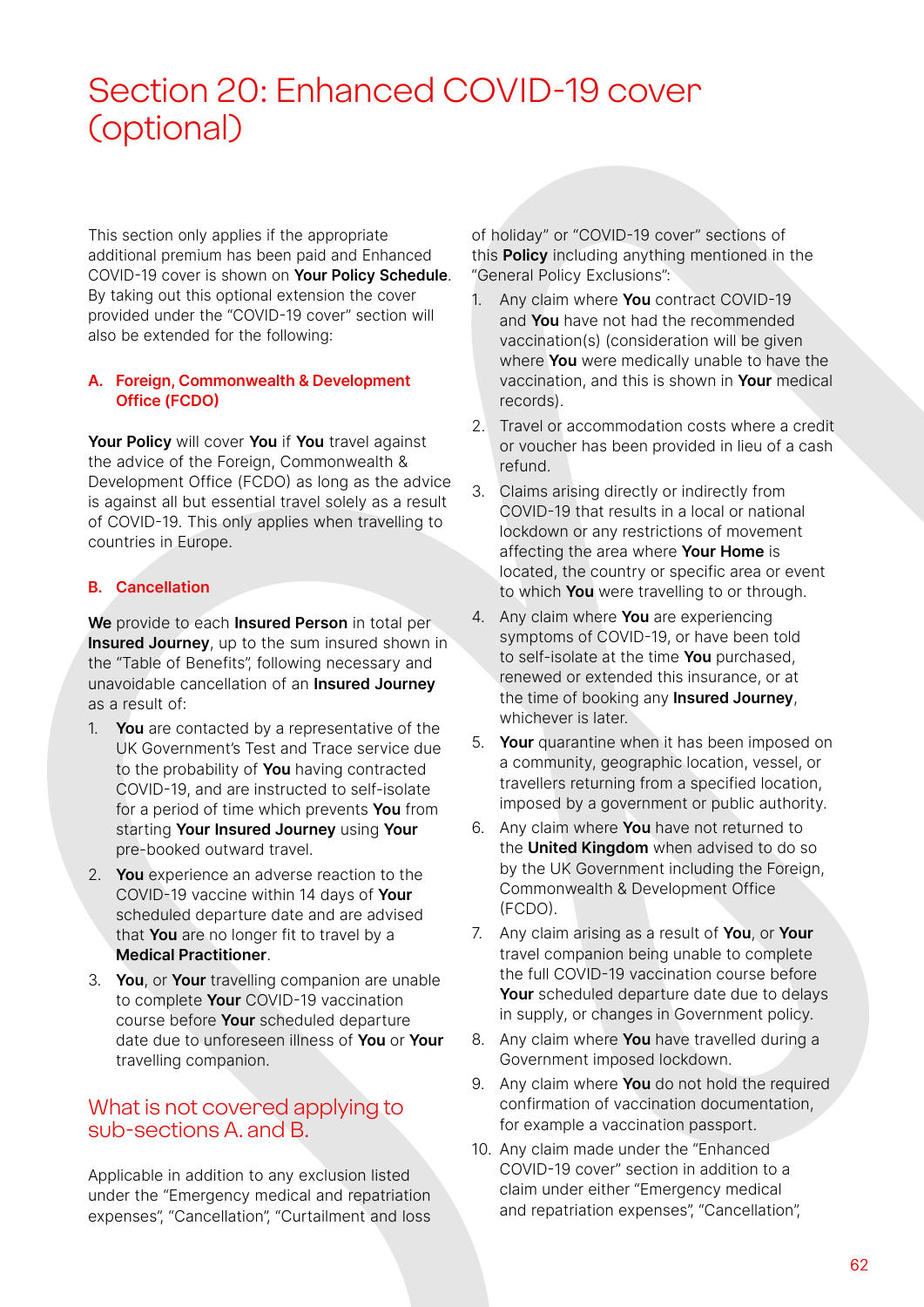"Curtailment and loss of holiday" or "COVID-19 cover" sections of this **Policy** .

- 11. Any costs incurred by **You** which **You** are eligible to recover from **Your** tour operator, airline, credit/debit card provider or any other source.
- 12. Any travel undertaken to an area where the Foreign, Commonwealth & Development Office (FCDO) advise against all travel except as a result of COVID-19. If **You** are unsure please check [https://www.gov.uk/foreign](https://www.gov.uk/foreign-travel-advice)[travel-advice.](https://www.gov.uk/foreign-travel-advice)
- 13. Anything mentioned in the "General Policy Exclusions".

# Additional conditions applying to sub-sections A. and B.

In addition to the additional conditions applying to the "Emergency medical and repatriation expenses", "Cancellation", "Curtailment and loss of holiday" or "COVID-19 cover" sections of this **Policy** the following will apply:

- 1. A copy of the positive test result for COVID-19 **You** received from a registered **Medical Practitioner** .
- 2. Written confirmation from the scheduled public transport operator (or their handling agents) confirming the exact reason for which **You** were denied boarding, together with details of any alternative transport offered.
- 3. Receipts or bills for any transport, accommodation or other costs, charges or expenses claimed for.
- 4. Any other official document or medical report confirming **Your** diagnosis for COVID-19 which leads to **Your** self-isolation, or need to cancel **Your Insured Journey** .
- 5. A copy of any official document, email, or itemised telephone bill showing that **You** were contacted by the UK Government's Test and Trace service and instructed to self-isolate.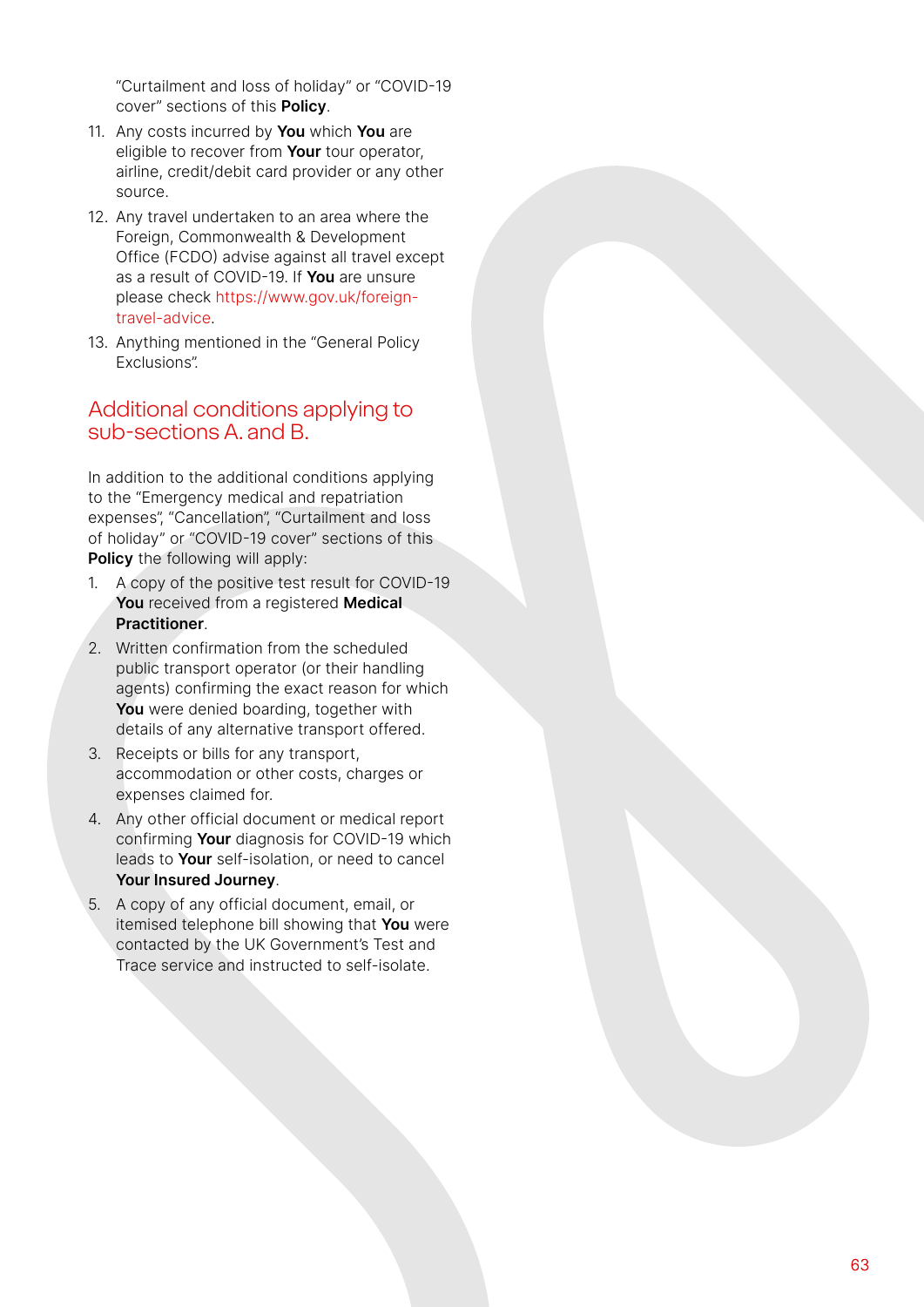# Section 21: Rental vehicle excess waiver (optional)

This section only applies if the appropriate additional premium has been paid and Rental vehicle excess waiver cover is shown on **Your Policy Schedule**.

#### Note:

This section only covers reimbursement of the **Excess/Deposit** for which **You** are responsible under the terms of **Your Rental Agreement** (within the limits of this **Policy**) and not the actual cost of damage to the insured vehicle.

## Words with special meanings specific to this section

#### **Damage**

External damage to **Your** insured rental vehicle caused by fire, vandalism, accident or attempted theft, occurring during **Your** rental period.

#### **Excess/Deposit**

The amount stated in the **Rental Agreement** for which **You** are responsible in the event of **Damage**.

#### **Rental Agreement**

The contract between **You** and **Your** vehicle rental company in providing **You** with the insured rental vehicle, which is signed by **You** and which states the **Excess/Deposit**.

This section of the **Policy** sets out the cover **We** provide to each **Insured Person** in total per **Insured Journey**, up to the sums insured shown in the "Table of Benefits" as a result of:

#### **A. Your insured rental vehicle suffering Damage.**

## What is covered

### 1. The **Excess/Deposit**, subject to the sublimits specified in the "Table of Benefits" for **Damage** to:

- a. The roof; or
- b. The windscreen, windows or sunroof

glass; or

- c. The undercarriage; or
- d. Each tyre that needs replacing; or
- e. Each tyre that can be repaired.

## What is not covered

- 1. Any claim where **You** have not followed the terms of the **Rental Agreement**.
- 2. The actual cost of the **Damage**.
- 3. Any claim relating to damage to the interior of the insured rental vehicle.
- 4. Mechanical failure of the insured rental vehicle.
- 5. Mis-fuelling of the insured rental vehicle.
- 6. General wear and tear.
- 7. Anything mentioned in the "General Policy Exclusions".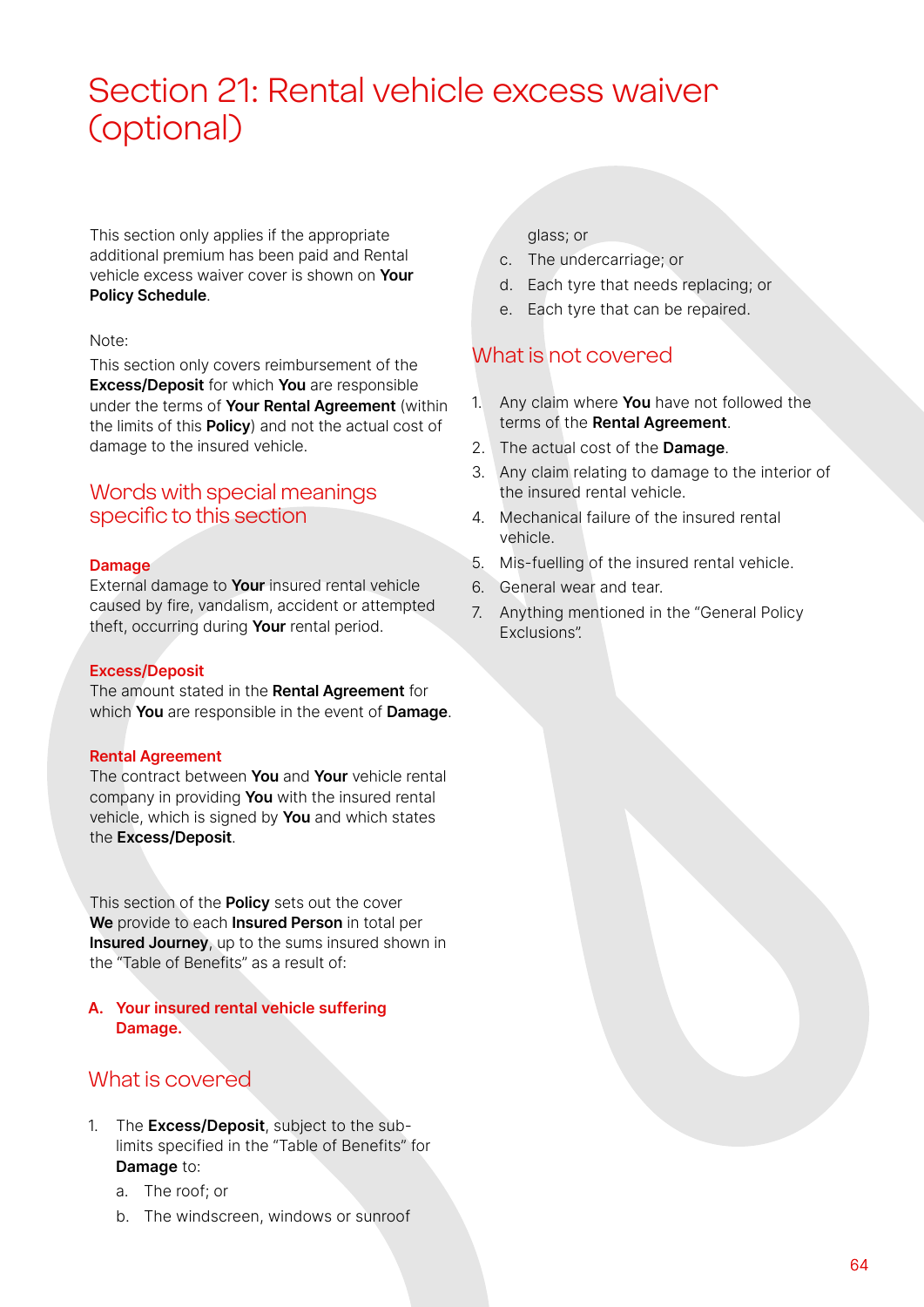# Appendix 1: Hazardous Activities and Sports

Below are lists of activities that can or cannot be covered by this **Policy**. Please telephone **Our** Customer Helpline on 0330 175 8283 if **You** are unsure whether **Your** intended activity is covered by **Your Policy**. For all **Hazardous Activities and Sports**, participation in competition is excluded.

| The following activities are covered under this Policy                              |
|-------------------------------------------------------------------------------------|
| Aerobics                                                                            |
| Athletics (amateur)                                                                 |
| Badminton                                                                           |
| Banana Boating                                                                      |
| Bar Work                                                                            |
| Baseball                                                                            |
| Basketball                                                                          |
| Board Sailing (Windsurfing)                                                         |
| <b>Body Boarding</b>                                                                |
| Boogie Boarding                                                                     |
| Bridge Walking e.g. Sydney Harbour Bridge                                           |
| Canoeing/Kayaking - up to Grade 2 rivers only                                       |
| Canopy Walking                                                                      |
| Cricket                                                                             |
| Curling                                                                             |
| Cycling (not main purpose of trip - recreational only, no racing or competitions)   |
| Fell Running/Walking                                                                |
| Fishing                                                                             |
| Football/Soccer (non competitive)                                                   |
| Golf                                                                                |
| Gymnastics (no competitions)                                                        |
| Hiking/Trekking/Walking under 2,500m                                                |
| Ice Skating                                                                         |
| Marathon Running                                                                    |
| Mountain Biking (recreational including general cross country and off road cycling) |
| Paddle Boarding                                                                     |
| Rambling                                                                            |
| Restaurant Work                                                                     |
| River Tubing (up to grade 2 rivers and not through caves)                           |
| Roller Skating/Blading (wearing pads and helmets)                                   |
| Safari (professionally organised tour)                                              |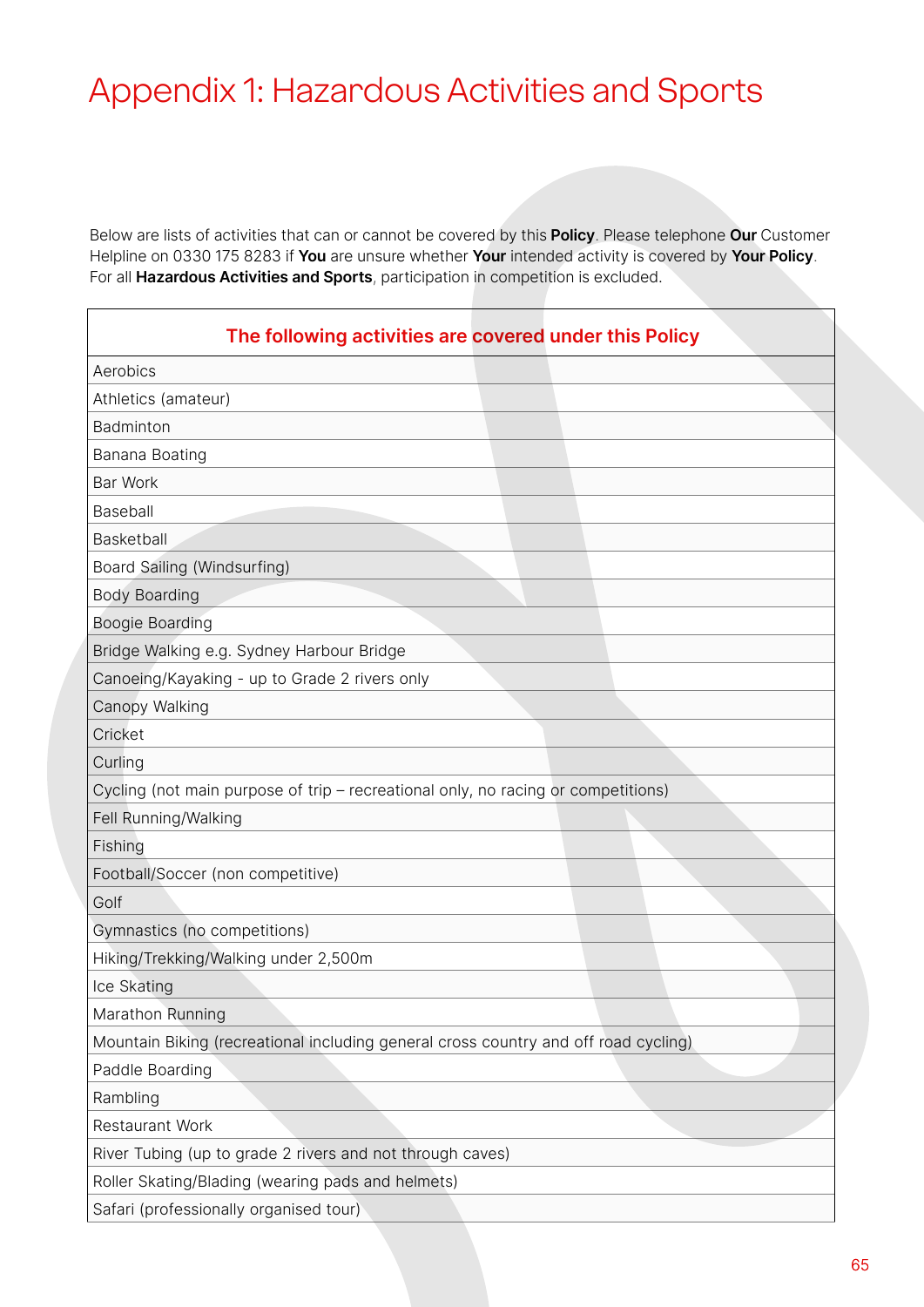| SCUBA Diving (down to 30m accompanied by a qualified diver or instructor)             |  |                                                                   |  |  |  |
|---------------------------------------------------------------------------------------|--|-------------------------------------------------------------------|--|--|--|
| Sleigh rides pulled by a horse or reindeer, as a passenger with a professional driver |  |                                                                   |  |  |  |
|                                                                                       |  |                                                                   |  |  |  |
|                                                                                       |  |                                                                   |  |  |  |
|                                                                                       |  |                                                                   |  |  |  |
|                                                                                       |  |                                                                   |  |  |  |
|                                                                                       |  |                                                                   |  |  |  |
|                                                                                       |  |                                                                   |  |  |  |
|                                                                                       |  |                                                                   |  |  |  |
|                                                                                       |  |                                                                   |  |  |  |
|                                                                                       |  |                                                                   |  |  |  |
|                                                                                       |  |                                                                   |  |  |  |
|                                                                                       |  |                                                                   |  |  |  |
|                                                                                       |  |                                                                   |  |  |  |
|                                                                                       |  |                                                                   |  |  |  |
|                                                                                       |  | Sailing (inland waters or coastal waters within 12 miles of land) |  |  |  |

# **The following activities are covered under this Policy. However, no cover is provided for Personal accident or for Personal liability.**

Abseiling (within organiser's guidelines)

Archery

Black Water Rafting (within organiser's guidelines)

Bungee Jumping (within organiser's guidelines)

Canoeing/Kayaking (up to grade 3 rivers only)

Fencing

Flotilla Sailing (with professional leader)

Go Karting

Hot Air Ballooning (organised pleasure rides only)

Indoor Climbing (sport climbing with belays)

Jet Boating (as a passenger only and no racing)

Motorcycling as a rider or passenger on a machine 125cc or under (**You** must wear a crash helmet and, as a rider, have held a motorcycle licence for at least 3 years and be conviction free)

Paint Balling (eye protection must be worn)

Parascending over water

Rap Jumping/Running (within organiser's guidelines)

Rowing (no racing)

Safari Trekking on foot (professionally organised tour)

Segway riding (organised tours only and a safety helmet must be worn)

White Water Rafting (up to grade 3 within organiser's guidelines)

Zorbing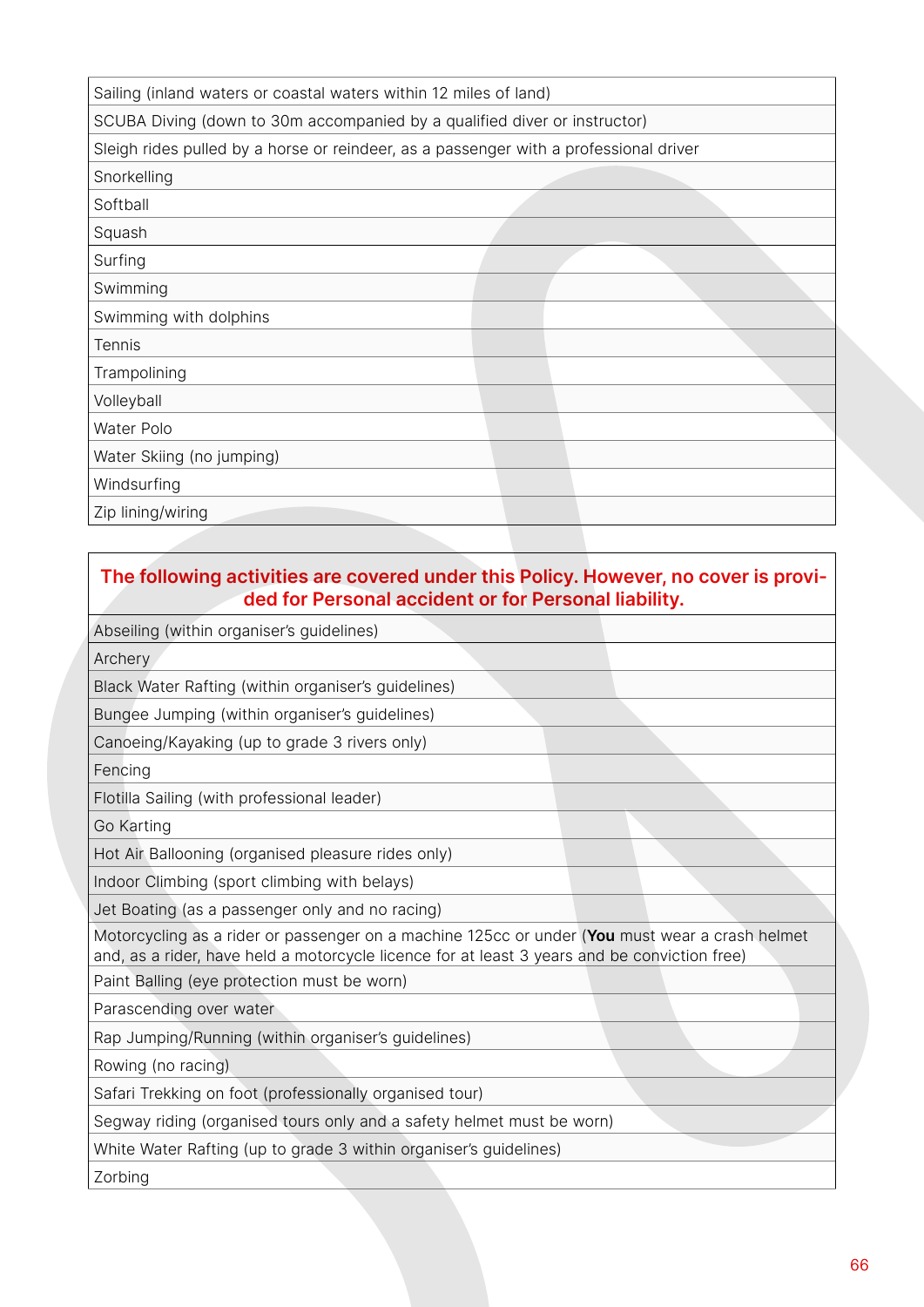# **Winter Sports activities**

The following Winter Sports activities are only covered if **You** have paid the appropriate additional premium and Winter Sports cover is shown on **Your Policy Schedule**.

All other Winter Sports are excluded unless **We** agree, in writing, to cover them.

NOTE: in the table below, **We** use the generic terms "ski/skiing" to refer to skiing, snow-boarding, splitboarding and mono-skiing.

Langlauf / cross country / Nordic walking

Sit-skiing, skiing with outriggers and use of other (non-mechanised) equipment for the disabled

Skiing **Off-piste** within the resort boundaries but excluding **Terrain Parks**

Skiing **On-piste**

Telemark skiing

| <b>Excluded Hazardous Activities and Sports</b>                                    |  |
|------------------------------------------------------------------------------------|--|
| <b>Base Jumping</b>                                                                |  |
| <b>Big Game Hunting</b>                                                            |  |
| <b>BMX Stunt Riding</b>                                                            |  |
| <b>Bouldering</b>                                                                  |  |
| Boxing                                                                             |  |
| Camel/Elephant riding                                                              |  |
| Canyoning                                                                          |  |
| Caving / Pot Holing                                                                |  |
| Coasteering                                                                        |  |
| <b>Cycle Racing</b>                                                                |  |
| Flying except as a fare paying passenger in a licenced passenger carrying aircraft |  |
| Free / High Diving                                                                 |  |
| Gliding                                                                            |  |
| <b>Hang Gliding</b>                                                                |  |
| Judo / Karate / Martial Arts                                                       |  |
| Kite Surfing                                                                       |  |
| Lacrosse                                                                           |  |
| Land Skiing (not on snow)                                                          |  |
| <b>Manual Work</b>                                                                 |  |
| Micro Lighting                                                                     |  |
| Motorcycling as a rider or passenger on a machine over 125cc                       |  |
| Mountaineering                                                                     |  |
| Parachuting                                                                        |  |
| Paragliding                                                                        |  |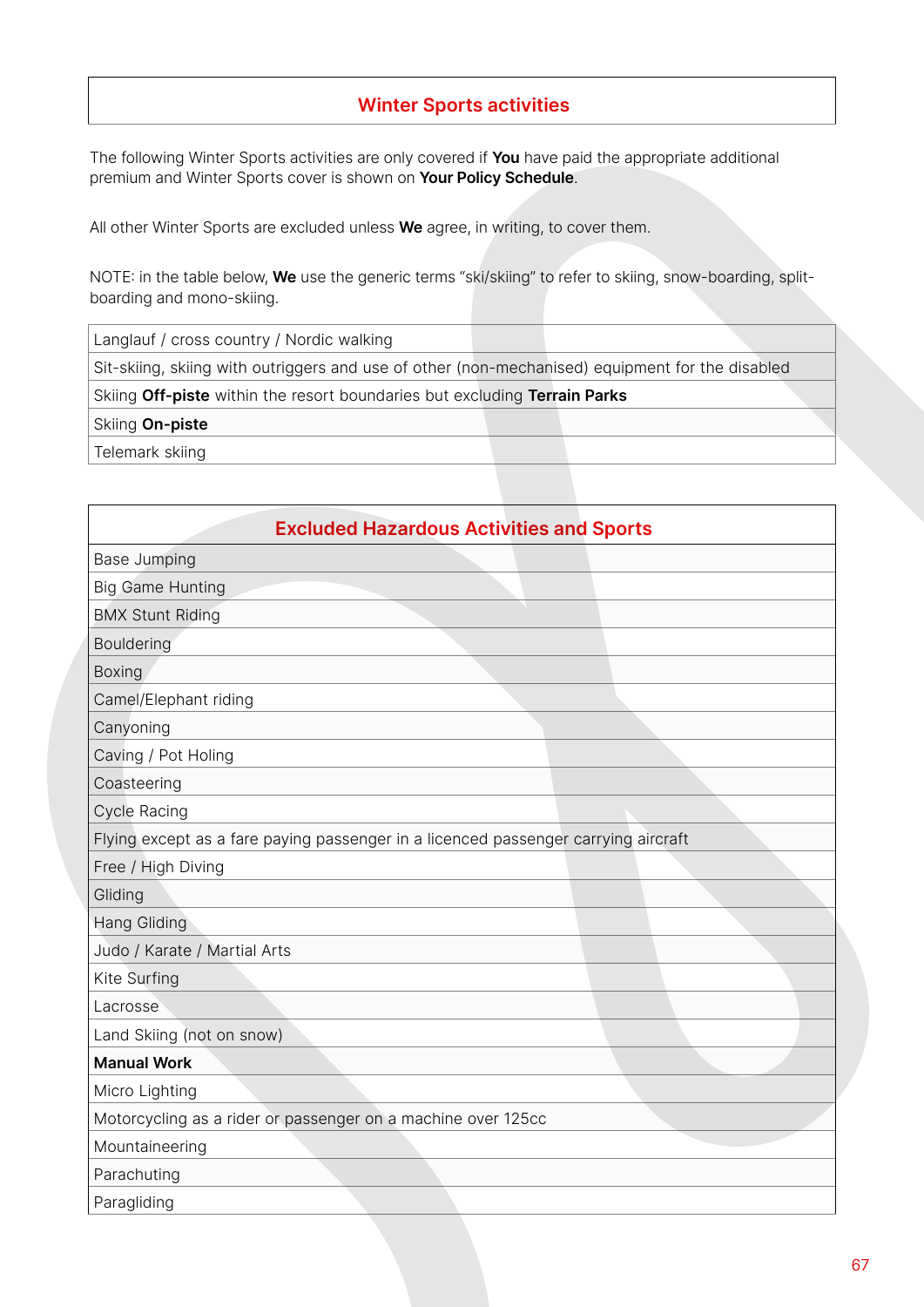| Parascending over land                  |  |
|-----------------------------------------|--|
| Polo                                    |  |
| Professional / Semi Professional Sports |  |
| Quad Biking                             |  |
| Rock Climbing                           |  |
| Sailing outside territorial waters      |  |
| Scuba Diving below 30m                  |  |
| Shark Cage Diving                       |  |
| Shark Diving                            |  |
| Tombstoning                             |  |
| Track days using motorised vehicles     |  |
| Water Ski Jumping                       |  |
| Weightlifting                           |  |
| White Water Rafting (grade 4 and above) |  |
| Wrestling                               |  |

If an activity is NOT listed above it is NOT covered unless **You** contact **Us** and **We** agree, in writing, to cover the activity. Please telephone **Our** Customer Helpline if **You** are unsure as to whether **Your**  intended activity is covered by **Your Policy**.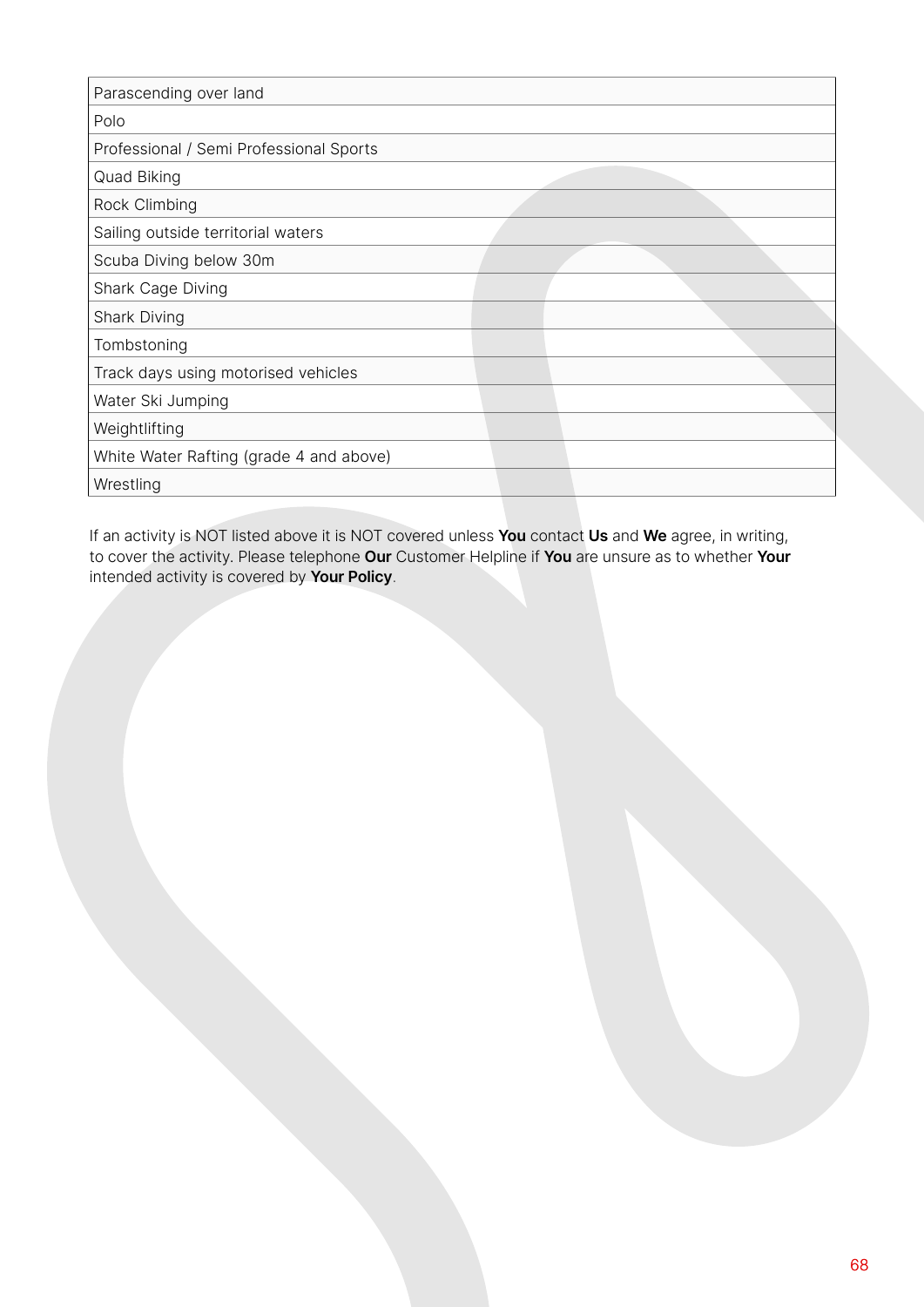# General policy exclusions

These exclusions apply to all sections of **Your Policy**. In addition, individual sections of cover may have specific exclusions which apply only to those sections.

**A.** This **Policy** does not provide cover:

- 1. Unless **You** are:
	- a. In the **United Kingdom** when the **Policy** is purchased (except when **You** renew an existing Annual Multi-Trip policy); and
	- b. Aged 80 or under at the start of the **Policy Period** for Annual Multi-Trip policies; and
	- c. Resident in the **United Kingdom**, meaning that **You**:
		- Have an address in the **United Kingdom;** and
		- Have lived in the **United Kingdom** for at least 6 of the last 12 months; and
		- Are registered with a General Practitioner in the **United Kingdom**.
- 2. For Single-Trip policies, the maximum trip duration is 90 days unless agreed by **Us** in writing.
- 3. For Annual Multi-Trip policies, the maximum duration of cover available, unless otherwise shown on **Your Policy Schedule**, is:
	- Red 31 days
	- Silver 45 days
	- Gold 94 days
- **B. We** will not pay for any losses that are not directly associated with the **Insurance Event** causing the claim, for example loss of earnings if **You** are unable to work or the cost of replacing locks if **You** lose keys.
- **C. We** will not pay for any losses recoverable from any other source. Where another insurance policy covers the same risk, **We** will only pay **Our** proportionate share of a valid claim.
- **D. We** will not pay for any loss, damage, cost or expense directly or indirectly caused by:

#### 1. **Active Participation:**

a. The act of an **Insured Person**, whether a combatant or non-combatant, supplying, transporting, or otherwise handling facilities, equipment, devices, vehicles,

weapons, or other materials intended for use in **War and Civil Unrest** or **Terrorism**; or

b. The act of an **Insured Person** voluntarily entering an area known at the time to be subject to **War and Civil Unrest** or against the advice of the Foreign, Commonwealth & Development Office (FCDO). See: [https://www.gov.uk/foreign-travel](https://www.gov.uk/foreign-travel-advice)[advice](https://www.gov.uk/foreign-travel-advice)

#### 2. **Aviation**

Flying or aerial activity of any kind other than as a fare-paying passenger in a fully licensed commercial passenger-carrying aircraft, unless otherwise shown as covered in "Appendix 1: Hazardous Activities and Sports".

#### 3. **Business travel** Any **Business Trip**.

#### 4. **Civil authorities**

The confiscation, retention, impounding or destruction of property by any Customs authority, Government or other civil authority.

#### 5. **Climbing and jumping**

**You** climbing on top of, or jumping from a vehicle, or jumping from a building or balcony; or climbing or moving from any external part of any building to another (apart from on an external fire-escape or stairs) regardless of the height, unless **Your** life is in danger or **You** are attempting to save human life.

#### 6. **Coronavirus**

Any coronavirus including but not limited to COVID-19, or any related/mutated form of the virus. This exclusion does not apply to COVID-19 claims under the "COVID-19 cover" or "Enhanced COVID-19 cover" sections of this **Policy**.

### 7. **Cruises**

Any trip on sea-going Cruise-ships unless the appropriate additional premium has been paid and Cruise cover is shown on **Your Policy Schedule**.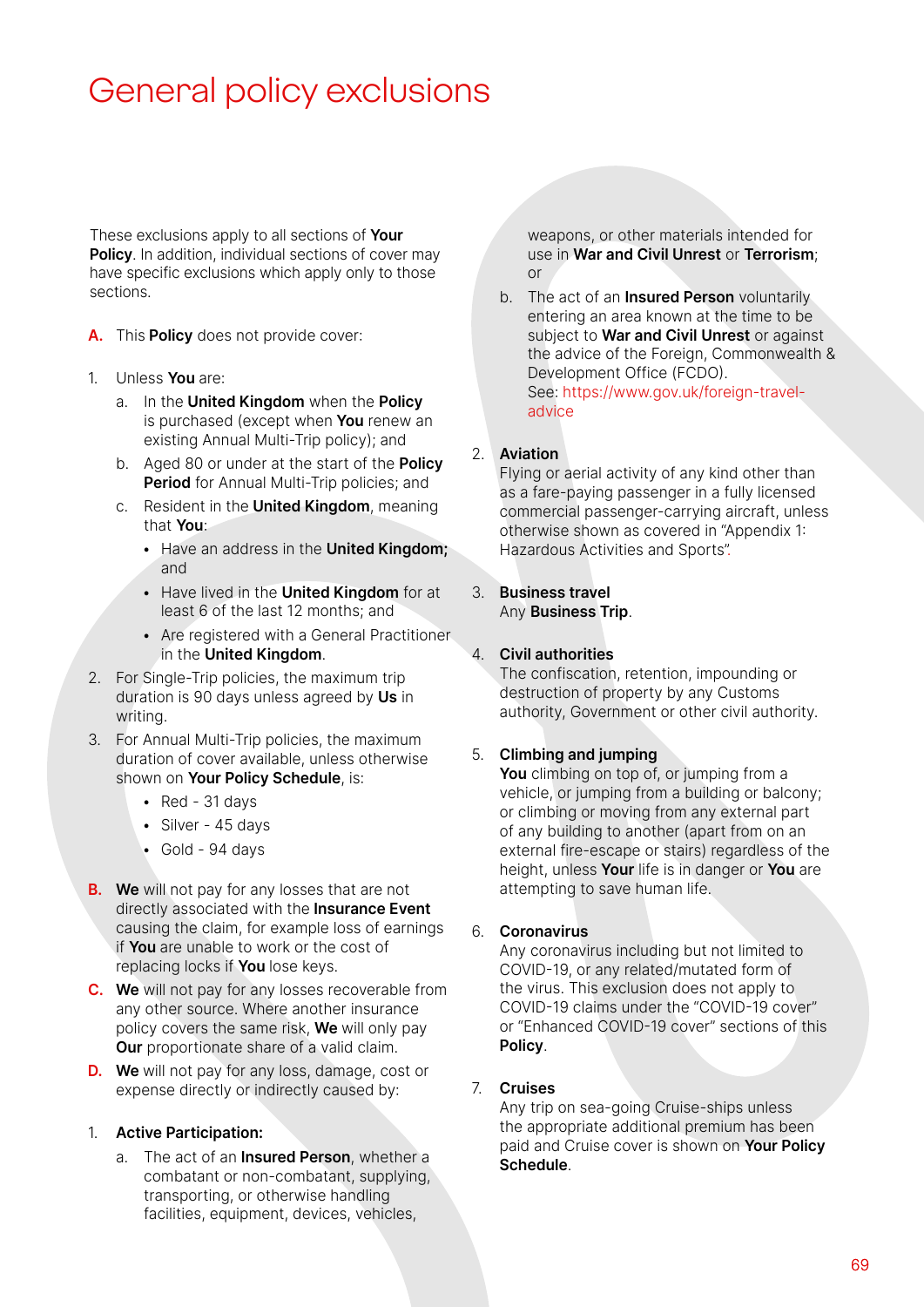## 8. **Cyber-attack**

**Cyber-attack** including but not limited to the delay or cancellation of flights due to the failure of critical systems.

## 9. **Decompression**

Any medical consequences of flying less than 24 hours after a scuba dive.

## 10. **Default**

The negligence, error or omission of:

- a. An **Insured Person**; or
- b. Any provider of transport or accommodation; or
- c. Any agent or online booking service through which travel arrangements were made; or
- d. Any **Colleague**; or
- e. Any **Relative**.

## 11. **Depreciation**

Depreciation, wear and tear and currency exchange losses.

## 12. **Disinclination**

**Your** unwillingness or refusal to travel.

## 13. **Epidemic/Pandemic**

Any epidemic or pandemic as declared by the World Health Organisation. This exclusion does not apply to COVID-19 claims under the "COVID-19 cover" or "Enhanced COVID-19 cover" sections of this **Policy**.

14. **Excluded Hazardous Activities and Sports Your** participation in **Hazardous Activities and Sports** which are excluded or not shown as covered in "Appendix 1".

## 15. **Foreseeable circumstances**

Any circumstances, such as **Strike or Industrial Action,** that were known or could reasonably have been anticipated at the time an **Insured Journey** was booked or the **Policy** or cover was purchased, whichever is later.

## 16. **Manual work**

Manual work involving the operation of plant or machinery, the use of power tools or any work above or below ground level (except for work at floor level in a fully-constructed multi-storey building).

17. **Failure to take medical precautions, advice and treatment**

**Your** failure to:

- a. Obtain any recommended vaccinations, inoculations or preventative medications in a timely manner before an **Insured Journey**; or
- b. Follow the medical advice, accept the treatment or take the prescribed medication recommended by a General Practitioner or Consultant, prior to or during an **Insured Journey**; or
- c. Follow the medical advice, accept the treatment or take the prescribed medication recommended by a treating **Medical Practitioner** abroad.

## 18. **Mental Illness**

**Your** psychological or psychiatric disorder or **You** suffering from any condition of anxiety, stress or depression diagnosed before the start of an **Insured Journey** unless accepted by **Us** in writing.

#### 19. **Failure to wear a motorcycle helmet Bodily Injury** or death occurring as a

consequence of **You** not wearing a recognised motorcycle helmet while on a motorcycle, moped, motor-scooter, quadbike or similar.

## 20. **Nuclear, biological and chemical hazards**

- a. Ionising radiation or contamination by radioactivity from any nuclear fuel or any nuclear waste from the combustion of nuclear fuel, or the radioactive, toxic, explosive or other hazardous properties of any nuclear machinery or parts; or
- b. The use of nuclear, biological or chemical weapons, or contamination, poisoning, or prevention and/or limitation of the use of objects due to the effects of nuclear, chemical, biological and/or radioactive substances.

#### 21. **Pre-existing Medical Condition(s)** Any **Pre-existing Medical Condition(s)** unless the appropriate additional premium has been paid and they have been accepted by **Us** in writing.

## 22. **Pressure waves**

The transmission of an energy pulse through the atmosphere caused by aircraft and other aerial devices travelling at sonic or supersonic speeds.

#### 23. **Safety equipment and instructions Bodily Injury** or death occurring as a consequence of **You** participating in **Hazardous Activities and Sports** arising from **Your** failure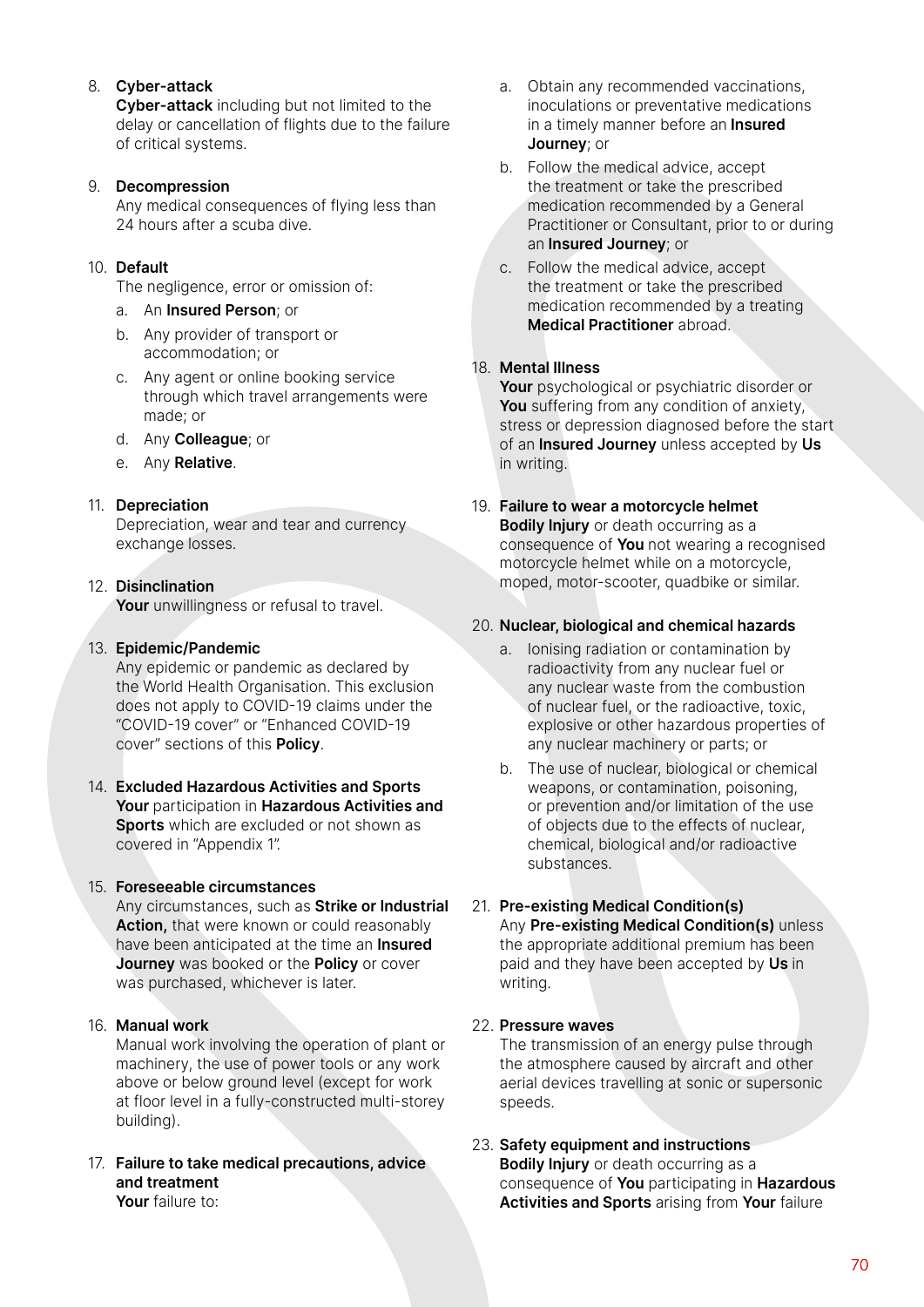- to:
- a. Correctly wear or use any safety equipment customarily worn, such as a helmet, harness, safety line or lifejacket; or
- b. Follow the safety instructions and guidance provided by activity organisers, instructors and guides, where applicable.

#### 24. **Search and rescue**

Any search and rescue (however, **We** will cover medical evacuation when this is medically necessary and agreed in advance by **Our Assistance Company**).

## 25. **Failure to wear a seatbelt**

**Bodily Injury** or death occurring as a consequence of **You** not wearing a seatbelt when travelling in a motor vehicle, where a seatbelt is available.

## 26. **Self-Injury**

- a. **Your** wilfully, self-inflicted **Bodily Injury** or **Illness**, suicide or attempted suicide; or
- b. **Your** self-exposure to needless peril, except in an attempt to save human life; or
- c. Any form of alcohol abuse including alcohol withdrawal or **You** drinking too much alcohol where it is reasonably foreseeable that such consumption could result in a serious impairment of **Your** faculties and/or judgement resulting in a claim. (**We** do not expect **You** to avoid alcohol on **Your** trip but **We** will not cover any claim arising because **You** have drunk so much alcohol that **Your** judgement is seriously affected); or
- d. **Your** use of any drugs, including solvents and so-called legal highs, other than drugs taken in accordance with treatment prescribed and directed by a **Medical Practitioner** but not for the treatment of drug or alcohol addiction.

## 27. **Swimming pool**

**Your** unauthorised use of a swimming pool outside of the specified opening times.

28. **Terrorism/Terrorist Act** (see "Words with special meanings")

This exclusion will not apply to the following sections of cover:

- a. Emergency medical and repatriation expenses; and
- b. Personal accident; and
- c. Hijack.

## 29. **Unlawful acts**

a. Any unlawful act deliberately or

intentionally committed by an **Insured Person**; or

- b. The operation of law or the order of any court; or
- c. Civil or criminal proceedings against anyone on whom **Your Insured Journey** depends.

### 30. **Volcanic Ash**

The delay or cancellation of flights on the order or recommendation of any civil authority, or at the initiative of the airline, due to atmospheric volcanic ash.

31. **War and Civil Unrest** (see "Words with special meanings")

**Your** presence in an area which is subject to **War and Civil Unrest** unless **Your** presence in such an area is due to:

- a. The unscheduled transit or stopover of the aircraft or sea vessel in which **You** were travelling; or
- b. **Your** involuntary diversion, transit or stopover as a result of **Hijack, Kidnap** or other occurrence beyond **Your** control; or
- c. The sudden, unexpected occurrence of **War and Civil Unrest** in an area previously in a state of peace at the time **You** entered the area;

and in such cases **You** will be covered for a maximum period of 72 hours from **Your**  involuntary arrival in such an area or, where **You** are already present in an area previously in a state of peace, from the time when **War and Civil Unrest** first occurs, provided that:

- a. **You** make all reasonable efforts to leave the affected area at the first opportunity; and
- b. **You** are not involved in **Active Participation**.

## 32. **Winter sports**

Your participation in Winter sports unless:

- a. **You** were 64 years of age or under at the start of the **Policy Period**; and
- b. The appropriate additional premium has been paid and Winter sports cover is shown on **Your Policy Schedule**.

## 33. **Wild animals**

Any claim arising from **You** deliberately entering or reaching into a cage or enclosure containing animals normally found in the wild, including juveniles and hand-reared orphans, even if **You** are advised that such contact is safe.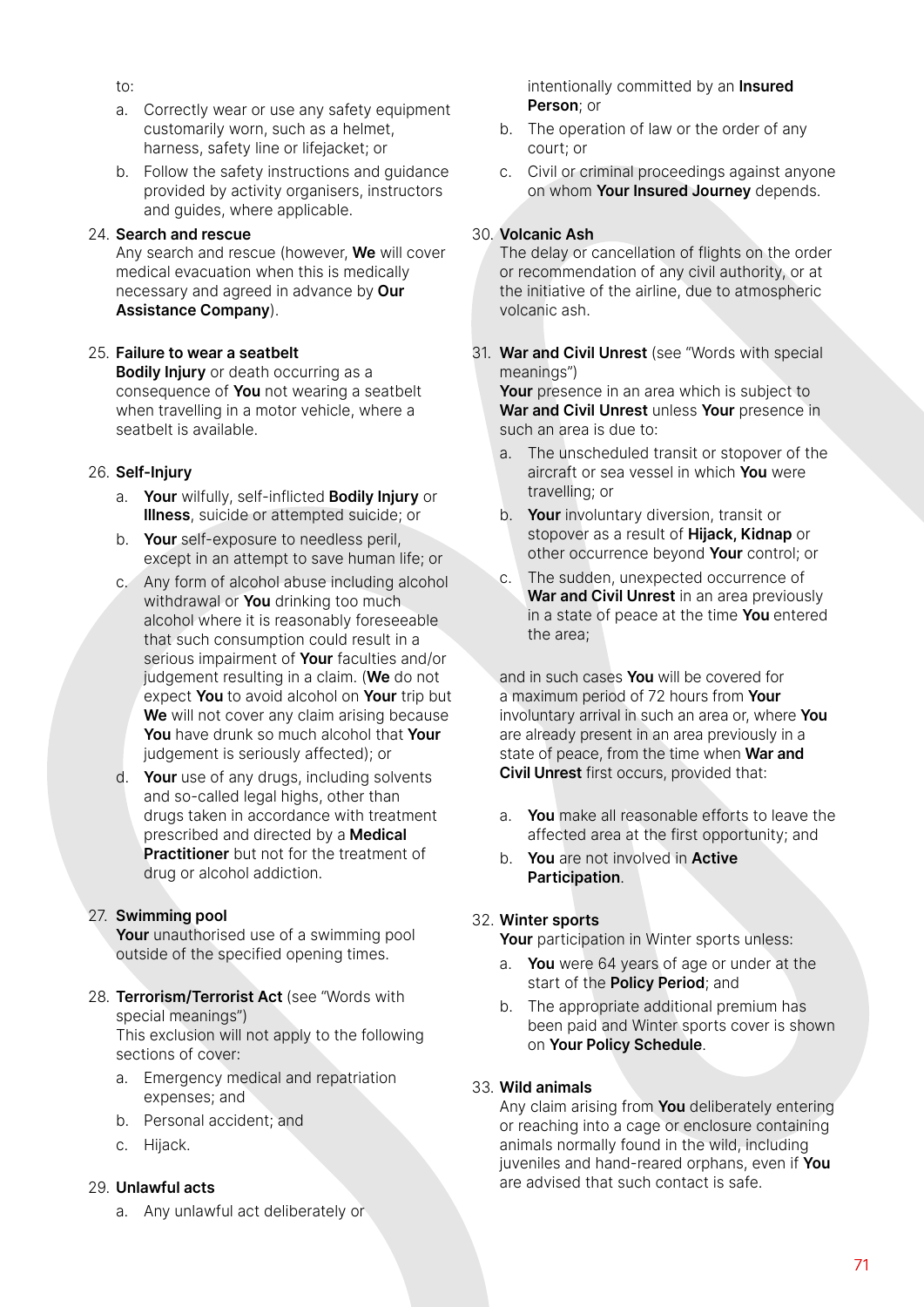# General policy conditions

These are the general conditions applying to all of **Your Policy**. Certain sections of cover have additional conditions specific to the section.

- 1. **We** promise to act in good faith in all **Our**  dealings with **You**.
- 2. **We** may not pay **Your** claim if **You** do not:
	- a. Take all possible care to safeguard against accident, injury, loss, damage or theft; and
	- b. Avoid any action or inaction which may increase the loss or liability that might arise from such a claim or which may result in any unreasonable or unnecessary expense; and
	- c. Give **Us** full details of any incident which may result in a claim under **Your Policy** as soon as is reasonably possible; and
	- d. Pass on to **Us** every claim form, summons, legal process, legal document or other communication in connection with the claim; and
	- e. Provide all information and assistance that **We** may reasonably require at **Your** expense (including, where necessary, medical certification and details of **Your**  household insurance).
- 3. **You** must not admit liability for any event, or offer to make any payment, without **Our** prior written consent.
- 4. The terms of **Your Policy** can only be changed if **We** agree. **We** may require **You** to pay an additional premium before making a change to **Your Policy**.
- 5. **You** must start each **Insured Journey** from **Your Home** in the **United Kingdom** and return to **Your Home** in the **United Kingdom** at the end of each trip, within the permitted trip duration, unless otherwise agreed by **Us**.
- 6. **You** agree that **We** can:
	- a. Make **Your Policy** void where any claim is found to be fraudulent; and
	- b. Share information with other insurers to prevent fraudulent claims via a register of claims. A list of participants is available on request. Any information **You** supply on a claim, together with information **You**  supplied when **You** bought **Your Policy** and other information relating to a claim, may be provided to the register participants; and
	- c. Take over and act in **Your** name in the defence or settlement of any claim made under **Your Policy**; and
- d. Take proceedings in **Your** name but at **Our**  expense to recover for **Our** benefit the amount of any payment made under **Your Policy**; and
- e. Obtain information from **Your** medical records (with **Your** permission) for the purpose of dealing with any cancellation or medical claims. No personal information will be disclosed to any third party without **Your** prior approval.
- 7. **We** will not pay **You** more than the amounts shown in the "Table of Benefits".
- 8. **You** agree that **We** only have to pay a proportionate amount of any claim where there is another insurance policy in force covering the same risk. **You** must give **Us** details of such other insurance. This condition will not apply to valid Personal accident claims, which **We** will pay in full.
- 9. **We** shall not be liable to pay damages to **You**  for the late payment of a claim under this insurance contract, unless **We** fail deliberately or recklessly to pay the claim within a reasonable time.
- 10. When booking **Your** trip or purchasing this **Policy**, whichever is later, **You** and **Your** travelling companion(s) must be fit to travel and participate in any activities and excursions that **You** have planned during **Your** trip.
- 11. **We** will only provide cover for domestic travel (within the **United Kingdom**) which includes a flight or pre-booked overnight accommodation away from **Your** normal place of residence.
- 12. **Family** members are only insured under this **Policy** if they are eligible to be covered, are named on the **Policy Schedule** and the appropriate premium has been paid. Unmarried, dependent children including adopted, foster and step-children (aged 17 or under living in the same household or living away while attending full-time education) are only covered when travelling with **You** or **Your**  spouse or partner.
- 13. A person or company who is not a party to this **Policy** has no right under the Contracts (Rights of Third Parties) Act 1999 to enforce any term of this **Policy** but this does not affect any right or remedy of a third party which exists or is available from that Act.
- 14. **You** cannot transfer **Your** interest in this **Policy** to anyone else.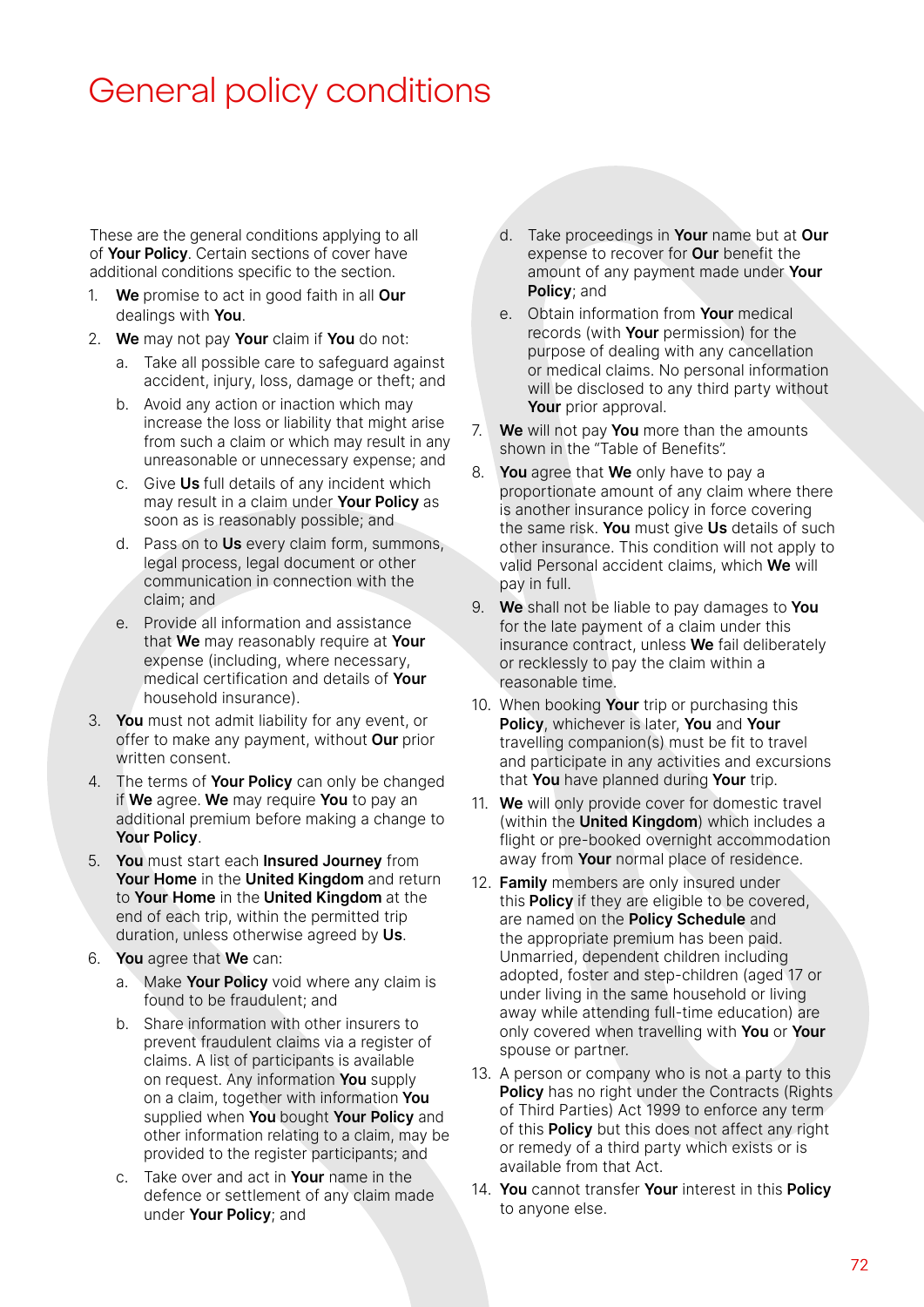# Important information - please read

**We** strongly recommend that **You** keep a record of all information given to **Us**, including telephone calls, copies of all letters, emails and the application and claim forms **You** completed whether in hard copy or on-line. A copy of the **Policy** is available on request.

#### **Your declaration and changes**

It is essential that all the information given to **Us** is accurate and that **You** have answered **Our** questions fully and accurately. Please see "Your declaration: important questions relating to health, activities and the acceptance of Your insurance". **You** must tell **Us** immediately if there are any relevant changes in **Your** circumstances or to the information already given. Accurate information about **Pre-Existing Medical Conditions** relating to the health of the people travelling and others upon whose health **Your** trip may depend is particularly important as the **Policy**  contains specific conditions and exclusions. If **You** are not sure whether something is important, please tell **Us** anyway as failure to do so may invalidate **Your** insurance.

## Data protection notice

For information on how **Your** personal data is used, please refer to the following website to read **Our** Privacy Policy: [https://travel-insurance.](https://travel-insurance.virginmoney.com/privacypolicy) [virginmoney.com/privacypolicy](https://travel-insurance.virginmoney.com/privacypolicy)

#### **Further Information**

Any queries relating to how **We** process **Your** personal data or requests relating to **Your** Personal Data Rights should be directed to:

Data Protection Officer, **ETI**, Afon House, Worthing Road, Horsham, RH12 1TL, United Kingdom

Email: [dataprotectionofficer@ergo-travel.co.uk](mailto:dataprotectionofficer%40ergo-travel.co.uk?subject=) Tel: +44 (0) 1403 788 510

Those in relation to data held by Taurus should be directed to:

Taurus Support Services Ltd

29a Crown Street, Brentwood, Essex, England. CM14 4BA

Email: [uk.dp.representative@taurussupport.com](mailto:uk.dp.representative%40taurussupport.com?subject=)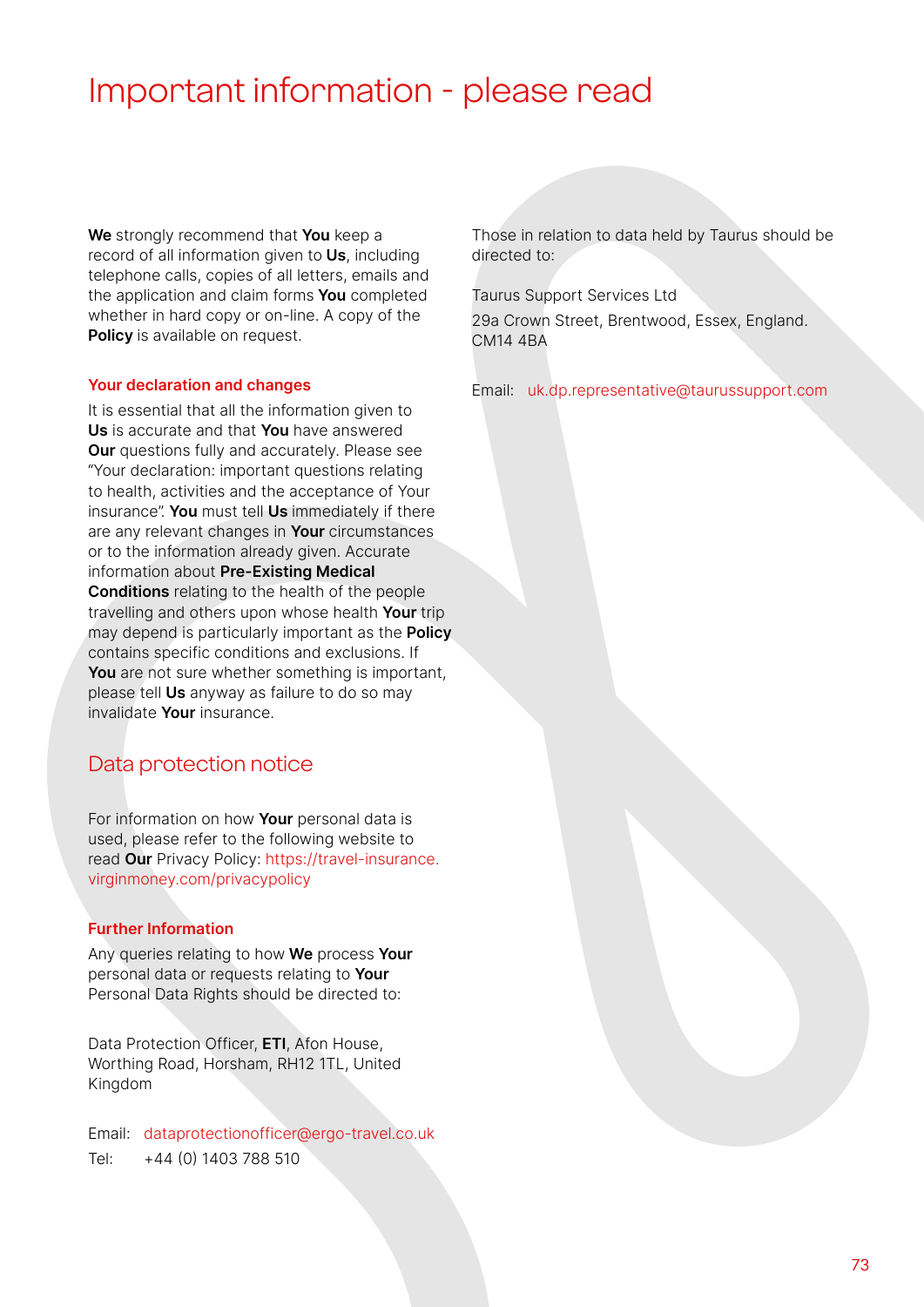# Complaints Procedure

**We** aim to provide the highest service standards at all times. However, **We** recognise that **We** do sometimes get things wrong. Accordingly, **We** have set up a complaints procedure to allow **You** to tell **Us** about any aspect of **Our** service that **You** are dissatisfied with and to allow **Us** to review **Our** processes and any decisions **We** might have made. **Our** objectives are to ensure that **Your** concerns are dealt with promptly and fairly.

Please quote **Your** name, as shown on **Your Policy Schedule**, **Your Policy** number and if **Your** complaint is about a claim, the claim number, in all correspondence and telephone calls. In the first instance, **We** would encourage **You** to write to **Us** and ask for **Your** complaint to be investigated:

#### **For complaints relating to the sale and administration of Your Policy**

Virgin Money Travel Insurance Complaints Team, Hood Travel Limited, 52/54 Alexandra Street, Southend-on-Sea, Essex, SS1 1BJ.

Email: [service@travel-insurance.virginmoney.com](mailto:service%40travel-insurance.virginmoney.com?subject=) Tel: 0330 175 8283

#### **For complaints relating to claims under the Legal Costs and Expenses section**

The Legal costs and expenses section of **Your Policy** is insured by DAS Legal Expenses Insurance Company Limited. If **You** wish to complain in relation to this particular section, please forward details of **Your** complaint to:

Customer Relations Department, DAS Legal Expenses Insurance Company Limited, DAS House, Quay Side, Temple Back, Bristol BS1 6NH

Email[: customerrelations@das.co.uk](mailto:%20customerrelations%40das.co.uk?subject=)

Tel: 0344 893 9013

#### **For complaints relating to claims under the Financial failure section**

If **You** have a complaint, **We** really want to hear from **You**. **We** welcome **Your** comments as they give **Us** the opportunity to put things right and improve **Our** service to **You**.

Please telephone **Us** on: +44 (0) 20 3758 0840 Email: [complaints@libertyglobalgroup.com](mailto:complaints%40libertyglobalgroup.com?subject=)

Or write to: Compliance Officer, Liberty Mutual Insurance Europe SE, 20 Fenchurch Street, London EC3M 3AW

#### **For complaints relating to claims under the Gadget section**

In the first instance, please contact: Customer Relations Officer, Taurus Insurance Services Limited, Suite 2209-2217 Eurotowers, Europort Road, Gibraltar.

Email: [gadget.complaints@taurus.gi](mailto:gadget.complaints%40taurus.gi?subject=)

Tel: 0330 880 1753

#### **For complaints relating to claims under all other sections**

Virgin Money Travel Insurance Claims, 308-314 London Road, Hadleigh, Benfleet, Essex SS7 2DD. Email: [info@csal.co.uk](mailto:info%40csal.co.uk?subject=) Tel: 01403 289 151

If **We** (or DAS, IPP or Taurus) cannot resolve **Your** complaint to **Your** satisfaction **You** should contact:

#### **The Financial Ombudsman Service**

If **You** are not happy with the response or **Your** complaint has not been resolved within eight weeks **You** may have the right to ask the Financial Ombudsman Service to review **Your** complaint. **You** have six months in which to do so. Their contact details are:

The Financial Ombudsman Service, Exchange Tower, London, E14 9SR.

Email: [complaint.info@financial-ombudsman.org.uk](mailto:complaint.info%40financial-ombudsman.org.uk%20?subject=) Tel: 0800 023 4567

Full details of their impartial complaints procedure can be found on their website: [www.financial](http://www.financial-ombudsman.org.uk)[ombudsman.org.uk](http://www.financial-ombudsman.org.uk)

The Financial Ombudsman Service can only deal with **Your** complaint after **You** have followed **Our** full complaints procedure. If **You** use **Our** complaints procedure or complain to the Financial Services Ombudsman, **Your** right to take legal action against **Us** is not affected.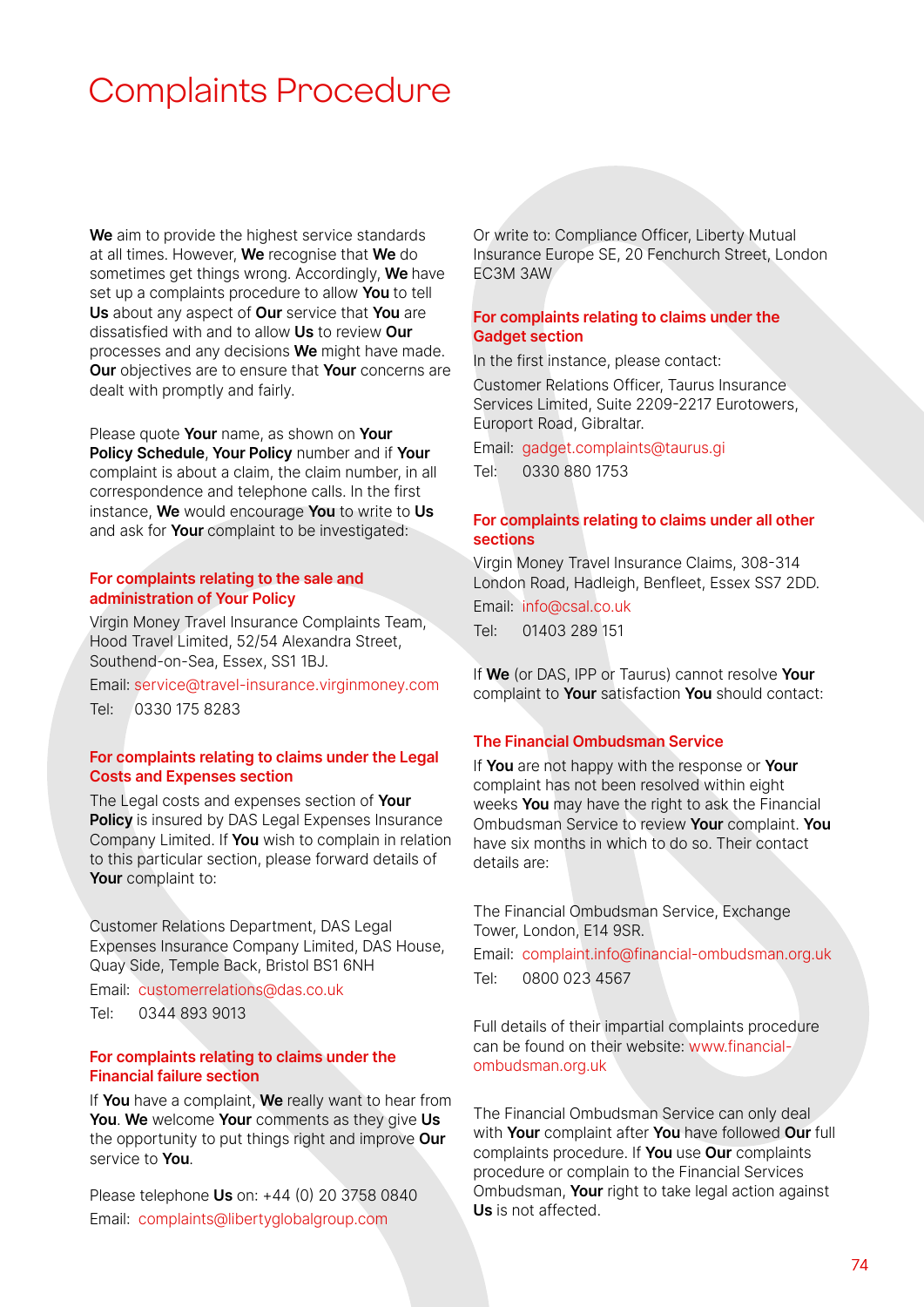# Any questions?

**We are here to help.**

# **Customer Helpline**

Monday to Friday, 9am-5pm

Tel: 0330 175 8283 Email: [service@travel-insurance.virginmoney.com](mailto:service%40travel-insurance.virginmoney.com?subject=)

## **Claims Service (non-emergency claims)**

Monday to Friday, 9am-5pm

### **For all claims except under the "Gadget" or "Financial failure" section please contact:**

Tel: +44 (0) 1403 788 701 Email: info@csal.co.uk

### **For claims under the "Financial failure" section please contact:**

Tel: +44 (0) 345 266 1872 (local rate call) Email: [insolvency-claims@ipplondon.co.uk](mailto:insolvency-claims%40ipplondon.co.uk?subject=)

For Red and Silver policyholders, please quote reference SAFI V1.21. For Gold policyholders, please quote reference ESFI V1.21.

## **For claims under the "Gadget" section please contact:**

Tel: 0330 175 7850 Email: [virgin.tiga@taurus.gi](mailto:virgin.tiga%40taurus.gi?subject=)

## **ETI Emergency Assistance**

24 hours, 7 days a week

|              | c |
|--------------|---|
| ×<br>ł       |   |
| $\sim$<br>۰. |   |
|              |   |

+44 (0) 1403 788 702 (from anywhere except the USA, Canada or Mexico) +1-877-311-3720 (from the USA or Canada)

+1-786-206-9921 (from Mexico)